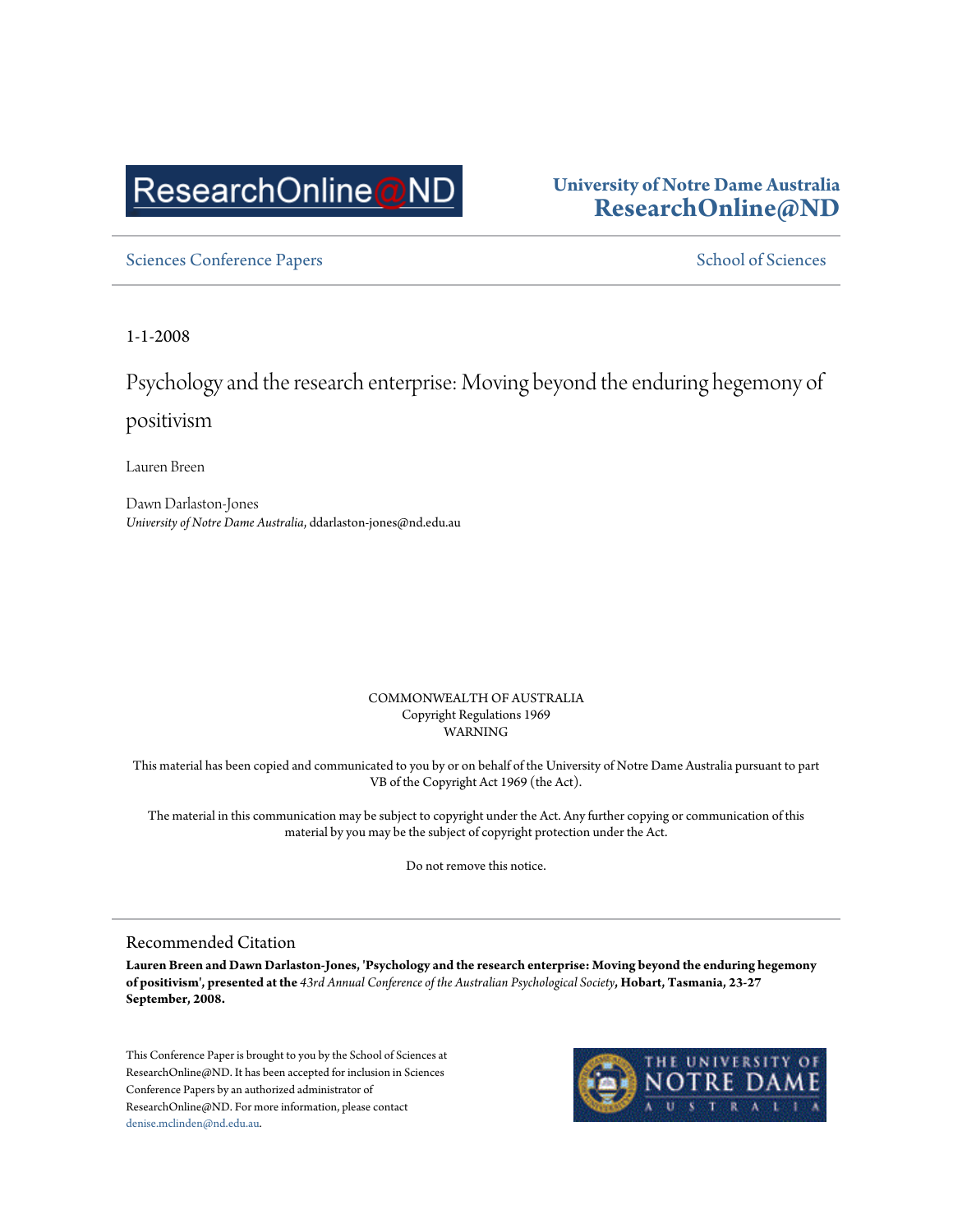This article was downloaded by: [University of Notre Dame Australia] On: 12 April 2010 Access details: Access Details: [subscription number 789513571] Publisher Taylor & Francis Informa Ltd Registered in England and Wales Registered Number: 1072954 Registered office: Mortimer House, 37- 41 Mortimer Street, London W1T 3JH, UK



To cite this Article (2008) 'The Abstracts of the 43rd Annual Conference of the Australian Psychological Society', Australian Journal of Psychology, 60: 1, 107 — 208 To link to this Article: DOI: 10.1080/00049530802385558 URL: <http://dx.doi.org/10.1080/00049530802385558>

### PLEASE SCROLL DOWN FOR ARTICLE

Full terms and conditions of use:<http://www.informaworld.com/terms-and-conditions-of-access.pdf>

This article may be used for research, teaching and private study purposes. Any substantial or systematic reproduction, re-distribution, re-selling, loan or sub-licensing, systematic supply or distribution in any form to anyone is expressly forbidden.

The publisher does not give any warranty express or implied or make any representation that the contents will be complete or accurate or up to date. The accuracy of any instructions, formulae and drug doses should be independently verified with primary sources. The publisher shall not be liable for any loss, actions, claims, proceedings, demand or costs or damages whatsoever or howsoever caused arising directly or indirectly in connection with or arising out of the use of this material.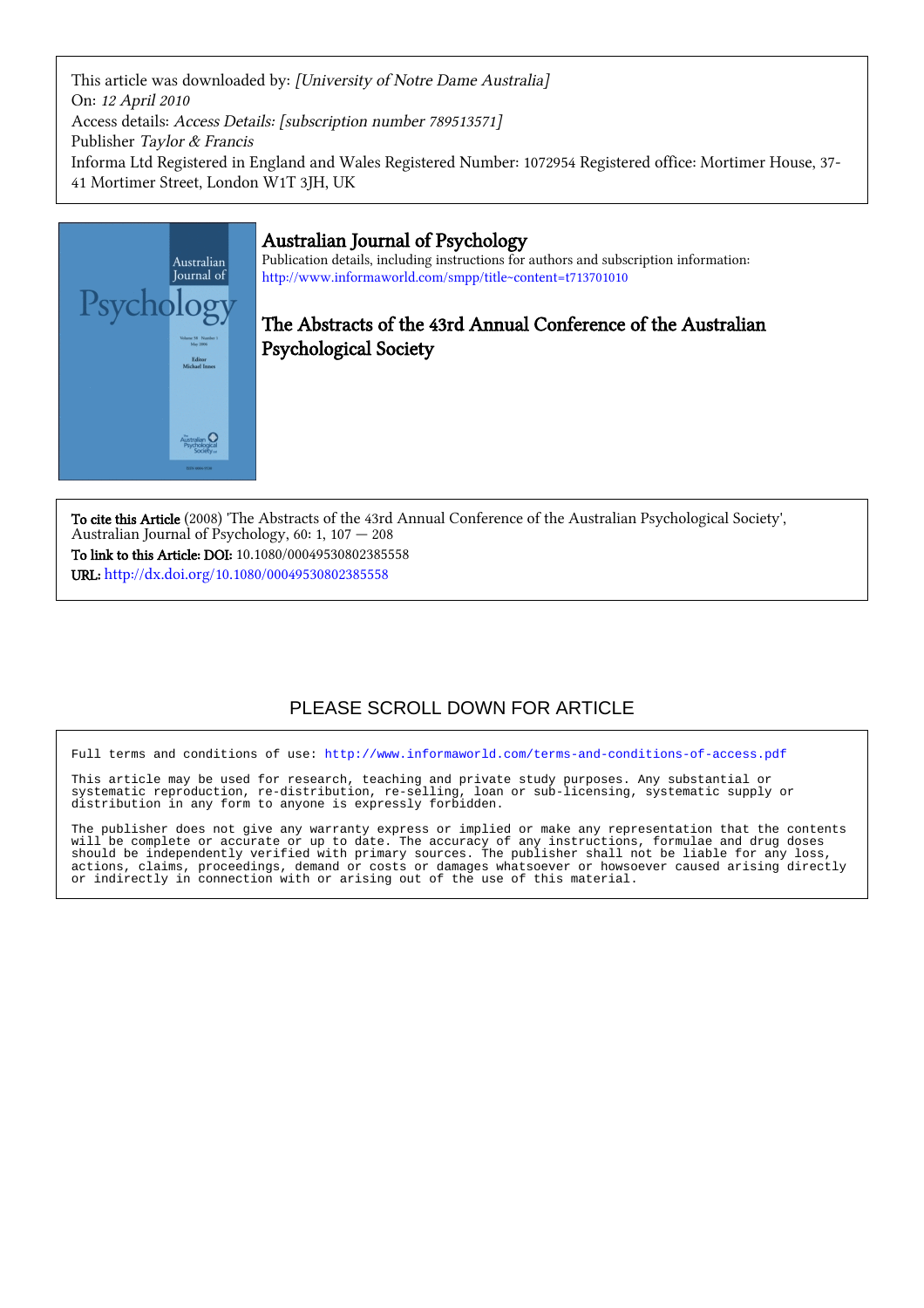

# **The Abstracts of the 43rd Annual Conference of the Australian Psychological Society**

# **23 – 26 September 2008**

# **Hotel Grand Chancellor, Hobart**

Abstracts Editors: Vicky Mrowinski and Nicholas Voudouris  *Australian Psychological Society* 

We are pleased to present the abstracts from the 43<sup>nd</sup> Annual Conference of the Australian Psychological Society. The presentations cover all areas of Psychology, from the applied to the theoretical and the conference theme – *Psychology Leading Change* – is reflected in the abstracts. The membership of the Society is also well represented with submissions from postgraduate students, current lecturers and practitioners, and members of different cultures. All submissions were subject to peer review by at least two reviewers. As in previous years, the variety and scope of the offerings is one of the great strengths of our annual conference. In addition to helping you choose which sessions to attend during the conference, the abstracts will provide a valuable reference source in the future, providing a snapshot of the current research and practice in Australian psychology. Many of the abstracts also refer to papers that are printed in full in our *Conference Proceedings*, which are on sale here at the conference and – failing that - available to everyone to purchase through the APS National Office. I would like to thank the members of the Scientific Program Committee who were responsible for reviewing the abstracts in a timely and efficient manner. I would also like to thank Nicholas Voudouris, Elaine Grant and their team of helpers at the National Office of the APS for their tireless efforts in bringing together the conference and this volume of abstracts.

Jeff Summers *Chair* 

#### **SCIENTIFIC PROGRAM COMMITTEE**

Jeffery Summers (Chair) Raimondo Bruno Gerard Fogarty Lyn Littlefield Anthony Love Frances Martin Iain Montgomery Kate Moore Nicholas Voudouris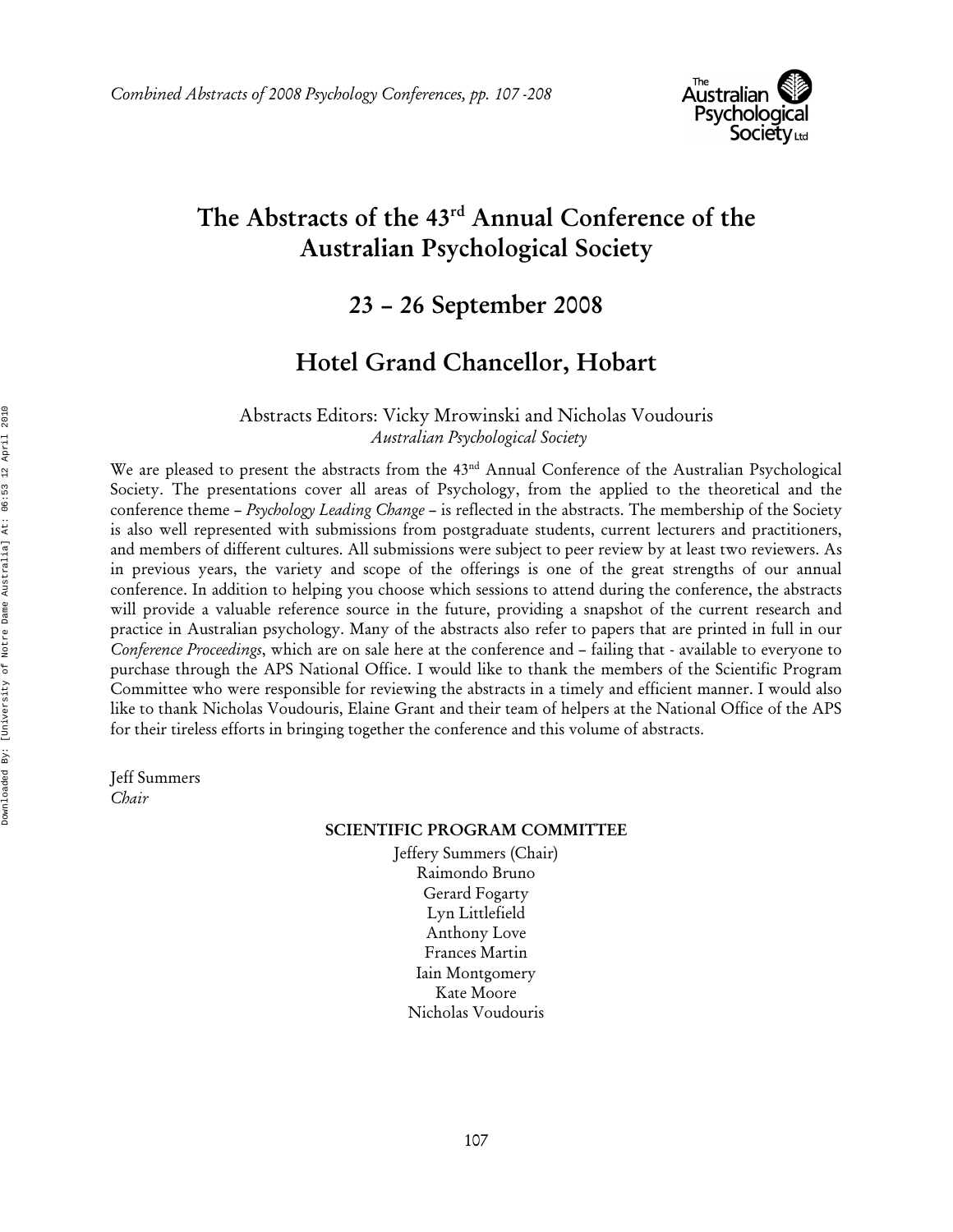#### **Co-action in human and autonomous platform teams: A dynamical field approach**

AIDMAN, E., IVANCEVIC, V., & YEN, L. (DSTO) eugene.aidman@dsto.defence.gov.au

ynamical systems theory (DST) has recently been extended to account for the properties of human cognitive functioning (Schoner, 2007). As a result, DST is promising to provide the language in which the principles of embodied and situated cognition can be developed into a rigorous scientific theory. In particular, DST has a proven efficiency in modelling *agency* and *autonomy* as emergent properties of self-stabilising dynamical systems. General stochastic dynamics, developed in a framework of Feynman path integrals, have been applied to Lewinian force-field dynamics, with a new concept of Life–Space Foam (LSF) emerging as a natural medium for motivational / cognitive dynamics (Ivancevic & Aidman, 2007). The concept offers a mathematically rigorous characterisation of individual actor dynamics. The current paper extends the model to characterise the dynamics of co-action by two or more actors. This dynamics is modelled by (a) two-term joint action (cognitive and motivational potential plus kinetic energy), and (b) associated adaptive path integrals, representing infinite– dimensional neural networks. Feedback adaptation loops are derived from Bernstein's (1967) concept of sensory corrections in motor control and Brooks' (1990) subsumption architectures in robotics. Potential applications of the approach to modelling co-action in human and autonomous platform teams are discussed. D

#### **The development of a measure of identity for Indigenous Australian school students**

ALBION, MJ., & HENSCHELL, A. (University of Southern Queensland) albionm@usq.edu.au

Durdie, Tripcony, Boulton-Lewis, Fanshawe, and **P**urdie, Tripcony, Boulton-Lewis, Fanshawe, and<br>Gunstone (2000) suggest that poorer academic outcomes, lower education retention rates, and higher absenteeism of Indigenous students could be improved if they had more opportunity to experience success and develop positive perceptions about themselves as students. The aim of this study was to develop a valid and reliable measure of identity for Indigenous Australian school students. Challenges

faced in the construction of the scale included the need to keep it short and simple for in-class use, and the need to make it flexible enough to be used across all grade levels. Substantial evidence was found for the validity and reliability of the resulting 28 item scale, the Positive Identity Questionnaire (PIQ). The ability of the PIQ to measure nine self-concept dimensions provided evidence for the construct validity of this questionnaire. All components with four items or more were internally consistent for participants in grades 1 to 12. The PIQ demonstrated satisfactory test-retest reliability when calculated for all participants. However it was found that the PIQ may not be as valid or reliable for children in grades 1 to 3 as it is for children and adolescents in grades 4 to 12.

#### **Adjustment in parents of children with disability: Interrelationships of resistance factors**

ALIMANOVIC, A., & McLEAN, L. (Monash University) azra.alimanovic@med.monash.edu.au

he aim of this study was to further understand why some parents are better able to adjust to having a child with disability than others by exploring perceived control of internal states and social support as resistance factors. Eighty-three mothers and fathers of children aged 1 to 18 years were recruited from early intervention centres and schools in Victoria. Parents completed the Perceived Control of Internal States Scale (PCOISS; Pallant, 2000), the Social Support Questionnaire-6 (SSQ-6; Sarason, Sarason, Shearin & Pierce, 1987) and the Australian World Health Organisation Quality of Life-Bref (WHOQOL-BREF; Murphy, Herrman, Hawthorne, Pinzone & Evert, 2000). The psychological and physical health subscales on the WHOQOL-BREF were used as measures of adjustment. It was found that perceived control of internal states was associated with both measures of adjustment, as was the functional measure of support. The structural measure was only associated with psychological health. Both structural and functional measures of support partially mediated the relationship between perceived control and psychological health. Furthermore number of supports moderated the relationship between perceived control and psychological health. These results imply that perceived control of internal states T

108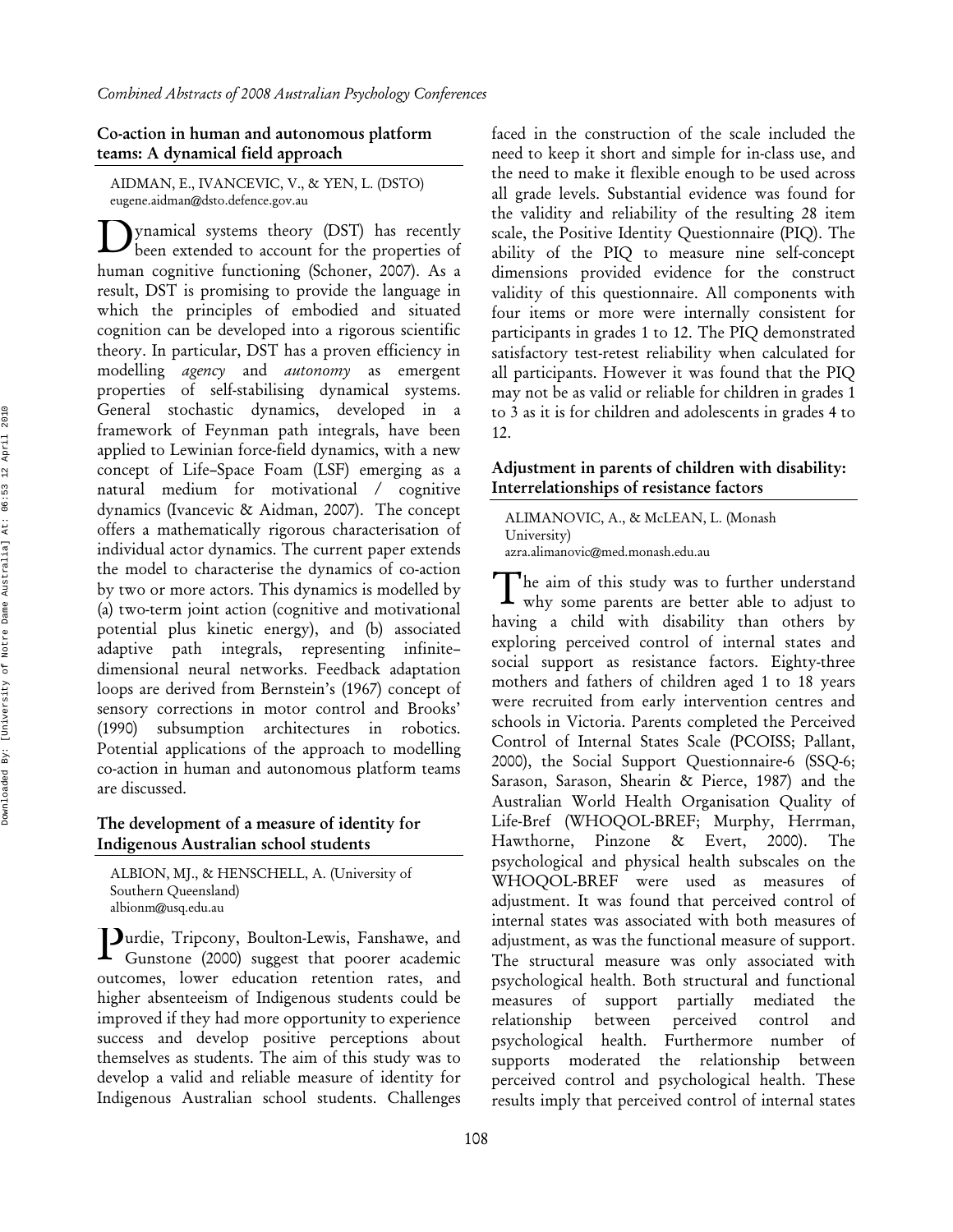and social support may be instrumental factors in the development of successful intervention programs, particularly when their interrelationships are taken into account.

#### **Psychometric properties of Scheier and Carver's Life Orientation Test in a sample of prisoners**

ALLAN, M. (Edith Cowan University), & GILES, M. (Curtin University of Technology) m.allan@ecu.edu.au

he psychometric properties of Scheier and The psychometric properties of Scheier and<br>Carver's (1985) Life Orientation Test (LOT), a measure of optimism, were examined as part of a study that investigated the education, training and work experience of 453 sentenced adult prisoners in Western Australia. The mean age was 34.4 years, 21% were females and 21% reported being Aboriginal or Torres Strait islander. Five metropolitan public prisons participated, ranging from minimum to maximum security. All prisoners were invited to participate. The response rate was 50% for both women's prisons, almost 90% (308 prisoners) for the minimum security men's prisons, but only 13% (52 prisoners) for the maximum security men's prison. The means and standard deviations suggest that optimism scores for prisoners were similar to those of other groups and demographic differences did not have significant effects on the scores. The internal reliability of the LOT scores with this sample was acceptable. Confirmatory factor analyses indicated that the two-factor item-keying model fitted the prisoner data better than a one-factor model. However, the two factors did not simply reflect underlying optimism and pessimism constructs, but were substantially affected by item keying.

#### **Exploring the use of biofeedback video games to help children diagnosed with Attention-Deficit/Hyperactivity Disorder (AD/HD)**

AMON, KL., & CAMPBELL, AJ. (The University of Sydney) k.amon@usyd.edu.au

his study investigates a biofeedback program called *The Journey to Wild Divine*. The Wild Divine uses three finger sensors to measure heart rate and skin conductance levels. Changes to an individual's physiology are reflected through the video game via numerous on screen events. The study measures behavioural and emotional changes through T

questionnaires completed by parents, combined with observations of heart rate graphs of the children's progression through the game. The aim of the study is to determine the effectiveness of biofeedback through heart rate and skin conductance measurements of children with AD/HD, and present it as a reasonable option to help manage AD/HD. It is hypothesized that (i) results may show improvements in attention, hyperactivity, and impulsivity levels, (ii) an involvement in biofeedback sessions may produce significantly less, if any, side effects in comparison to side effects experienced from medication, (iii) a difference in outcomes from children who attend sessions once a week, to those who attend sessions three times a week, and (iv) experience with parenting stress could decline with session progression. Results demonstrated significant differences between behaviour levels in children in both experimental (*n*=26) and control groups  $(n=12)$ , as well as differences in parent's  $(n=25)$ mental health.

#### **The sport psychologist as the performance enhancer: Pulling the plug on a terminal patient**

ANDERSEN, M. (Victoria University) mark.andersen@vu.edu.au

The popular misconception of sport psychologists<br>as performance enhancers is reinforced by as performance enhancers is reinforced by practitioners themselves, the dismissive and patronising perceptions of other psychologists, the media, and the misunderstandings of the profession by athletes and coaches. The Australian model of training sport psychologists has, as its number one goal, the education of psychologists first. In the two Australian universities that train sport psychologists, expertise in working with athletes and coaches is a second string to the bow for students. This training model is relatively rare in the world. Many sport psychology programs outside of Australia focus on the (for me) tiresome techniques of goal setting, selftalk, imagery, attention, and relaxation. Many coaches, pseudo psychologists, charlatans, NLPers, and so forth also provide those CBT techniques, and are often employed by teams. The idea of serving as a "performance enhancer" seems, in some cases, pernicious and in contrast to the goals of psychology as a profession. Performance enhancement focuses on "behaviour" (e.g., *citius, altius, fortius*) rather than the health and happiness of clients. In the pursuit of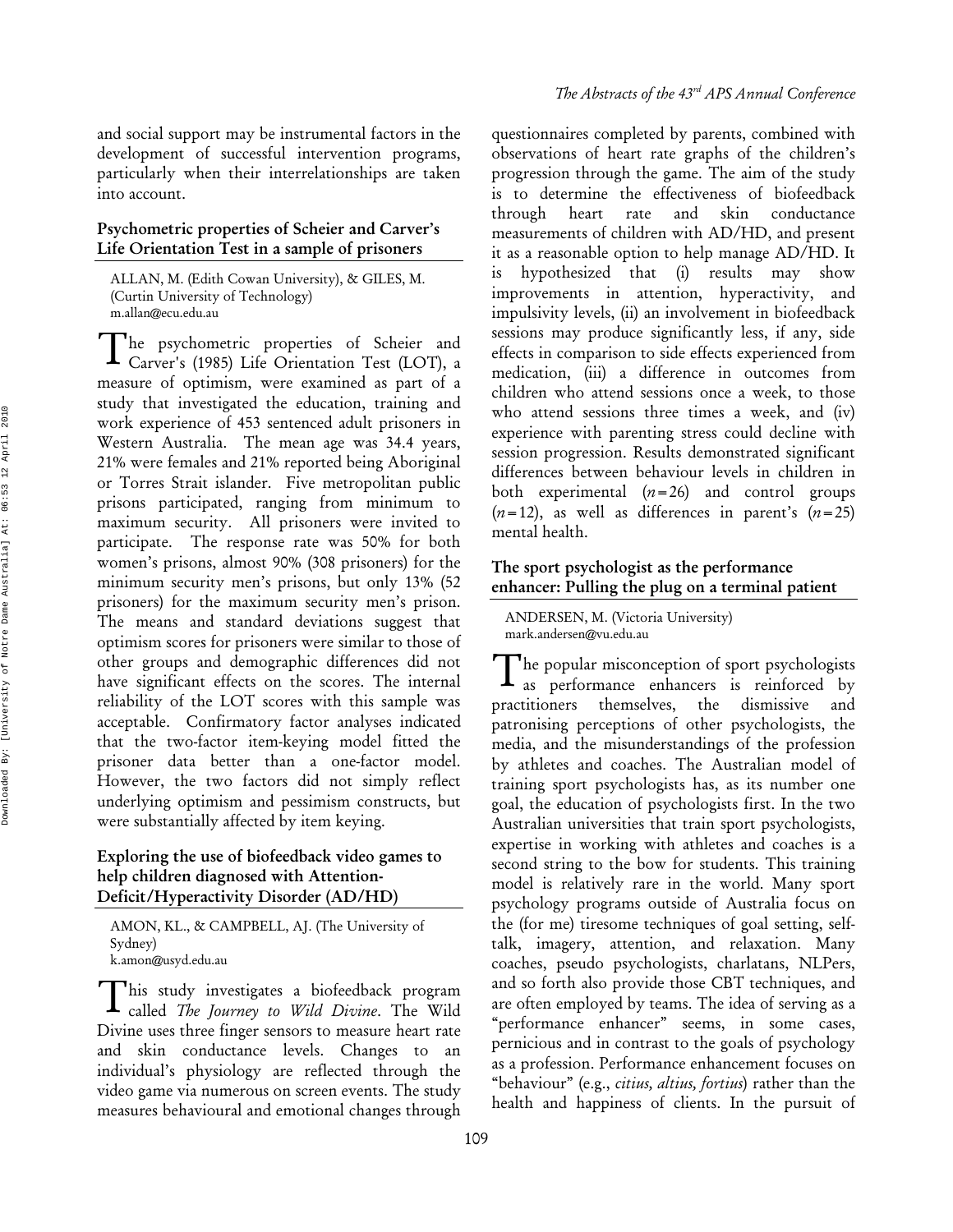better performance, the so-called performanceenhancement sport psychologist may be colluding with a system of abusive practices aimed at things (e.g., gold medals, national pride) other than individual happiness.

#### **Promoting the emotional literacy of adolescent boys: The circle time approach**

ANDREWS, M. (University of Melbourne) michellejandrews@gmail.com

chools play a crucial role in assisting young people  $S_{\text{to}}$  develop effective social and emotional skills. Research shows that emotional literacy programs have numerous benefits, including greater emotional self-awareness, self-control and empathy towards others. Research also shows that these programs are associated with improvements in learning and school performance. This paper describes an emotional literacy program currently being implemented in a boys' high school. A key component of the program is the use of weekly circle time sessions. Sitting in a circle format, students and teachers take part in structured individual and group activities that cover a range of topics, including emotional knowledge, selfesteem, communication and friendship. To assist teachers to develop targeted circle time sessions, all students completed a self-report measure of emotional literacy at the commencement of the program. Initial findings and implications for future programs will be explored.

#### **Social dynamics in a university class room: A social networks approach**

ANGLIM, J., CANTY, J., & WEARING, A. (The University of Melbourne) jkanglim@unimelb.edu.au

ow can the university experience be made more I ow can the university experience be made more<br>socially engaging? What factors predict interaction patterns both inside and outside the university class room? As part of a 3rd year undergraduate I/O psychology course, we measured social networks in three separate weeks of a lab class series (4 lab groups; approximately 25 students per lab). Big-5 personality factors, course content knowledge, educational values, and demographics were also measured. Adopting this approach we were able to integrate individual difference and social network perspectives within a longitudinal context.

Findings suggest a strong role for classroom tasks in shaping student class room social networks. Findings further suggest that there are many things that educators can do to increase feelings of social connectedness in students. Based on student satisfaction ratings and anonymous student comments, there is evidence that the emphasis on social lab activities (e.g., negotiation role plays; team decision making exercises) was positively received. Social network analysis enabled us to measure more objectively the attainment of such educational goals as social connectedness and collegiality. Further implications on the role of social network analysis in improving educational outcomes and how to effectively conduct a social network analysis in the university classroom context will be discussed.

#### **The dynamic nature of individual differences in performance on the Kanfer-Ackerman Air Traffic Control Task**

ANGLIM, J. (The University of Melbourne), & LANGAN-FOX, J. (Swinburne University of Technology) jkanglim@unimelb.edu.au

The development of statistical models, user-The development of statistical models, user-<br>friendly software and the overall maturity of psychology as a discipline has led researchers to call for the development of nonlinear multilevel models of psychological phenomena (e.g., Cudeck & Harring, 2007). Learning is a prime example of phenomena that is characterised by non-linear trajectories and substantial individual differences. In order to explore the implications of non-linear multilevel models for conceptualisations of learning, we performed a re-analysis of the dataset from Experiment 1 of Ackerman and Cianciolo (2000). Participants were 166 adults completing the Kanfer-Ackerman Air Traffic Control Task over thirty-six 10-minute task trials. Each trial included multiple measures of task performance including number of planes landed, violations of landing rules and number of crashes. A series of analyses, including nonlinear multilevel models, were performed exploring learning trajectories at the individual and aggregate level. The emphasis of the talk is on the practical implications of dynamic models of performance, and dynamic models more generally, for I/O psychologists, particularly in the domains of selection, training, and performance evaluation.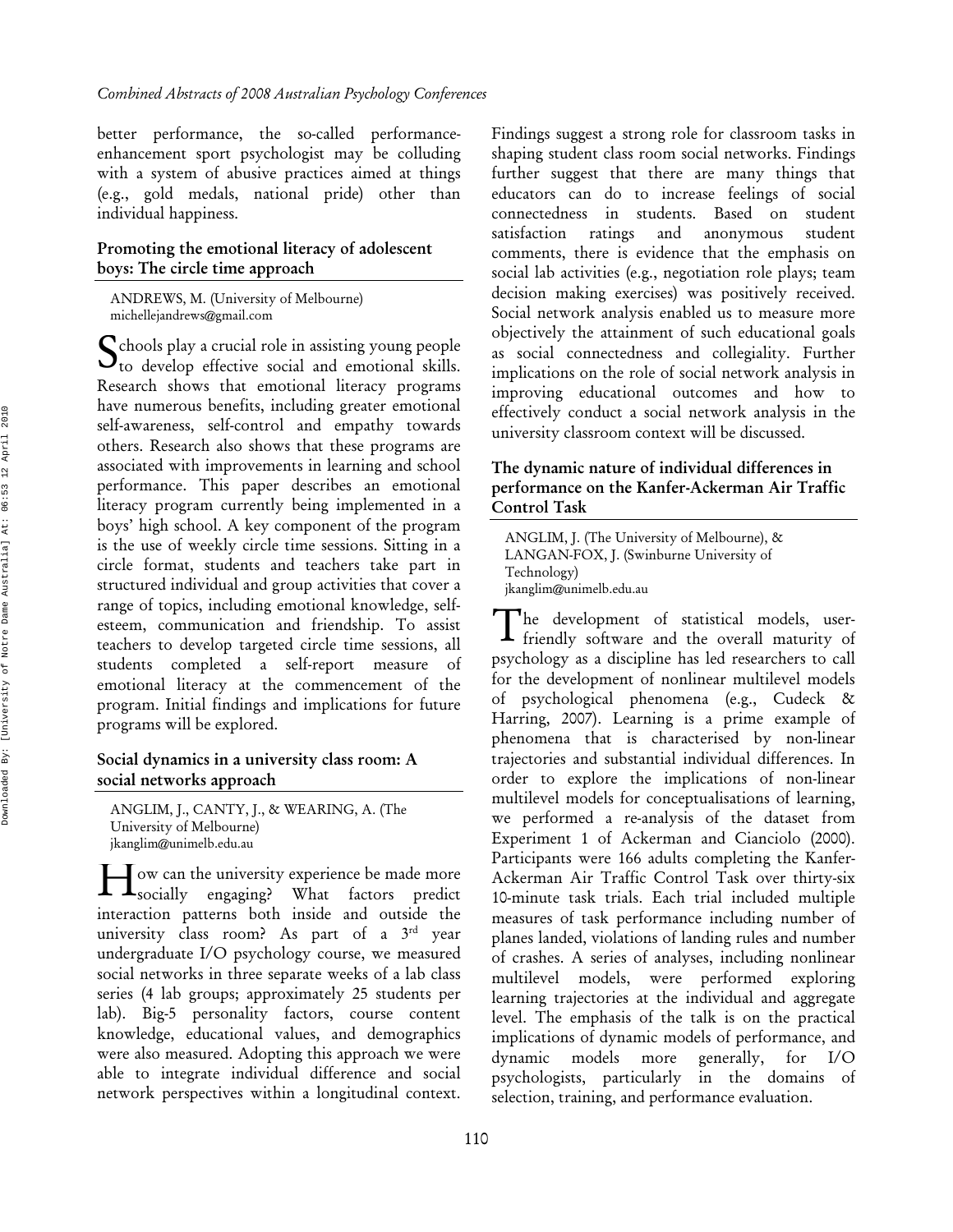**Practical tips on how to conduct a sophisticated online psychological experiment** 

ANGLIM, J., & WATERS, L. (The University of Melbourne) jkanglim@unimelb.edu.au

esearchers interested in greater access to Researchers interested in greater access to participants and reduced data administration costs are frequently using online software to administer simple surveys. However, many psychological research paradigms are more than just a series of survey items. Psychological research typically has more sophisticated requirements such as the need to allocate participants to between subject conditions, record response latencies, precisely time stimulus presentation, randomise ordering of within subject conditions, and present feedback. In order to realise the benefits of the online environment while having the control required of experimental psychology, we started using online psychological experimentation software (Inquisit). We have now conducted numerous online psychological experiments on such topics as personality faking, social network analysis and skill acquisition. Drawing on experience we will: 1) display examples of our online experiments; 2) highlight useful features; 3) discuss strategies for overcoming challenges involved with online experiments; and 4) provide tips for learning how to program the experiments in Inquisit. The talk should be of interest to academic, student, and practitioner researchers who are interested in conducting more sophisticated psychological research over the internet.

#### **Ethical issues for psychologists working in law enforcement agencies**

ARBLASTER, WR. (Australian Federal Police) warrick.arblaster@afp.gov.au

thical challenges, dilemmas, responsibilities, Ethical challenges, dilemmas, responsibilities,<br>allegiances and benefice are just some of the key concerns for psychologists that are employees of law enforcement agencies, providing services across a gamut of operational areas where psychological input and expertise is required and provided. This covers routine areas such as selection, recruitment and special operational / deployment testing and assessment, support, monitoring, debriefing, reintegration and other more sensitive areas that require psychological service provision. For example,

police professional standards and internal investigations (in terms of supporting members and their families across the whole process, as well as providing opinion and statement of fact and managing the question, 'who is the client?'), work suitability and fitness for duty assessments, and management requests for assistance (including the continuum of management and psychologist responsibility). Three cases will be explored, clearly articulating the challenges and how the psychologist involved was able to navigate through the issues with some level of resolution, including organisational, legal and moral components, education of management and advice seeking from professional bodies, registrations boards and commonwealth agencies. The three case studies cover: internal investigations with breach of confidentiality; fitness for duty assessment; and a case combining internal investigations, HR, confidentiality, privacy and ComCare.

#### **Do young cannabis users require residential treatment?**

ARCURI, A., COPELAND, J., & HOWARD, J. (University of New South Wales) a.arcuri@unsw.edu.au

lthough cannabis is the most common drug for Although cannabis is the most common drug for<br>which young people present to specialist substance use treatment in Australia, the prevailing sentiment is that young cannabis users do not require residential treatment. To test this assumption, the current study comparatively examined the clinical profiles of 1221 admissions to an Australian residential treatment program for substancedependent adolescents. Young people who nominated cannabis as their substance of primary concern were younger and more likely to be male than those who presented primarily with psychostimulant, alcohol or opioid use. After controlling for potentially confounding variables, the cannabis group demonstrated less physical ill-health and criminal involvement than the other groups, but their mental health was as poor as that of the psychostimulant group, and poorer than that of the alcohol and opioid groups. Also, the cannabis group demonstrated less sexually unsafe behaviour than the psychostimulant group, but had poorer social functioning than the alcohol and opioid groups. Finally, the cannabis group was retained in treatment for longer than the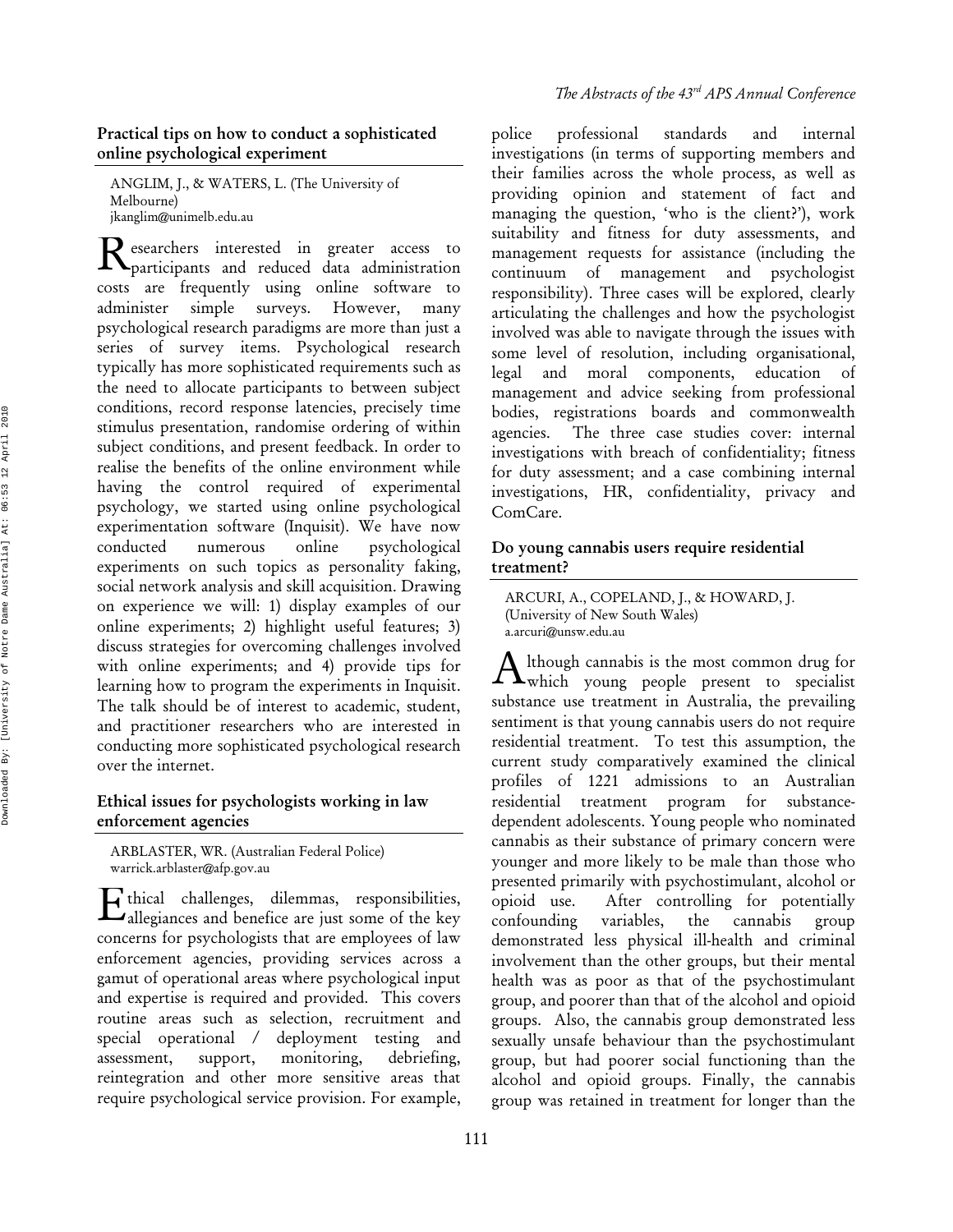psychostimulant and opioid groups. These findings support the need for the provision of residential services for at least some young cannabis users: those who are dependent, have complex needs, and may be poly-substance users.

#### **Psychotherapists' handling of sexual attraction to clients: A grounded theory**

ARCURI, A., & McILWAIN, D. (Macquarie University) a.arcuri@unsw.edu.au

ollowing 20 years of progressive yet sporadic Following 20 years of progressive yet sporadic<br>research, the literature relating to psychotherapists' handling of sexual attraction to clients remains underdeveloped and fragmented. The current qualitative research attempts to reignite this flagging literature via interviews with psychotherapists, which were analysed to develop a grounded theory of psychotherapists' handling of sexual attraction to clients. The resulting theory explains the development of sexual attraction to clients via the combined influences of the client, the psychotherapist, and the therapeutic relationship. In addition, it explains the process of handling such sexual attraction via decision-making influenced by numerous characteristics of the psychotherapist, and based on various qualities of the sexual attraction, its perceived manageability, and the ethicality and consequences of handling it in certain ways. Such handling strategies include: implementation of psychic and/or behavioural management techniques; therapeutic use of the sexual attraction (including therapeutic self-disclosure); guidance-seeking; privileging the sexual attraction; and discontinuation of psychotherapy. Implementation of these strategies is theorised to result in one of the following: cessation of psychotherapy; successfully managed sexual attraction; or incompletely or unsuccessfully managed sexual attraction, the last of which would require further attempts at handling it. Implications for psychotherapists, supervisors, educators, and future research are discussed.

**Restorative environments: The relationship between nature in school playgrounds and children's attention in school classrooms** 

BAGOT, KL. (Monash University)\*, KUO, FE. (University of Illinois), & ALLEN, FCL.\* kathleen.bagot@med.monash.edu.au

nvironments which promote, and not merely  $\mathbf{E}$  nvironments which promote, and not merely permit, the restoration of depleted psychological resources are referred to as restorative environments. More natural environments; that is, environments with higher levels of natural elements such as trees and grassy spaces, are associated with higher attention and higher levels of restorative environment components, when compared to results from more urban environments, with both adults and children. This study investigates primary school playgrounds as possible restorative environments for children's capacity to direct attention in their classrooms. Children (*N*=550) from 14 primary schools completed measures of attention at three time points: the beginning of the school day, just before and then immediately after their morning play period. Children also completed a perceived restorative components scale. Levels of nature were measured using photograph ratings and vegetation volume. Results indicate that actual vegetation volume is the only environmental predictor of potential restoration, which in turn predicts performance on measures of attention linked with academic performance. The research examines everyday nature in school grounds with a non-clinical sample (c.f. Positive Psychology) and indicates children's environments could be designed to include vegetation sources like trees and shrubs that facilitate the restoration of attention, and in turn, support their academic performance.

#### **Word-length effects in backward serial recall and the remember/know task**

BAKER, R., & TEHAN, G. (University of Southern Queensland) r.baker@uq.edu.au

This study tested an item-order explanation of This study tested an item-order explanation of word-length effects in backward serial recall and recognition. It examined (a) whether the superior recall for short words expected for order-based tasks, and consistently found in forward serial recall, would apply also to backward serial recall; (b) whether the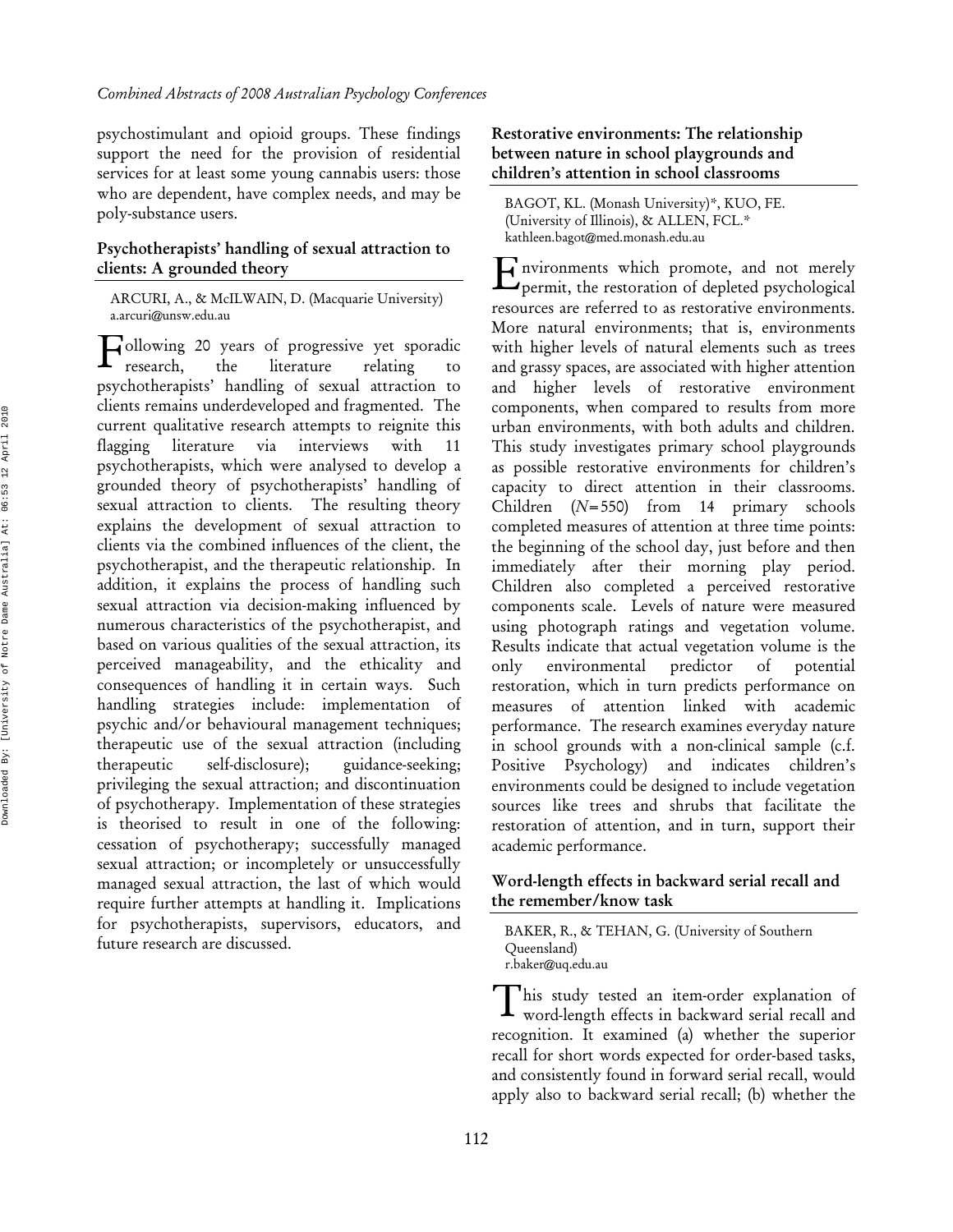superior recall for long words expected for item-based tasks would apply to recognition; and (c) whether there was evidence for qualitative differences in processing between long and short words. Twenty adults performed backward serial recall and recognition tasks based on five-word lists of short and long words. They then completed a remember/know task requiring them to classify each recognised word as being consciously recollected (remember) or as just being familiar (know). The results showed that backward serial recall was better for short words than for long words, whereas recognition was better for long words than for short words. These opposing word-length effects were consistent with the itemorder explanation. The remember/know analysis showed that long words were more likely to be classified as consciously remembered than as just familiar, whereas for short words there was no difference. This suggested that long words were encoded with more episodic information than short words during initial processing.

#### **The plural human self under study: Development and early results from the Contextual Selves Inventory**

BARRETT-LENNARD, GT. (Murdoch University) gt\_barrett-lennard@iinet.net.au

ersonal selves form, evolve and are expressed Personal selves form, evolve and are expressed<br>within relationships that offer different opportunities and requirements for self-being. A person can develop differing configurations of self, as in relations with parents, siblings, school-mates, an intimate partner, with an opponent, and in a group context. To study this diversity, a Contextual Selves Inventory (CSI) was devised, which taps the self as experienced in nominated key relationships. Selfdescriptive statements are rated on a 7-point scale from 'No, not like me at all' to 'Yes, very (or always) like me'. Preliminary research supports the hypothesis of contextual variation in self-perception and points to more specific patterns in this variation. One such pattern is the indication that self-esteem varies with the relational context. The results invite more closely targeted research, including a focus on how subselves interrelate. A person may be quite aware of their diversity, with self-configurations that are flexible zones within a dynamic whole. Or, the subselves may be fixed patterns largely isolated from each other in awareness. Study of change in subself

qualities and relations through psychotherapy is one prospective focus of considerable interest.

#### **Impact of Better Access on Better Outcomes and practical strategies for psychologists navigating the two programs**

BASSILIOS, B., FLETCHER, J., BLASHKI, G., & PIRKIS, J. (University of Melbourne) b.bassilios@unimelb.edu.au

**P**rior to the introduction of Better Access, uptake of the ATAPS projects was substantial (e.g., by of the ATAPS projects was substantial (e.g., by December 2007, 102,218 consumers had been referred to the projects and had received 423,530 sessions of care). High uptake has been particularly notable in rural areas. ATAPS projects have found it necessary to implement strategies to deal with excess demand. The Better Access program has been welcomed as a further means of meeting need, and again has experienced rapid uptake. In just over twelve months, Medicare Australia was billed for 1,530,753 sessions provided by allied health professionals. A correlation analysis by location will examine the relationship between the monthly number of sessions provided through the two programs. The current paper examines whether there has been a reduction in demand for services provided through the ATAPS projects since the introduction of the Better Access program and, if so, whether this reduction has been greater in urban areas. It would appear that the two programs are providing complementary services and are working in tandem to address a previously unmet need for mental health care. Based on evaluations of these programs, practical strategies to assist independently practicing psychologists navigating the two programs and exchange of information with GPs will be proposed.

#### **Evaluation of the Better Outcomes in Mental Health Care program**

BASSILIOS, B., FLETCHER, J., PIRKIS, J., & KOHN, F. (University of Melbourne) b.bassilios@unimelb.edu.au

he Access to Allied Psychological Services (ATAPS) component of the Better Outcomes in Mental Health Care (BOiMH) initiative, introduced in 2001, permits General Practitioners to refer eligible consumers to allied health professionals (mainly psychologists) for six to twelve sessions of focussed psychological strategies. Australia-wide,  $\mathbf 1$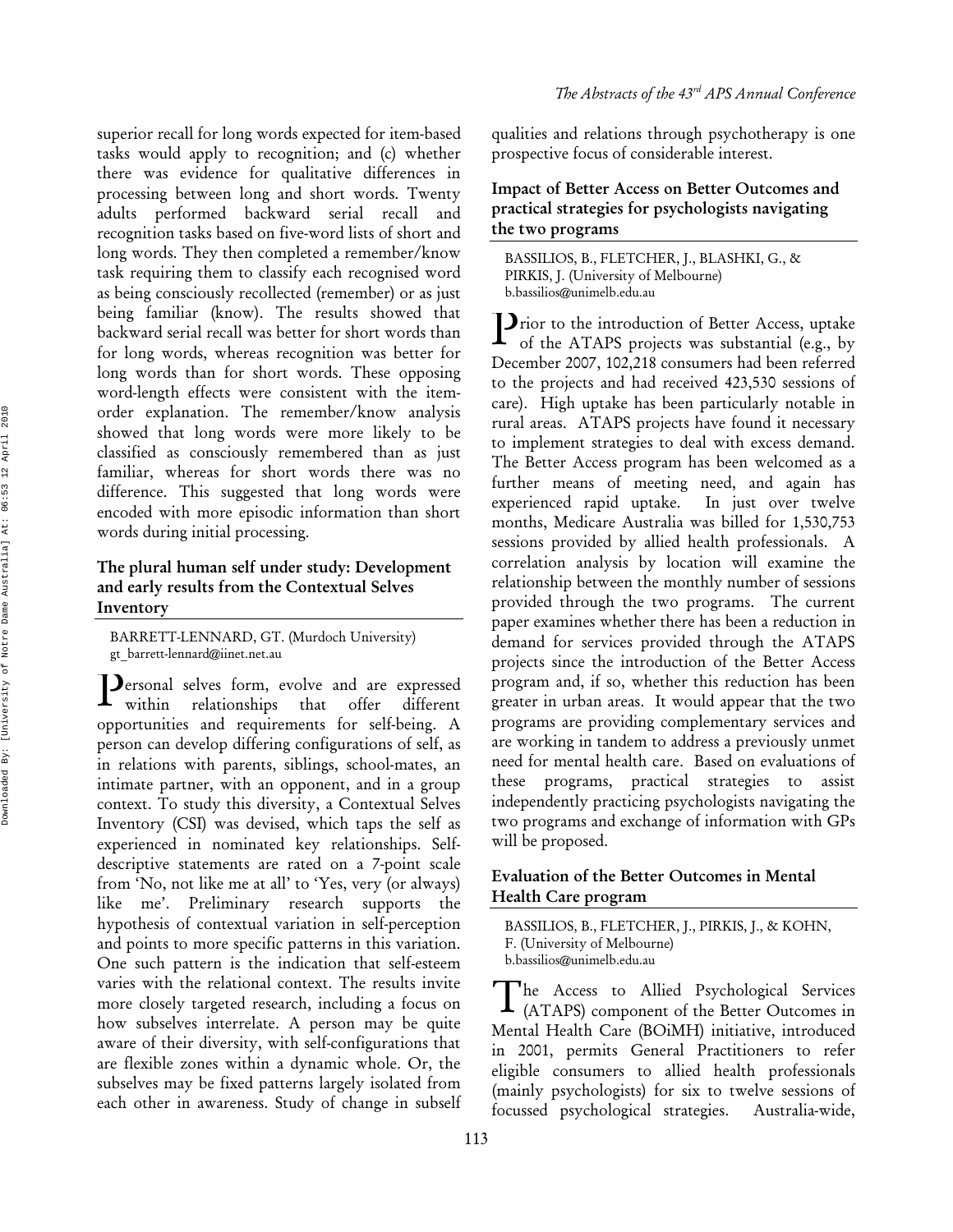over one hundred ATAPS projects are being implemented by local Divisions of General Practice. The Commonwealth Government has commissioned The University of Melbourne's Centre for Health Policy, Programs and Economics to evaluate the ATAPS component of the BOiMHC program. Evaluation data sources include a minimum data set, surveys, interviews, and forums. This paper will report the latest evaluation findings including: uptake by GPs, allied health professionals, and consumers; types of care consumers are receiving; comparison of rural and urban projects; and consumer outcomes. Over 102,000 consumers have been referred for services and over 423,000 sessions have been delivered via ATAPS projects. The majority of consumers have been diagnosed with mood and/or anxiety disorders. Interventions have been cognitive and behavioural, delivered to individuals in one-hour sessions, at no or minimal cost to the consumer. Evidence demonstrates that the ATAPS projects have achieved improvements in consumers' mental health and have been addressing a previously unmet need.

#### **Intercultural communication barriers, contact dimensions and attitudes towards international students**

BATTYE, JM., & MAK, AS. (University of Canberra) jeanitabattye@hotmail.com

xtending Spencer-Rodgers and McGovern's Extending Spencer-Rodgers and McGovern's<br>(2002) intergroup threat research, this study investigated the role of intercultural communication emotions (ICE) - negative affect associated with perceived linguistic and cultural barriers, in conjunction with contact dimensions in measuring domestic students' attitudes towards international students. Participants included 327 Australian undergraduate university students (63% female and 37% male; ranging from 17 to 58 years of age) who anonymously self-reported their social interactions with and perceptions of international students. Multiple hierarchical regression results indicated that intercultural communication barriers were moderately and uniquely related to unfavourable attitudes toward international students. Contact quality and contact quantity exhibited small positive effects on intergroup evaluations and this relationship was partially mediated by ICE. Theoretical implications are discussed and integrated in reference

to institutional strategies for creating intercultural programs on campuses. The important role of negative factors in instigating and ameliorating intergroup attitudes is highlighted.

#### **Suicide bereavement support group standards and practice**

BEATON, S. (Lifeline Australia) susan.beaton@lifeline.org.au

urrently across Australia, there exists a diverse Currently across Australia, there exists a diverse<br>
Crange of suicide bereavement support (SBS) groups providing invaluable support to people experiencing a most tragic loss by providing a connection to others who have shared that experience. There are minimal national standards or benchmarks available against which groups may be assessed and guided and few accredited training tools that facilitators may obtain to assist them in running SBS groups. Lifeline Australia has undertaken the Commonwealth funded Suicide Bereavement Support Group Standards and Practice project in cooperation with the APS and other collaborative partners. The project will develop clearly defined standards which will inform the development of both a good practice guide and a suite of training tools to assist in both the facilitation of individual SBS groups and the training of those who facilitate them. The APS and Lifeline Australia have a Memorandum of Understanding (MOU), which supports collaborative work of mutual interest. The APS has representation on this project's Expert Reference Group and is reviewing the Facilitator Training package for sound psychological content. The selection of a diverse range of partners in this project as well as broad consultation has been central to its success. Some keys to this successful partnership will be discussed and include: 1) Well identified and articulated purpose/objectives; 2) Project objectives congruent with each partner organization's aims and vision; and 3) Partners valuing difference and innovation.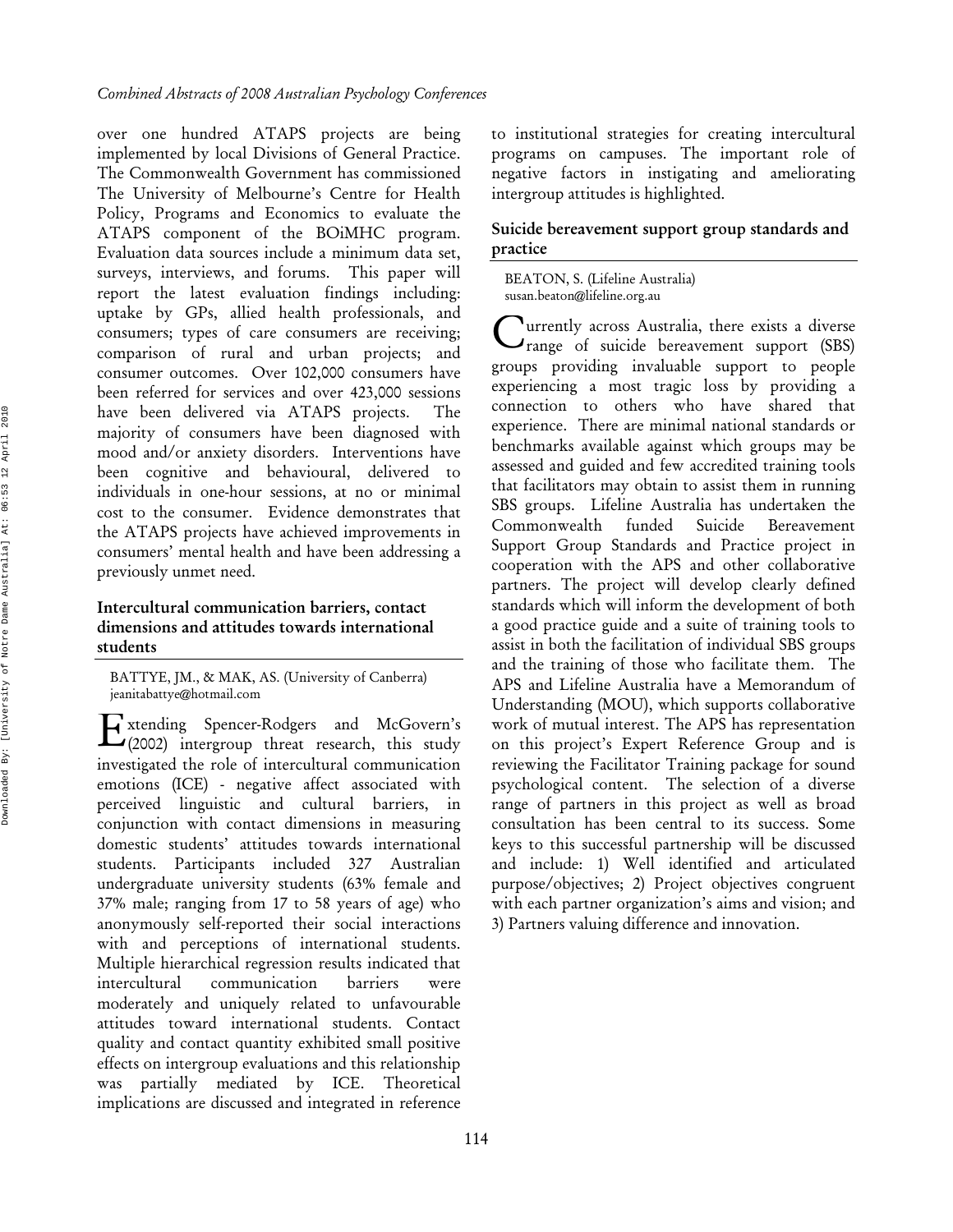#### **Individualism, collectivism and voting behaviour: A pilot of the study into the 2007 Australian Federal Election**

BECCARIA, GJ., & BACZYNSKI M. (University of Southern Queensland) beccarig@usq.edu.au

ndividualism and collectivism constructs has been Individualism and collectivism constructs has been<br>discussed in a number of contexts in the social sciences (Triandis, 1998), including social systems, morality and cultural patterns (Triandis, 1990). To date much for the research has focused on cultural differences in the individualism-collectivism construct; and the application of these constructs to political ideology and voting intentions is scarce. It is arguable that more centre-right parties (e.g. Liberal-National) are more likely to endorse individualism than centre-left parties (Labour or Greens), whereas this trend may be reversed for collectivism. An exit poll was conducted at a provisional city polling booth in the November 2007 Federal Election. Fifty respondents were given a questionnaire about voting behaviour. They were also given a modified 20-item version of the Individualism-Collectivism Scale (ICS). The modified ICS had fair to adequate internal consistencies for Collectivism  $(\alpha = .60)$  and Individualism ( $\alpha$ = .77). A one-way ANOVA found people who voted Liberal-National endorsed Individualism significantly higher than people who voted Labour or the Greens. There were no differences between Labour and Greens voters. Voting behaviour did not provide any differences in the Collectivism scale.

#### **Counselling asylum seekers: A service delivery and advocacy program in a humanitarian context**

BECKWITH, J. (Asylum Seeker Resource Centre) joan.beckwith@iinet.net.au

sylum seekers arrive in Australia from  $\bigwedge$  sylum seekers arrive in Australia from<br>backgrounds of war, torture and trauma, and are then placed in immigration detention centres or given bridging visas until the complex, and often protracted, process of deciding their refugee status is completed. The Asylum Seeker Resource Centre (ASRC), currently located in West Melbourne, was established in June 2001 as a response to the lack of services available to asylum seekers, particularly those who have no rights to work and no entitlements to Medicare, Centrelink, or community services. The

ASRC provides a broad range of services including counselling, casework, health, and legal programs. The counselling program provides individual counselling and advocacy, a family program, and support for asylum seekers when they attend the centre for potentially distressing legal appointments. This paper provides an overview of the conditions of the lives of asylum seekers and discusses the way the counselling program works with them at all stages of the refugee determination process.

#### **Albert Ellis and the world of children**

BERNARD ME. (University of Melbourne) michaelebernard@gmail.com

Despite Albert Ellis' extensive contributions to<br>
the cognitive-behavioural treatment of the cognitive-behavioural treatment of childhood disorders, he always expressed the view that his more important contributions to the mental health of children could be found in the applications of rational-emotive behaviour therapy (REBT) in schools in the form of teaching children how to deal with difficult circumstances and people and to manage their own emotions through the use of rational beliefs and thinking. Ellis firmly believed that young children can be taught to distinguish rational from irrational aspects of their thinking and to re-structure their thinking so that as much as possible it is consistent with reality and logic. However, he was even more convinced of the importance of teaching children of all ages about the harmful and self-defeating aspects of irrational beliefs (self-deprecation, low frustration tolerance, lack of acceptance of others) providing them with a variety of what he called psycho-educational learning experiences that would result in children acquiring self-acceptance, high frustration tolerance and otheracceptance. This presentation will illustrate some basic ways that teachers (and parents) can teach children to think, feel and behave rationally as well as illuminate some of Ellis' distinctive understandings of childhood development.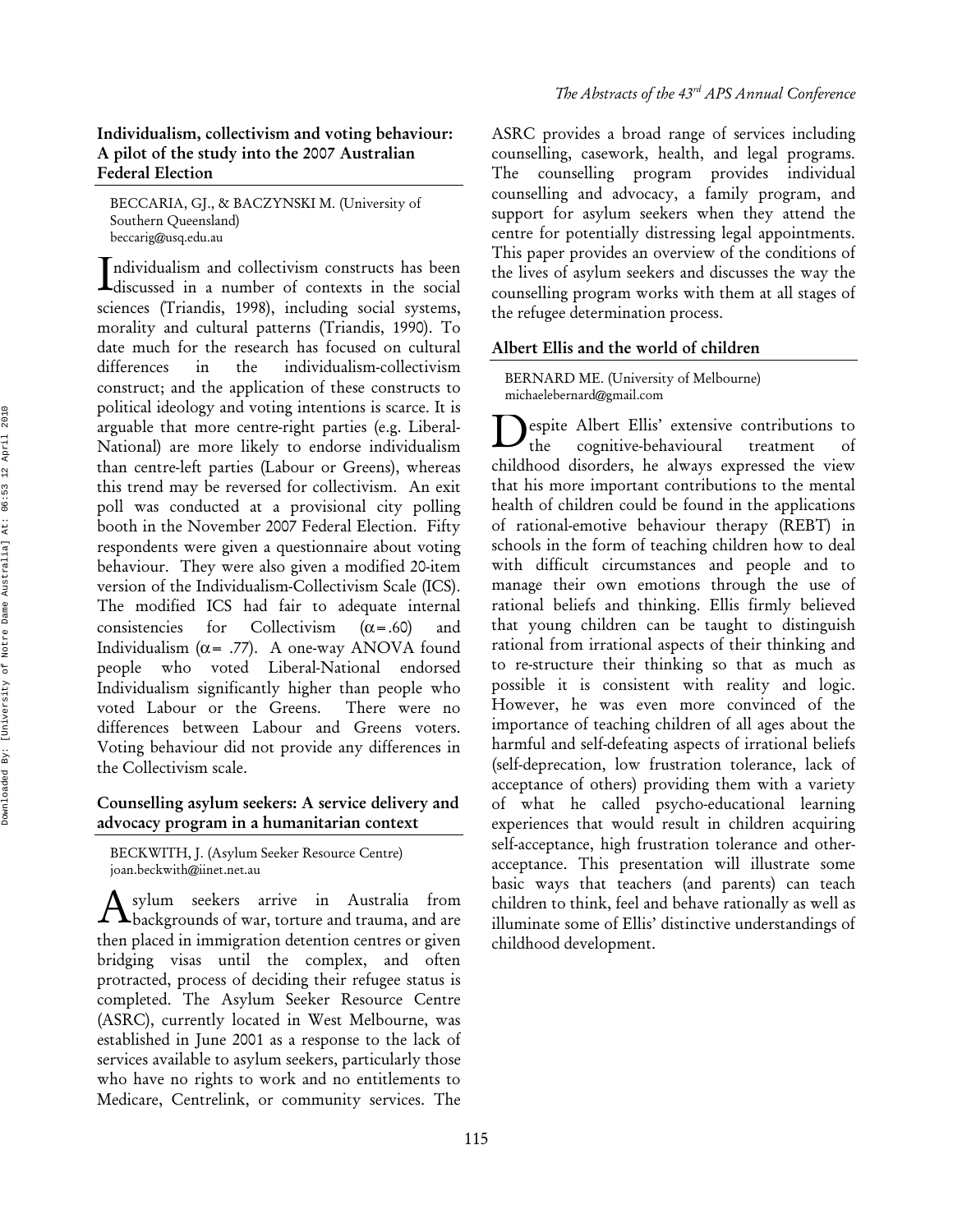**The effect of You Can Do It! Education on the emotional resilience of elementary school students with social, emotional, behavioural and achievement challenges** 

BERNARD, ME. (The University of Melbourne) m.bernard@unimelb.edu.au

his study examined the effect of the You Can Do It! Education (YCDI) cognitive-behavioural intervention program on the emotional resilience of students in grades 4 to 6 who were identified with achievement, behavioural, social and/or emotional challenges. Sixty one students were randomly assigned to either small groups receiving an eight week YCDI cognitive-behavioural intervention or small groups receiving "eclectic" counselling other than cognitive-behavioural. Results indicated a positive impact of the YCDI program on the resilience items contained in the ACER Social and Emotional Well-Being Surveys (student self-report; teacher survey) with no positive impact found for students receiving "eclectic" counselling. Students receiving YCDI showed improvements on the Walker-McConnell Classroom Adjustment Behaviours and Peer Preferred Behavior sub-scales. Recommendations for future research are included. T

#### **The social and emotional well-being of Australian children and adolescents: The discovery of "Levels"**

BERNARD, ME. (The University of Melbourne) m.bernard@unimelb.edu.au

ata will be reported on the social and emotional well-being of 11,526 students (prep to Year 12) who completed the ACER Social-Emotional Well-Being Surveys (SEWB) as well as 6,860 of their teachers. Employing Rasch measurement, a continuum of student SEWB emerged that included six distinct levels. Students with higher levels of SEWB increasingly display social and emotional skills and values associated with resilience, positive social orientation and positive work orientation. They also increasingly perceive higher levels of positive interactions with adults, peers and youth-oriented programs in their homes, schools and community. Different findings will be presented concerning the incidence of social and emotional difficulties (anger, anxiety, depression, under-achievement, bullying), gender differences, SES differences and changes in D

student SEWB across age. The aspects of students' homes, school, communities and social-emotional strengths that contribute most to high levels of SEWB will be highlighted. Implications for treatment of students with different levels of SEWB will be discussed. Based on this data, recommendations will be offered concerning the promotion of positive social and emotional well-being of all students.

#### **Climate change and the promotion of mental health and wellbeing**

BLASHKI, G. (University of Melbourne)\*, BURKE, S. (Australian Psychological Society), FRITZE, J. (Centre for the Promotion of Mental Health and Community Wellbeing), & WISEMAN , J.\* s.burke@psychology.org.au

Worldwide the burden of disease of mental<br>illness and mental health has long been illness and mental health has long been recognised. There is also increasing understanding of the importance of addressing the social, economic and environmental determinants which promote the mental health of individuals, communities and societies. As evidence about the reality and the consequences of climate change has expanded, a growing body of evidence has also emerged about the health effects of climate change. In this article our aim is to focus particularly on the implications of climate change for mental health. In addition to noting evidence about the direct mental health consequences of climate change our aim is to trigger a broader debate about the link between the social and economic impacts of climate change and the promotion of mental health and wellbeing. We conclude with some thoughts about implications of these reflections for future policy, practice research in the fields of mental health and mental health promotion.

#### **Leadership in a global economy - how can Australian leaders be developed to compete?**

BLOCH, B. (Rio Tinto) barry.bloch@riotinto.com

his presentation's objectives include exploring This presentation's objectives include exploring<br>the challenges Australian leaders face and will face in competing internationally and why; understanding how Australian leaders can develop themselves to respond to these challenges; and considering practical ways psychologists can provide service and support in the development of these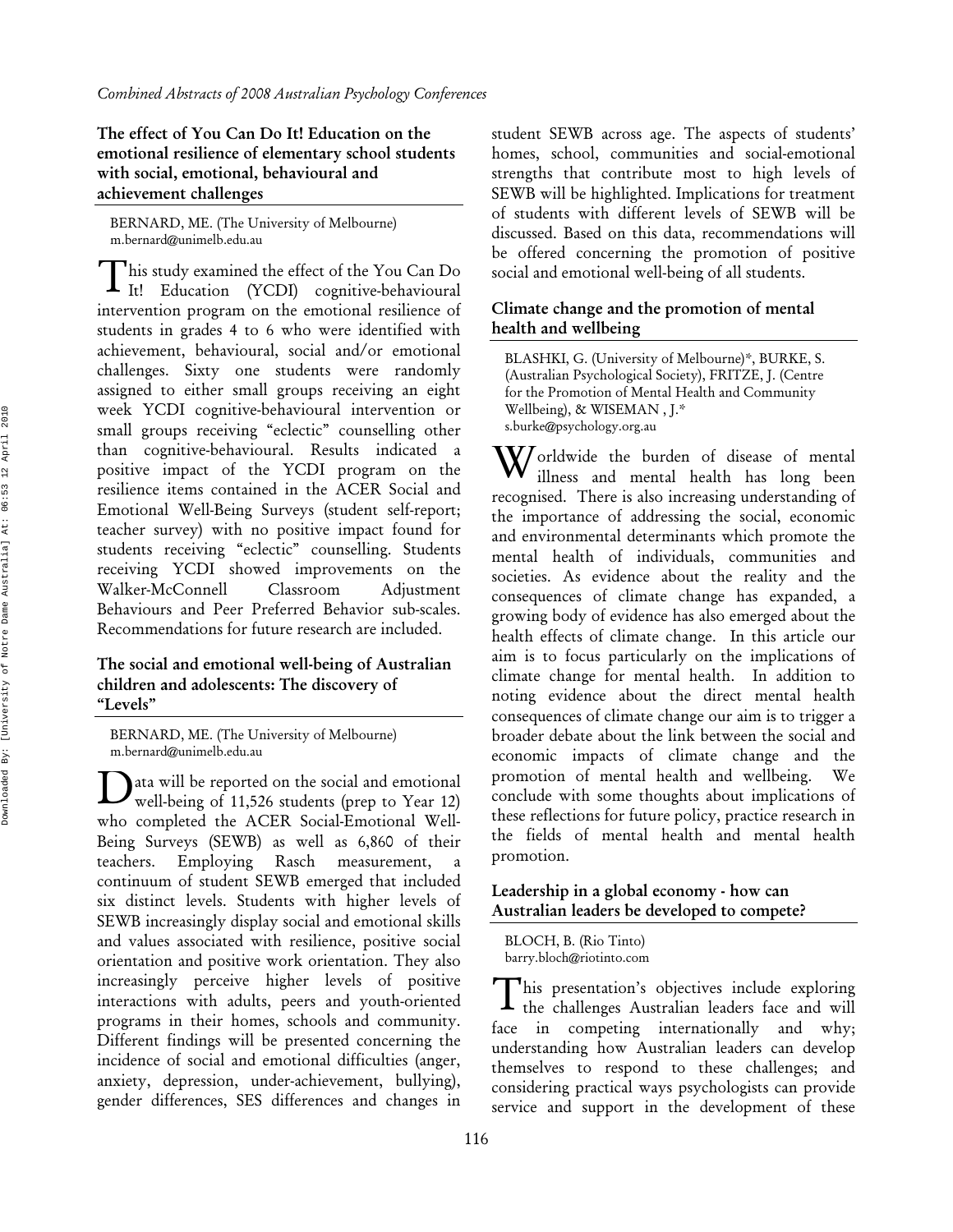leaders. The presentation will focus on the challenges facing Australian leaders as the global economy increasingly confronts Australian organisations' ability to compete and succeed. After a brief discussion of the drivers for this increased need to compete globally, the focus will be on what mindset and competencies Australian leaders will need to be able to compete and how they can develop these. The workshop will explore what is practical versus ideal, using examples from the presenter's experience, and how psychologists can successfully support the development of Australian leaders.

#### **Relationships between working memory and reading comprehension in primary school children using self-paced and computer-paced working memory measures**

BOGDANOVS, J., FLETCHER, J., & BAYLISS, D. (University of Western Australia) bogdaj01@student.uwa.edu.au

 $\Box$  ifective reading requires a person to remember Effective reading requires a person to remember<br>the individual words of a sentence while retrieving their meanings from long-term memory and creating a meaningful whole. Consequently, a link between working memory and reading has been established. However, research suggests that the nature of the working memory tasks used significantly influences their predictive power (Lépine, Barrouillet, & Camos, 2005). In this study, working memory performance was measured using both computer-paced and self-paced tasks and the relationship between these measures and reading comprehension was examined. Eighty eight children (44 in Year 2; 44 in Year 4) participated in a range of reading and working memory tasks. Results showed that in Year 2, the self-paced tasks were better predictors of reading comprehension than computerpaced tasks, and accounted for significant variance in reading comprehension above phonological awareness and single word reading. In Year 4, the computer-paced tasks were better predictors, accounting for significant variance in reading comprehension above the other literacy measures. These results raise questions as to which working memory tasks are the most appropriate for predicting reading performance.

#### **Personality and P plater risks**

BORG, K. (Monash University) kabor1@student.monash.edu

Young adults represent a disproportionate<br>percentage of road-related accidents in Victoria. percentage of road-related accidents in Victoria. This is a result of various factors, such as experience, gender, cultural influence, peer support/pressure, and personality. The general aims of this study are to explore the relationship between driver behaviour in young adults (focusing on, but not restricted to 'P platers'), and Goldberg's Five Factor Model of personality. This study will involve the administration of a questionnaire to participants (aged 18-24), which includes the 50-item International Personality Item Pool to determine a participant's strengths and weaknesses in the five personality areas. The questionnaire also identifies certain 'risky' driving behaviours and experiences – such as speeding, drink driving, and involvement in collisions. This paper will provide an overview of the previous literature in this area, as well as discuss the findings from this study in regard to the relationship between driver behaviour and personality factors.

#### **Psychologists' cognitive and emotional responses to working with Borderline Personality Disorder clients**

BOURKE, ME., & GRENYER, BFS. (University of Wollongong) meb278@uow.edu.au

orderline Personality Disorder (BPD) is Borderline Personality Disorder (BPD) is commonly recognised throughout theoretical and clinical accounts as one of the most challenging mental health disorders to treat, however, there has been limited empirical investigation into characteristic psychologist's reactions evoked by this diagnostic group. The aim of this study was to investigate cognitive and emotional responses of psychologists treating BPD. Psychologists currently working with BPD clients gave informed consent to be interviewed regarding their responses to this client group. In addition, the Impact Message Inventory (IMI-C) and the Psychotherapy Relationship Questionnaire (PRQ) were completed. Transcripts from a semi-structured interview of psychologist's counter transference experiences were coded and scored to reflect core ideas and responses that were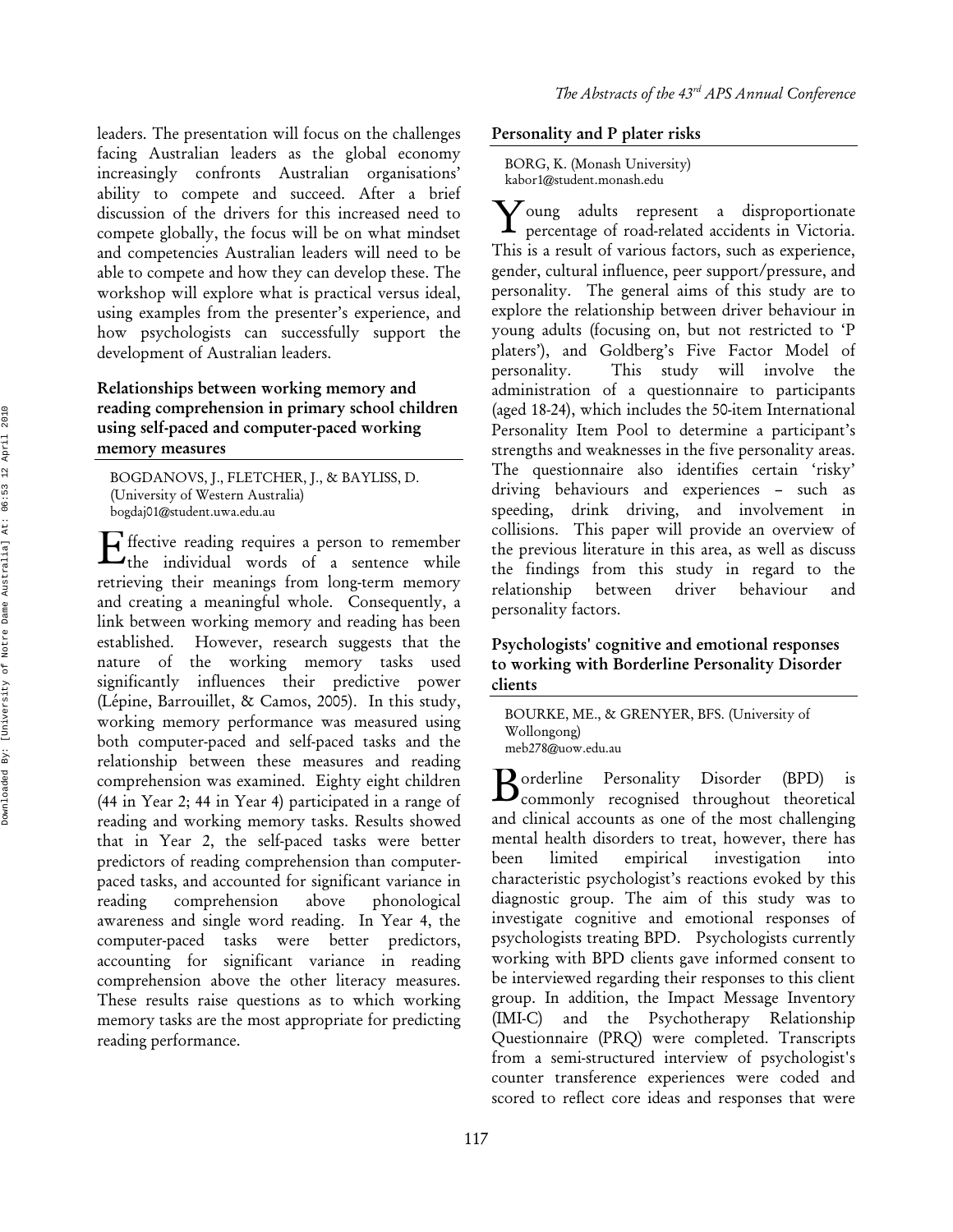consistent across cases, whilst allowing for individual variation. Major themes that emerged included significant psychologist anxiety and worry both before and after sessions, and confusion and frustration within the session in relation to implementing specific therapeutic tasks and skills. Self-report measures supported the transactional patterns found within the client-therapist dyad. The results from this study increase the current knowledge of common themes, origins and manifestations of counter transference reactions in the treatment of BPD, aiding psychologists to incorporate this clinically important information into the treatment process.

#### **Meeting the rational and irrational selves: Defining the essential role of accurate language in therapy**

BRABIN, PJ. (Monash University) penny@pennybrabin.com

While Cognitive Therapy has derived schemas<br>that are purported to underlie cognitive that are purported to underlie cognitive processing, Albert Ellis in REBT was always clear about his view that acceptance of 'self', 'other' and 'the world' was the core of rational cognitive processing and, thus, healthy emotional reactions. Influenced by the work Karen Horney (1950), Ellis describes the dynamics of the core irrational versus the rational selves – the former striving to 'prove' its value of self, the latter simply 'accepting' its value of self and focussing on enjoying and managing life experiences. Drawn from this concept a model is presented which delineates the processes stemming from these opposing core self constructs – described as the NOT-OK and OK selves – and highlights the importance of accurate language in the therapeutic context. This model depicts the destructive influence of the 'self-esteem' movement over the last 35 years with its promotion of language which has evolved around the concept of 'self'. This language has reinforced the NOT-OK self, evaluated through the Theory of Opposites. Examples of common problematic language use are provided, such as the notion of '*feeling bad about ourselves*' - global evaluations which demonstrate evidence that slippage in the use of terms is the enemy of truth.

#### **Psychology and the research enterprise: Moving beyond the enduring hegemony of positivism**

BREEN, LJ. (Edith Cowan University), & DARLASTON-JONES, D. (University of Notre Dame, Australia) l.breen@ecu.edu.au

lmost since its inception, psychology has  ${\rm A}$ lmost since its inception, psychology has embraced the positivist orientation of the natural sciences. The research enterprise in psychology has reinforced this through its insistence that psychological science is objective, generalisable, and value free (or neutral). Consequently, experimental designs are privileged over other forms of enquiry and alternate epistemologies, methodologies, and methods remain marginalised within the discipline. We argue that alternate methodologies, and the philosophies that underpin the research endeavour, should be included in mainstream psychology programmes so that the existing imbalance is rectified. Achieving this balance will mean that psychology will be better positioned to address applied research problems and students will graduate with the skills and knowledge that they will need in the multidisciplinary workforce they will enter. We discuss recommendations for how psychology in Australia can move towards embracing methodological and epistemological pluralism.

#### **Executive function and social skills in preschool children with high functioning autism**

BRENK, F., HAMMOND, S. (Australian Catholic University), DISSANAYAKE, C., KHOO, JV., & KELLY, R. (LaTrobe University) sabine.hammond@acu.edu.au

The Executive Dysfunction Hypothesis is predominant among the theories proposed to predominant among the theories proposed to account for the social skill impairments of children with Autism Spectrum Disorders (ASDs). Empirical studies are needed to examine possible associations between the frequently reported deficits in executive function and social skill in children with High Functioning Autism (HFA). Participants in this study were 81 parents of typically developing preschool children and 14 parents of preschool children with HFA. Parents completed the Early Childhood Questionnaire (ECQ) as a measure of developmental status and social functioning and the preschool version of the Behaviour Rating Inventory of Executive Function (BRIEF-P). Children were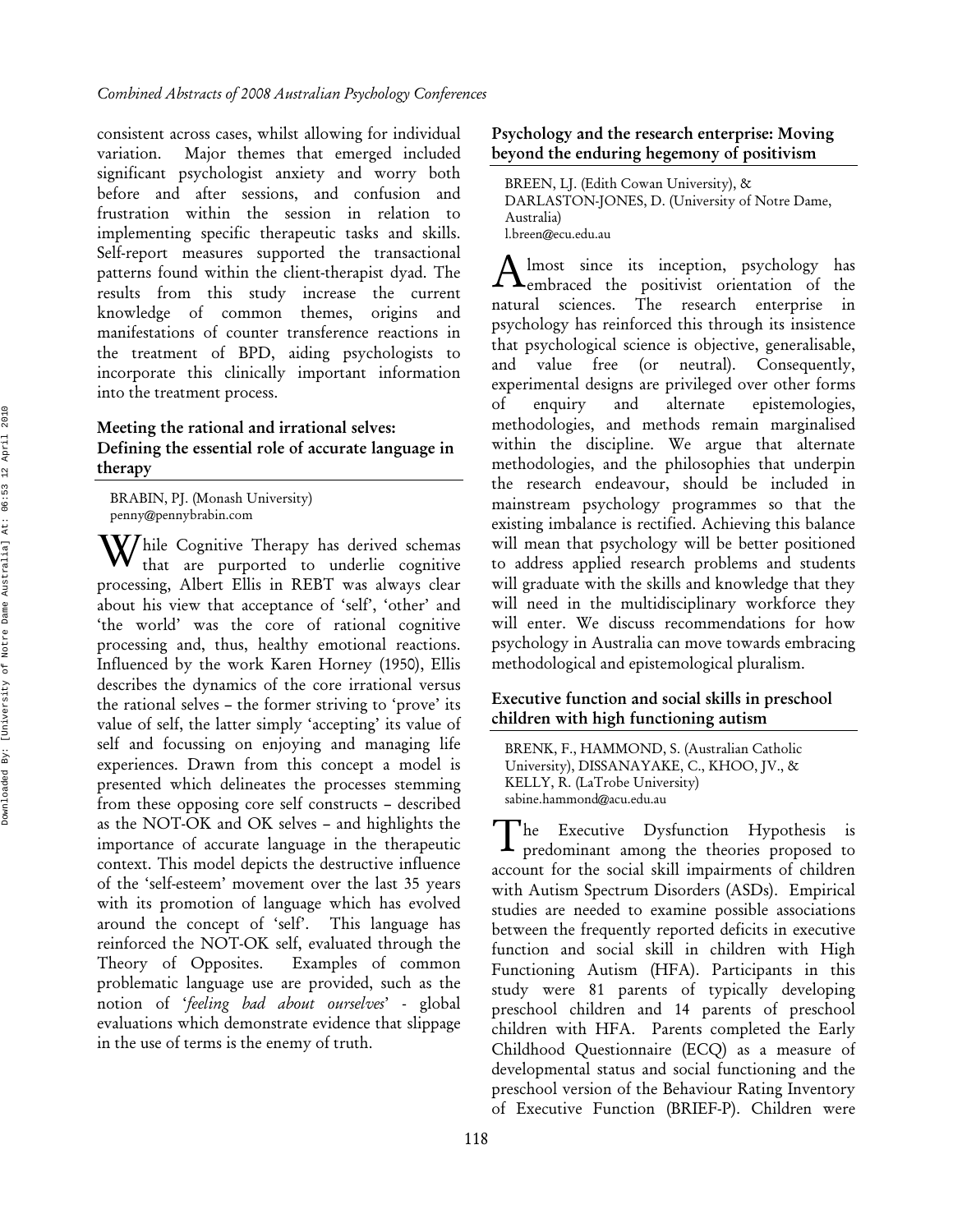matched by mental age and gender. When compared with the typically developing preschool child, preschool children with HFA had significantly higher scores on the ECQ Social Withdrawal and Social Skills Deficits scales. Preschool children with HFA also had significantly higher BRIEF-P ratings on each of the five scales. For the preschool children with HFA, global Social Skill was negatively correlated with BRIEF Global Composite scores. Preschool children with HFA display marked differences in their social skill development compared to typically developing preschoolers that are associated with executive dysfunction.

#### **Dispositional rumination and depressed mood**

BRINKER, JK. (The Australian National University), & DOZOIS, DJA. (The University of Western Ontario) jay.brinker@anu.edu.au

he relationship between rumination and The relationship between rumination and depressed mood is well supported in the literature. Recently, however, the way in which rumination is currently defined and measured (The Response Style Questionnaire; RSQ) have been criticised for being biased towards depressed mood and its symptoms. This paper describes the initial investigation of The Dispositional Rumination Scale (DRS). This scale was designed to measure a general tendency towards a ruminative style of the thinking regardless of content or valence. Mood, rumination and stressful events were assessed in a sample of undergraduate students over a 3-week period. The DRS was able to predict future depressed mood beyond baseline mood, whereas the RSQ was not. Further, the DRS was able to predict future depressed mood after both stress and baseline mood were controlled for whereas the RSQ did not. Because the RSQ may be tapping depressive symptoms, it may share much of the variance accounted for by baseline mood. The DRS is not limited in this way and thus may be better able to examine the role of ruminative thought in depressed mood as well as other disorders. Theoretical and clinical implications are discussed.

#### **Oxytocin as a mediator of the unique interoceptive effects of 3,4 methylenedioxymethamphetamine (MDMA, "ecstasy") in the rat**

BROADBEAR, J. & BERINGER, K. (Monash University) jillian.broadbear@med.monash.edu.au

DMA ('Ecstasy') use results in distinctive MDMA ('Ecstasy') use results in distinctive<br>mood changes, most likely due to its enhancement of serotonin (5HT) release. Activation of 5HT-1A postsynaptic receptors stimulates the release of oxytocin in the central nervous system, where it regulates mood. Using a drug discrimination paradigm, we examined how alterations in oxytocin levels affect conditioned behavioural responses. Male and female Sprague Dawley rats (*N*=24) were trained to respond to MDMA and a related stimulant, amphetamine (AMP), and saline using a three lever drug discrimination paradigm. In the first study, the extent to which operant responding generalized to the training drugs following administration of carbetocin (an oxytocin analogue) or atosiban (oxytocin receptor antagonist) or combinations of these drugs was evaluated. The results supported the hypotheses that the addition of an oxytocin analogue (carbetocin) would partially substitute and enhance the MDMA-like effects of the training drugs, whereas blocking oxytocin receptors with atosiban resulted in some disruption to MDMA-appropriate responding. It was concluded that oxytocin receptor activation is involved in MDMA-specific interoceptive cues, and that this is one of the features of MDMA that distinguishes it subjectively from AMP. (This work was supported by Clive and Vera Ramaciotti Establishment; atosiban was given by Ferring Pharmaceuticals).

#### **Contextual Modular Therapy (CMT): Brief psychotherapy for women with breast cancer**

BROWN, C., PAPADIMITRIOU, F., & BEVAN, K. (The Cairnmillar Institute) filia@cairnmillar.org.au

reast cancer affects women at all levels of their  $\mathbf{B}$ reast cancer affects women at all levels of their life: Emotionally, spiritually and relationally and such an existential trauma requires women to confront, review and potentially refocus their lives. Psychotherapy can help women with breast cancer to cope better with the emotional difficulties associated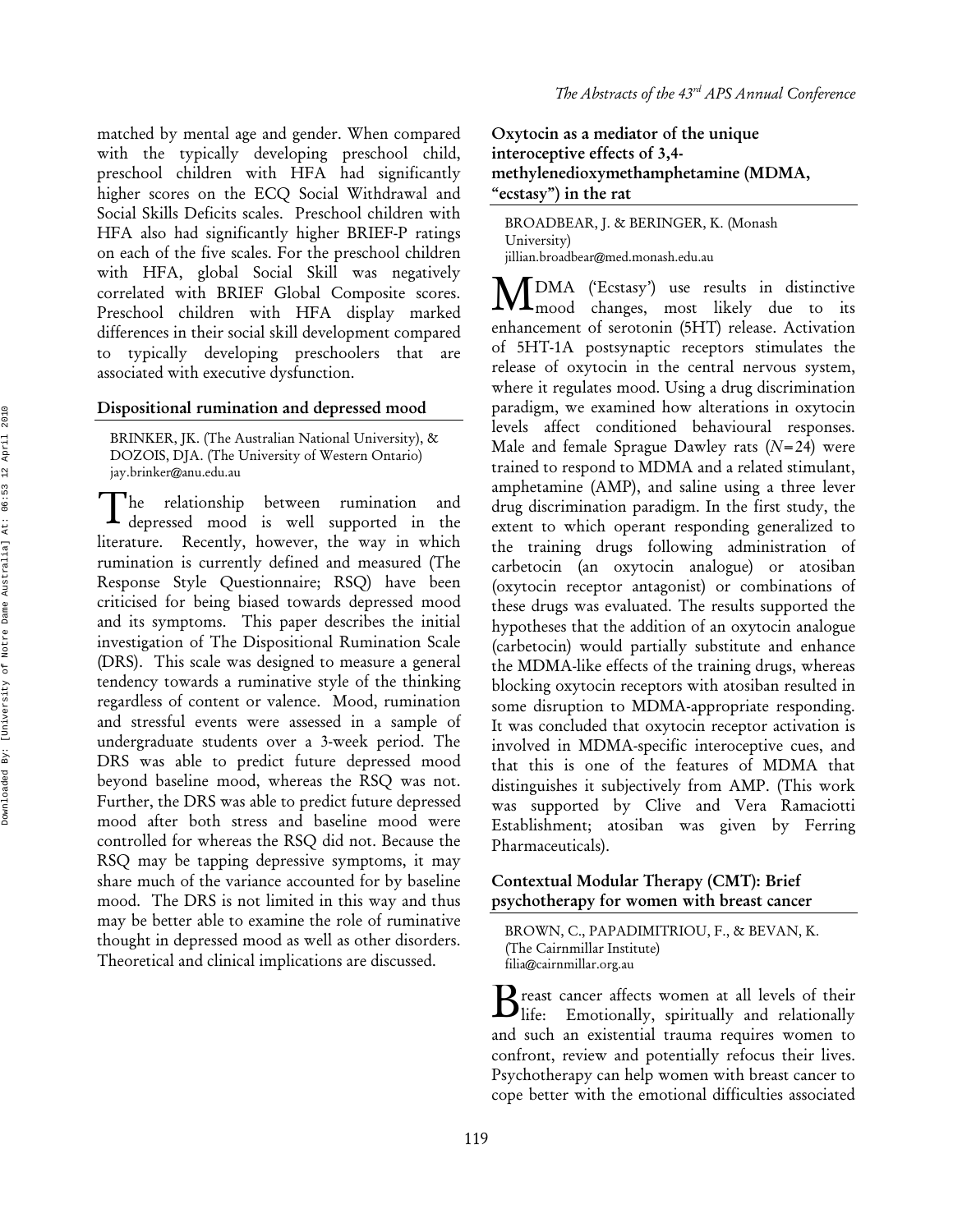with the disease. This paper describes a brief integrated psychotherapy of a woman approaching the first anniversary of her breast cancer diagnosis. The therapy focussed on uncovering her underlying anxieties and fears, engaging in an exploration of their origins, and contextualising her past, present and future relationships. Contextual Modular Therapy (CMT) (Macnab, 1991) proved robust for this client who had a premorbid history of anxiety. The treatment outcome resulted in the woman reestablishing a sense of control, changing her perceptions of herself and others, and considering how she might now live given her breast cancer treatment.

#### **Commonalities in risk factors for problem gambling and internet dependence**

BROWN, M. (Monash University), & DOWLING, N. (The University of Melbourne) meredith\_brown@optusnet.com.au

espite mounting interest in the concept of Despite mounting interest in the concept of "internet dependence", there has been much debate among researchers regarding the appropriate theoretical conceptualization and definition for problems related to excessive Internet use. The most commonly applied conceptual approach has been to define excessive Internet use as a behavioural addiction, similar to pathological or problem gambling. This perspective views excessive Internet use as an impulse control disorder that does not involve an intoxicant but which shares characteristics of substance dependence. Moreover, although Internet addiction or dependence has not yet been included as a diagnosis in the Diagnostic and Statistical Manual (DSM) nosological system, researchers have modelled proposed criteria on the DSM-IV criteria for pathological gambling. In order to contribute to the understanding of internet dependence as a disorder resembling problem gambling, the current study aimed to examine the degree to which risk factors empirically identified for problem gambling are relevant to the study of internet dependence. Risk factors such as depression, anxiety, stressors, and social support were examined in a sample of university students from a number of Victorian universities. The implications of the findings in relation to the conceptualization and management of these disorders are discussed.

**The impact of belief systems on approval towards heterosexual and lesbian couples accessing assisted reproductive technology (ART)** 

BROWN, PM., COALDRAKE, J., FOWLER, R., & STEELE, C. (University of Canberra) tricia.brown@canberra.edu.au

he current study examined levels of approval The current study examined levels of approval towards heterosexual and lesbian couples accessing assisted reproductive technology (ART), and the impact that beliefs systems, such as religion, religious attributions and just world beliefs, have upon such attitudes. Undergraduate psychology students  $(N = 324)$  completed measures assessing demographics, religious affiliation, religiosity, God locus of health control and beliefs in a just world (self and others) as well as ratings of approval for the use of ART by both heterosexual and lesbian couples. Results showed that approval was higher for heterosexual versus lesbian couple access. No effect was found for religious affiliation regarding levels of approval for use by heterosexuals; however, Christians (as opposed to catholic or no religion) had the lowest levels of approval towards use by lesbians. Multiple regression analyses revealed that religiosity (but not religious affiliation) and God locus of health control were the strongest (negative) predictors of approval towards heterosexual use; whereas being male, Christian, high in religiosity and low in belief in a just world (self) were predictive of negative attitudes towards use by lesbians. Results suggest that religiosity and religious attributions may be more important in explaining attitudes to ART than religious affiliation per se.

#### **Ecstasy (methylenedioxymethamphetamine) addiction: Dependence, but not as we know it?**

BRUNO, R., MATTHEWS, A. (University of Tasmania)\*, DEGENHARDT, L. (University of New South Wales), & GOMEZ, R.\* raimondo.bruno@utas.edu.au

he prevalence of 'ecstasy' (3,4- The prevalence of 'ecstasy' (3,4-<br>methylenedioxymethamphetamine) use in the Australian adult population has more than doubled in the past decade. While common, use is typically infrequent, and there remains some controversy as to whether a true dependence syndrome exists in relation to ecstasy: with few presenting to treatment, scant case reports of dependence, and animal studies suggesting the absence of physical signs of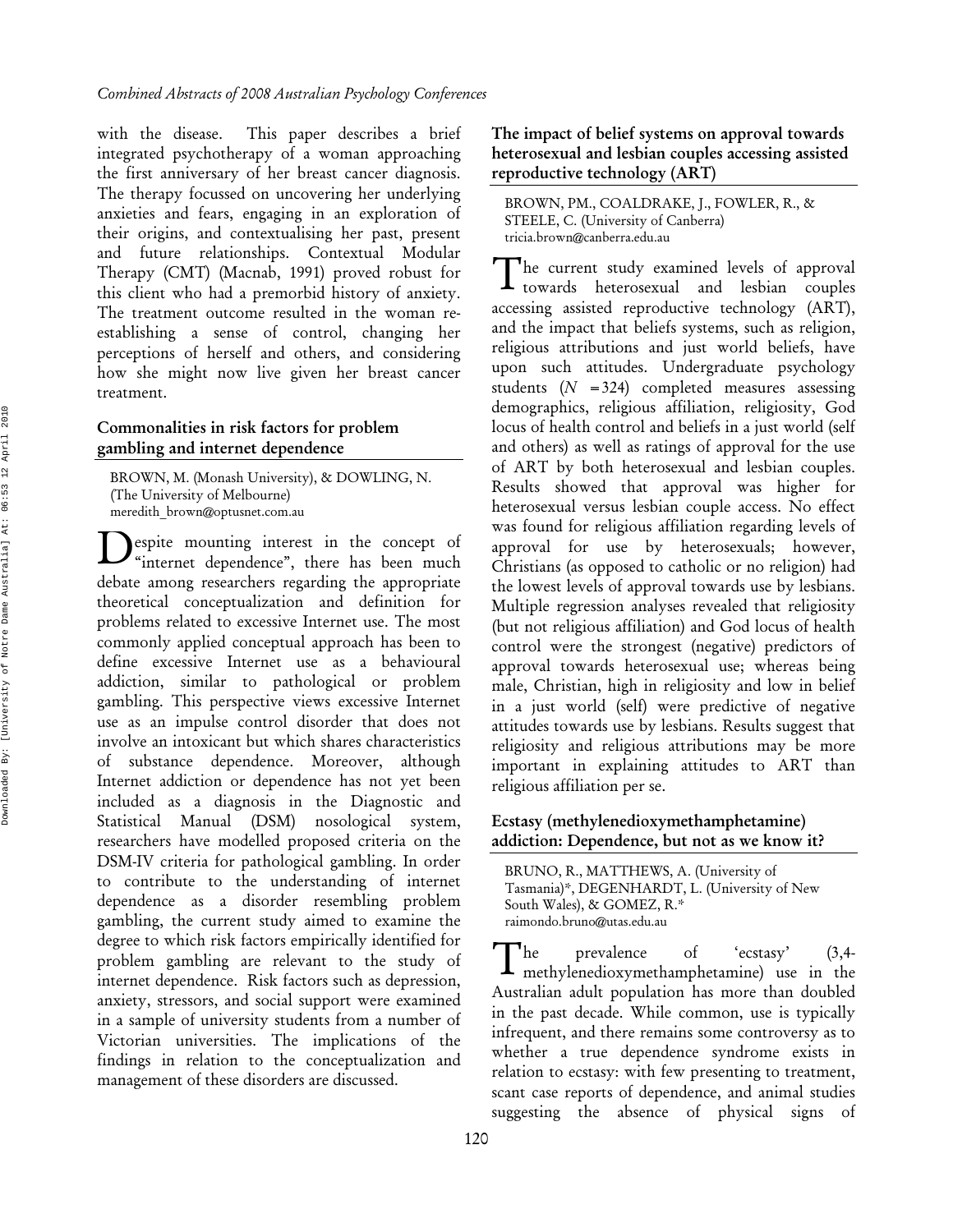dependence associated with the drug. Despite this, dependence on ecstasy can be diagnosed within both hallucinogen and amphetamine dependence categories according to DSM-IV-TR. We aimed to examine the characteristics of dependence in relation to use of ecstasy using the Severity of Dependence Scale and the Composite International Diagnostic Interview among two large cohorts of frequent (at least monthly) ecstasy consumers recruited in the Ecstasy and Related Drug Reporting System. Findings suggest that the internal structures of these scales are less homogeneous in relation to use of ecstasy than for other drugs; however they retain some validity, as high symptom scores were related to behaviours reflective of dependence, such as higher usage levels, engagement in risk behaviours and the experience of problems. These results are discussed in reference to the applicability of the concept of dependence to ecstasy use.

#### **Circadian rest/activity rhythms as predictors of mood in a small sample of outpatients with bipolar disorder**

BULLOCK, B., & MURRAY, GW. (Swinburne University of Technology), VAN SOMEREN, E.J.W. (VU University Medical Centre), JUDD, F. (University of Melbourne) bbullock@swin.edu.au

ircadian rhythm disturbance has been shown to  $C$ ircadian rhythm disturbance has been shown to play a key role in the pathogenesis of bipolar disorder. While the evidence in favour of a role for circadian rhythm dysregulation in bipolar disorder is increasingly prominent in the relevant literature, the mechanism of rhythm disturbance is currently open to debate. The aim of the current study was to investigate attenuation of the circadian rhythm as the means by which the circadian clock is disturbed in affected populations. Six euthymic bipolar outpatients self-monitored their sleeping patterns, 24 hour rest/activity (circadian) rhythms, and moods for between 63 and 177 consecutive days using Chronorecord and wrist actigraphy. It was expected that attenuation of the rest/activity rhythm amplitude and longer time spent in bed would be associated with lower mood ratings in the outpatient sample. Concomitant time series analysis using the Box-Jenkins ARIMA methodology revealed predicted (positive) associations at the synchronous lag between mood and the amplitude of the rest/activity rhythm

for all participants, though only one was found to be significant. The findings for the relationship between mood and sleep length were less consistent. These findings are discussed in the context of how they might relate to the onset and maintenance of clinical mood episodes.

#### **What makes a happy cop? Longitudinal predictors of police officer well-being**

BURKE, KJ. (Central Queensland University), PATON, D. (University of Tasmania), & SHAKESPEARE-FINCH, J. (Queensland University of Technology) k.j.burke@cqu.edu.au

There is a predominant belief within both scientific and lay populations that policing is a scientific and lay populations that policing is a stressful occupation, by virtue of officers' exposure to stressful and traumatic events. However, much of the research conducted with police personnel fails to consider the role of the organisation in facilitating and maintaining employee well-being. Furthermore, it is now widely argued that individual factors (e.g. personality) have a differential impact on responses to stressful and traumatising events. This paper presents data from a multi-method longitudinal study of police officer well-being. Officers were approached as recruits, and followed into their second year of operations. Changes in stress and satisfaction were charted using a quantitative methodology, and the implications of prior traumatic experience/s, personality and coping in response to occupational experiences are discussed. Qualitative studies explored changes in officers' perceptions of their role within the organisation, and found satisfaction is determined, to a large extent, by effective socialisation into the police organisational culture. Overall results suggest that prior trauma may actually facilitate officer resilience to later work-trauma, and that the police organisation plays a pivotal role in determining the well-being of officers. The project provides important insights into the dynamics of individual adjustment in the police profession.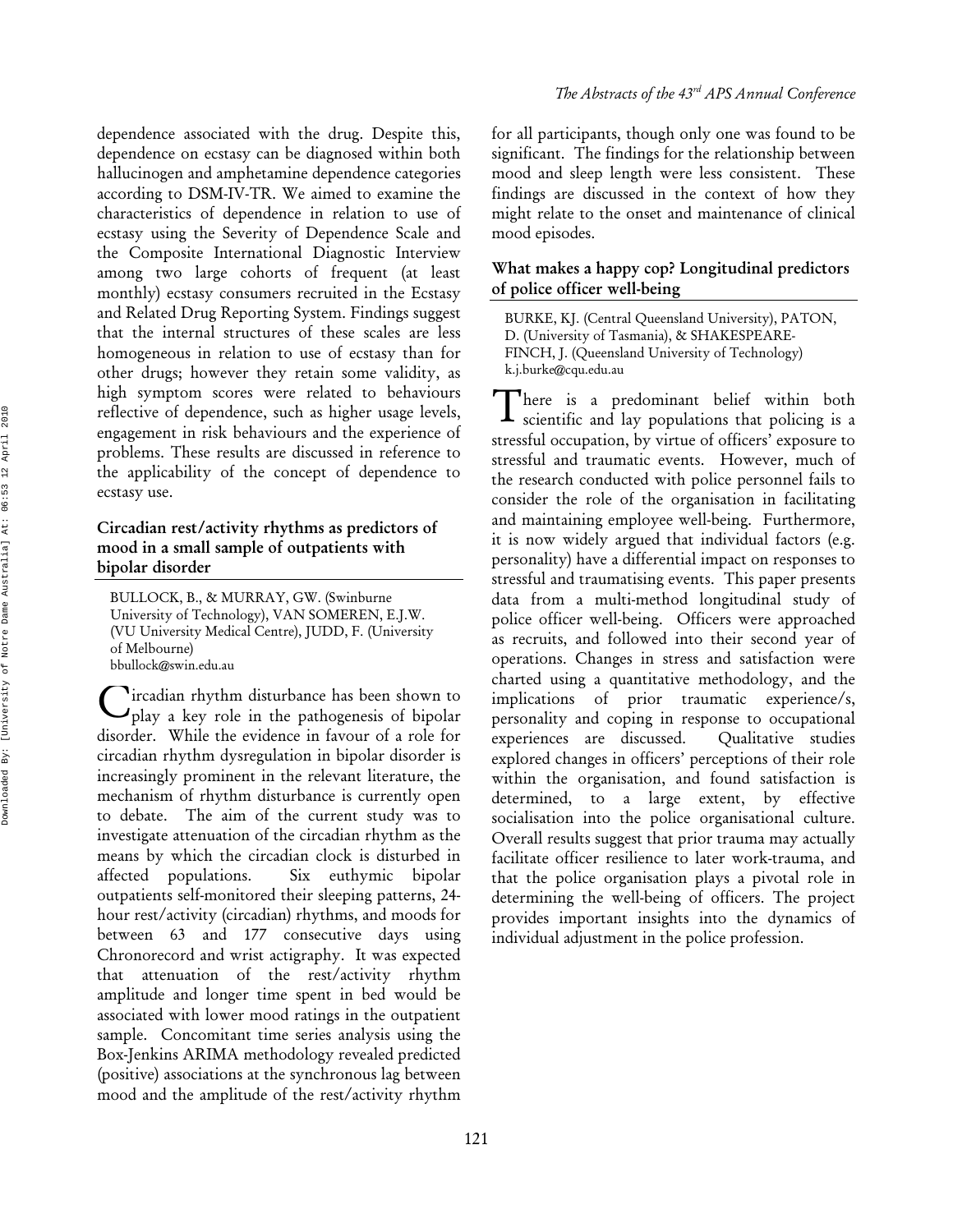#### **The relationships between learning approaches, personality, and academic success: School leavers versus nonschool leavers**

BURTON, LJ., & ROPOLO, L. (University of Southern Queensland) burtonl@usq.edu.au

he aim of this study was to examine the The aim of this study was to examine the relationships between approaches to learning, personality, and academic success in a sample of 177 first-year psychology students. Most of the students (*N* = 144; 81.4%) were first-year tertiary students (school leavers); 33 students (18.6%) had more than one-year tertiary experience (nonschool leaver). The students were enrolled either on-campus or via distance education at the University of Southern Queensland and completed an online survey for course credit. Academic achievement was measured as grade point average (GPA). This paper will report the relationships among the key variables. Univariate analyses of variance showed that nonschool leavers obtained higher GPAs and scored higher on the Deep and Strategic learning approaches than did school leavers. Conversely, school leavers scored higher on the Surface approach to learning. A regression analysis showed that the Strategic approach predicted GPA. None of the five personality traits were related to academic achievement. However, Intellect and Conscientiousness were each found to predict the Deep approach to learning; Conscientiousness was found to predict the Strategic approach to learning; and Emotional Stability and Intellect were each found to predict the Surface approach to learning. The implications of these findings are discussed.

#### **Psychologists' attitudes about providing physical activity advice and counselling as part of psychological treatment**

BURTON, NW., PAKENHAM, KI., & BROWN, WJ. (University of Queensland) nburton@hms.uq.edu.au

egular physical activity (PA) can provide Regular physical activity (PA) can provide<br>psychological benefits. This study assessed psychologists' attitudes about providing PA advice/counselling. A questionnaire was mailed to 620 psychologists to assess current practices, confidence, acceptability and perceived effectiveness of PA counselling. From 236 respondents, 52% reported often/always recommending PA, and 12%

reported often/always providing PA counselling. Qualitative data indicated that psychologists were more likely to do PA counselling when they had a personal interest in PA or experience in the health/fitness industry, and with clients with stress/depression/anxiety. Most respondents were confident to recommend PA (86%), give general advice (83%), discuss options (80%), set goals (73%), and identify and problem-solve barriers (80%). Fewer respondents were confident to tailor PA counselling (32%), and a lack of resources and relevant knowledge was identified as a barrier. Multivariable linear regression analyses indicated that psychologists providing PA counselling were more likely than those who did not  $(p<0.05)$  to exercise regularly, counsel mid-aged adults, practise solution-focused therapy, be confident in providing general PA counselling, think PA counselling by psychologists was appropriate and acceptable, and believe that PA could be beneficial in managing complex conditions. This study indicates that psychologists can have a role in promoting PA as part of psychological treatment.

#### **Wellbeing in long-term primary carers: Biopsychosocial outcomes**

BUSCHKENS, J., GRAHAM, D., & COTTRELL, D. (James Cook University) jane.buschkens@jcu.edu.au

arers are vital to sustaining the independence Carers are vital to sustaining the independence<br>Cand optimal functioning of some of the most vulnerable members of the Australian community, yet carers themselves are at risk of poor psychological health outcomes as well as premature morbidity and mortality. Indeed, carers often subjugate their own needs in order to fulfil their caring role. This study examined the correlates of wellbeing in primary carers. The consequences of providing extended informal care were investigated using a mixed methodology, including questionnaires, saliva sampling and individual interviews. Reported stress, distress, wellbeing and coping in 30 carers and 30 age and gender matched non-carers, were compared with their biological correlates including sleep and stress hormones. The quantitative and qualitative findings are used to explore physiological and psychological bases of carer wellbeing. This research has the potential to inform policy on the growing population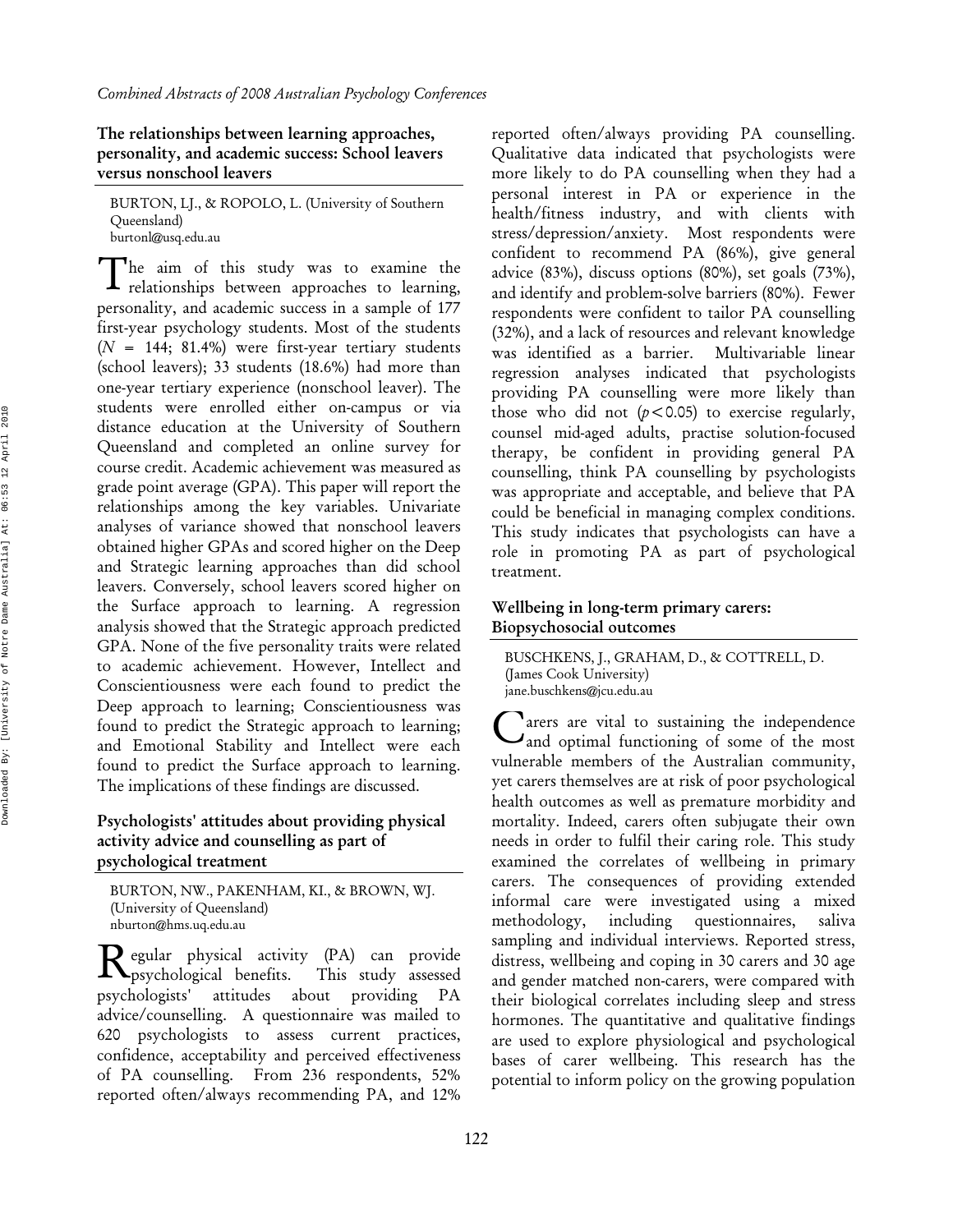of Australian carers and to add to the developing wellbeing literature.

#### **Children's reporting of a witnessed adult transgression: Implications for child sexual abuse disclosures**

BUSSEY, K. (Macquarie University) kay.bussey@psy.mq.edu.au

lthough controversial, there is increasing  $A$ lthough controversial, there is increasing evidence that children frequently do not report sexual abuse when it occurs. This reluctance and delay in reporting often casts doubt on the veracity of their allegations. Therefore, it is crucial that children report abuse soon after it occurs. Not only does early disclosure facilitate criminal proceedings relating to the abuse but it also stops the abuse and enables the child to receive therapeutic intervention to deal with it. To investigate factors that promote and impede children's disclosures an analogue study was conducted in which children witnessed a staged event involving an adult committing a minor transgression. Participants were 64 predominantly Caucasian boys and girls from two age groups (4 and 8 years). Eleven of the 64 children disclosed the transgression. Disclosure did not vary by gender or age. Logistic regression analyses revealed that the strongest predictor of children not disclosing the transgression was their belief in the need to comply with the transgressor's request to keep the transgression secret. The most frequent reason provided by children who did disclose the transgression was that the activity was wrong. These findings highlight the need to teach children that they should not always comply with an adults request to keep a secret.

#### **Situational influences on children's trustworthiness: The role of promises**

BUSSEY, K. (Macquarie University) kay.bussey@psy.mq.edu.au

he ability to keep promises is often considered The ability to keep promises is often considered<br>the hallmark of trustworthiness and honesty. However, promises are made in diverse contexts for a variety of reasons. The legal system requires that children promise to tell the truth about witnessed or experienced events and peers ask friends to promise to keep secrets usually about everyday events. Promises can serve both to inhibit (promise to keep a secret) and to promote (promise to tell the truth)

honesty. Eight vignettes were constructed in which an adult committed an antisocial act or engaged in a prosocial one and asked the child not to reveal the activity, with or without a promise (secrecy promise). Later, the child was asked to tell the truth about the secret, with or without a promise (truth promise). There were 96 predominantly Caucasian participants (5, 8, & 11 years). Results revealed that children believed that truth promises were more likely to elicit truth telling about an antisocial than a prosocial activity. However, they believed that secrecy promises were more likely to promote secret keeping about a prosocial than an antisocial activity. Different sociocognitive factors mediated keeping secrecy and truth promises depending on whether the activities were antisocial or prosocial. The influence of context on trustworthiness is discussed.

#### **Adolescent peer aggression: Gender-linked sociocognitive processes**

BUSSEY, K., CHAM, S., & HAWKINS, AJ. (Macquarie University)

kay.bussey@psy.mq.edu.au

 significant amount of research attests to sex differences in aggressive behaviour. It has been shown that from an early age boys are more aggressive than girls. Most of this research, however, has focussed on children's physical aggression. More recently, there has been attention to other forms of aggression, particularly relational aggression. Relational aggression involves indirect forms of aggression aimed at disrupting relationships and includes behaviours such as spreading rumours and social exclusion. This form of aggression is favoured by girls, however, boys also engage in it. These findings have led to a re-examination of the generally held belief that males are more aggressive than females. This research examined the extent to which the same sociocognitive processes are involved in the different types of aggression (physical, relational, verbal) and whether these processes are moderated by gender. Participants were 737 boys and girls, predominately Caucasian, from Grades 7 and 9. As expected, the relationship between the sociocognitive measures and aggressive conduct varied depending on aggression type and gender of the aggressor. The role of sociocognitive processes in the maintenance of sex differentiated aggressive behaviour is discussed. A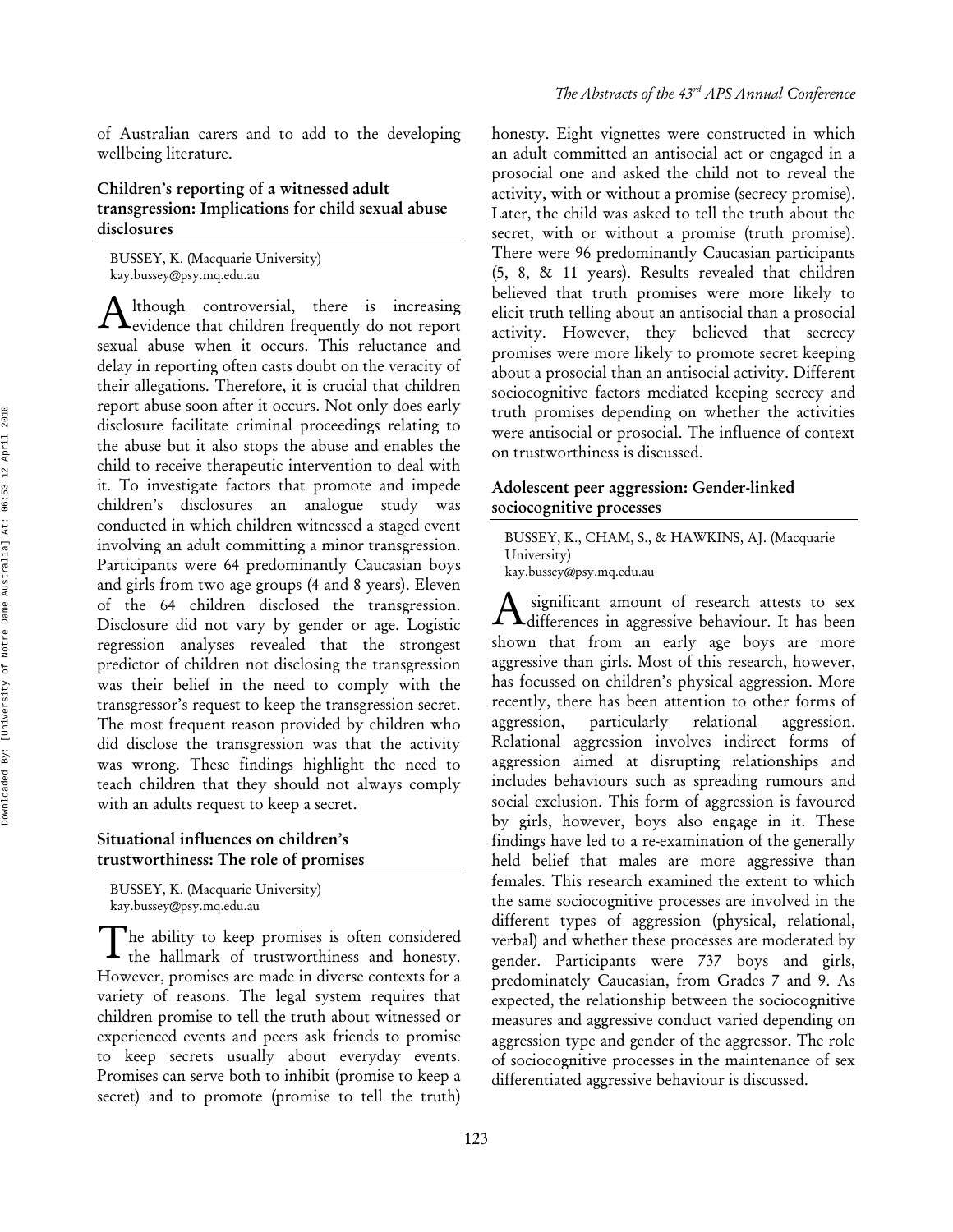#### **Social comparison processes, prototypes and exercise**

CALTABIANO, M., & GHAFARI, N. (James Cook University) marie.caltabiano@jcu.edu.au

his research examined direct and mediating influences of social comparisons, perceptions of active/inactive prototypes, and perceived control on exercise behaviour. One hundred and forty respondents reported on weekly exercise, perceived control, perceived personal risk resulting from inactivity, preferred level of social comparison, as well as psychological distancing from, and favourability of active and in-active prototypes. Results indicated that those who made upward comparisons with others who are better at maintaining physical activity (a) were more psychologically distanced from inactive prototypes ( $\beta$  = .46) and (b) had greater perceptions of control over their ability to exercise ( $\beta$  = .43). Both psychological distancing from an inactive prototype and perceived control mediated the effect of preferred level of social comparison on exercise. The three variable model (social comparison, psychological distancing and perceived control) explained 41% of the variance in exercise behaviour. Importantly, upward comparisons in assessing physical activity were made by those who were more physically active. The findings can advise on how comparison targets may be implemented in health promotion programs aimed at motivating populations to be more active. T

#### **Attachment styles and health-related behaviours as contributors to non-illness mortality**

CALTABIANO, NJ., & CALTABIANO, ML. (James Cook University) nerina.caltabiano@jcu.edu.au

his qualitative study investigates a much This qualitative study investigates a much neglected area of non-illness mortality in an Indigenous community by focusing on attachment styles and health-related behaviours. The study uses a semi-structured format to explore the relationships between attachment styles, health-related behaviours such as diet and drinking, and risk for non-illness mortality. The focus group of informants consists of a rural sample of indigenous persons residing in Far North Queensland who have already lost a family member to suicide. The impact of nutrition on

physical health is mostly explained by the higher levels of obesity in Indigenous persons compared to non-Indigenous individuals. A healthy diet and low alcohol consumption are more likely in persons who are part of a supportive kin network. This project provides a greater understanding of the role of attachments and dietary deficiencies in the welldocumented problem of aboriginal non-illness mortality. The findings have implications for health care workers in rural and remote aboriginal communities, and can inform primary care interventions to help stem non-illness mortality.

#### **Internet self-help for depression: Preliminary findings informing best-practice**

CAMPBELL, AJ., & ELLIS, L. (UNIVERSITY OF SYDNEY) a.campbell@usyd.edu.au

nternet communication has been found to have Internet communication has been found to have<br>potential application to the development of interventions targeting mild to moderate levels of depression. It has already been shown to facilitate coping behaviour among young adults with depression; as an ongoing preventative measure for chronic low level depression; and as a tool that may be used for group support for depression sufferers that are comorbid with social fearfulness. Independently, individual online self-help tools for depression, such as online information (known as, 'psycho-education'), group forum support, or consumer-only use of CBT modules such as MoodGYM, have demonstrated some support and treatment for depression sufferers. Given this, the current study investigated the following questions: 1. Which individual tool for online self-help for low and moderate depression is the most effective? 2. What combinations, if any, of online self-help tools for depression are most efficacious in treating low and moderate levels of depression? 3. How effective are these tools in comparison, and in conjunction with, traditional CBT counselling? This funded study is still underway, therefore only preliminary results will be presented and discussed in relation to how a best-practice model can be developed for individual use of self-help depression tools online as well as with combined treatment intervention (i.e. traditional CBT counselling + online self-help tools).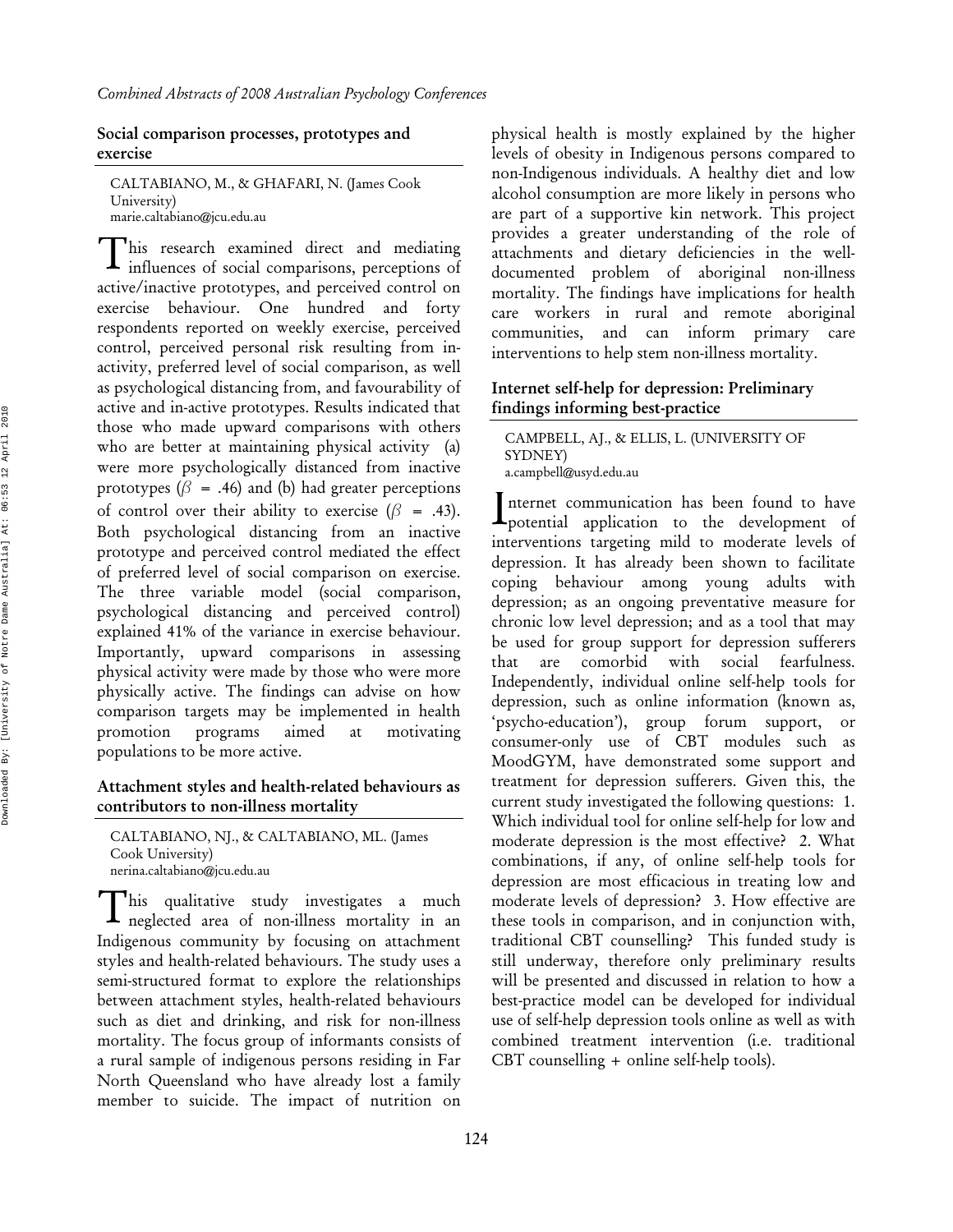#### **Our motivations are important too! A qualitative analysis of masters squash players in Australia**

CAMPBELL, H., GROSS, J., & DODD, J. (University of Canberra) rhcampbell@ozemail.com.au

his study examined the presence of motivational factors for 73 mature-age squash players in Australia. Comparisons between gender, three distinct age groups, and three levels of ability were made which measured aspects of motivation, competitiveness, goal, win and temperament. Each subject took part in an in-depth, personal interview which was semi-structured to allow for exploration of areas of interest and elaboration of responses. Qualitative analysis of results via the Leximancer program revealed that differences in responses between mature-age squash players according to age, gender and ability level were not considered to be different. Therefore, the motivations, and aspects of competitiveness, goal, win and temperament to participate in Masters squash were similar for participants regardless of their age, ability and gender. Masters squash competitions appear beneficial by providing mature-age individuals with the opportunity to continue to play their chosen sport at a competitive level into later life, to maintain valued social contacts and enhance their enjoyment of the game, which are consistent with the participants' individual temperament and aspirations. They also allow for personal satisfaction, achievement and continued health and psychological benefits. T

#### **Interhemispheric asymmetries in the processing of biological motion cues**

CAPARARO, A., BROOKS, A., & VAN DER ZWAN, R. (Southern Cross University) acaparar@une.edu.au

ehavioural correlates of hemispheric processing  $\mathbf{B}$ ehavioural correlates of hemispheric processing<br>asymmetries have been demonstrated in a limited array of perceptual processing tasks. Here we tested for the existence of such asymmetries in the processing of visually-defined biological motion (BM). Our data suggest that BM processing is mediated by hemispheric specialisations manifesting at the behavioural level. Such specialisations were evident both in free viewing and controlled eyemovement conditions. The consistency of those findings with accounts of BM sensitivity that focus

on the social- and survival-related value it confers will be discussed.

#### **Learning to use a computer spreadsheet application: The effectiveness of error management and counterfactual thinking training strategies**

| CAPUTI, P., CHAN, AYC., DE BLASIO, F., |
|----------------------------------------|
| BAUDINETTE, K, & WOLSTENCROFT, K.      |
| (University of Wollongong)             |
| pcaputi@uow.edu.au                     |

his study compares the effectiveness of two This study compares the effectiveness of two different approaches - error management training (EMT) and counterfactual thinking (CFT) – as training strategies with novice learners gaining basic competence in using a computer spreadsheet application. EMT is an approach that encourages learning through exploration and making errors, whereas CFT encourages adaptive behaviour through "what if" and "if only" thoughts to reflect on how one may behave differently to yield a more desirable outcome. The significance of this study is that it brings together two approaches for improving adaptive behaviour that have not been jointly examined previously. The implications of findings for instructional design in information systems training in educational settings and in industry are discussed.

#### **A qualitative study of young adults' accounts of parental divorce during childhood and adolescence**

CARTWRIGHT, C. (University of Auckland) c.cartwright@auckland.ac.nz

his paper presents the results of analyses of data This paper presents the results of analyses of data<br>from life story interviews with 40 young adults who experienced parental divorce during childhood or adolescence. It examines the participants' perceptions of the impact of the divorce upon themselves and their lives. It also presents the results of an intensive analysis of seven of the accounts with emphasis on the ways in which the participants make sense of the end of their parents' marriage. Five of the forty participants believed that the divorce had a positive effect on them. The remainder believed it had detrimental effects although many thought that they developed strengths as a result of the experiences. In the second analysis, participants often considered their mothers' and fathers' stories of the divorce as part of developing their own stories. In doing so, they judged who was responsible for the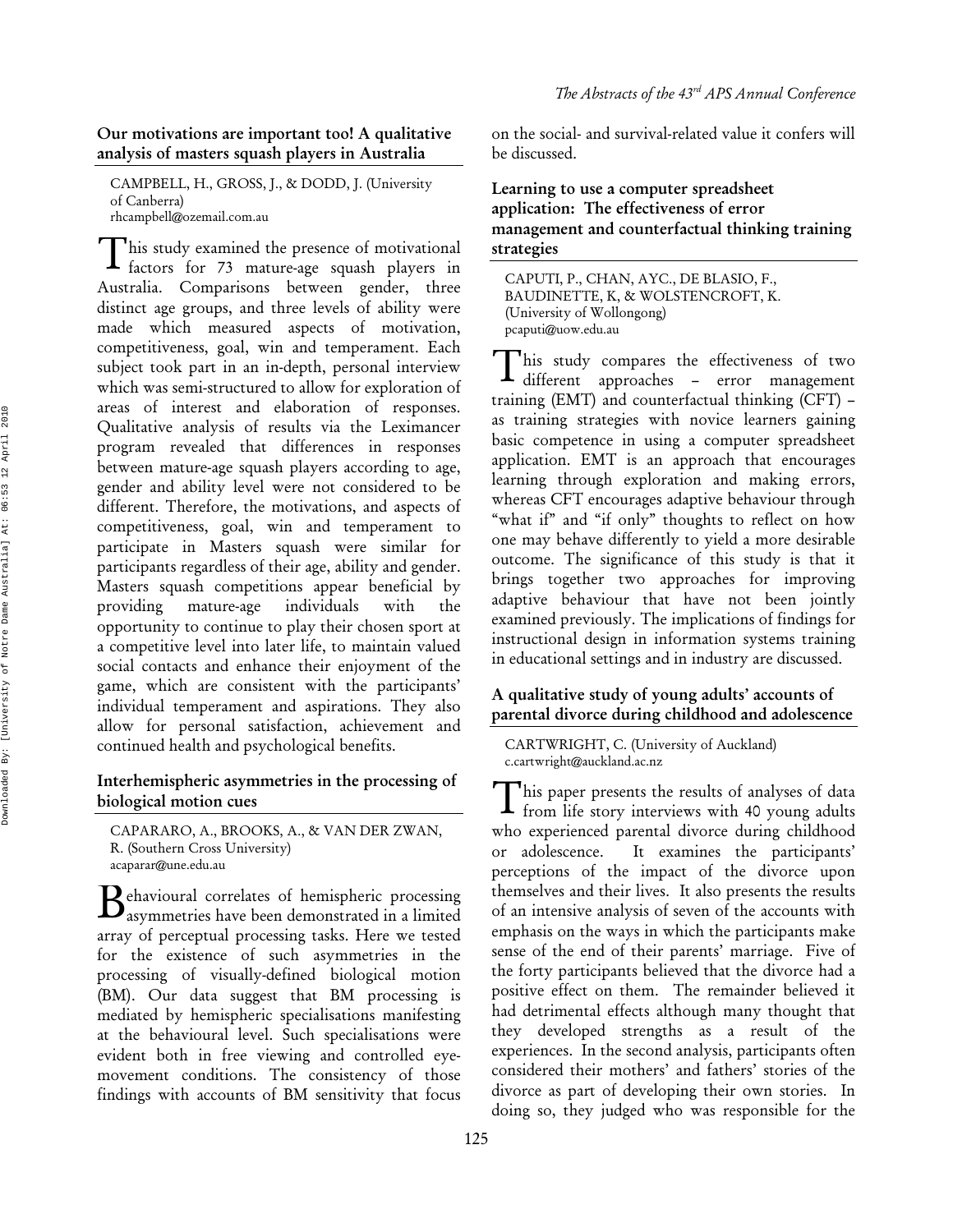divorce and developed a personal theory of how it happened. Their stories also demonstrated a balance between struggling with the difficulties and the development of personal capabilities or strengths.

#### **All norms are not created equal: Differences in sustained attention in urban and regional Australian children – the Melbourne effect**

CASHION, L. (Developmental Assessment, NT) larry@cashion.net

 majority of standardised psychological tests do  $\mathrm{A}_{\mathrm{not}}$  majority of standardised psychological tests do  $_{\mathrm{not}}$ participants in their normative data. While there is evidence to suggest some cognitive differences between regional and urban children, the findings have not been consistently replicated. In the current study, 198 Australian children in Years 1, 3, and 5, were administered the Score! subtest of the Test of Everyday Attention for Children as part of a larger executive function battery. This task is a measure of simple sustained attention. Normative data was based on a sample of children who resided in Melbourne, Australia. It was hypothesised that results for the sample from the current study, which included regional and urban children from New South Wales and Victoria, would concur with the normative data. Despite performance on all other executive function tests being consistent with published norms, the sample demonstrated significantly lower scores on the Score! test compared to normative data. A subsequent analysis found that urban participants performed significantly better compared to the regional sample, while no differences were found between urban subgroups based on geographical location. Implications of selecting a normative sample from a restricted geographical area or socio-economic group are also discussed.

#### **Advanced theory of mind in Chinese-Australian, Greek-Australian and a general community sample of Australian children**

he Reading the Mind in the Eyes Test was The Reading the Mind in the Eyes Test was<br>developed as a 'pure' test of theory of mind. It was designed to remove some of the linguistic and social cognitive features confounding other advanced

theory of mind tasks. The children's version of this test was originally normed on a British sample. An Australian normative study found that mean scores did not significantly differ across populations. The present study found that mean scores for groupadministered tests were equivalent to individually administered data in a general Australian population of children enrolled in Year 5 in the Northern Territory. In addition, mean test scores showed no significant differences between Chinese-Australian, Greek-Australian and a general community sample of Year 5 students in the Northern Territory when administered in group settings. Results suggest group testing of the Eyes Test in primary school children is a viable method of administration and could potentially be used for screening purposes. In addition, children raised in Australia, regardless of sub-cultural group, perform at similar levels on this test. Although the children's version of the Eyes Test needs further validation as a test of theory of mind, this study provides initial support for its use with Australian children.

#### **Pain sensitivity following induced stress in headache sufferers**

CATHCART, S. (University of South Australia) stuart.cathcart@postgrads.unisa.edu.au

Stress may contribute to Chronic Tension-Type<br>Headache (CTH) through hyperalgesic effects on Headache (CTH) through hyperalgesic effects on already sensitized pain pathways in CTH sufferers. This hypothesis could be partially tested by examining effects of stress on pain sensitivity in CTH sufferers. We measured cephalic and extra-cephalic pressure pain thresholds (PPT) in sixteen CTH and fifteen healthy Control subjects before and after exposure to a fifteen-minute stressful mental task. PPT at head and hand were lower in the CTH compared to Control group both before and after task exposure. PPT decreased from pre to post task in both groups, with a significantly greater pre to post task reduction in cephalic PPT in the CTH compared to Control group. Subjective stress increased from pre to post task in both groups and did not differ between groups. Our results indicate an enhanced hyperalgesic effect of stress on cephalic pressure-pain sensitivity in the CTH sufferers compared to the healthy Controls. The results support the hypothesis that stress may contribute to CTH through

CASHION, L. (Developmental Assessment, NT), & KAZAMIAS, C. (Charles Darwin University) larry@cashion.net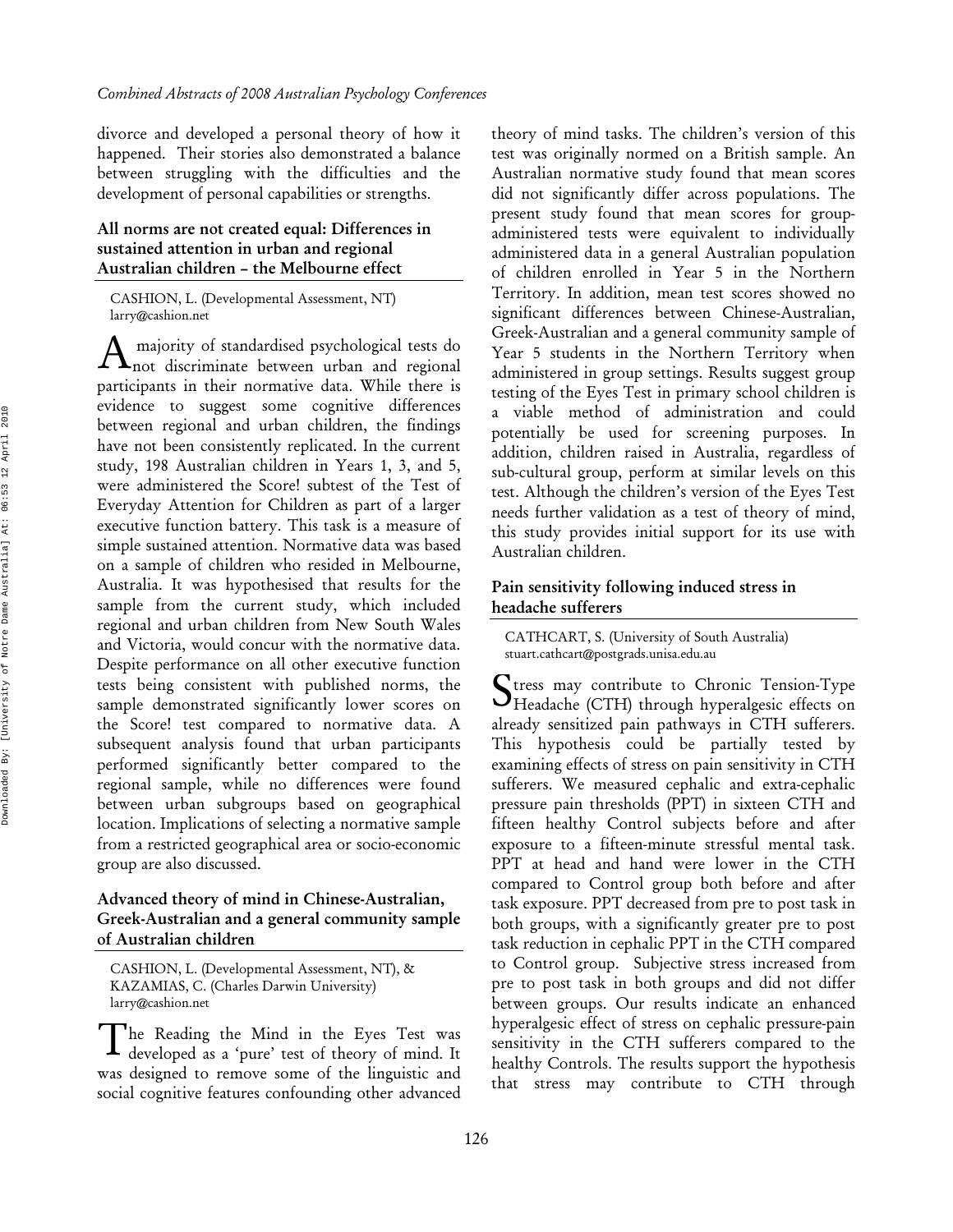hyperalgesic effects on already sensitized pain pathways in CTH sufferers.

#### **The role of somatosensory feedback in Attention Deficit Hyperactivity Disorder: Three cases treated with mindfulness–integrated CBT**

CAYOUN, BA. (University of Tasmania) bruno.cayoun@mindfulness.net.au

ttention Deficit Hyperactivity Disorder Attention Deficit Hyperactivity Disorder<br>(ADHD) is a complex developmental disorder of self-control which involves impairment in cognitive flexibility that necessitates the intentional switching of attention from one stimulus to another. Mindfulness training is a meditative technique which involves the training of sustained attention, cognitive flexibility and experiential acceptance. Two adults and a child with ADHD (aged 64, 39 and 12) undertook a 12-week program which integrates daily mindfulness training sessions and cognitive behaviour therapy. The first part of treatment required participants to sit closed eyes and attend to each inhalation and exhalation at the entrance of the nostrils and switch attention back to the breath as soon as focus was lost (e.g., disengaging from a distracting thought). The second part of treatment required participants to scan their body in an effort to develop somatosensory awareness and acceptance of all sensations, including agitation. All showed abnormally poor somatosensory awareness at pretreatment, which improved during training. All showed improvement in mood and self-confidence, and decreased agitation. The child also demonstrated marked improvement in cooperation with parents. Importantly, there was a distinct correlation between increased ability to feel body sensations and decreased hyperactivity, pointing to a possible impairment in somatosensory feedback in ADHD.

#### **Preschool children's counterfactual inferences: The causal length effect revisited**

CHAN, AYC., & SCOTT, J. (University of Wollongong) amychan@uow.edu.au

 $\mathbf \Theta$  esearch into young children's counterfactual Research into young children's counterfactual<br>thinking is equivocal about how children's counterfactual responses to causal events may be affected by the length of the causal inference required. This study examined the causal length effect

closely in 3- and 4-year-old children (*N*=87). Children participated in two counterfactual inference tasks. One task entailed listening to stories that depicted a causally-related sequence of events and making counterfactual emotional judgements about the experience of the main story characters. The other task involved viewing a causally-related sequence of physical events being acted out and drawing a counterfactual inference about a potential alternative outcome. Children at each age level were randomly assigned to answer test questions that required a long, medium, or short counterfactual inference. Children's language ability was also assessed. Four-year-olds outperformed 3-year-olds in both tasks, but this age difference was mediated by children's language ability. More striking was the complete absence of difference among causal length conditions in children's responses in both tasks. Our results support other studies that question the nature of the causal length effect in children's counterfactual reasoning. We discuss the possibility that children's developing understanding of temporal versus causal relationships may account for discrepant findings regarding the causal length effect.

#### **The effect of counterfactual priming on women's decisions regarding mammography screening**

CHAN, AYC., WANG, J., & CAPUTI, P. (University of Wollongong) amychan@uow.edu.au

he counterfactual priming effect occurs when The counterfactual priming effect occurs when<br>"what if" and "if only" thoughts about one event broadens one's mind-set to consider a more diverse range of evidence and possibilities in a different decision making or problem solving context. This study examined this effect as applied to mammography screening decisions. We hypothesized that: (i) counterfactual priming would encourage women to seek out information of crucial relevance to the decision to start mammography screening at an earlier age (e.g., family history) rather than information that focuses on peripheral considerations (e.g., discomfort); and (ii) regardless of the actual decision about commencing screening, counterfactually-primed individuals would feel more justified about their decision, and would report less regret should they subsequently receive an early-stage breast cancer diagnosis. We tested these hypotheses with undergraduate female students (*N*=82) using a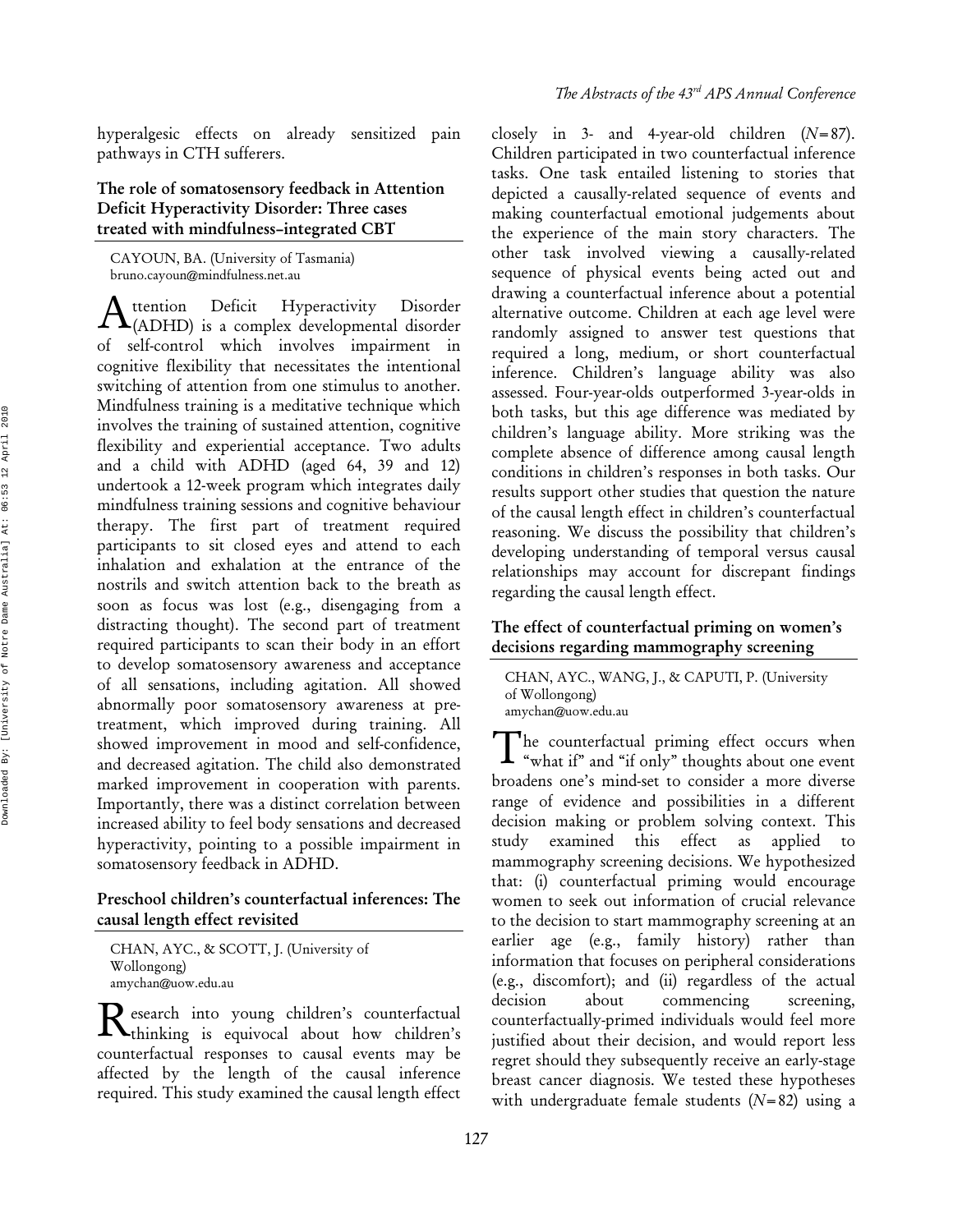role-playing decision-making task. Participants in the experimental group read a story designed to prime a counterfactual mind-set at the outset of their participation, whereas participants in a control group did not. The data supported both of our hypotheses. Our discussion will focus on a proposed theoretical model that postulates the conceptual links between counterfactual priming, information-seeking behaviour in the decision-making process, decision justification, and decision-related regret.

#### **Opening the sport psychology consultation: Lessons from Giges, Ravizza, and Murphy**

CHRISTENSEN, SA. (University of Southern Queensland) christen@usq.edu.au

n *Virtual Sport Psychology: Three Approaches to Sport Psychology Consulting* (Brewer, Van Raalte, & I Petitpas, 2000), three distinguished sport psychologists display how they do sport psychology with the same athlete-client. In this paper we use conversation analysis to examine the openings to these sport psychology consultations. How professionals open consultations have been found to impact on the trajectory of medical, physiotherapy, psychotherapy, and dietician consultations. So openings are important. Conversation analysis allows a rigorous, fine-grained analysis of the properties of interaction. In our conversational analysis we display the distinctive configurations that characterise Burt Giges, Ken Ravizza, and Shane Murphy idiosyncratic styles. We also display communalities in how these experienced practitioners open their sport psychology consultations. Secondly, we consider how the Australian sport psychology community should use this and other works of exemplary practice. For instance, should exemplary practices be used as a standard to evaluate experienced practitioners, such as those working at State and National Sports Institutes? Alternatively, should they be used to assess the competencies of graduating sport psychology students for satisfactory entry level practice? Or are they best deployed as a general resource vicariously guiding beginning students through observation and modelling?

#### **Emotion identification skills predict socioemotional functioning**

CIARROCHI, J. & HEAVEN, PCL. (University of Wollongong) joec@uow.edu.au

mongst adults, low emotion identification skill  ${\bf A}^{\rm mongst \; adults, \; low \; emotion \; identification \; skill} _{\rm (EIS) \;\; relates \;\; to \;\; poor \;\; emotion \;\; regulation}$ strategies, higher rates of anxiety and depression, and higher rates of somatic illness and disease. Little research has examined EIS in adolescence and, in particular, the longitudinal impact of EIS on social support and affective experience. Six hundred and sixty-seven high school students completed measures of EIS, social support and positive and negative affects in Grade 8, and again in Grade 9. Repeated measure ANOVAS revealed that negative affects increased and positive affects decreased from Grades 8 to 9. Structural equation modelling revealed that low EIS predicted increases in fear, decreases in positive affect, and decreases in the quality and quantity of social support. Amongst boys, low EIS also predicted increases in sadness. We discuss the implications of these findings for early prevention programmes.

#### **From distress to success: Teaching coping skills to secondary students with few resources**

CLARK, N., EACOTT, C., & FRYDENBERG, E. (University of Melbourne) ceacott@pgrad.unimelb.edu.au

dolescents with few resources use non-A dolescents with few resources use non-<br>productive coping strategies and are particularly vulnerable to stress. Two studies evaluated the effectiveness of a cognitive-behavioural coping skills program with secondary students who have relatively few resources. Of particular interest were students who reported the lowest level of resources according to scores on the Revised Resources Inventory scale, students representing the lowest quartile. In Study 1 significant positive correlations were found preprogram between level of identified resources, and the Productive and Reference to Others coping styles. Significant negative correlations were found for Non-Productive coping and distress. Postprogram, low resources students showed a significant increase in use of Reference to Others coping, namely Social Support. In Study 2 results showed a significant increase in the reported use of the Productive coping style and a significant reduction in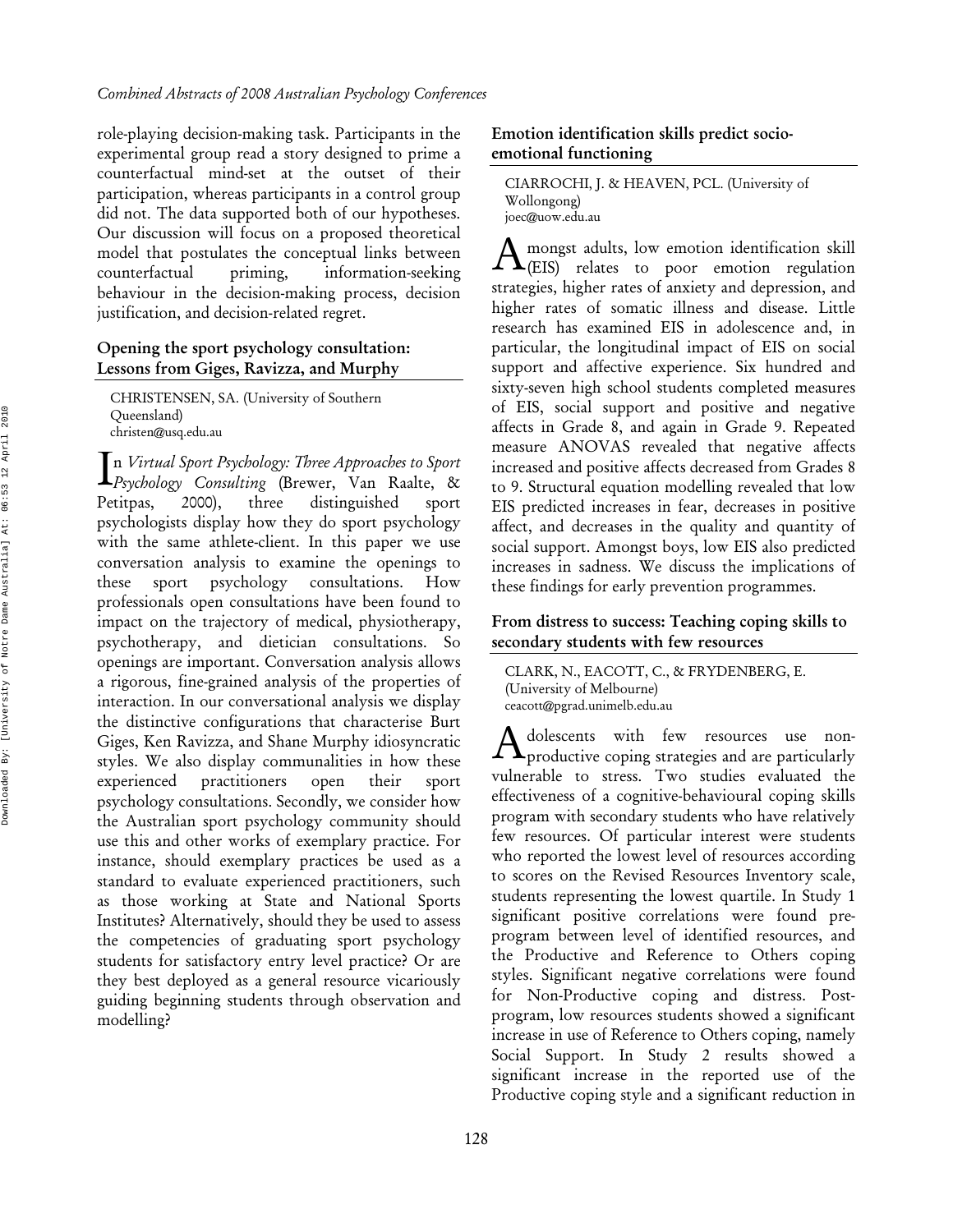Downloaded By:

Non-Productive coping for the experimental group. Both studies provide support for coping skills training for low resource students.

#### **Minimising the impacts of stress and burn-out through mental health education and support in law enforcement**

CLEWS, L. (Australian Federal Police) lacey.clews@afp.gov.au

Dolice work is stressful. There is a significant **P**olice work is stressful. There is a significant body of literature on the effects of chronic stress in the workplace. However, low-grade burnout – that is, the generalised decrease in the ability to cope with the demands of one's personal and professional life can equally lead to mental health issues. These can include anxiety, depression, sleep disturbance and increases in drug and alcohol use, which if not addressed can lead to long term consequences on an individual's wellbeing. Increasingly police organisations are developing and implementing peer support and mental health awareness programs which augment the layers of support offered by internal psychological services within the workplace. This paper will explore several programs provided by the Wellbeing Services team within the Australian Federal Police to unsworn members and new police recruits. These programs are designed to educate individuals on the need for a greater awareness into the growing pressures and mental health issues that exist in working in a law enforcement environment.

#### **The relationship between bullying behaviour, age, aggression, school climate, and tolerance to human diversity**

CLIFOPOULOS, TC., &. WITENBERG, RT. (Australian Catholic University) tcclif001@student.acu.edu.au

his study was conducted to examine the influence of age, aggression levels, the quality of school life, and tolerance to human diversity on bullying behaviour. The sample consisted on 104 adolescent males aged between 12 and 18 years, attending both rural and city schools. Bullying behaviour includes the tendency for someone to bully, and the tendency for them to be victimised. Analyses revealed a higher level of reported victimisation among younger teenagers compared to older ones confirming previous research that bullying  $\mathbf{I}$ 

is age related. Specifically, younger adolescents are victimised verbally and socially more frequently than older adolescents. However, regression analyses did not find age a significant predictor of bullying, whilst aggression levels and quality of school life were significant predictors. The findings showed that bullies and victims both tend to have high levels of aggression and lower school satisfaction. In contrast, tolerance to human diversity and bullying were independent of each other with the implication that both a tolerant and an anti-bullying stance are prosocial in nature. The results will be discussed along with their importance for future research. The relevance of the findings to anti-bullying interventions is also considered.

#### **Positive thoughts: Are they all helpful?**

COLLARD, JJ. (Deakin University), & O'KELLY, M. (Monash University) mokc@starnet.com.au

raditionally, concepts of mental health have held Traditionally, concepts of mental health have held<br>a central role for accurate perceptions of reality, which is consistent with REBT theory. This has been questioned in recent years with some authors (Taylor & Brown, 1988) proposing a Social Psychological Model, which suggests that well-being is basically synonymous with mental health. Furthermore, it is claimed that such positive mental health is generally based upon positive illusions. Such a controversy generates a number of questions when considering positive beliefs and emotional experiences, some of which the REBT framework appears well suited to answer. This paper reviews a key aspect of REBT, the distinction between unhealthy and healthy emotions, and the role irrational and rational beliefs play in relation to these emotions. As with other areas of psychology, the focus of REBT over the years has been directed to clients' negative emotional experiences. In an attempt to address this and further develop REBT, the present paper reviews and challenges recent claims from the realm of social psychology that positive illusions promote mental health. It is proposed that a similar dichotomy of healthy and unhealthy positive emotions also exists, and a basic framework for working with this positive dichotomy is introduced.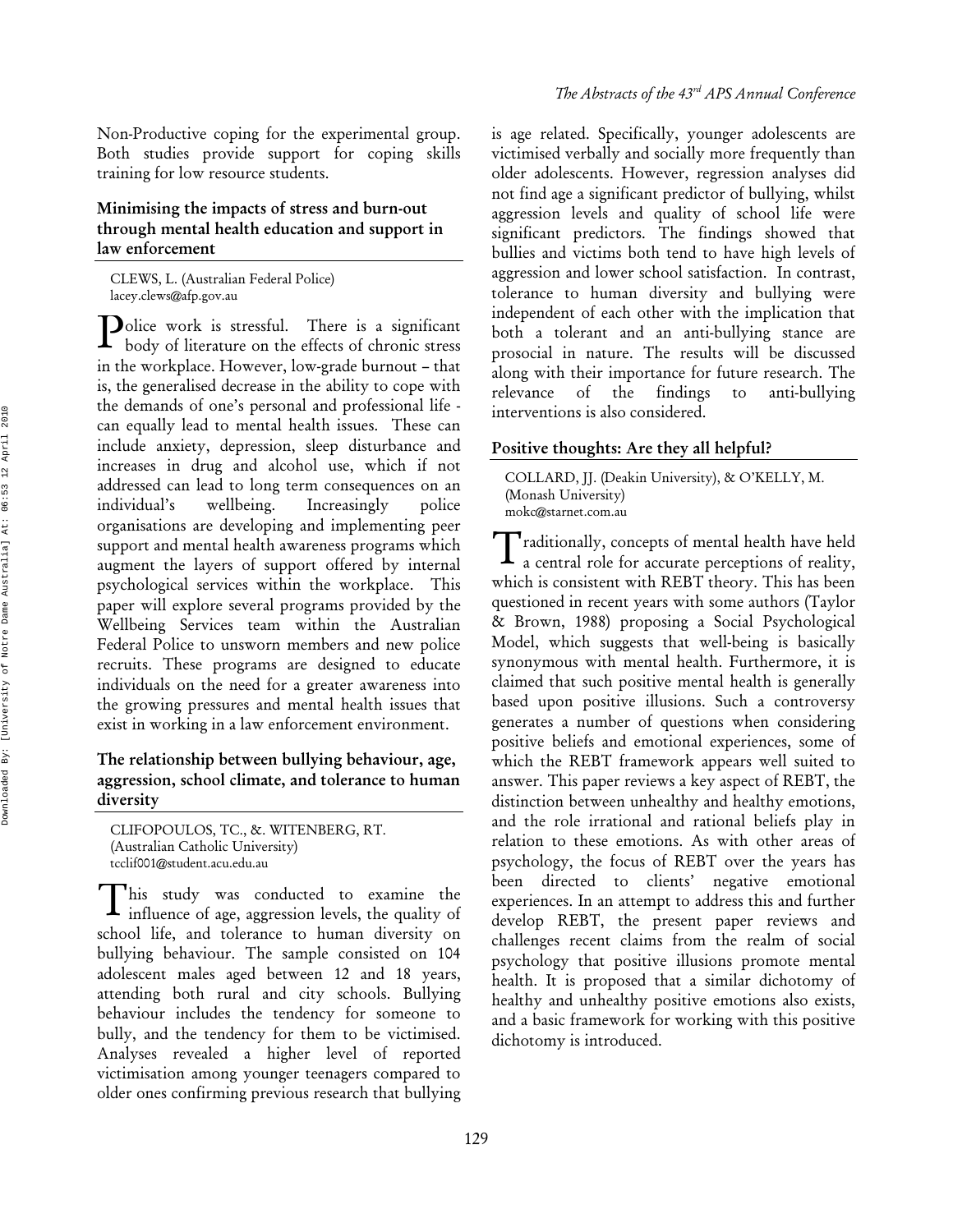#### **Second life - second personality? Personality assessment in virtual worlds**

COLLINS, F. (Monash University) francesca.collins@arts.monash.edu.au

The normative and psychometric properties of most of the well-established personality measures in use today are drawn from traditional pen and paper administration. However, the widespread use of the Internet in the mid 1990s prompted explorations of the ethical, practical and psychometric implications of the Web-based administration of these tools. Research has since provided strong evidence of the psychometric comparability of many personality measures in both their pen-and-paper and Web-based forms (Collins, 2004). The present paper explores the next frontier of Internet-based personality assessment: virtual worlds. Gartner Inc. (2007) forecasts that by 2012, eighty percent of all Internet users will have a 'second life', that is, they will have a personal presence in a public virtual world. Today, virtual worlds such as Second Life provide unique opportunities for the exploration of the inevitable philosophical, ethical, and practical questions of 'virtual' psychological assessment. T

#### **Combined CBT and psychodrama groups: Initial outcome measures**

COLWELL, J., & MEHRTENS, J. (Independent Practice) jecolwell@optusnet.com.au

ecent changes to Medicare funding have  $\mathbf R$  ecent changes to Medicare funding have provided opportunities for psychologists to expand from individual to group practice. Combining Psychodrama with CBT has proved to be a successful group intervention in a variety of settings and with diverse client populations. This presentation will address the development, structure and outcomes for small groups run from private practice. The Melbourne groups are for clients with depression and/or anxiety and run over twelve weeks. The focus of the groups is on new role development and improved relationships. Outcome measures were collected at baseline, 6 and 12 week intervals, and 3 months post intervention. Clients developed healthier functioning through the combination of CBT and Psychodrama

**Assessing the impact of clinical education on the attitudes of health professionals towards working with Borderline Personality Disorder: A comparison of theoretical frameworks in generating long-term attitudinal change** 

COMMONS TRELOAR, A. (Monash University) mcandpt@bigpond.net.au

his paper describes recent research conducted on This paper describes recent research conducted on<br>the impact of attending targeted clinical education on Borderline Personality Disorder (BPD) on the attitudes of health professionals, in an attempt to promote a more empathetic response and nuanced understanding when working with patients diagnosed with this complex disorder. The research also examined which form of clinical education had the greater impact on improving attitudes, using cognitive-behavioural theory and more traditional psychoanalytic theory. A demographic questionnaire and attitudinal tool to quantify clinician attitudes were used to assess the attitudes of mental health and emergency medicine practitioners across a New Zealand and two Australian health services, pre and post education attendance and at 6-month follow-up. Compared to a control condition, examination of the attitude ratings revealed statistically significant differences in attitude scores for all participants in working with BPD following attendance at either of the education programs. The type of education provided, cognitive-behavioural theory or psychoanalytic theory, produced similar results. To determine the most efficacious form of training in generating more long-term attitudinal change, a follow-up of attitude ratings of these health professionals was completed over a 6-month period. A comparison of the two clinical frameworks in promoting attitudinal change produced interesting results.

#### **Future directions in alcohol use disorder treatment research**

CONNOR, JP. (The University of Queensland) jason.connor@uq.edu.au

n spite of advances in the psychological treatment In spite of advances in the psychological treatment<br>of Alcohol Use Disorders (AUDs) over the last decade, outcomes remain modest. Parallel research in disciplines of machine learning, clinical pharmacology and molecular biology have contributed to our understanding of both the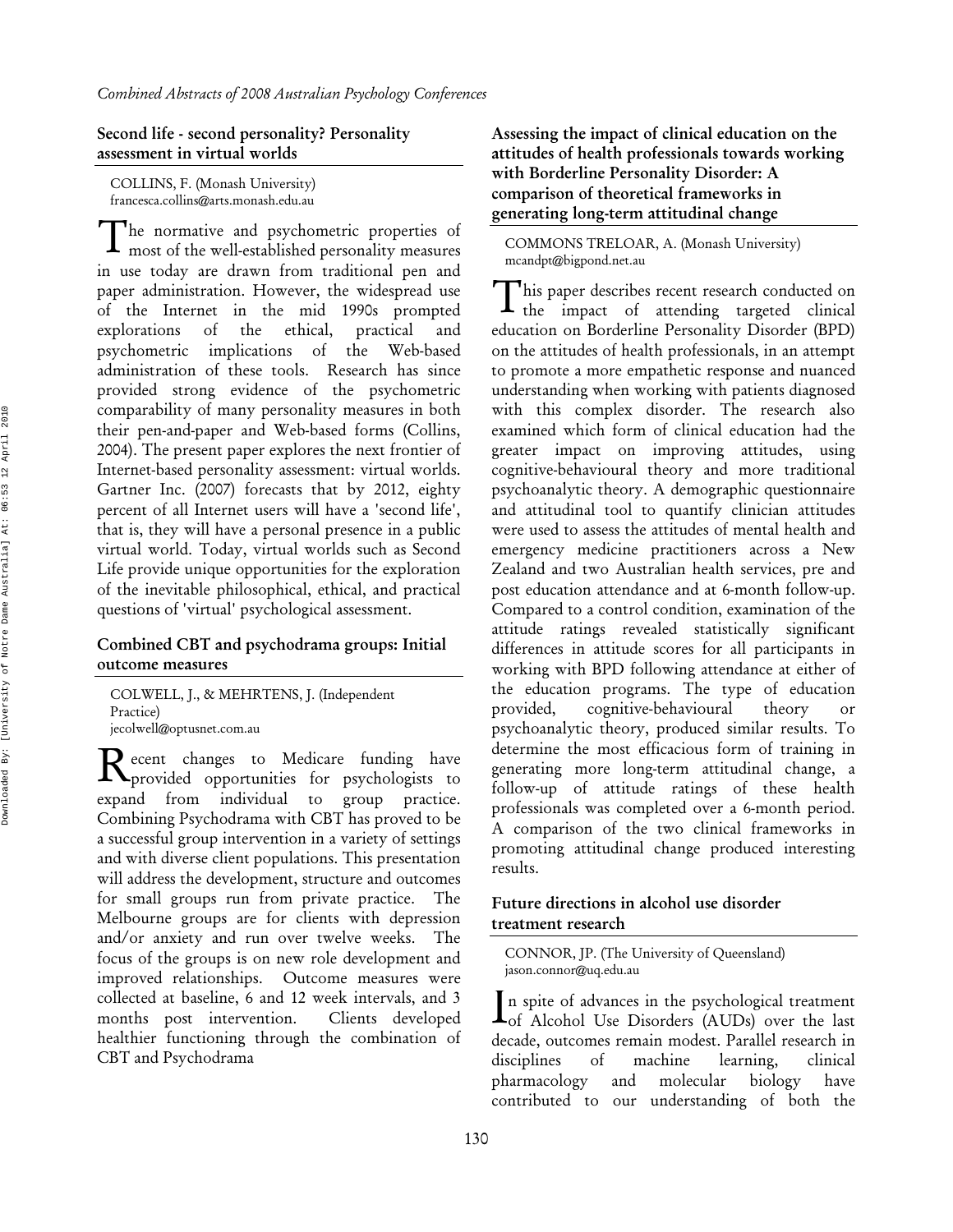aetiology and treatment of AUDs. This paper argues that cross-disciplinary research is essential to progress AUD treatment. Three examples are presented. Promising pilot data which demonstrates the superior capabilities of non-linear modelling in predicting alcohol treatment outcomes is compared with linear statistics. A second body of work reviews the evidence for the application of pharmacotherapy (anti-craving and relapse-prevention agents) as the single largest advance in AUD treatment over the past decade. Included is a review of local data which demonstrates the efficacy of Cognitive-Behavioural Therapy when combined with adjunctive pharmacotherapy. The final series of studies report on the identification of specific genetic loci as risk markers for Alcohol Dependence severity. Recent findings that examine the relationship between these genetic markers and psychological mechanisms also known to be associated with alcohol misuse are discussed. The paper concludes that psychologists must embrace research design technologies and evidence-based findings from their non-psychologist colleagues to improve AUD treatment outcomes.

#### **Modelling the experience of trauma in a White-Australian sample**

COPPING, A. (University of Tasmania)\*, SHAKESPEARE-FINCH, J. (Queensland University of Technology), & PATON, D.\* coppinga@utas.edu.au

he field of trauma research has recently expanded The field of trauma research has recently expanded<br>to include not only the adverse effects of experiencing a traumatic event, but also the potential for beneficial outcomes. A notable example of such research is Posttraumatic Growth (PTG), a salutogenic construct that acknowledges the multitude of responses to an experience of life crises. Subtle differences have been demonstrated between the Australian construction of PTG outcomes and those in the US literature. Thus this study expanded upon previous research to encompass a salutogenic approach to understanding the Australian trauma survivor's experience. Grounded Theory methodology was employed to elucidate themes of the Australian experience of trauma that were grounded in qualitative data, which were used to construct a model of post-trauma adaptation for this sample. The model is robust and includes both the adverse effects of trauma, for example loss of control

and self-deprecation, and the potential positive outcomes of such an experience, such as increased compassion towards others. It also looks at the social support, or the lack thereof, received by survivors and how that affected their adaptation. Understanding the experience of such events from a holistic perspective is vital in providing appropriate support for survivors of trauma.

#### **Models of positive post-trauma adaptation in multicultural Australia: Humanitarian migrant perspectives**

COPPING, A. (University of Tasmania)\*, SHAKESPEARE-FINCH, J. (Queensland University of Technology), & PATON, D.\* coppinga@utas.edu.au

The potential for survivors of traumatic events to adapt to their post-trauma life in positive ways **1** adapt to their post-trauma life in positive ways has been acknowledged in cultures across the world. Cross-cultural research within the field Posttraumatic Growth, however, has found that the experience of positive adaptation can differ across cultures. This may be due to differences in the proximate and distal influences on members of a given culture, that is, the expectations and coping mechanisms sanctioned in the culture at large, and in the primary reference groups of the trauma survivor. This study used a Grounded Theory approach to constructing a model of the experience of trauma for a White Australian sample, and for three African nations (Sierra Leone, Liberia and Sudan) whose countrymen have resettled in Australia through its humanitarian migration stream. This presentation will highlight the themes elucidated from these four groups, focussing on differences between the African-Australian and White-Australian models, for example, the use of religious coping. An understanding of the differences in the experience of trauma for different cultural groups impacts on how mental health professionals in Australia can provide culturally sensitive support for humanitarian migrants that is based in a detailed understanding of the needs of these Australians.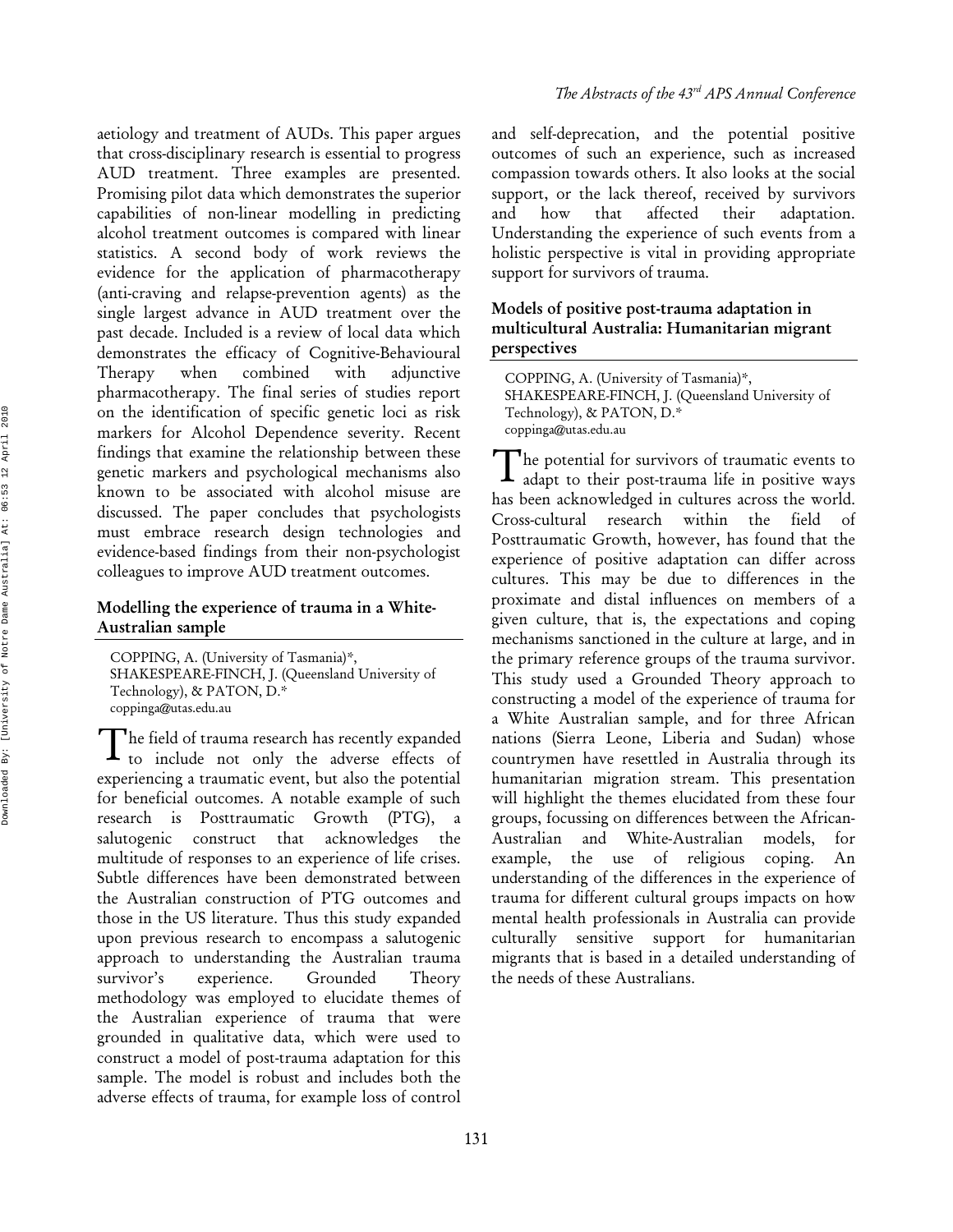#### **Australian baby boom career women reject 'retirement' and embrace 're-evolvement'**

COURTNEY, L., CALTABIANO, N., & CALTABIANO, M. (James Cook University) lyn.courtney@jcu.edu.au

Worldwide attention is focused on the massive<br>baby boom cohort as they transition into their baby boom cohort as they transition into their later years. The purpose of this research was to investigate factors which Australian baby boom career women identified as essential to successful ageing. This paper reports two major findings from a national survey comprised of 1052 baby boom women. A significant number of women born from 1946 to 1964 rejected the concept of 'retirement', a time of withdrawal from the workforce, instead envisioning their post-career years as a time of 'reevolvement', comprising a multitude of paid and unpaid activities previously postponed. Another finding provided evidence that early and late baby boomer's current level of life satisfaction and post career expectations were dissimilar, indicating that the baby boom cohort is comprised of at least two diverse groups. This research is expected to culminate with the development of a conceptual model of postcareer re-evolvement for Australian baby boom career women that recognises these cohort differences and provides a realistic framework of re-evolvement, not retirement, for these women. It is anticipated that this model will assist in the development of better social strategies to ensure positive and productive ageing experiences for Australian baby boom career women.

#### **The impact of spinal cord injury on psychological status**

CRAIG, A. (University of Sydney)\*, TRAN, Y., LOVAS, J. (University of Technology, Sydney) & MIDDLETON, J.\* a.craig@med.usyd.edu.au

t is believed spinal cord injury (SCI) places the It is believed spinal cord injury (SCI) places the affected individual at a high risk of psychological disorder. The aim of this paper is to examine the relationship between SCI and negative psychological states. Levels of negative psychological states in 33 people with SCI living in the community were compared to able-bodied controls matched for age and sex. People with SCI were recruited from the community, or were already participating in a broader study on the influence of SCI on brain wave

activity. In order to determine levels of negative psychological states, the Profile of Mood States and the Spielberger Trait Anxiety Inventory were completed by all participants. The SCI group was found to have raised levels of psychopathology, with 20% having elevated negative psychological states typical of people with a psychiatric disorder. Results suggest people with SCI have an increased risk of suffering debilitating levels of psychopathology. Future research needs to investigate psychosocial rehabilitation strategies for lowering negative psychological states such as depressive mood in people with SCI after they have completed their rehabilitation program.

#### **Critical reading and writing (CRW) in first-year psychology: Mass screening and targeted assistance**

CRANNEY, J., JONES, G., MORRIS, S., STARFIELD, S., MARTIRE, K., NEWELL, B., & WONG, K. (University of New South Wales) j.cranney@unsw.edu.au

any beginning students struggle with their Many beginning students struggle with their<br>university study because their high-school experience did not yield the basic or enabling skills essential to tertiary learning activities. A diagnostic program was designed to identify and assist students in developing psychology-specific academic literacy skills in the large Introductory Psychology 1A course at UNSW. In an early lecture period, all students were required to make a written response to a text passage (CRW test). This test required them to take and argue a position. Trained assessors marked their responses according to a number of criteria that ranged from spelling and grammar to the logic of their argument (which position they took was irrelevant). The bottom-scoring 50 students were then contacted and offered special tutorials to assist them with writing their laboratory report. In addition, a second CRW test was offered to this assisted group of students as well as a control group of students (a second chance to make up percentage points). Students who participated in the tutorials showed improvement on some, but not all, assessment criteria. The implications of these findings are discussed in terms of discipline- *vs.* nondiscipline-specific assessment criteria, and in terms of a cost-benefit analysis of the exercise.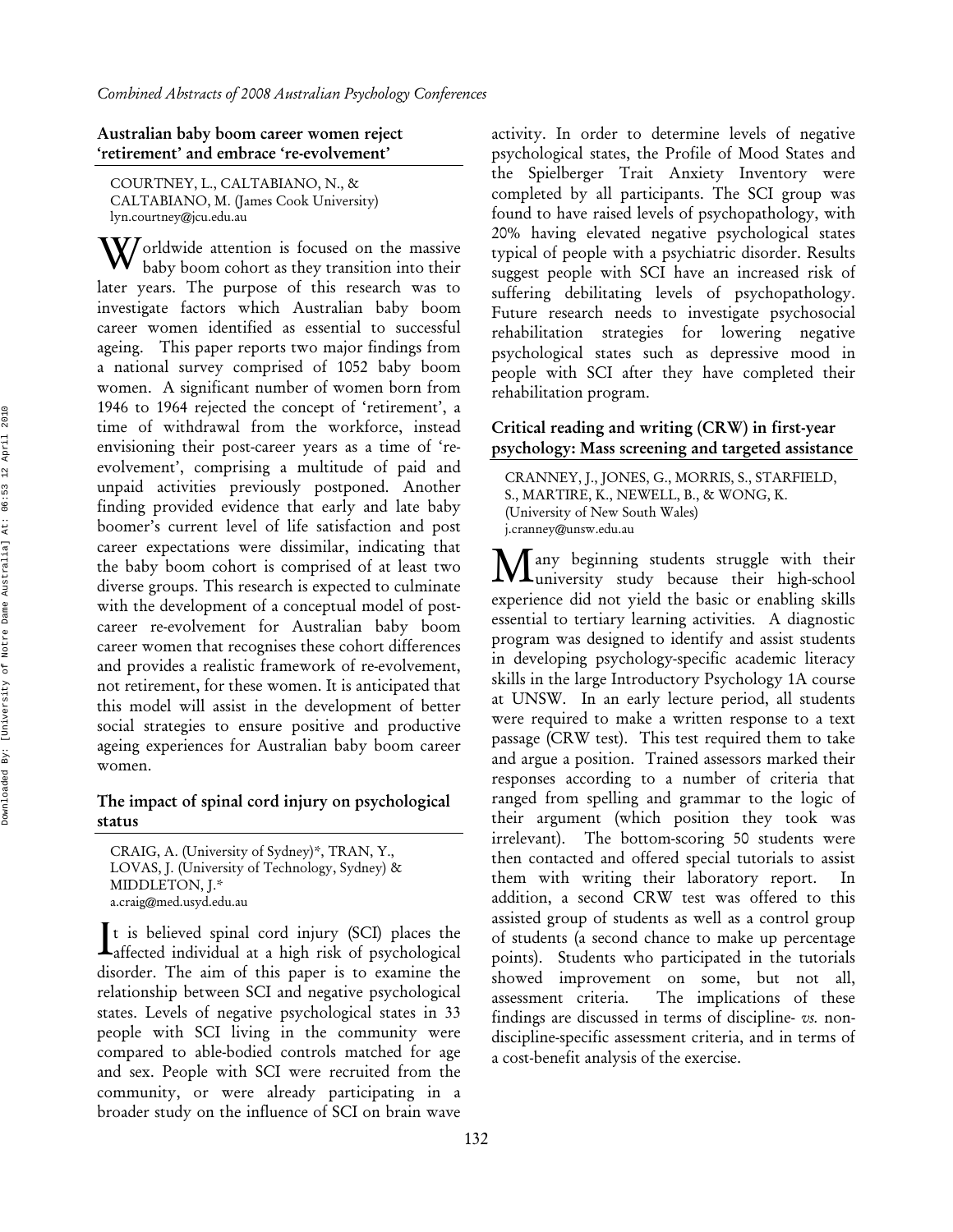CRANNEY, J. (University of New South Wales), & TURNBULL, C. (University of Newcastle) j.cranney@unsw.edu.au

his paper will describe the process of delineating the graduate attributes (GA) of the undergraduate (UG) program. We have developed a comprehensive list of the capacities or attributes that UG students of psychology can develop during their four years at university. The attributes comprise the knowledge, skills and values that are consistent with the science and application of psychology: Knowledge and Understanding; Research Methods; Critical Thinking Skills; Values; Communication Skills; and Learning and Application. Each attribute is accompanied by a list of suggested student learning outcomes. The learning outcomes provide students with focal points to demonstrate their progressive attainment of the GA, and they support academics in defining the criteria for measuring student performance. The GA and related learning outcomes are intended as recommendations based on research and consultation with a wide range of stakeholders, including international comparisons. Different levels of development of these GA and learning outcomes would be expected across the four years of the program. Strategies for the integration of GA development into the UG curriculum, as well as implications for postgraduate education, are discussed. [Supported by the Carrick Institute for Learning and Teaching in Higher Education] T

#### **Attentional and attributional biases in impulsiveaggressive young women**

CRAWLEY, T., HABERLE, S., & MARTIN, F. (University of Tasmania) tess.crawley@utas.edu.au

**D** revious research has shown aggressive individuals Previous research has shown aggressive individuals<br>in forensic samples demonstrate patterns of vigilance to aggressively-themed stimuli (Smith & Waterman, 2003; 2004). In addition aggressive individuals have been found to misattribute hostile intent to ambiguous cues (Dodge & Schwartz, 1997). To date, however, no research has explored these effects in non-clinical female samples. Four groups of female students (impulsive-aggressive, aggressive, impulsive, control) were selected on the basis of

scores on the Buss-Perry Aggression Questionnaire and the I7 Impulsivity Questionnaire. It was hypothesised that impulsive-aggressive women and aggressive women would demonstrate an attentional bias towards aggressive facial stimuli during a dot probe task. Results partially supported this hypothesis, with aggressive women and impulsive women demonstrating an attentional bias towards the aggressive stimuli. However impulsive-aggressive women did not demonstrate this bias. Post-task aggressiveness ratings of facial stimuli were used to investigate attributional biases among this population. It was hypothesised that impulsiveaggressive women would rate neutral faces as significantly more aggressive than other women. This was supported. These data suggest a dichotomous relationship between trait aggression and co-existing trait impulsivity, in that aggressive women differ in terms of their susceptibility to attentional and attributional bias dependent on the level of coexisting trait impulsivity.

#### **Review of refugee mental health and wellbeing in Australia**

DAVIDSON, G. (University of the Sunshine Coast), MURRAY, K. (Arizona State University), & SCHWEITZER, R. (Queensland University of Technology) gdavidso@usc.edu.au

Drawing on a literature review prepared for the Australian Psychological Society on concerns Australian Psychological Society on concerns related to the mental health and wellbeing of refugees and refugee claimants in the Australian context, this paper examines factors influencing refugees' psychological adjustment in the resettlement phase, including systemic and socio-political factors impacting on resettlement. Research findings suggest that mental health and wellbeing outcomes are influenced by complex combinations of predisplacement, displacement, resettlement and systemic factors, with detention of, or award of temporary residence to, refugees who are already experiencing psychological distress on arrival being a case in point. More research is needed into the combined, path-wise relationships between the psychosocial pre-determinants and psychological sequelae of the refugee experience.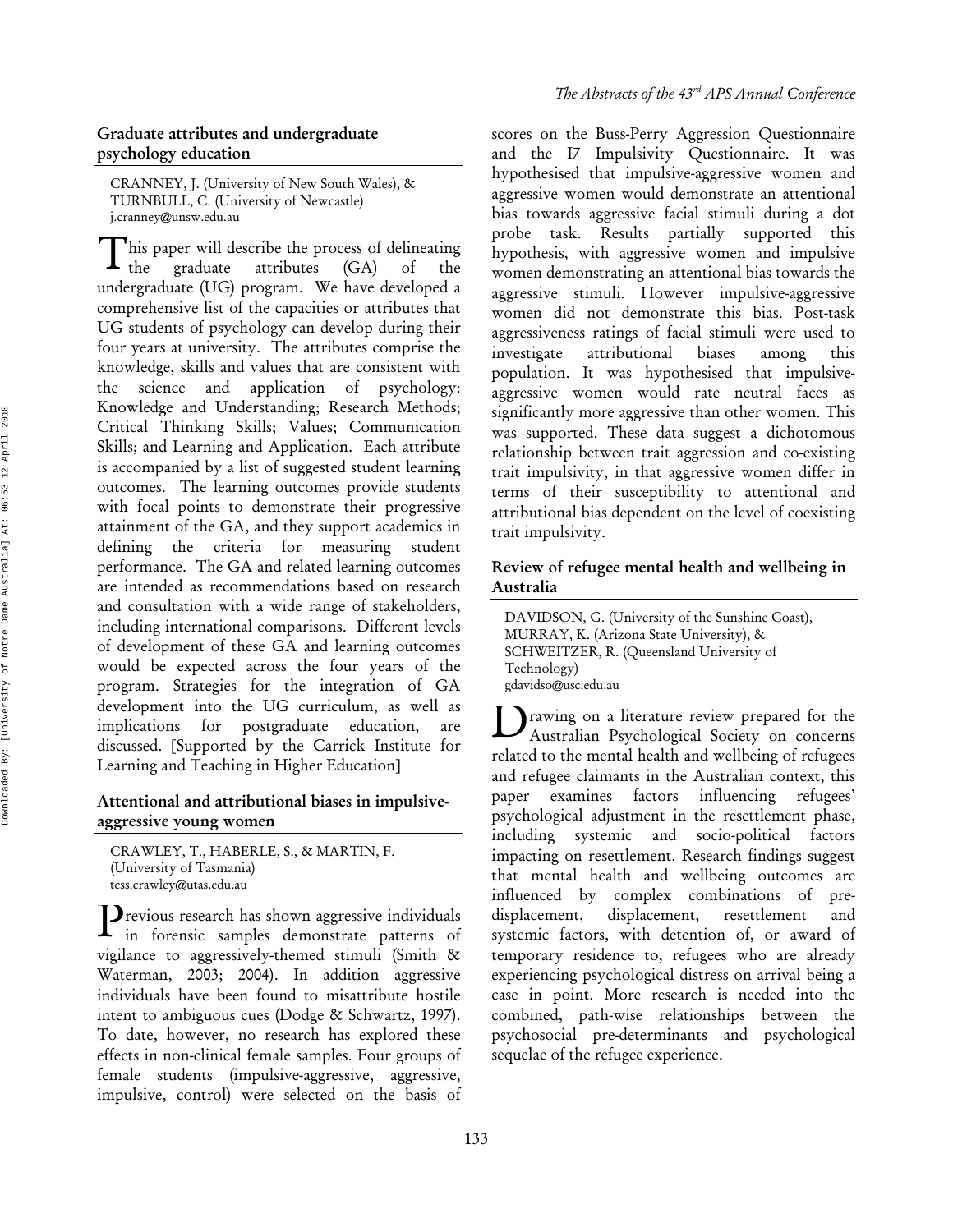#### **Cognitive errors and perfectionism in children: Construct validity of the Adaptive/Maladaptive Perfectionism Scale**

DAVIS, MC., & WOSINSKI, NL. (Curtin University of Technology) m.davis@curtin.edu.au

his study provides evidence for the constructrelated validity of the Adaptive/Maladaptive Perfectionism Scale (AMPS) by investigating its relationships with measures of positive and negative affect, cognitive errors, and dichotomous thinking in 10-12 year old children. We hypothesised that the reportedly maladaptive subscales, Sensitivity to Mistakes, Compulsiveness, and Need for Admiration would show positive associations with negative affect and negative thinking styles, while the adaptive subscale Contingent Self Esteem would be positively related to positive affect and negatively related to negative affect and negative thinking styles. A nonclinical sample of 204 children completed the AMPS, the Positive and Negative Affect Scale for Children, the Children's Negative Cognitive Errors Scale and the Dichotomous Thinking Scale for Children. Correlational analyses provided evidence to validate the maladaptive subscales and some validation of the adaptive subscale. Maladaptive perfectionism was a significant predictor of children's negative thinking styles scores even after controlling for negative affect. Adaptive perfectionism did not predict negative thinking styles after controlling for positive affect. The results have implications for using the AMPS to identify adaptive and maladaptive features of perfectionism in children, particularly those who may be at risk of developing clinical disorders due to their maladaptive perfectionism and negative thinking styles. T

#### **Balancing drug use and parental responsibilities: The challenges faced by mums who use amphetamine**

DEAR, GE. (Edith Cowan University) g.dear@ecu.edu.au

articipants were ten women who (1) are mothers who are caring for at least one pre-school aged P child, and (2) use amphetamine at least 4 days per week in an average week (with or without other substance use). These women were interviewed about their experience of balancing the demands of

parenting with the demands of their drug use. Qualitative data were collected within three broad domains: how one's parenting role is challenged by the demands of drug use, strategies used to minimise harm to one's children, and what support services would assist them to prevent drug-related harm to their children. The findings are discussed in relation to forensic practice (e.g., parenting evaluations for Family Court or Child-Protection Applications) and public health policy (e.g., population-based harmreduction strategies).

#### **The epidemiology of "ecstasy" use and related harm – what do we know?**

DEGENHARDT, L., DUNN, M., CAMPBELL, M., & ROXBURGH A. (University of New South Wales) l.degenhardt@unsw.edu.au

here is good evidence that the use of "ecstasy", There is good evidence that the use of "ecstasy", the street name for pills containing MDMA, has increased around the world in recent years, and Australia has been no exception to that trend. Australia has the benefit of multiple state and national data sources that can inform about trends in the use and harm related to ecstasy use among at risk populations, and at a population level. The aim of the current paper is to discuss the epidemiology of ecstasy use and harm over time in New South Wales, Australia, with a focus upon sentinel groups of regular ecstasy users (REU) recruited for the Ecstasy and related Drugs Reporting System (EDRS). The paper also considers these trends in the broader context of other indicators of ecstasy markets, patterns of use and harm. It will also provide a summary of recent work conducted through the EDRS examining associations between patterns of ecstasy use and risk behaviours and adverse consequences, including sexual and injection risk, social problems and mental health problems. The implications of this work for researchers, clinicians and those involved in harm reduction will be considered.

#### **Experiences of trauma and loss in problem gamblers**

DEIGHTON, R., HOSKING, G., MORRIS, D. & MACNAB., F. (The Cairnmillar Institute) russell.deighton@cairnmillar.org.au

 particularly high prevalence of traumatic  $\mathrm{A}_{\mathrm{experience}}$  in samples of problem gamblers has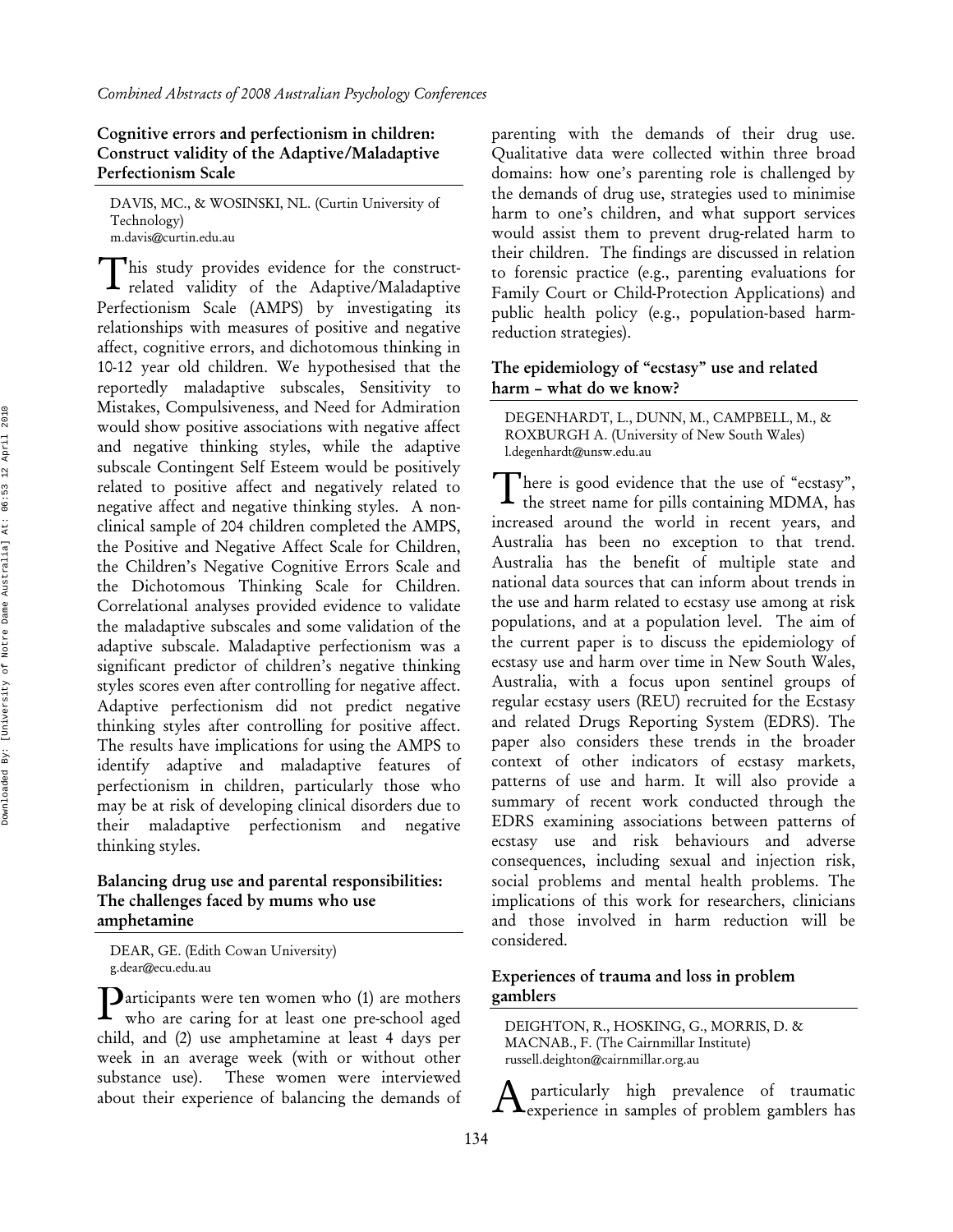been documented in several recent studies. The prevalence of PTSD in samples of problems gamblers seeking treatment has been estimated in various studies to be in the realm of 12.5% to 34%, substantially higher than in the general population. Particularly high rates of abuse have been recorded. For example, Kausch, Rugle, and Rowland (2006), found that 64% of a sample of problem gamblers seeking treatment had suffered some form of abuse prior to the onset of their problem gambling (41% reported physical, and 24% sexual abuse). Following on from a pilot study which has been described previously, the present study presents data from an effectiveness study of integrative psychotherapy with problem gamblers seeking treatment. It examines the prevalence and nature of traumatic experiences reported. Statistical comparisons are made between those with and without a history of trauma and between subgroups formed according to type of traumatic experience. Emotion regulation is discussed as the most important underlying mechanism explaining the link between trauma and problem gambling, and implications for functional analysis of individual cases and treatment are considered.

#### **The AUT program in counselling psychology**

DENHAM, GW. (Auckland University of Technology) geoffrey.denham@aut.ac.nz

his paper outlines the AUT program in This paper outlines the AUT program in counselling psychology and attempts to explain the local conditions that have produced the void the program fills. Though responding to local need, the program was developed largely under the guidance and enthusiasm of practising psychologists from other countries, and draws its inspiration from colleagues trained in the US, Australia, and the UK. Its international character has been established, not only through the diverse background of its academic staff, but by the program's popularity with students from culturally and linguistically diverse backgrounds. Preliminary research examining how interns referential systems, conceived in dialogical terms, change as a result of their training, is presented.

**W.A.R. and compliance with anti-doping policy in sport** 

DICKINSON, C., & QUIRK, F. (James Cook University) corrine.dickinson@jcu.edu.au

he purpose of this research is to investigate the The purpose of this research is to investigate the issues and perceptions that feature in the decision making process of complying or not complying with anti-doping policies in sport. Social science approaches are applied to investigate the likely intentions or actions concerning performance enhancing drug (PED) use. Five experimental groups are incorporated in the design of this study: nonactive participants, regular exercisers, amateur sporting club members, professional athletes, and coaches or trainers. The sample size for each experimental group is 50, with a total of 250 participants. Each participant is presented with a randomised selection of scenarios describing a sports person in a number of different contexts. Participants are asked to rate the scenario on the risk of PED use and potential contributing factors. Data analysis will focus on the comparisons between the different levels of sport engagement of each group and the different influencing factors presented in the scenarios. This research will provide a greater understanding of the underlying motivations of PED use and will provide valuable information for those engaged with and in sport. A follow up study is intended to address those factors found to increase the probability of compliance or non compliance with anti-doping policies.

#### **Factors influencing the impact of secondary exposure to trauma**

DIEHM, R., & KING, RM. (Deakin University) ross.king@deakin.edu.au

Some theorists argue clinicians working with<br>traumatised clients may develop *secondary* traumatised clients may develop *secondary traumatic stress* (STS) while others argue they may experience *vicarious trauma* (VT), or lasting alterations to basic cognitive beliefs, and *burnout* through cumulative secondary exposure to trauma. Disagreement exists as to whether these constructs are interrelated but distinct processes, or represent different aspects of a developmental process. This study investigated the impact of secondary exposure to trauma upon the development of STS, VT and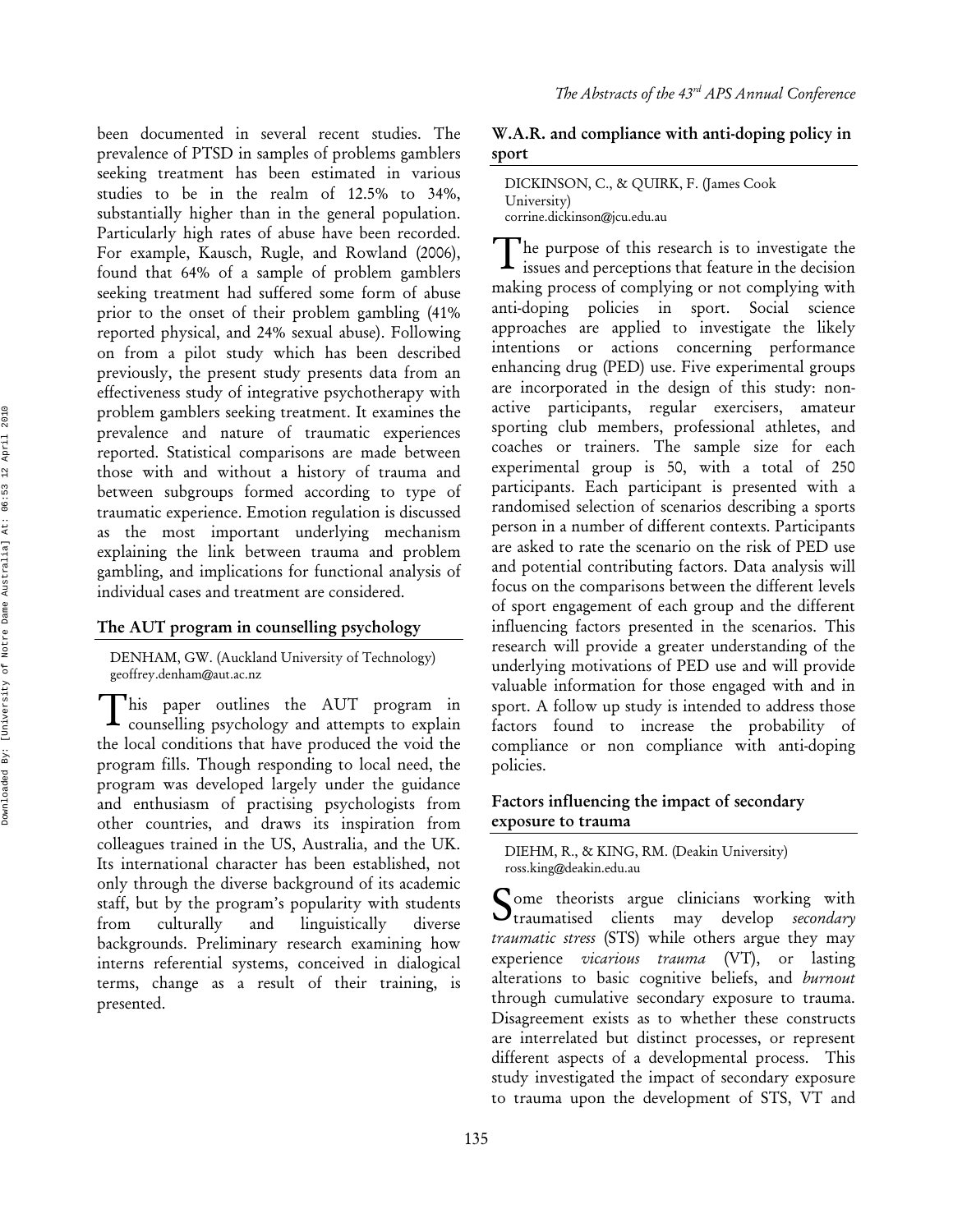burnout and the relationships between these constructs. Individual vulnerability factors were also investigated. Sixty mental health clinicians completed a questionnaire battery consisting of: demographics, work-related trauma and past history of trauma; and measures of STS, VT, burnout, empathy, and social support. Secondary exposure to graphic details of client trauma was related to both STS and VT. While correlated, STS, VT and burnout are separate processes. STS mediated the relationship between secondary exposure to trauma and VT, which in turn mediated the relationship between STS and burnout. Social support moderated the relationship between exposure to client trauma and VT. Empathy, current distress regarding past trauma, and work-related trauma, potentially increase clinicians' vulnerability. Developmental conceptualisations of the relationship between STS, VT and burnout were supported.

#### **A trait-state model of statistics achievement: An examination of gender and self-worth protective differences**

DINNEL, D. (Western Washington University) dale.dinnel@wwu.edu

tructural equation modelling was used to test a  $\mathbf{S}$ tructural equation modelling was used to test a trait $\rightarrow$ state $\rightarrow$ performance model. Trait and state measures of motivational constructs (self-efficacy, effort, worry) in addition to gender and self-worth protective status were used to predict statistics achievement for 237 undergraduate students in the U.S. While self-efficacy has been shown to be related to achievement, it may impact achievement through other variables (e.g., effort, worry). In support of the hypothesized model, each trait measure had a direct effect on its corresponding state measure; state worry and state effort had significant direct relationships to statistics achievement while state self-efficacy did not; and trait measures were distinguishable from their corresponding state measures as demonstrated by disattenuated correlations. Furthermore, women attained higher levels of achievement than men due to higher levels of effort while self-worth protective individuals attained lower levels of achievement due to less effort and higher levels of worry than non-selfworth protective individuals. While self-efficacy was not directly related to achievement, it facilitated reduced worry and increased effort, resulting in higher levels of achievement. Based on these findings, teachers should boost self-efficacy in order to increase

effort for men and self-worth protective individuals and decrease worry for self-worth protective students thereby improving statistics achievement.

#### **Y's, X's, & Boomers: Do they differ with respect to critical organisational variables?**

FALLON, BJ. (Australian Catholic University), & CABALLERO, C. (Deakin University) b.fallon@patrick.acu.edu.au

s the boomers move closer to retirement and the  $\mathbf{A}^{\text{s}}$  the boomers move closer to retirement and the  $_{\text{Y's}}$  are entering the paid workforce in increasing numbers, there is an increasing amount of commentary in the popular media about differences between these three with respect to some critical organisational variables – engagement, commitment, and intention to quit. The present research investigated differences between these three groups in a sample of 113 participants. Analyses revealed significant differences between the three groups on each of the variables of interest. However, the patterns of differences were not consistent. While there was no difference between the Y's and X's with respect to engagement and commitment both were significantly lower on commitment than the boomers and both were significantly higher than the boomers on intention to quit. On the other hand, for engagement there was a linear relationship between the three groups with the Y's the lowest and the boomers the higher. Results are discussed within a social exchange framework.

#### **From problem to solution: Working together to make a difference**

FINLAY, A., MEJIA, J., & RICKETTS, T. (Catholic Education, Parramatta) ann.finlay@parra.catholic.edu.au

n line with current research into changes in service In line with current research into changes in service<br>delivery models, educational psychologists from Catholic Education, Parramatta, initiated a pilot project in 2005, to trial a solution-focused, consultative model of service delivery to schools. Three primary and two secondary systemic schools across Western Sydney participated in the project, the focus being firstly, changes in service delivery by educational psychologists from individual casework to solution-focused consultation, and secondly, the professional development of teachers. The intent was to encourage collaboration between special education and classroom teachers; to encourage a shift in their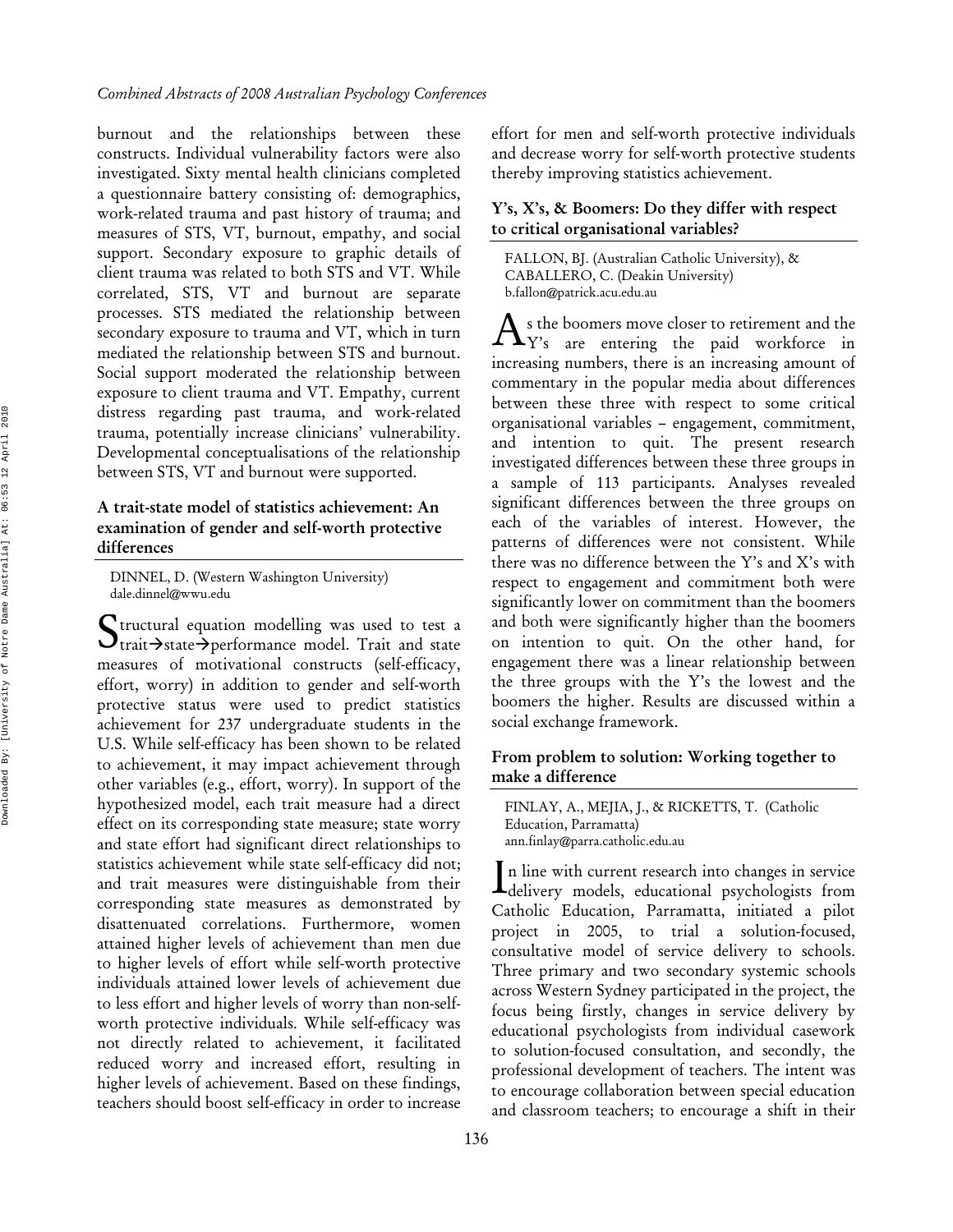thinking and practice from problem to solution; and to improve their identification, assessment and intervention skills. At the same time the educational psychologists implemented a solution-focused, consultative model of service delivery, referral package and student learning profile. Findings from an independent review process revealed support from all stakeholders for the consultative model in its ability to provide a more effective service for students with special needs and a comprehensive framework for empowering and developing their teachers. The role of the educational psychologist as a partner in the education process at the school level was considerably enhanced.

#### **Accepting the ODDS (Oppositional and Defiant Disorder): Moving students from exclusion to inclusion while promoting resilience and wellbeing**

FINLAY, B. (Australian Catholic University) b.finlay@mary.acu.edu.au

ppositional defiant behaviour presents O particular challenges for inclusive practitioners. Accepting the ODDS can be daunting for beginning teachers, school executives and support service staff. This study outlines how a behaviour consultant and a school counsellor drew upon a conceptual model of resilience to promote student and staff wellbeing in the upper primary school. Three girls in their final two terms of Primary School, with a diagnosis of Oppositional Defiant Behaviour and a school history of exclusion through school detentions and suspensions became the subjects of a Group Education Plan (GEP). The GEP specifically targeted inclusive practices and featured positive psychology, solution focussed and cognitive behaviour therapies. Students reported positive outcomes from the intervention strategies instigated to promote an inclusive teaching and learning environment. Recent experience has demonstrated that such students can be successfully included in high school if their transition is supported.

#### **Peer friendship: A protective factor against relational aggression**

FITZPATRICK, S., & BUSSEY, K. (Macquarie University) sally.fitzpatrick@psy.mq.edu.au

lthough bullying is a significant problem in  $A$ lthough bullying is a significant problem in  $A$ many schools, there has been little empirical investigation into the processes which moderate risk factors between adolescent problem behaviour and relational aggression specifically. One protective function that has received less attention than others is that of peer friendship (Hodges et al., 1999). The aim of the present study was to examine the nature of close friendships in victims, bullies and witnesses of relational aggression and to better understand how these friendships could provide a protective function against relational aggression. More than 1200 students in grades 7 and 9 in NSW high schools completed a questionnaire examining social (e.g. identity of friends, social acceptance) and personal (e.g. friendship quality, self-efficacy) characteristics of both the adolescent and their nominated very best friend. In addition, the study investigated whether peer friendship moderates the relationship between relational victimization and adolescent's internalizing and externalizing behaviours. The results will provide important information for the development of interventions, such as peer support programs, which focus on attenuating bullying behaviour through the use of peer friendships.

#### **Recent introduction of MBS item numbers for psychological services: Impact on psychologists and client outcomes**

FLETCHER, J., PIRKIS, J., & CHRISTO, J. (University of Melbourne) justine.fletcher@unimelb.edu.au

n November 2006, the Better Access program was In November 2006, the Better Access program was<br>introduced as part of the Council of Australian Governments reform package. This national program aims to improve consumer access to psychologists and other mental health providers, via a series of new Medicare Benefits Schedule (MBS) item numbers. This study aims to investigate the uptake of the new item numbers and evaluate the impact on psychologists and their clients. Funded by the Australian Rotary Health Research Fund, the project is being completed in partnership by the University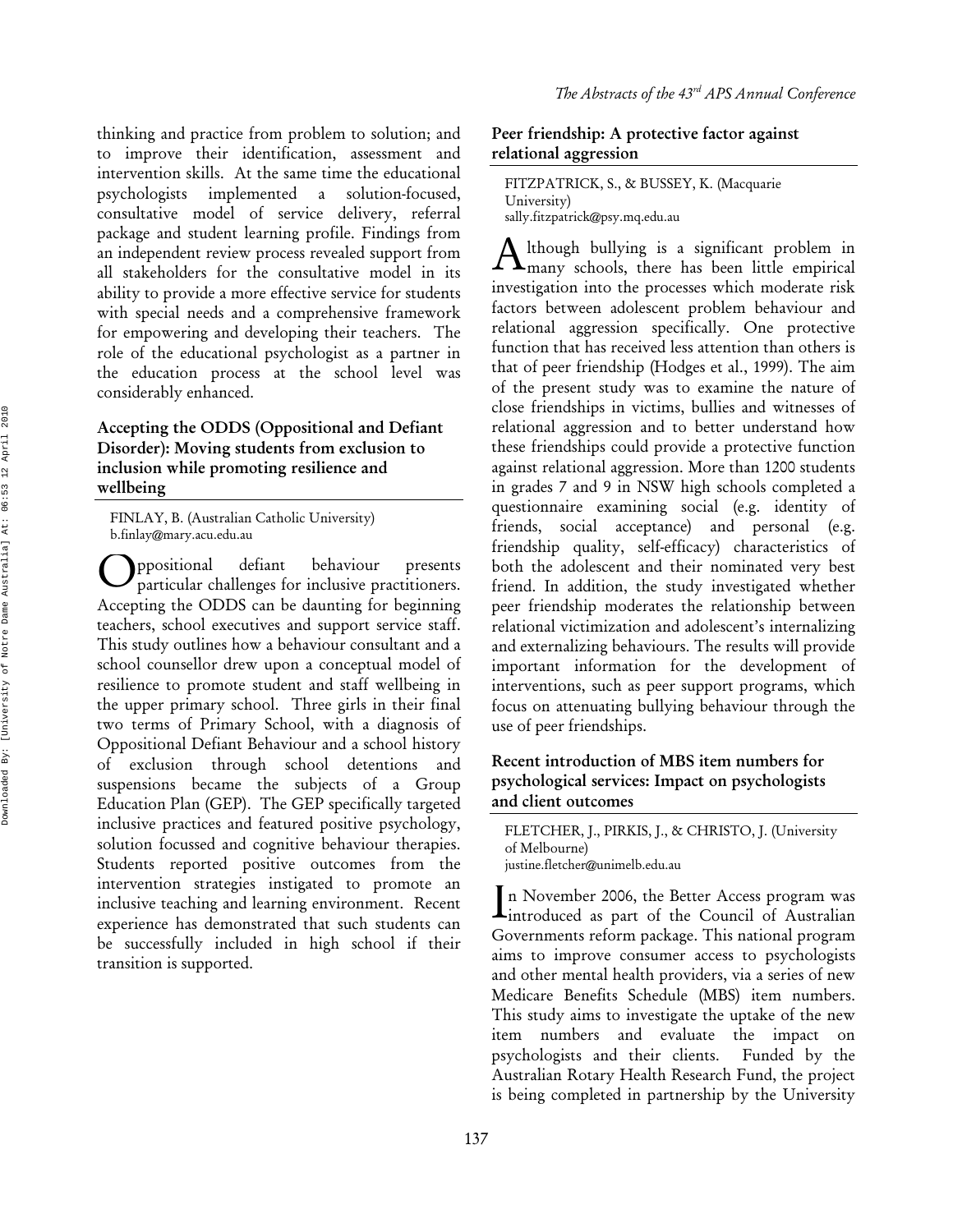of Melbourne and the Australian Psychological Society. Data sources include MBS data of uptake of the item numbers and interviews with psychologists and their clients. Data are being collected over four six-month periods to detect changes over time. Preliminary data show that uptake has been rapid; by December 2007 Medicare was billed for 1,530,753 sessions rendered by allied health professionals, by far exceeding predicted numbers for the first five years of the initiative. Thirty-eight psychologists and four clients consented in the first six months, with 32 and two interviewed, respectively. Interview data from the first six month period suggest that, overall, psychologist and client experiences of the MBS item numbers have been overwhelmingly positive.

#### **Improving the validity of self-ratings of abilities: The impact of rating format and order**

FONG, Y. (Macquarie University)\*, EARL, J. (University of New South Wales), & LANGFORD, PH.\* echo.fong@voiceproject.com.au

Previous research has found self-ratings of abilities<br>to have low validity. Aiming to identify new to have low validity. Aiming to identify new ways to improve self-ratings, this study investigated the effects of rating format (single-item global rating versus multiple-item dimensional rating) on the validity of self-rated abilities. A self-rating measure of communication skills was developed for data collection from 178 medical students in this study. The measure consisted of a single item assessing communication skills in general and eleven specific items, with each evaluating a particular dimension of communication skills. Students' self-ratings were correlated with ratings from two groups of raters, namely communication tutors and clinical tutors, to establish validity. Results showed that students tended to provide more accurate and valid self-ratings when using multiple items measuring the specific dimensions of communication skills than when using a single, global item. In addition, we found that the validity of students' self-ratings on the single item was improved when students rated themselves on the multiple items prior to the single item. Theoretical and practical implications of the findings are discussed, and future research directions are suggested.

#### **Is there a basis for the notion of athletic identity?**

FRASER, L. (University of the Sunshine Coast), FOGARTY, G., & ALBION, M. (University of Southern Queensland) lfraser@usc.edu.au

espite the intuitive appeal of the notion of an "athletic identity", a growing body of research and theory suggests that identity is a complex multidimensional entity. The present study tested this notion by exploring relations between athletic identity, as measured by the Athletic Identity Measurement Scale (AIMS: Brewer, Raalte, & Linder, 1993) and aspects of self-concept, as measured by the Self-Description Questionnaire III (SDQ: Marsh, 1992). The participants in the study were 917 athletes (476 females) on sporting scholarships linked with the Australian Institute of Sport and were therefore representative of a group for whom the term "athletic identity" has strong relevance. The SDQ requires respondents to rate the accuracy of characteristics as self-descriptors and also the importance of each characteristic. Regarding the accuracy scores, we did not find any relationship between AIMS athletic identity and SDQ sporting self-concept but we did find gender-linked relationships between athletic identity and different aspects of SDQ academic selfconcept. For the SDQ importance ratings, we observed a significant relationship between athletic identity and sporting self-concept for both genders and also between athletic identity and verbal selfconcept for females. We discuss what these and other findings mean for the notion of athletic identity. D

#### **A psychoneuroimmunological model of multiple sclerosis**

FULCHER, G. (MS Society NSW/Victoria) gfulcher@mssociety.com.au

his psychoneuroimmunology (PNI) model of This psychoneuroimmunology (PNI) model of MS uses the coalition of genetics, immunology, endocrinology, virology, neurology, psychology and environmental factors to explain the genesis and progress of the disease. Combining the knowledge of all of these disciplines with the notions of a systemic condition called the multiple sclerosis trait (MST) and the concept that the immune system serves as a sixth sense, this model opens up possibilities of collaboration and integration as well as a wide expanse of opportunities for research, treatment and,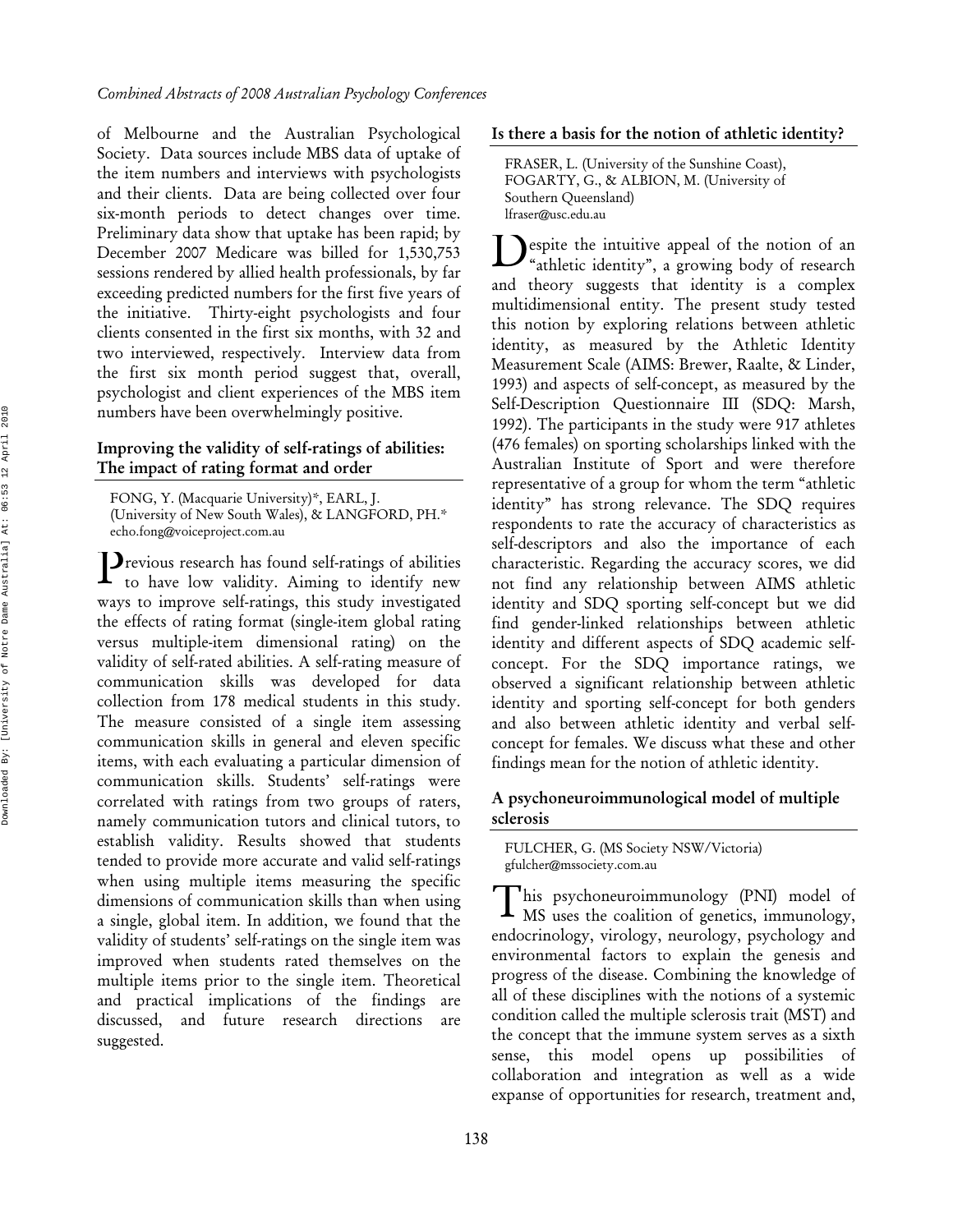potentially, prevention options for MS. These opportunities are outside the traditional medical and pharmaceutical approaches but inside the scientifically sound and evidence-based models of research and practice. The PNI model encourages collaborative, multidisciplinary approaches that take into account all of the abovementioned factors simultaneously in MS research and management. The paper offers an opportunity for debate and discussion on this novel approach to MS.

#### **Perceptions of compared with beliefs about sleep: The merits of an illness perception questionnaire for sleep problems**

FULLER, TE. (La Trobe University), & GREENWOOD, KM. (RMIT University) t.fuller@psychology.org.au

his research aimed to investigate whether the This research aimed to investigate whether the Illness Perception Questionnaire Revised (IPQ-R; Moss-Morris et al., 2002) adapted to sleep problems might be utilised as an alternative to the Dysfunctional Beliefs about Sleep-10 (DBAS-10: Edinger & Wohlgemuth, 2001) questionnaire. Study 1 recruited 227 individuals aged between 18 and 90 years from the community who were seeking help to improve their sleep. The IPQ-R, DBAS-10, and Pittsburgh Sleep Quality Inventory (PSQI: Buysse et al., 1989) were utilised in a cross-sectional design to assess perceptions of sleep and severity of insomnia respectively. Results from principal component analysis and hierarchical regression showed that the IPQ-R for insomnia had sound psychometric properties, and that the predictor variables accounted for 27% of the variance in PSQI global scores. Furthermore the properties of the IPQ-R for insomnia compared favourably with the DBAS-10. A subsequent, prospective study, examined the relationships between these measures from participants in a CBT-based program for insomnia. The results showed moderate effect sizes in the predicted directions in most of the IPQ-R subscales, and provided evidence for the IPQ-R to be used in preference to the DBAS-10. The value of focussing on illness perceptions rather than dysfunctional beliefs about sleep in therapy is considered.

#### **Relationship between spirituality and mental health in Iranian college students**

GHOBARY, B. (University of Tehran) bghobari@ut.ac.ir

The aim of the current study was to investigate<br>the relationship between spirituality and mental the relationship between spirituality and mental health in college students. To this end 306 students were selected from the University of Tehran by means of a proportional sampling procedure. The Symptom Checklist 90-R (SCL 90-R) as well as the Spiritual Experiences Scale were administered by a trained research assistant. Analysis of the data using a multiple correlation analysis revealed that students with a higher score in spirituality were less anxious, less depressed and less hostile. Using a multiple regression analysis findings also showed that mental health of college students can be predicted by dimensions of the spirituality scale including "finding meaning in life", "transcendental mystical experiences", and "lack of spiritual experiences". Theoretical implications of the findings and their practical application for spiritual interventions were discussed in the paper.

#### **Binge drinking in young Australians: The underlying beliefs, prediction of and cluster analysis**

GILMARTIN, T., & WITENBERG, R. (Australian Catholic University) ttgilm001@student.acu.edu.au

This study aimed to use cluster analysis and other statistical techniques to examine the underlying statistical techniques to examine the underlying factors that influence binge drinking among Australian young people. Participants completed a number of scales to assess drinking behaviour, perceived parental and peer norms and area of upbringing. Participants also responded to three drinking stories to examine the underlying beliefs that influence the decision to binge drink. The analyses uncovered four belief categories in favour of binge drinking and nine against. The belief category used was found to be associated with drinking behaviour and dependent on the situation. The results further suggested that perceived parental drinking behaviours and perceived peer drinking behaviours respectively were positively related to drinking level. In addition, males consumed significantly more alcohol than females and rural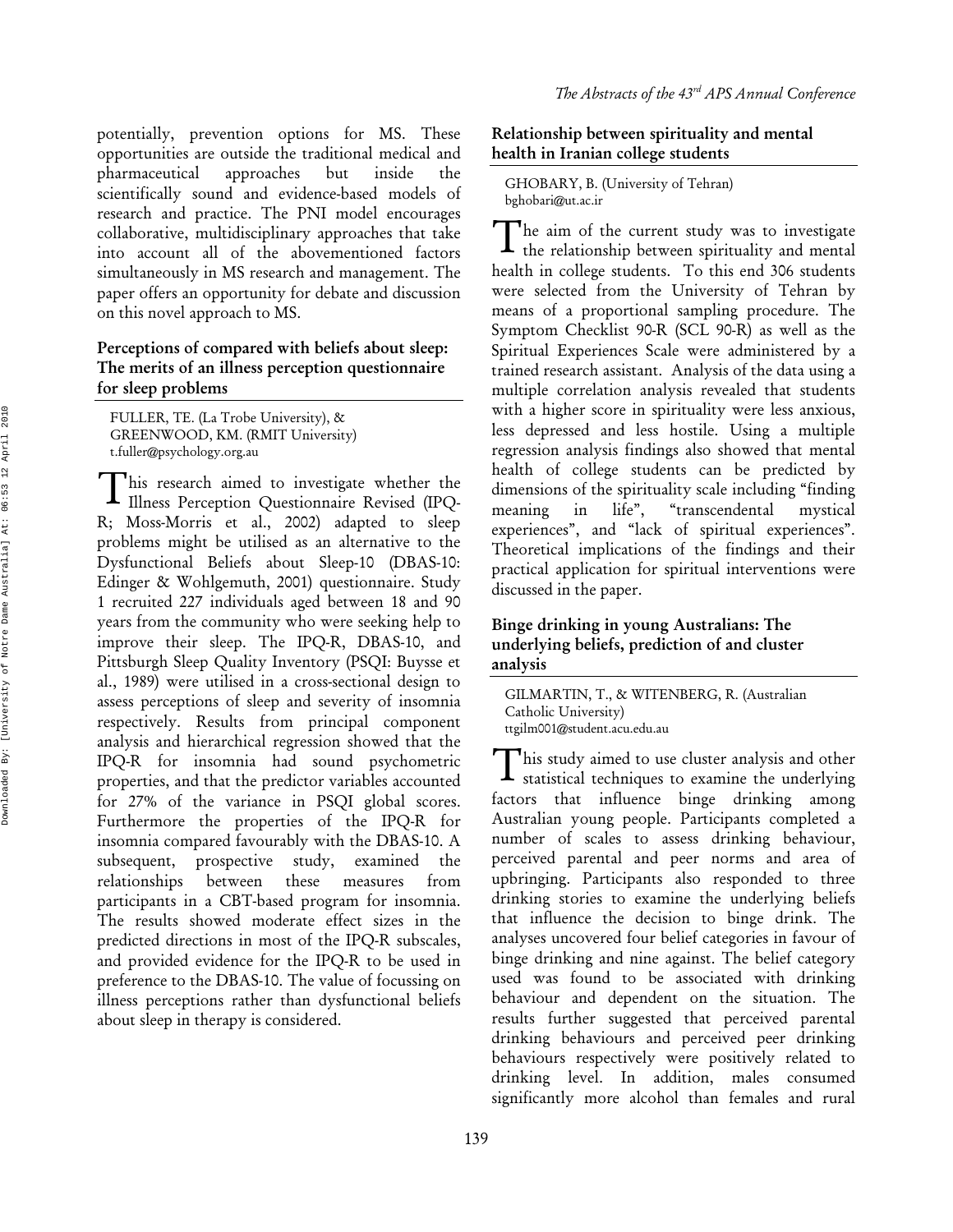respondents consumed significantly more alcohol than urban respondents. The cluster analysis revealed five distinct groups in the data.

#### **Learning difficulties and cognitive processes assessment: A model for clinical practice**

GLEESON, G. (University of Western Sydney) g.gleeson@uws.edu.au

onsiderable controversy is currently centred Considerable controversy is currently centred<br>
Uupon the policies and procedures for identifying students with specific learning disabilities (SLD). This "contentious, heated debate" (Mather & Kaufman, 2006, p.747) is being waged between those who advocate for the use of problem-solving models incorporating curriculum-based measurement (or response to intervention, RTI) and those who support the continued use of traditional normreferenced assessment, including cognitive measures, as part of the diagnostic process. In an effort to integrate and demonstrate the value of both RTI and cognitive assessment for the process of accurate SLD identification, this paper describes a theory-driven cognitive processing measures approach based on Flanagan, Ortiz, Alfonso and Dynda's (2006) Operational Definition of Learning Difficulties coupled with Hale and Fiorello's (2004) Cognitive Hypothesis Testing (CHT) Model for Learning Difficulties Identification and Intervention. Based on this approach, it is argued that a selective approach to learning difficulties assessment that incorporates historical data, cognitive processing measures, achievement tests, and clinical judgment within such a formalised assessment framework will permit more accurate diagnoses to be made and more appropriate individualised interventions to be devised in consequence.

#### **Parent ratings of the ADHD items of the Disruptive Behaviour Rating Scale: Analyses of their IRT properties and gender invariance based on the generalised partial credit model**

GOMEZ, R. (University of Tasmania) rapson.gomez@utas.edu.au

eneralised partial credit model (GPCM), which Generalised partial credit model (GPCM), which<br>is based on item response theory (IRT), was used to evaluate the psychometric properties and test gender invariance for the DSM-IV inattention (IA) and hyperactivity/impulsivity (HI) items. To

accomplish this, parents completed the Disruptive Behaviour Rating Scale (DBRS; Barkley & Murphy, 1998) for 403 boys and 380 girls, between 6 and 11 years of age. The results for the GPCM for the slope parameters showed that all items were generally good for discriminating their respective latent traits. The results for the location parameters showed that endorsement of higher ratings of all the items in the DBRS would require a considerable amount of the relevant latent traits (IA or HI) to be present. In relation to the differential item functioning (DIF) analyses, this study found invariance for all the slope parameters for both the IA and HI items. For location parameters, there was no DIF for all the IA items, and seven of the nine HI items. Thus there was good support for the psychometric properties and gender invariance for the ADHD items in the DBRS. These findings extend existing data on the psychometric properties and gender invariance of ADHD rating scales.

#### **Business coaching: Case study of Appreciative Facilitation in a professional sport organisation**

GORDON, S. (University of Western Australia) sandy.gordon@uwa.edu.au

his presentation describes the author's experience during February, 2008 as an invited facilitator with the Western Australian Cricket Association (WACA). Over a 2-day period participants, including the WACA CEO, Coach, High Performance Manager, Game Development Manager, Cricket Officer Manager, Human Resources Officer and an Executive Board member, discussed a range of issues under the heading of "building the optimal cricket operation". Facilitation is simply about bringing the best out of people and groups when planning and implementing organisational change efforts. *Appreciative Facilitation* is about a particular approach to facilitation using *Appreciative Inquiry* (AI) as the process model of choice for group interactions. Key principles include: appreciate yourself and others in the change process; apply your experience and knowledge; be provocative and creatively envision a desired future; and collaborate in the process. In *Appreciative Facilitation* the participant in change is central to each phase in the AI 4-D Cycle: Discover – participants explored what gives life to WACA Cricket Operations, when it is at its best; Dream –  $\mathbf 1$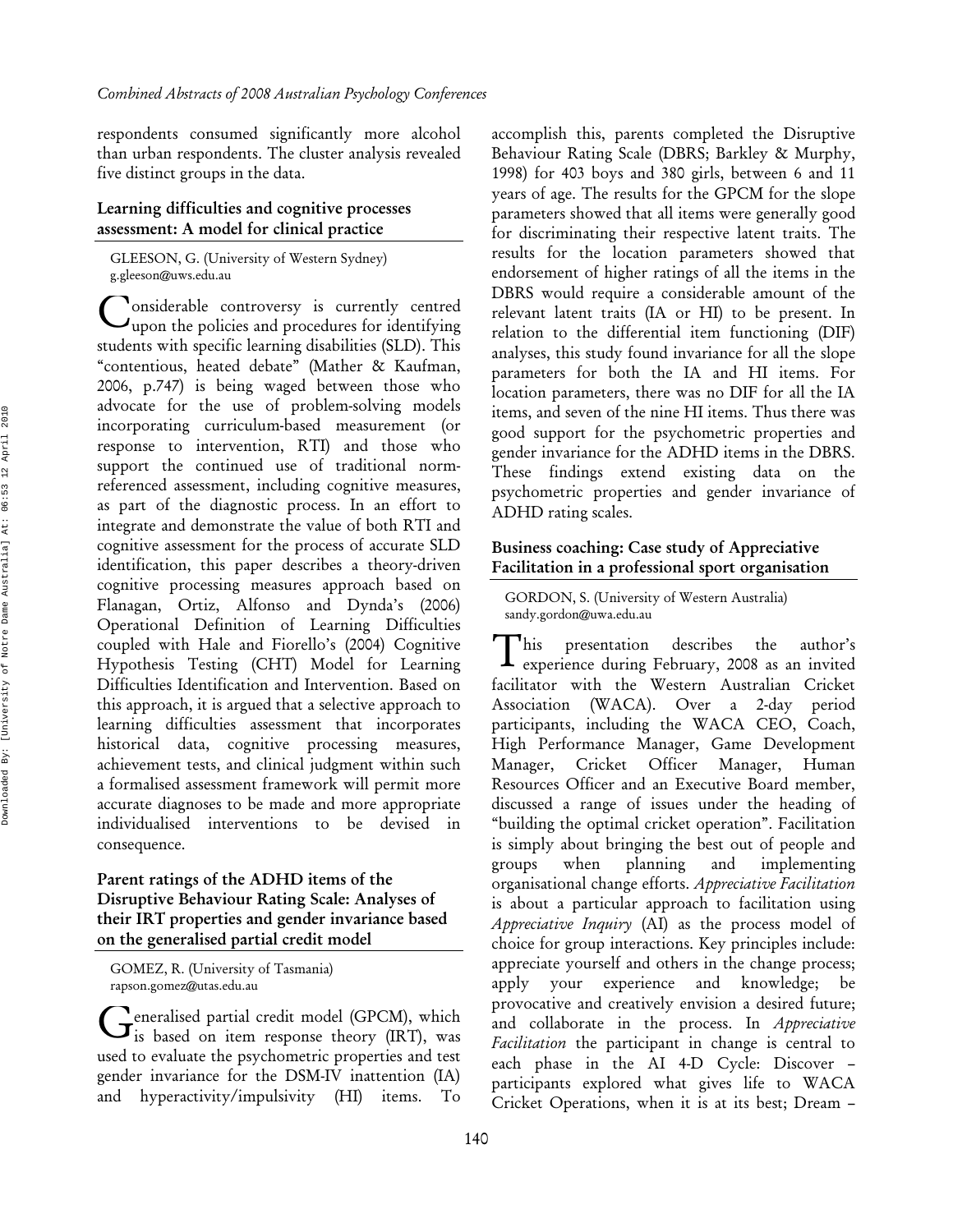Downloaded By: [University of Notre Dame Australia] At: 06:53 12 April 2010

Downloaded By: [University

Dame Notre  $\overline{a}$ 

Australia] At:

06:53 12 April 2010

based on what was discovered participants envisioned what Cricket Operations might be in the future; Design – participants co-constructed WACA organisational arrangements to support the shared vision; and Destiny – ways and means of sustaining commitment to the future were developed.

# **Community beliefs regarding teacher-student sexual relationships related to teacher and student gender**

GOUGH, K., & KNOWLES, A. (Swinburne University of Technology) aknowles@swin.edu.au

This research used a vignette methodology to examine whether beliefs about teacher-student examine whether beliefs about teacher-student sexual relations are influenced by teacher and student gender and respondent age group and parental status. The sample comprised two groups: 31 female and 25 male parents of adolescents and 70 female and 28 male recent secondary school graduates. Participants responded to vignettes depicting a sexual relationship between a male teacher and female student or between a female teacher and male student. In the vignettes the teacher was aged 22 years and the student 17 years old. Results showed that beliefs about teacher-student sexual relations were generally negative. However, young adult females had more negative beliefs about teacher-student sexual relationships than did young adult males. Also, parents of adolescents had stronger negative beliefs about teacher-student sexual relations than did young adults. Parents of adolescents were more likely to believe such relationships were harmful and more supportive of legal sanctions against such relationships than were young adults. It was concluded that the public hold differing beliefs about teacher-student sexual relations and that age and gender influence beliefs regarding sexual relationships that arguably breach the duty of care between student and teacher.

## **The supervisory relationship: Managing difficulties with supervisees**

GRANT, JA. (Curtin University), & SCHOFIELD, MJ. (La Trobe University) j.grant@curtin.edu.au

ike the therapeutic alliance, the supervisory relationship has been shown to be central to good supervision outcomes. This paper examines L

how supervisors manage difficulties that arise in the supervisory relationship. It presents data from a qualitative project based on intensive interviews with 7 supervisor -supervisee dyads, entailing 21 interviews in total. The supervisors were a purposive sample consisting of senior members of the profession with considerable expertise in supervision. Interviews were first conducted with supervisors on their theory of supervision and application of that theory in practice. An Interpersonal Recall Method was then used to independently explore supervisor and supervisee reflections on one of their videotaped supervision sessions. This paper examines data from the perspective of supervisors and reports on data from three domains: i) the kind of relationship difficulties that arose in supervision; ii) the supervisory events they found most difficult; iii) how they managed these difficulties in the context of the supervisory relationship.

## **Psychological discriminators in skilled tennis performance: A model for talent development**

GREEN, D., GROSS, J., & WEISSENSTEINER, J. (University of Canberra) dangreen@grapevine.com.au

his study explored the specific nature and This study explored the specific nature and development of various psychological skills and characteristics of skilled tennis performance. A questionnaire was administered to 156 (skilled, state level and above  $= 61$ , lesser-skilled  $= 95$ ) Australian tennis players between 11 and 35 years of age. Sportspecific measures of coping skill, confidence, commitment, mental toughness, anxiety, perfectionism and optimism were incorporated into a psychological test battery. Multivariate and univariate ANOVA revealed that the skilled tennis players exhibited higher levels of sport-specific psychological attributes and adaptive perfectionism than their lesser-skilled counterparts. Analysis across age indicated that this particular psychological profile was evident at an early age (i.e., at an under 13 level). There were no differences between the skill groups with respect to anxiety and optimism. Follow-up discriminant function analysis indicated that a combination of four characteristics, namely, Perseverance and Value from the MTI (Middleton et al., 2004), Involvement Opportunities from the SCM (Scanlan et al.,1993) and Personal Standards from the MPS (Frost et al., 1990), successfully discriminated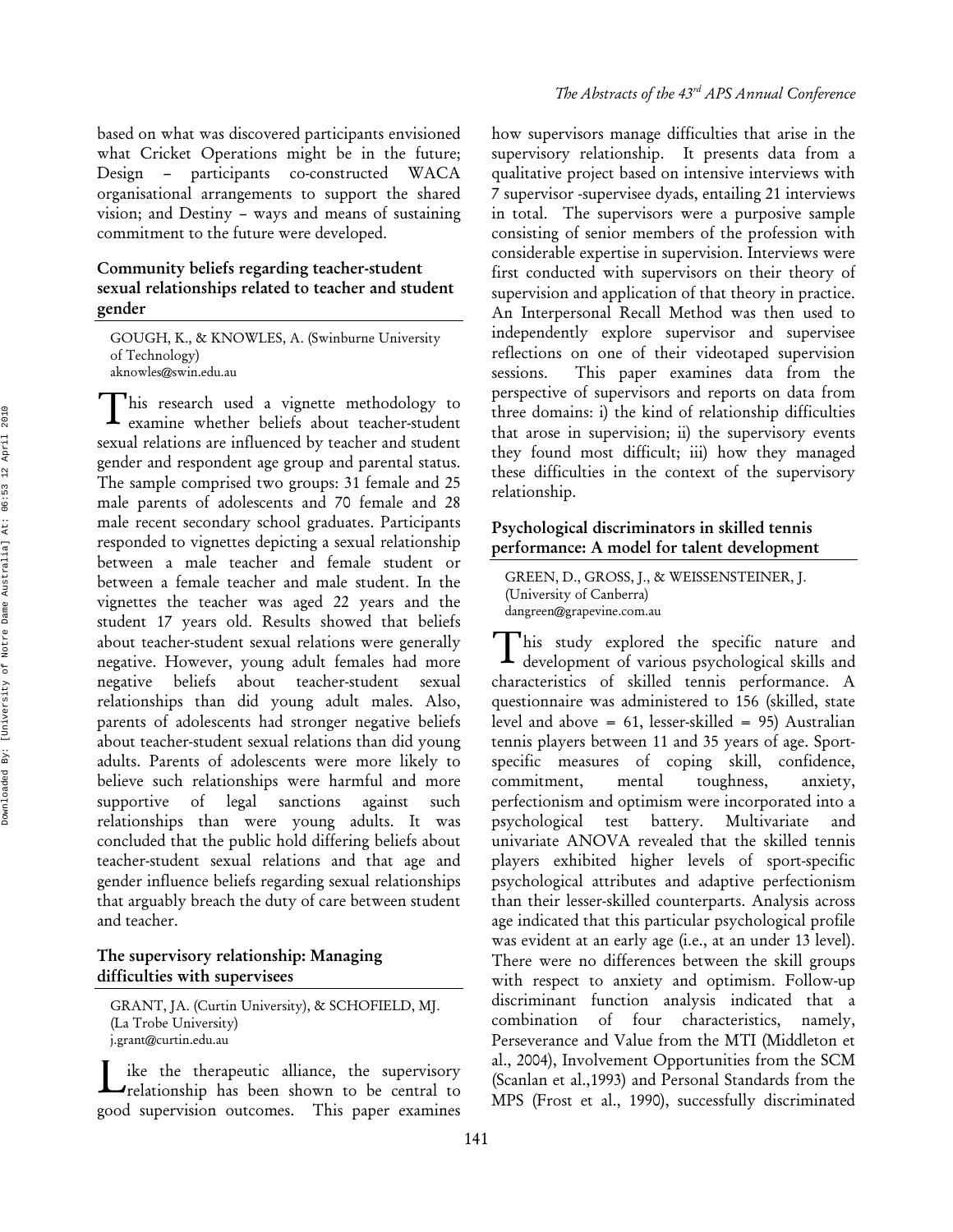between the two skill groups. These findings have important implications for future practices relating to talent identification and psychological training, specific to tennis. Recommendations for future multifactorial investigations will be presented.

# **"Better life for our daughters?" Advancing global justice for women**

GRIDLEY, H. (Victoria University) heather.gridley@vu.edu.au

The United Nations Millennium Development<br>
Goal (MDG) 3 focuses on the promotion of Goal (MDG) 3 focuses on the promotion of gender equality and the empowerment of women. A series of 'gender indicators' has been developed to track progress towards this global goal across sectors and nations. The indicators span areas such as education, infrastructure, property rights and employment. In this paper, I draw on these indicators to invite a critical assessment of community psychology's actual and potential contributions to global social justice for women. Key questions in any such assessment include: Whose needs are being met? In what ways is power distributed and enacted in particular contexts? Whose voices and priorities are privileged and how are they authorised? As community psychology moves toward a more interdisciplinary and global identity, feminist-informed human rights perspectives can not only strengthen community psychology but also enhance the field's capacity to enact gendered social justice within the global community.

#### **Consequences of suppression versus acceptance of emotions in social phobia**

GRISHAM, JR. (University of New South Wales), & McEVOY, PM. (Curtin University of Technology) jgrisham@psy.unsw.edu.au

ocially anxious individuals often engage in Socially anxious individuals often engage in ineffective attempts to regulate their emotions, including emotional suppression. Suppression may exacerbate symptoms of anxiety, decrease memory for social situations, and ultimately reduce effective social performance. In contrast, acceptance of emotions during a social experience (experiencing emotions without trying to change or control them) does not require continual self-regulation and may lead to reduced distress and improved memory for details. In the current study, we investigated the

emotional and cognitive effects of different emotion regulation strategies among social phobia patients. We predicted that, relative to comparison conditions, patients who suppressed their emotions would experience increased distress, more negative cognitions, and decreased willingness to perform future tasks. In addition, we predicted that suppression efforts would reduce cognitive resources available and decrease the fidelity of memory of the experience. Sixty social phobia patients were randomly assigned to one of three groups: suppression, acceptance, and no instruction. All participants presented a controversial article and completed state measures of anxiety and distress, as well as measures of negative cognitions and memory for the task. Consistent with hypotheses, suppression was associated with increased negative emotions, more negative cognitions, and decreased willingness to perform another similar task.

**A brief skills-based alcohol education program for adults with long-term substance dependencies: Preliminary results from a randomised controlled trial** 

GRUENERT, S., MANNING, M. (Odyssey House Victoria), STAIGER, P., LAKE, A., & LONG, C. (Deakin University) sgruenert@odyssey.org.au

he problematic use of drugs is often reduced by a significant residential treatment experience. However, a consistent finding of large-scale international outcomes studies is that the problematic use of alcohol often begins, continues or escalates following such treatment. To date, few drug treatment agencies include alcohol specific modules in the services they provide. Furthermore, it appears that no specific program has been evaluated as effective in reducing problematic alcohol use within a poly drug using population. Through a collaborative partnership involving Deakin University, Odyssey House Victoria, Windana and the University of Washington, a skills-based program was developed with funding from the Alcohol Education and Rehabilitation Foundation. The intervention program had four key elements: mindfulness-based cognitive therapy; alcohol expectancies; relapse prevention; and alcohol related harm reduction. The program was delivered through a combination of group work, therapeutic letters and individual  $\mathbf{I}$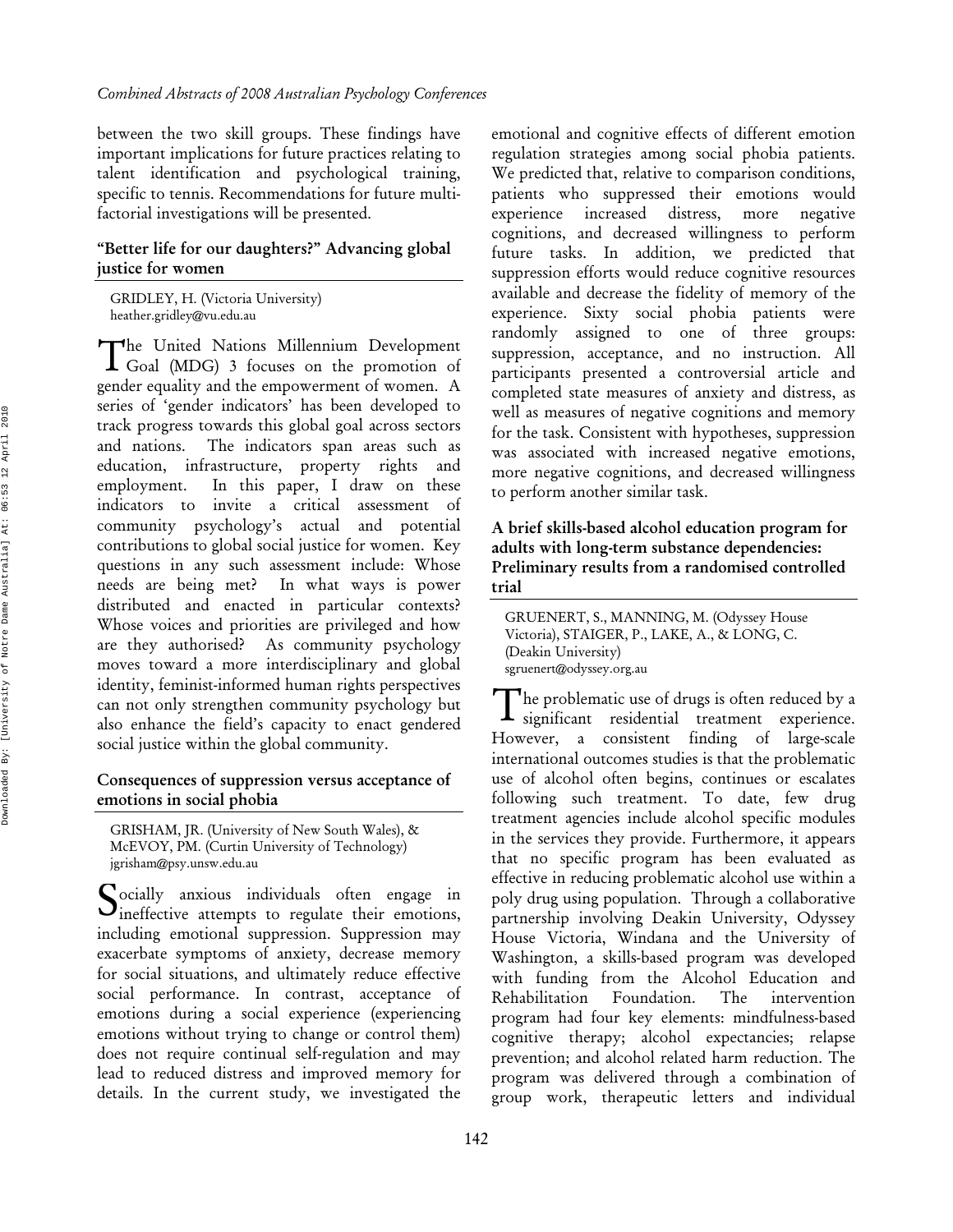telephone counselling, with participants setting their own abstinence or controlled drinking goals. A randomised controlled trial (*N*=150) compared the effectiveness of the program to an information only control group across two residential treatment sites, with 3-month and 9-month follow up interviews. This presentation will outline the preliminary results at 3 months including client satisfaction and qualitative feedback.

# **A meta-analytic study on marriage and relationship researches in Turkey: A preliminary report**

GÜNEY, S. (Ankara University, Turkey) sevgiguney@gmail.com

he main objective of this study is to put forward the studies on marriage and relationship counselling in Turkey by examining and analysing the studies' main criteria. The specific objectives are: 1) to create a common point of view between the professionals working in the area by sharing the methods and the results of the studies in turkey, 2) to collect and assess in all marriage and counselling studies information on factors affecting impact of the techniques used in the therapies, and 3) to make proposals and recommendations for the future of marriage and relationship counselling and therapies. The meta-analytical techniques will be used to conduct the objectives of the present study. Results will be discussed in terms of future contributions to the area by exchanging the related information with the professionals working in the area. T

#### **Strengthening couple relationships to enhance human well being: What psychology has to offer**

HALFORD, WK. (Griffith University) k.halford@griffith.edu.au

cross human cultures almost all people form  $\bigwedge$  cross human cultures almost all people form committed couples relationships, and the quality and stability of those relationships has a powerful effect on the health and well being of adults and children. In Australia the direct economic costs of couple relationship problems exceed \$5 billion annually. In Western countries, including Australia, governments, community and health agencies seek to promote positive couple relationships to reduce human suffering and economic costs. A key element of these efforts is the provision of couple relationship

education, which aims to enhance couple relationships and prevent relationship problems, as distinct from providing therapy for distressed couples. There is a growing evidence base that allows identification, albeit with limited accuracy, of couples at risk for future relationship problems. Assessments can inform couples about their relationships strengths and challenges, and education programs can enhance couple relationship knowledge and skills. Such education enhances couples' maintenance of high relationship satisfaction, improves coping with stressful life situations, and might reduce the rate of relationship separations. The potential impact of couple relationship education is limited by ongoing challenges being addressed in current research: to develop programs for couples that are easily accessed, to address couple needs at different points in the life cycle, and to develop systems that cost-effectively disseminate programs to couples.

# **Strengthening parental identity after childhood death – efficacy of psychodrama and small-group work**

HAMILTON-ROBERTS, J. (Very Special Kids) jroberts@vsk.org.au

oreno's Psychodramatic Role Theory offers a  $\rm\bf M$ oreno's Psychodramatic Role Theory offers a comprehensive framework for the assessment and progressive development of client role systems including relationships with self and with deceased significant others. Facilitating an open exploration of the impact of the bereavement on the parent's sense of self together with the continuing development of interactive exchange between a bereaved parent and their deceased child, has been found to be effective in strengthening identity. This presentation outlines and evaluates a group-work program specifically designed to focus on the identity issues of parents, bereaved through the death of their children at varying lengths of time and through a range of causes including suicide, accident and long term illness. Six consecutive 2 hour group-work sessions were held with a review session and evaluation a month later. Clients reported an increased sense of self, motivation and engagement with life.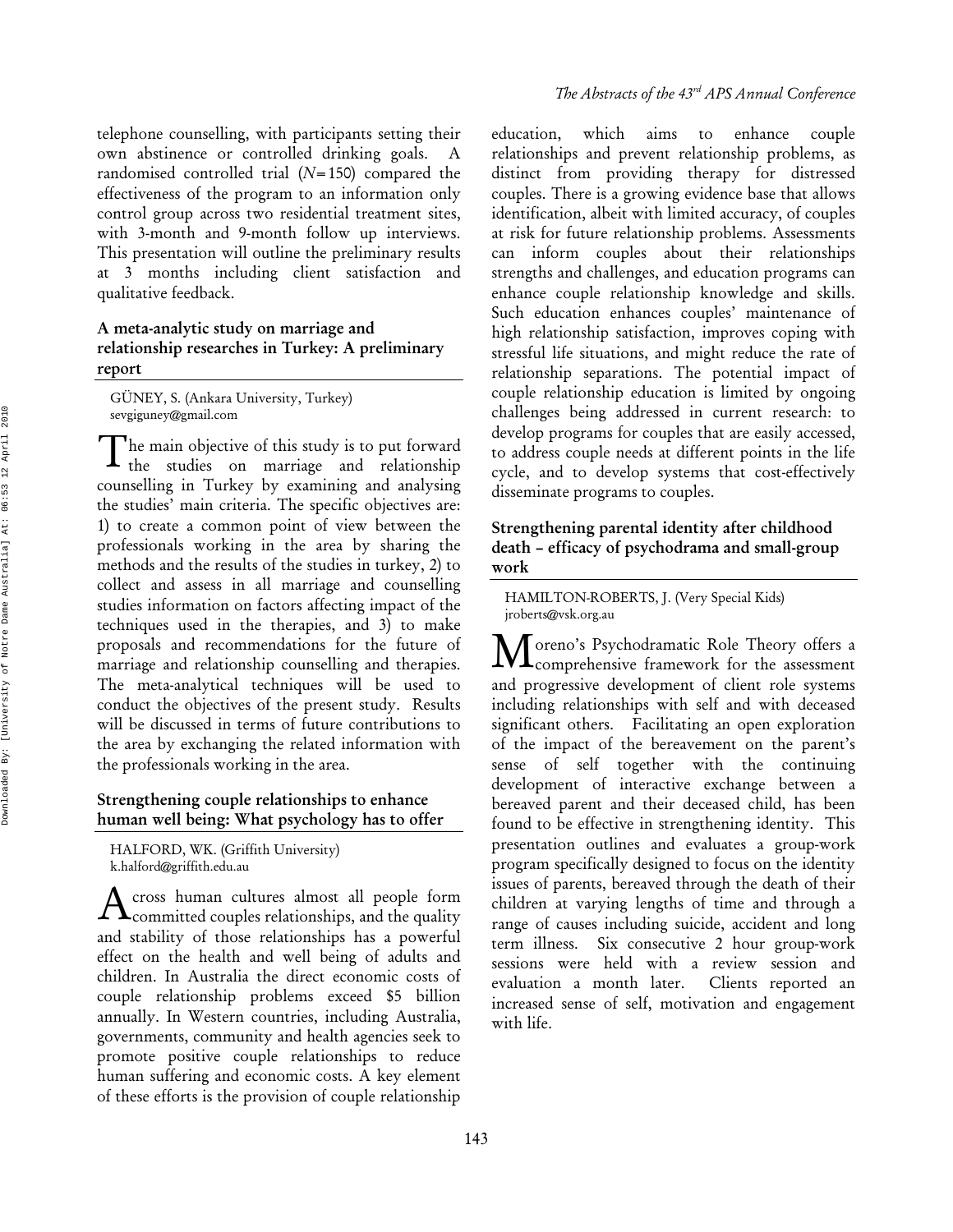### **The Child and Adolescent Measurement Scale (CAMS): Investigation of the reliability and validity in an Australian parent sample**

HAMMOND, SW. (Australian Catholic University), McDONAGH, K., LOVE, A. (La Trobe University), COVENTRY, N., & NURSEY, J. (Austin Health) sabine.hammond@acu.edu.au

The Child and Adolescent Measurement Scale<br>(CAMS) is a 50-item outcome measure (CAMS) is a 50-item outcome measure specifically designed to measure youth's emotional and behaviour problems over time. The CAMS is comprised of three scales, Social Competence, Acuity and Symptom Severity and has respondent versions for parents/caregivers, youth, teachers and clinical staff. The CAMS was introduced as a routine outcome measure in a metropolitan Child and Adolescent Mental Health Service (CAMHS) in 2002. This paper reports on parent/carer reports for 909 children and adolescents ages 5 to 18 years referred to the CAMHS. Results indicate adequate internal consistency and test-retest reliability. Principal components analysis supports a four factor solution: Externalising behaviour, internalizing behaviour, social functioning and risk taking/serious conduct. The utility of the CAMS for an Australian child and adolescent mental health sample is discussed.

## **The Australian standardisations of the WISC-IV, WIAT-II and CELF-4**

HANNAN, TJ.(University of Western Sydney) t.hannan@uws.edu.au

he Australian adaptation and co-standardisation of the Wechsler Intelligence Scale for Children – Fourth Edition (WISC-IV), the Wechsler Individual Achievement Test – Second Edition (WIAT-II), and the Clinical Evaluation of Language Fundamentals – Fourth Edition (CELF-4) provided comprehensive normative and clinical data for these measures, along with the opportunity to examine cross-cultural differences. This paper reviews the Australian adaptation of the three instruments and the methodology of the co-standardisation process. The standardisation revealed differences between Australian and US participants on these tests, with Australian children obtaining higher average raw scores on the intelligence. language, reading and spelling measures, but lower average scores on written arithmetic and written expression. Cultural  $\mathbf I$ 

issues assumed to influence differences in test performance include educational emphases and school curricula. along with the ethnic diversity of samples. These cultural factors have implications for score interpretation, and for the selection and use of intelligence, language and achievement tests in Australia.

#### **Does deployment to a remote Cape York community affect Police?**

HANNIGAN, DJ., & PATRICK, J. (University of Southern Queensland) hannigan@usq.edu.au

olicing is a high-stress occupation (Anderson, Litzenberger, & Plecas, 2002). For officers based P in Queensland's Cape York Peninsula there are the added challenges of remoteness, including limited public transport, social isolation and limited services, in addition to tropical climate, cultural differences, and Alcohol Management Plans. Little training or information is given to officers and their families to enable them to better cope with these challenges. It was hypothesised that these additional aspects of life in Cape York would create marital dissatisfaction, induce alcohol abuse, increase stress, depression and anxiety, and decrease mental and physical health. There is little research currently available with regard to working in remote locations and even less specifically relating to working in Cape York. Results showed no significant differences between the officers and spouses in the remote group and either the rural or metropolitan control groups. The implications of these findings are discussed.

#### **Evaluating curriculum change**

HARRIS, L. (University of Sydney) l.harris@usyd.edu.au

ealth science education in Australia has Health science education in Australia has<br>undergone significant change in the last two decades. Generic undergraduate programs have proliferated and many professional preparation programs have moved to a graduate entry mode. These changes have occurred in the context of international pressure for consistent higher education qualifications and industry pressure to prepare graduates with a range of 'generic' workplace skills. This paper describes curriculum evaluation in a three year generic undergraduate degree in health sciences.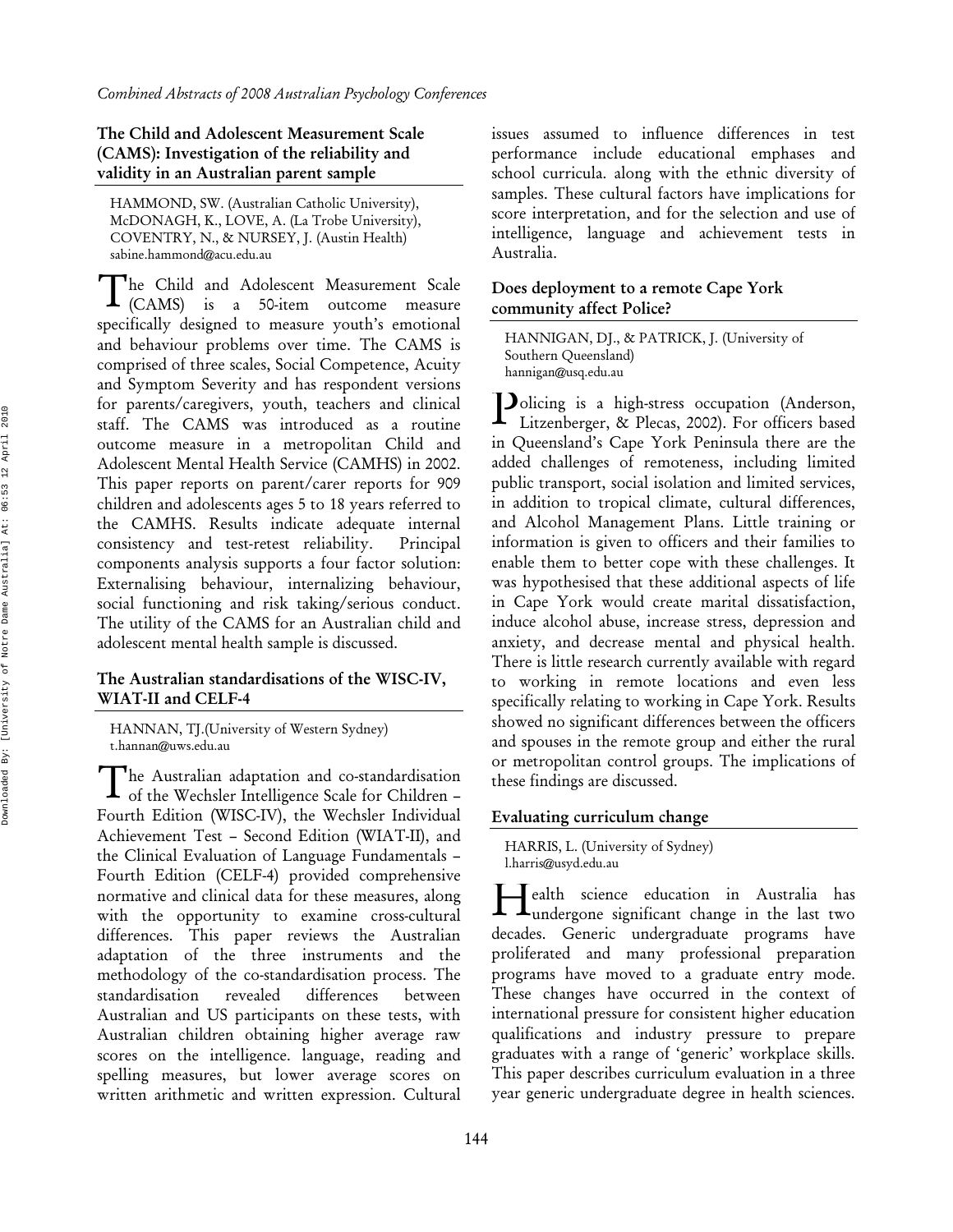The evaluation was designed to provide ongoing monitoring of a range of criteria to allow responsiveness to feedback, embedding in standard processes to ensure sustainability, and generalisation to other courses. Data were collected from surveys, interviews, focus groups, mapping, and existing university records concerning: academics who design and deliver curriculum; students who receive and interpret the curriculum; characteristics of individual units of study; financial resources to deliver the curriculum; and the policy and industry framework in which the curriculum is situated. Early findings indicate that the information collected for the evaluation has already influenced learning and teaching practices, particularly concerning assessment and feedback. The challenges for implementing the evaluation, particularly managing stakeholder expectations, will be discussed, as will the implications for education and training in psychology.

## **Process-Experiential Emotion-Focused Therapy (PEEFT) supervision "in mode"**

HARTE, M. (La Trobe University) m.harte@latrobe.edu.au

he Process-Experiential Emotion-Focused The Process-Experiential Emotion-Focused<br>Therapy (PEEFT) approach to therapy employs a series of client markers or indicators of experience, in order to direct the therapist in the choice of effective process interventions or tasks. Traditionally, supervision in this area tends to focus on the appropriate use of these tasks, the analysis of client emotional processing and the relationship developing between the client and counsellor. While the method is expressive and process-oriented, the supervision experience is potentially content heavy and directive. As part of a PEEFT supervision group we have been exploring the method's markers, to inform a supervision practice that is more process based. Tasks such as empty chair and two-chair work are used to debrief the therapist, bring the client more to life, and to clarify for the counsellor those blind spots and dilemmas they are experiencing in the counselling relationship. Supervision becomes less concentrated on the unknown client's story and more on the counsellor's and supervisor's "known" experiencing. As this exploration continues, we are developing a theory of supervision that effectively supports the counsellor's work with the client, by continuing to

enhance their own experience of the tasks and by highlighting the processes operating in the counselling relationship.

### **Systematic case studies of four depressed young women counselled with Process-Experiential Emotion-Focussed Therapy (PEEFT)**

HARTE, M. (La Trobe University) m.harte@latrobe.edu.au

Process-Experiential Emotion-Focused Therapy<br>(PEEFT) is an evidenced-based, manualised, (PEEFT) is an evidenced-based, manualised, experiential therapy developed by Les Greenberg, Robert Elliott and Laura Rice from the mid 1980s, that emphasises the quality of the client-therapist relationship and offers efficient techniques to assist clients to deal with emotional experience in the present moment. Experiential treatments have been found to be effective with depression, anxiety and trauma in adults. The research presented in this paper investigated in-therapy experiences and treatment effects of four severely depressed young women (aged 20 to 26) counselled with PEEFT. Specifically, this study had been designed to investigate change processes, using established quantitative instruments and careful observation of work with the four young women in twelve-session treatment modules in a naturalistic setting. The expanded single case design allows a more interpretive approach to examining client change and its causes. After six sessions three out of the four young women's level of depression was assessed as within the mild to moderate ranges. All four women described major shifts in their perceptions of themselves and their world view. Finally, Grounded Theory Analysis offered a proven systematic method to make sense of the resultant rich qualitative data to provide a theory of change from the client's perspective.

# **Training in Process-Experiential Emotion-Focussed Therapy (PEEFT): Investigation of student experiences between 2005 and 2007**

HARTE, M., & CHONG, M. (La Trobe University) m.harte@latrobe.edu.au

raining in Process-Experiential Emotion-Focused Training in Process-Experiential Emotion-Focused<br>Therapy (PEEFT) involves experiential learning in the form of both skill development and personal growth via live practice in client and therapist roles. According to developers of PEEFT, learners have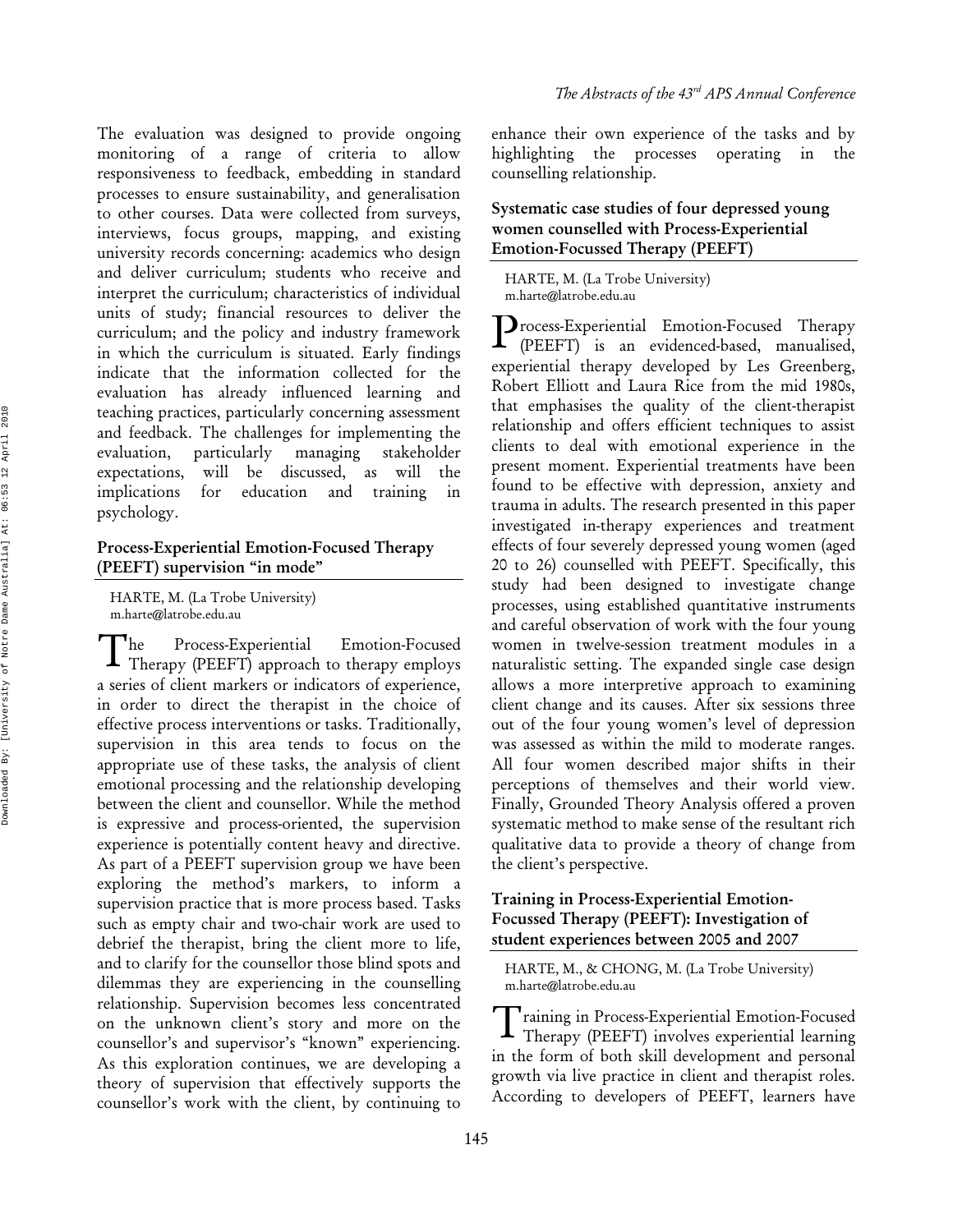described the process as an 'existential leap-of-faith' in which they have to 'jump in' and take a chance with clients. On the one hand, training can be stressful, anxiety provoking, and induce unrealistic expectations evoking levels of inadequacy. However, on the other hand, practicing PEEFT amounts to learning a new way of thinking about people generally, and clients specifically, and a new way of listening and being with them that is both professionally and personally extremely rewarding. The aim of the two research projects presented was to assess trainees' general satisfaction with their training. A second research question investigated the importance of group processes, and the success of training 'in mode' utilising both qualitative and quantitative methodology. Participants were past students enrolled in the Master of Counselling Programs at La Trobe University. Part 1 involved email feedback, Part 2 involved 40 past students anonymously completing a series of pencil-and-paper inventories and Part 3 entailed interviewing past students with the resulting transcripts analysed utilising Grounded Theory Analysis.

# **Dysgraphia: Developing a test to identify students who "read well but their spelling's appalling"**

HEATH, S., TAN, V., FLETCHER, J., & HOGBEN, J. (The University of Western Australia) steve@psy.uwa.edu.au

*ysgraphia* has been used to describe difficulty Dysgraphia has been used to describe difficulty with spelling and writing that is surprising given apparently sound reading. Dysgraphia could stem from underdeveloped phoneme awareness, forcing students to over-rely on visual processing for literacy, falsely extending Frith's (1985) *logographic* stage. Affected students would fail to automatise skills in Frith's *alphabetic* stage and not progress to the final *orthographic* stage. We explored this hypothesis by comparing phoneme awareness and literacy in 19 students with dysgraphia and 15 typically developing students (aged 9 to 14); and developed a test to identify use of logographic, alphabetic and orthographic strategies. Students with dysgraphia showed inadequate phoneme awareness and a preference for visually-based skills; they were inefficient in alphabetic skills and made very poor use of orthographic strategies. Discriminant analysis of test results accurately classified students with dysgraphia and those with normal literacy (*p* = .97).

These results provide insights into the aetiology of dysgraphia, and have implications for assessment, intervention and pedagogy in Upper Primary and Secondary literacy.

# **Learned social hopelessness: The role of explanatory style in predicting social support during adolescence**

HEAVEN, PCL., & CIARROCHI, J. (University of Wollongong) pheaven@uow.edu.au

Jessimistic explanatory style has been shown to be Pessimistic explanatory style has been shown to be related to depression. We hypothesized that adolescents with a pessimistic explanatory style would be less likely to develop supportive social support networks. Seven hundred and nineteen students (351 males and 366 females; 2 unknown; Mean age = 12.28, *SD* = .49) completed an anonymous survey in Grades 7 through 10. Explanatory style was assessed in Grades 7 and 9, sadness was assessed in Grades 7 through 10, and quantity and quality of social support was assessed in Grades 8, 9, and 10. Structural equation modelling was used to conduct cross-lagged panel analyses of the four waves of data. Pessimistic explanatory style predicted lower levels of social support, and lower social support from the family predicted higher levels of pessimistic explanatory style. Additional analyses suggested that the effects could not be explained by sadness or by assuming that pessimistic adolescents were less liked by their peers. Pessimistic adolescents feel unable to influence their social worlds in positive ways and consequently may not take actions to develop and maintain social support networks.

#### **What helps recovery from an eating disorder: The sufferer's perspective**

HELLINGS, B., & BOWLES, T. (Australian Catholic University) bridie.hellings@acu.edu.au

Scant attention has been paid in the research<br>diterature to the perspective of eating disorder Uliterature to the perspective of eating disorder sufferers regarding factors they believe facilitate recovery. Two models of change, the Transtheoretical Model (TTM) and the Adaptive Change Model (ACM), each propose various factors theorised to facilitate change or recovery. The current study was designed to explore whether participants consider these proposed factors to be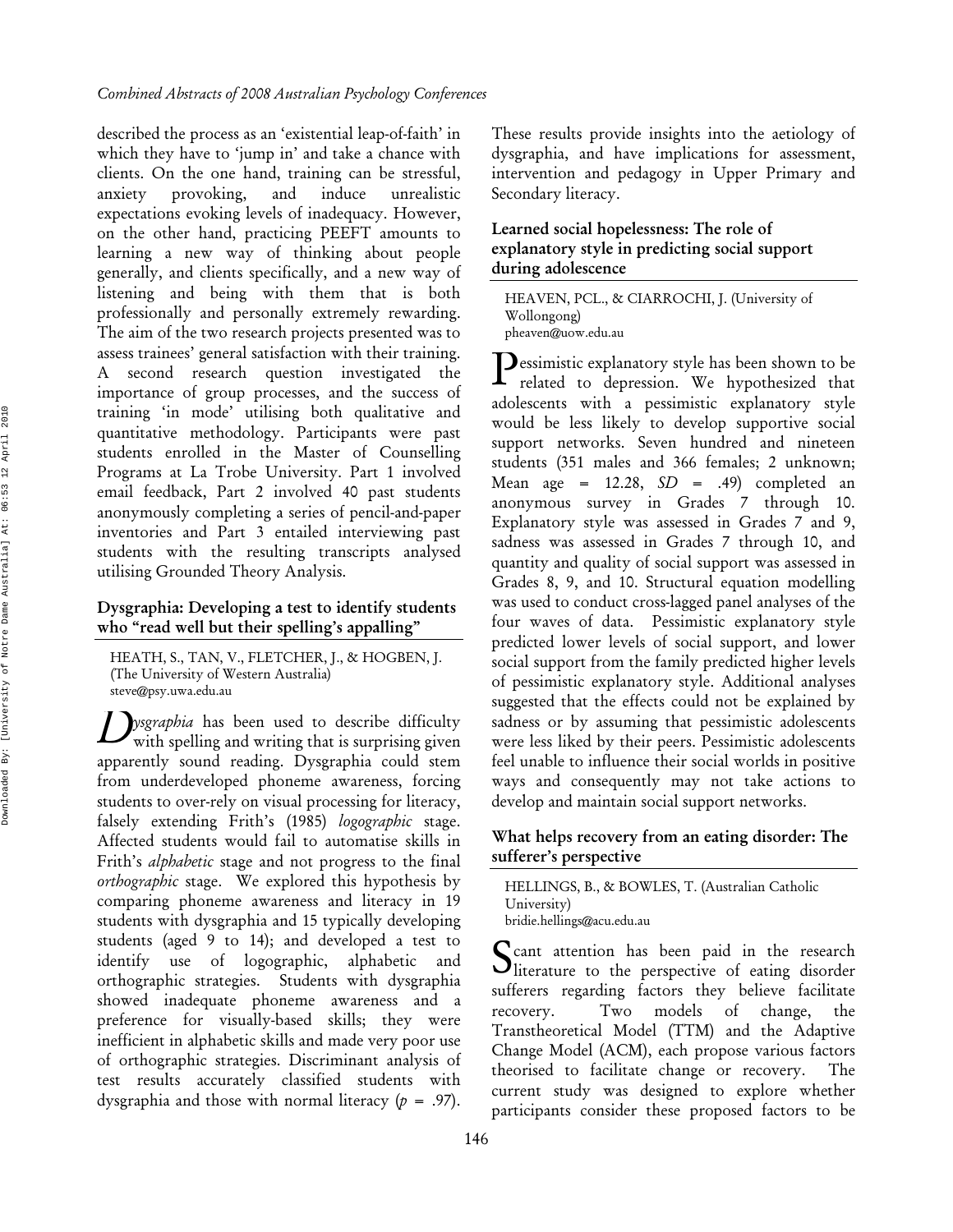important in the recovery process, and if there are elements of recovery not described in the TTM or ACM that they consider important. One hundred and eighty six (179 female) recovered and recovering eating disorder sufferers were asked about what they believe helps someone recover from an eating disorder. Participants' responses contained 419 response units, which were coded and categorised into factors of the TTM and ACM by four trained raters. Inter-rater reliability, using Krippendorff's alpha, was poor for the TTM  $(\alpha=0.47)$  and ACM  $(\alpha=0.53)$ , indicating eating disorder sufferers do not describe change in the same manner as the models. Subsequent content analysis of participants' responses revealed factors participants believe to be helpful to recovery, such as support from others, awareness and expression of one's thoughts and feelings, and developing acceptance and responsibility for oneself.

#### **Personality changes and the occurrence of dementia**

HELMES, E. (James Cook University), & OSTBYE, T. (Duke University) edward.helmes@jcu.edu.au

Previous reports have suggested that personality<br>changes are associated with the development of changes are associated with the development of dementia, notably increased social isolation and passivity in people later diagnosed with Alzheimer's disease. Here data from the first two waves of the Canadian Study of Health and Aging (CSHA) are used to evaluate differences in personality characteristics between 99 people with dementia and 270 controls assessed to be cognitively intact. Ratings on seven variables from the Cambridge Examination for Mental Disorders of the Elderly (CAMDEX) at CSHA-1 by proxy informants for the person being rated were compared for normal controls and the group diagnosed with dementia five years later in CSHA-2. Most of the sample was female (63.1%), with a mean age of 77.5 years  $(SD = 6.44)$  and a mean of 9.4 years of education (*SD* = 4.19). Personality changes were twice as common in the dementia group as in normal controls, with aggravation of premorbid personality features, and changes in mood also being more common, while other personality factors did not differ between groups. These results are at odds with some earlier studies, suggesting that further studies of people in the early stages of

dementia are needed to better understand the development of dementia.

## **Body image ideals of thinness and muscularity for self and others**

HENZEN, L., & KING, RM. (Deakin University) ross.king@deakin.edu.au

ody image ideals for both genders now Body image ideals for both genders now<br>incorporate leanness and muscularity dimensions. Sociocultural theory proposes that internalisation mediates the impact of exposure to societal body shape ideals disseminated in the media on body dissatisfaction. Using Fallon and Rozin's figural stimuli paradigm, current ideals for leanness and muscularity for the self and others were investigated. The impact of internalisation of societal body ideals on body expectations of the opposite gender was also investigated. Ninety-five males and 106 females aged between 18 and 30 used separate figural stimuli sets varying in muscularity and leanness to report their perceptions of the body shape matching their current, ideal, most attractive in the opposite sex and most attractive to the opposite sex. Media consumption, internalisation and body shape expectations of the opposite sex was also assessed. While female and males' body image concerns were primarily related to leanness and muscularity, respectively, both were important to both genders. Consumption of leanness-related media associated with leanness internalisation for both genders. However, consumption of muscularity or leanness-related media was unrelated to body dissatisfaction for either gender. Females' body dissatisfaction and both genders' internalisation of body image ideals were related to expectations of the opposite sex.

# **The developmental structure of the therapists' thinking and their experience of building the therapeutic alliance**

HERTZOG, B., JOYCE, M., & HAMMOND, S. (Australian Catholic University) bernadette\_hertzog@hotmail.com

he psychological development of therapists and  $\prod$ he psychological development of therapists and<br>its association with their experience in building and maintaining a therapeutic alliance was explored using a constructivist developmental approach. Eight female psychologists participated in two semi-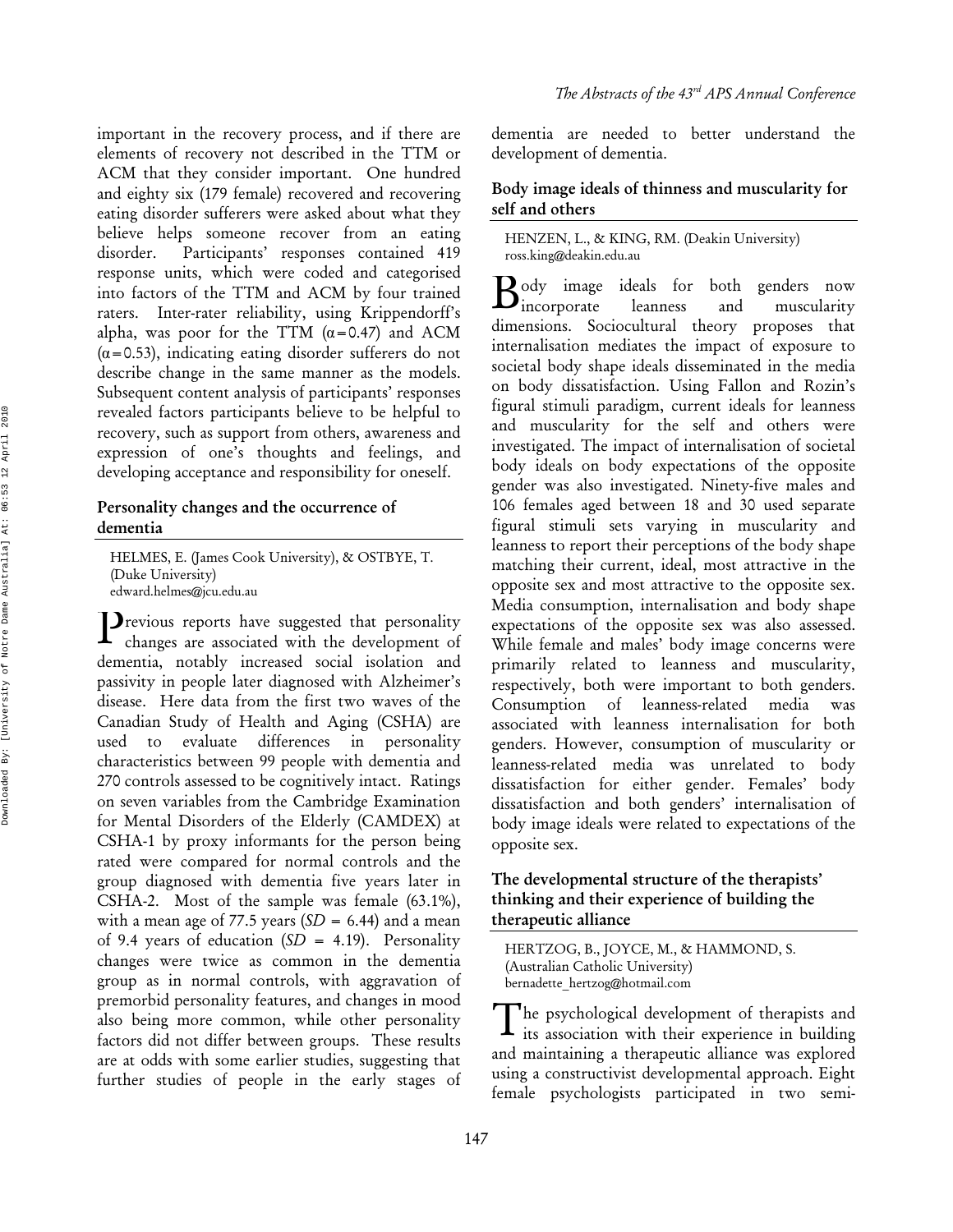structured interviews: The Therapeutic Alliance Interview, and The Subject-Object Interview, which explored their underlying epistemological framework. Five themes salient to the therapists' experience of the therapeutic alliance were derived - Expectations of Supervision, Authentic Self, Values/Goals, Managing Risks, and Self-Care. Therapists were found to vary in their level of cognitive complexity with Subject-Object Scores ranging from 3<sup>rd</sup> order to post 4<sup>th</sup> order structure. Cognitive development was found to be associated with therapists' experience of the therapeutic alliance. A model of therapists' development based on their cognitive development describes four types of therapists - The Caring Listener, The Self-Observant Therapist, The Self-Aware Therapist, and The Holistic Therapist. It was concluded that the task of constructing a beneficial therapeutic alliance requires complex cognitive structure. Therapists who do not have fully fourth order thinking struggle to meet this demand. This has important implications for the treatment that clients receive as well. Recommendations are made for changes in the conceptualisation of clinical competence, and in the selection of clinical supervisors by governing bodies.

# **'Beating the rush': A web-based intervention for amphetamine use**

HIRAKIS, E., & CASEY, L. (Griffith University) e.hirakis@griffith.edu.au

lthough the number of Australians using  $\bigwedge$ lthough the number of Australians using<br>Aamphetamines has stabilised, the number of people using amphetamines remains high and the incidence of harms associated with amphetamine use continues to increase. Research has shown face-toface delivery of cognitive behaviour therapy (CBT) to be an effective intervention for the treatment of amphetamine use. Recent literature has shown CBT interventions delivered via the Internet effectively treat substance use including alcohol and tobacco use. Web-based interventions provide an innovative way of disseminating evidence-based treatment to clients who may be unwilling or unable to present for faceto-face treatment as this form of treatment delivery has been found to reduce barriers that are associated with face-to-face treatment. Despite evidence to suggest the usefulness of web-based interventions in treating substance use, no previous research has investigated whether CBT delivered via the Internet

is an effective intervention for treating amphetamine use. Thus, the aim of this research is to establish whether a web-based CBT intervention is effective in treating amphetamine use and its associated harms. This presentation will report on the current status of web-based interventions and describe the development of a web-based brief intervention for amphetamine use.

# **Managing the physical and psychological toll on firefighters**

HOLGATE, A., & CLANCY, D. (Human Safety Systems Pty. Ltd.) alina@humansafetysystems.com.au

he demands of fireground operations challenge The demands of fireground operations challenge<br>effective leadership. This paper addresses findings from several studies investigating the physical and psychological stressors experienced by firefighters. Previous research suggests that about 50% of volunteer firefighters experience a near-miss incident during operations at some time. Data from firefighters showed that those deployed to the fireline during the 2006/7 season worked a mean shift length of 20 hours. Those who worked night shift experienced particularly heavy workloads, and averaged about 3-4 hours sleep between shifts. Although the firefighters reported satisfaction with their experience overall, interviews revealed a typical pattern of readjustment following deployment wherein firefighters had to recover from the heavy physical and emotional toll of their deployment and reintegrate into every-day life. Interview data indicated that many staff in leadership roles adopted a "sink-or-swim" approach to firefighter recovery and that debriefing following deployment was conducted on an *ad hoc* basis. The best predictor of effective fireground leadership was recent experience in a leader role on the fireground. It seems that agencies need to broaden the scope of the fireground leader role to be more actively concerned with the physical and psychological well-being of firefighters under their command, both during and after operations.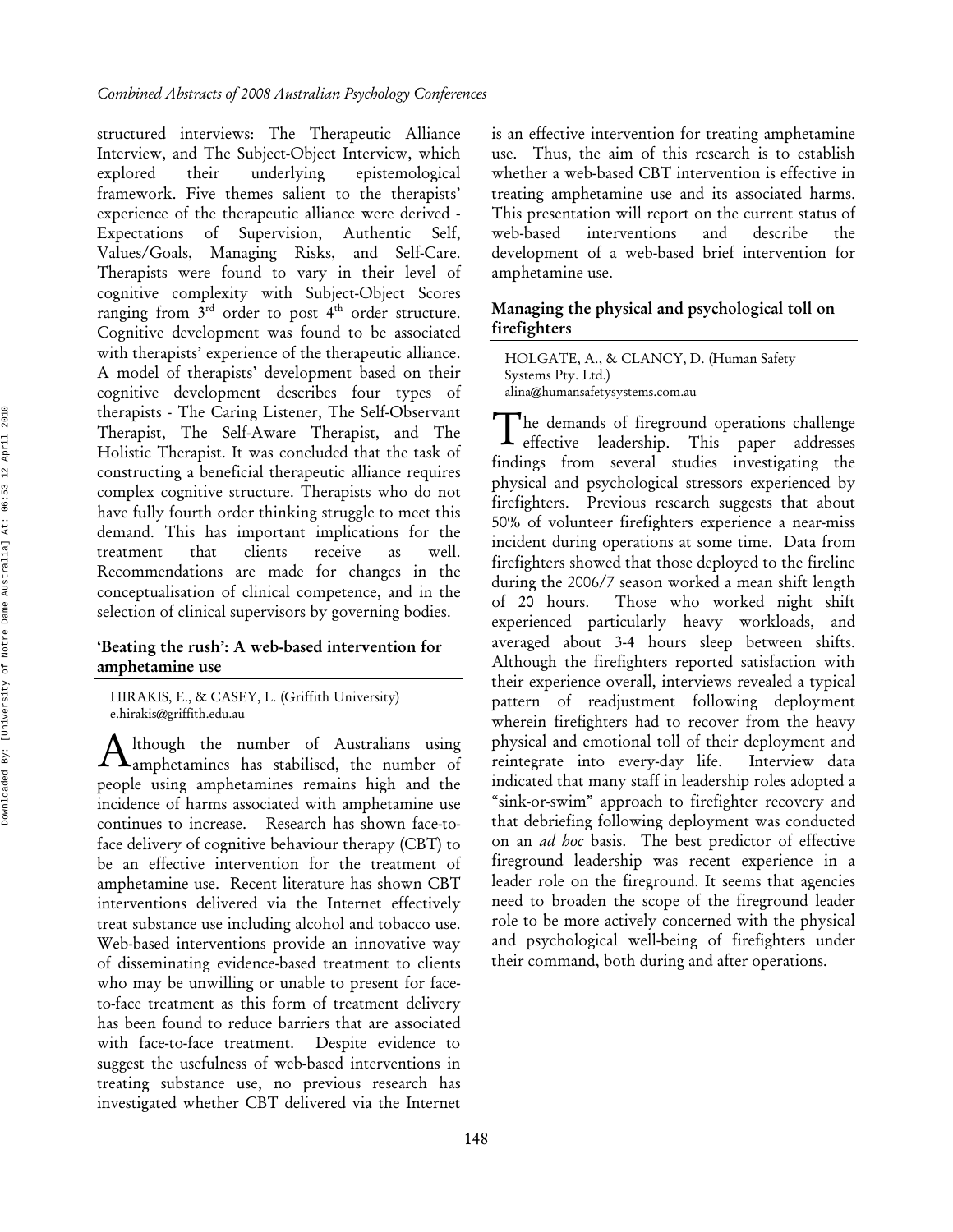#### **Organisational and occupational decision making: 'Baby Boomers' - retire or retain?**

HOLIAN, R. (RMIT University) rosalie.holian@rmit.edu.au

The abolition of mandatory retirement in many<br>Australian organisations created new vocational Australian organisations created new vocational choice dilemmas. With early 'Baby Boomers' (born 1946-1964) in their 60s, individuals and organisations are considering how to retain productive employment and employees. The APS has published findings of a 2007 survey on attitudes towards ageing which challenged previous negative assumptions. The acceptance of age 65 as the normal time to cease fulltime employment can no longer be taken for granted. Retirement can be a stage in work transition. Emerging issues include the gendered nature of ageism, deciding financial readiness, and planning retirement activities. Offering redundancies to older workers as 'early' retirement is increasingly viewed as discrimination. Stereotypes about older workers interest and ability to learn new skills are also being questioned. Government and community perceptions still contain mixed messages: our shrinking labour force cannot support an ageing population; skilled older workers need to be retained to maintain productivity; older workers should "[expletive deleted]- off" to allow career paths for 'Generation X'; and retired people have a right to have a well earned rest. This paper will cover preliminary findings from a current study of the experiences of a group of Australians aged 55 and over.

#### **Changing aggressive behaviour in schools through increasing levels of belongingness**

HORNSBY, Z., & BOWLES, T. (Australian Catholic University) zchorn001@student.acu.edu.au

aumeister and Leary (1995) reviewed an Baumeister and Leary (1995) reviewed an abundance of evidence that suggested the need to belong is a fundamental human striving. When this need is thwarted and an individual experiences social exclusion, a variety of negative consequences emerge. Amongst these consequences is an increase in aggressive behaviour, poor self-regulation, and decreases in prosocial activity. The current paper attempts to conceptualise the proposed causal relationship between insufficient levels of

belongingness and subsequent aggressive behaviour. The association between social exclusion, suicidal behaviour, and violent behaviour is reviewed. Specific reference is made to the violent and fatal shootings in North American and European schools in order to provide an in-depth examination of the relationship between rejection and aggression. In addition, the improvement of social connectedness and belongingness status is proposed as a means of changing aggressive behaviour, particularly within the school setting. Finally, the current paper attempts to highlight the need for understanding and developing psychological assessment for evaluating the level of school threat as well as at risk individuals.

# **Psychological support for sworn and unsworn staff dealing with explicit materials**

HORVATH, H. (Australian Federal Police) heidi.horvath@afp.gov.au

he internet has provided a vehicle to facilitate the The internet has provided a vehicle to facilitate the distribution of illegal and explicit materials to a wider audience than was previously possible. This has opened up a new range of criminal activity to which law enforcement has been required to respond. This activity includes the distribution of child pornography and extremely violent material, and the investigation of such crimes involves exposing staff to this disturbing material on a regular basis. There is currently no available research on the long term effects of viewing such material. This paper will discuss the model that psychologists within the Australian Federal Police have developed to support staff working in this area. Topics to be covered include selection and suitability, ongoing monitoring, training, development of best practice, including a discussion of qualitative data that has informed the formulation of same, and interagency liaison.

# **An investigation of the impact of psychological trauma on the neuropsychological functioning of school aged children**

HOSFORD, DJ., & STUART, AD. (University of Johannesburg, South Africa) donna.hosford@gmail.com

Neuropsychological investigations of psychologically distressed adults have shown psychologically distressed adults have shown deficits in memory, learning, and attention. However, similar studies on children are lacking,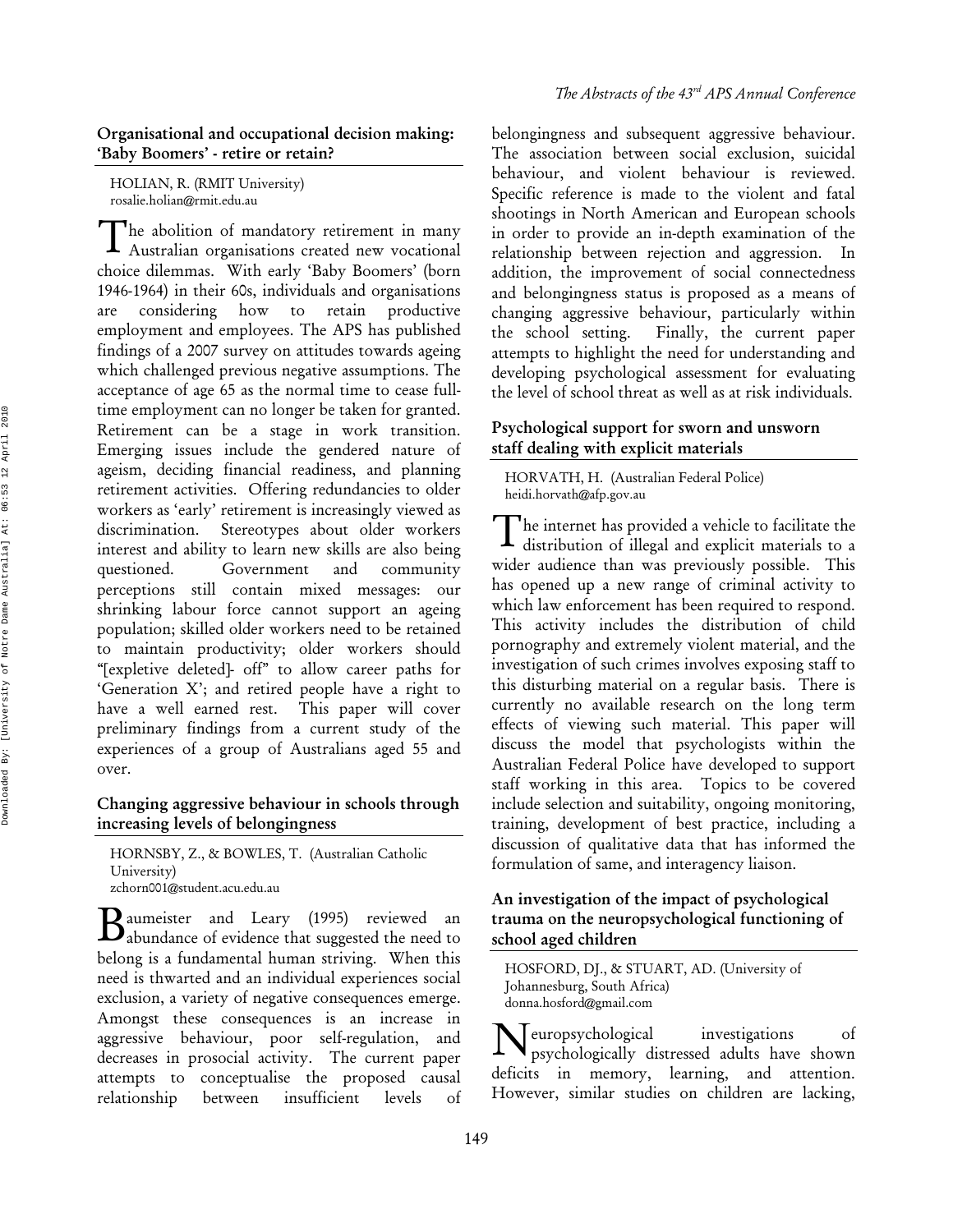thus the aim of this study was to ascertain to what extent children exhibit neuropsychological dysfunction after psychological trauma. Furthermore, because of the high incidence of violent crime in Johannesburg, South Africa, this study was able to assess a much higher number of children than previous studies. The Children's PTSD scale was used to assess whether the participants met a full or subclinical PTSD diagnosis. A computerised neuropsychological test battery (CNS Vital Signs) was administered. The neuropsychological profiles of trauma-exposed groups were compared to a group of controls using various statistical methods. The preliminary results are very interesting, showing differences between the groups in certain aspects of neuropsychological functioning. In addition, it seems that children previously exposed to trauma, but not meeting all PTSD criteria may also suffer impairments of neuropsychological functioning. The study includes a qualitative component; several participants were interviewed, in order to gain an indepth understanding of the ways in which children interpret their own experiences of trauma. The results are interpreted against a backdrop of existing literature on the consequences of trauma on the neuropsychological functioning of children.

#### **Brief integrative therapy for problem gambling: The application of a new treatment method**

HOSKING, G., DEIGHTON, R., MORRIS, D. & MACNAB., F. (The Cairnmillar Institute) glen.hosking@cairnmillar.org.au

This paper discusses the application of a structured, time-limited, and integrated structured, time-limited, and integrated treatment program for problem gambling. Drawing from psychodynamic, cognitive-behavioural, existential and positive psychology, this method aims to explore factors that have led the individual to gamble excessively. The method views gambling as a symptom of underlying and unresolved concerns, and therefore aims to identify these concerns that give rise to the gambling behaviour. The paper will discuss the rationale and aims for the method and outline the session by session structure of the approach. In addition, it will discuss the results of a recent study where the method was applied to a population of individuals who identified themselves as gambling too much. In particular, the results will be discussed in relation to a number of pre and posttest measures relating to self-esteem, purpose in life, coping and reduced gambling behaviour.

# **The assessment and upgrade of Practice Management Standards within a university-based clinical training unit**

HUMPHREYS, L. (University of Western Sydney) l.humphreys@uws.edu.au

The Private Practice Management Standards<br>(PPMS) for Psychology Self-Assessment (PPMS) for Psychology Self-Assessment Instrument (APS, 2007) can be used to provide a structured method for evaluating practice management standards in university-based Clinical Training Units. The PPMS was administered within the Clinical Training Unit of the University of Western Sydney, and the results of this self assessment process suggested directions for improvement in practice management procedures. Over the next six months a series of quality improvements in practice management processes were implemented, and the PPMS was readministered with improvements registered across all areas. Some areas, however, remained in need of further upgrade, and it is anticipated that the annual administration of the PPMS will allow these performance indicators to be monitored in order to ensure an eventual uniform improvement across all standard areas.

# **The biological origins of well-being: Investigating the relationships between temperament, character strengths and resilience**

HUTCHINSON, A., STUART, AD., & PRETORIUS, HG. (University of Johannesburg) hutchinsons@absamail.co.za

nvestigating positive psychological functioning, Investigating positive psychological functioning,<br>including salutogenesis and fortigenesis (sources of health, strength, resilience) is becoming as important as researching pathogenesis (sources of illness) has been in the field of psychology. Researchers have identified specific strengths that contribute to overall psychological well-being. Whether or not certain characteristics can be attributed to nature or nurture is the cause of much debate, such as in the field of epigenetics. The current study aims to contribute to an explanation of how people can develop and maintain psychological well-being by investigating possible biological origins of positive psychological characteristics. The aims of this study were twofold;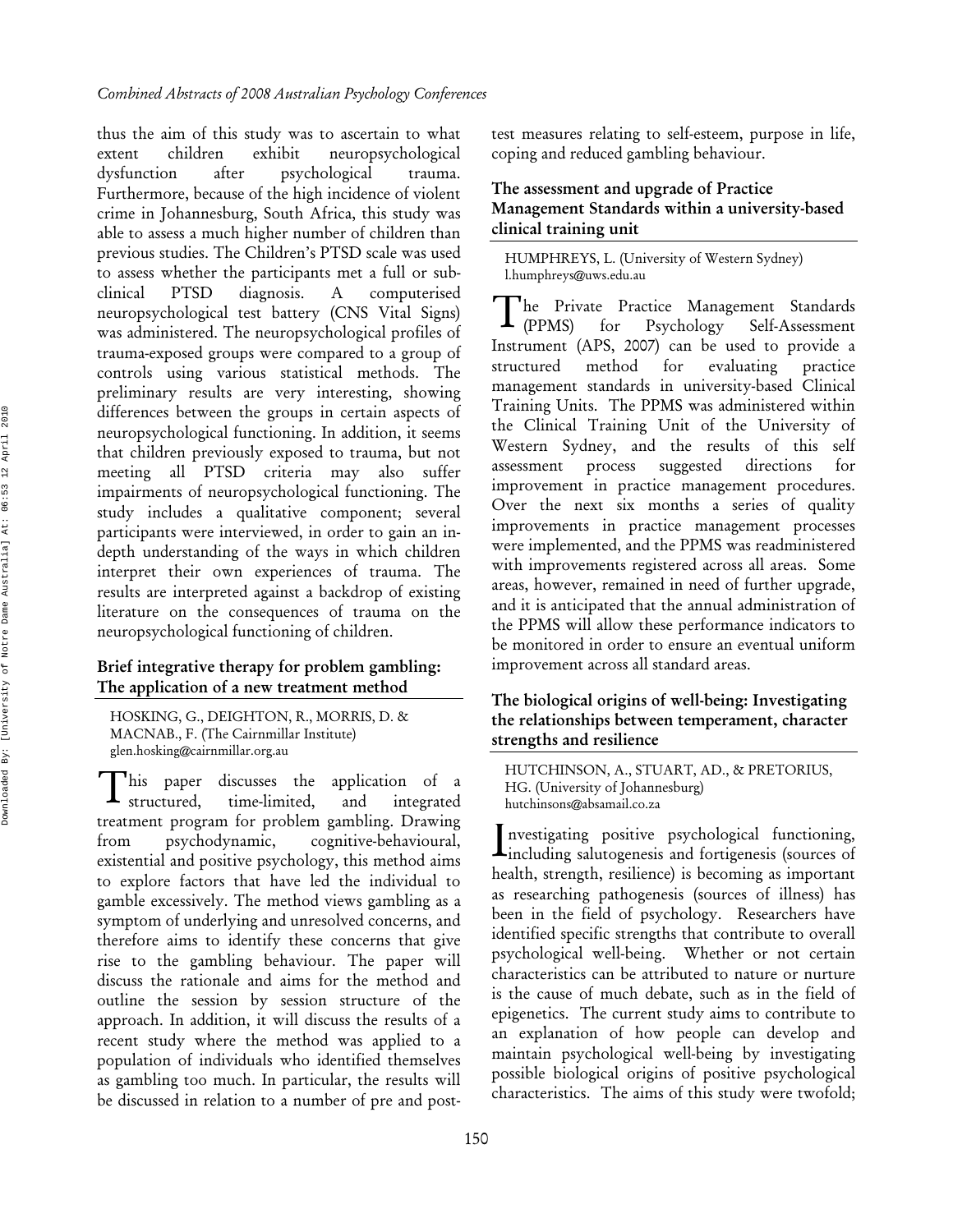firstly, to investigate biological origins of psychological well-being by exploring the relationship between temperament, character strengths and resilience in a large diverse South African sample (*N*=1000), and secondly, to investigate relationships between character strengths and resilience in order to ascertain whether or not specific strengths are associated with resilience. Four self-report measures were used; Zuckerman-Kuhlman Personality Questionnaire for temperament, Values in Action Scale for character strengths, and the Sense of Coherence Scale and Resilience Scale to measure salutogenesis/resilience. Canonical correlations and multiple regression analysis indicate statistically significant relationships between certain biologically based temperament traits, character strengths and resilience. These results have implications for intervention, including developing and nurturing individuals' character strengths thereby enhancing their capacity for resilience and overall psychological well-being.

# **Old friends: The human-animal bond in Ericksonian old age**

HUTTON, V. (Monash University) vehut1@student.monash.edu.au

ompanion animals have played an important Companion animals have played an important role in the lives of humans throughout history. Theories such as Bowlby's (1982) attachment theory and Bronnfenbrenner's (1979) ecological theory have attempted to explain the human-animal bond, a bond that makes no economic sense and sees some pets elevated to human status as surrogate friends or children. In this paper Erickson's theory of psychosocial development is adopted as a framework within which to explore this enduring human-animal bond during later stages of life. Erik Erikson's eighth stage of development and Joan Erikson's (Erikson & Erikson, 1997) proposed ninth stage, describe negative components of old age, including uncertainty about status and role, and feelings of loneliness and uselessness. These components can erode basic strengths achieved during earlier psychosocial crises and threaten successful resolution of final life stages. Companion animals may hold the potential to reverse emerging dystonic elements of old age and promote systonic elements of security, love, trust and child-like vitality important for the achievement of wisdom and spiritual

gerotranscendence. A critical analysis of the research literature will be presented to demonstrate a synthesis between the human-animal bond and Ericksonian principles of life-span development in order to explain and validate the consuming passion some humans feel towards their companion animals.

# **Getting in tune with the psychology of musical performance**

IEVLEVA, L. (University of Technology, Sydney), & TERRY, PC. (University of Southern Queensland) lydia.ievleva@uts.edu.au

The performance demands placed upon musical<br>performers are somewhat different to those performers are somewhat different to those impinging upon athletes. In the case of music, not only is the performer aiming for technical perfection, but also for artistic expression and interpretation that elicits an optimal response from the audience. Also, the standards for excellence are not as clear cut as in sport, which adds to the ambiguity and tends to increase the stress for performers. Further, musical performers may, in some instances, be required to provide one-on-one auditions with record company executives in order to win recording contracts; a situation that is notoriously anxiety-inducing. Sport psychology strategies have been documented to apply across a range of musical genres, from opera to alternative rock, and for a variety of purposes related to performance, including performance anxiety and other blocks to creative expression, group dynamics and communication issues, and to promote flow, for example, during improvisation sessions among jazz musicians. This paper will (a) provide a brief overview of theory and research applied to music, (b) present a range of applications related to musical performance, and (c) provide a case study of a singersongwriter whose traumatic personal experiences provided the creative basis for her lyrics and musical delivery.

**Comparing the self ratings and supervisor's rating of work criteria across two studies** 

IZADIKHAH, Z., & JACKSON, C. (University of Queensland) zahra@psy.uq.edu.au

t is a widely accepted idea that approach/appetitive  $\int$ t is a widely accepted idea that approach/appetitive<br>and avoidance/aversive systems are central concepts in the understanding of human behaviour. In the current research we have portrayed the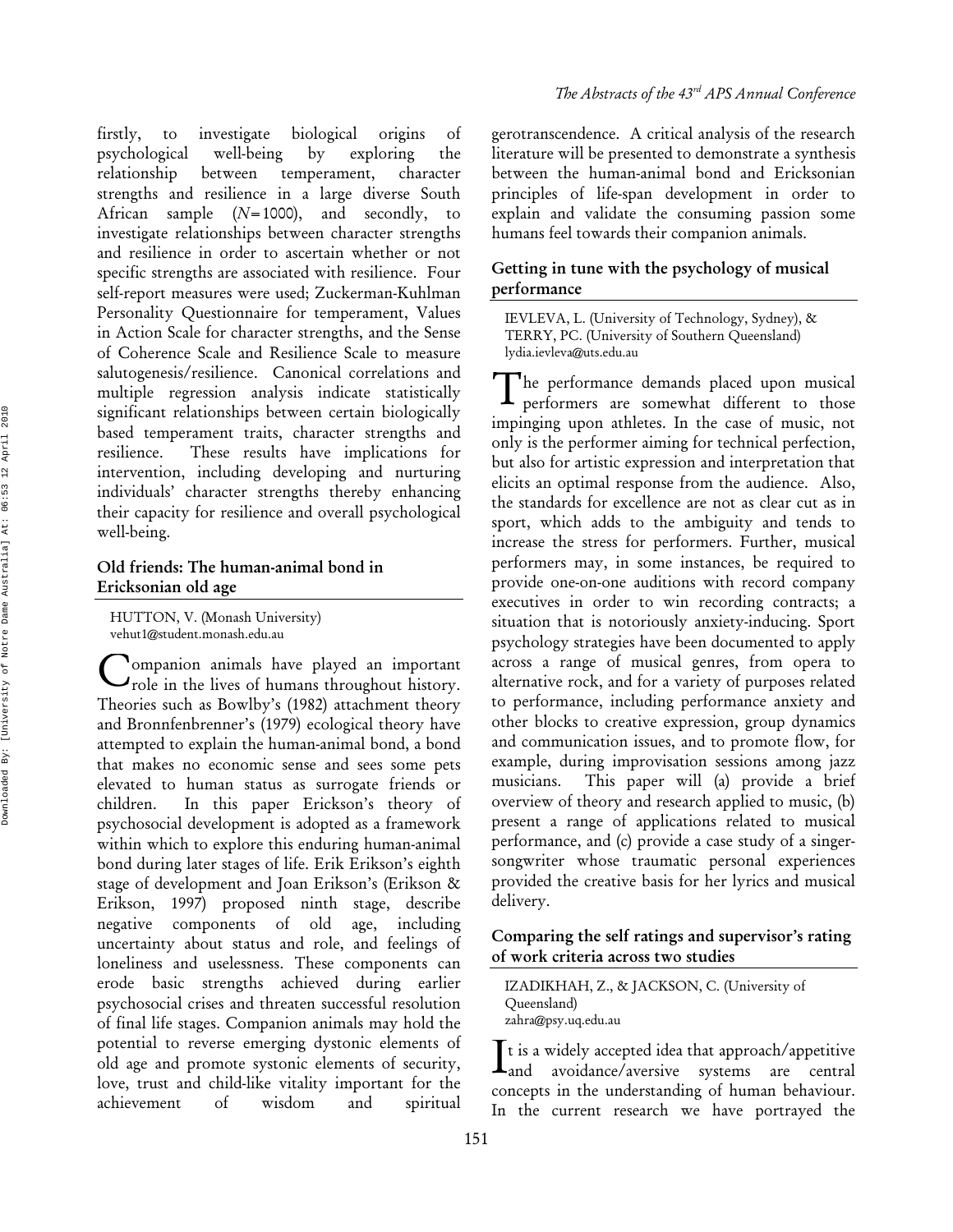behavioural approach system as the attitude towards the importance of reward and therefore examined the moderating effect of a rewarding climate on this construct. The first aim of this study was to test the assumption that the relationship between attitude towards the importance of reward as -an approach construct- and job satisfaction is moderated by a rewarding climate. The second aim was to investigate whether there is a difference between self ratings and supervisor's ratings in this regards. Specific hypotheses were tested with two data sets. Group one consisted of 800 people who have part time and casual jobs in different organisations and the second group consisted of 117 people with the same condition of study one but with supervisor ratings of job satisfaction. Results of hierarchical moderated regression provide support for the hypothesis. There are interactions between the Behavioural Approach System and a rewarding climate in the prediction of job satisfaction. Although, in a low rewarding climate the pattern of the relationship between the Behavioural Approach System and a rewarding climate is different between self ratings and supervisor ratings of job satisfaction.

# **The horizontal and vertical components of apparent length: Distal spatial perception and the Müller-Lyer illusion**

JAYASINGHE, IK., & DAY, RH. (La Trobe University) ikjayasinghe@gmail.com

Despite more that a century of investigation, the psychophysical foundations of the Müller-Lyer psychophysical foundations of the Müller-Lyer illusion and its relation to everyday veridical perception remain unexplained. In this context, this study explored the perception of line length across series of angles in four computer-based experiments. Experiment 1 explored the perception of a single line; Experiments 2 and 3 examined the apparent length of a line when co-joined to another line; Experiment 4 investigated the perception of length when a line was proximate to but not joined with another line. Taken together, the results of these experiments indicate that the apparent length of a line varies as an additive function of its horizontal and vertical components, with the vertical component scaled by a ratio of horizontal-to-vertical. Further, they suggest that the presence of additional co-joined lines systematically alter the apparent length of a target extent, according to a scaled contribution of the horizontal and vertical

components of the additional lines. Finally, they suggest that apparent length is a contextual function, with target extents continuing to be affected by proximate, but not co-joined lines. These results offer much scope for an understanding of the Müller-Lyer illusion, and have substantial implications for theories of distal spatial perception generally.

#### **On dangerous ground: Leadership and safety at wildfires**

JOHNSON, C., ELLIOTT, G., & OMODEI, M. (La Trobe University) ce2johnson@students.latrobe.edu.au

ffective fireground management and leadership Effective fireground management and leadership<br>are crucial to the generally good record of fire fighting organisations in maintaining safety and managing the risks that are inherent in a hazardous domain. The aim of the current Safe Decision Making and Behaviour project was to investigate human factors that have the potential to compromise safety and leadership on the fireline. Interviews were conducted with 120 fire agency personnel (career and volunteers) in leadership roles at wildfires. Analyses of these interviews identified numerous challenges to effective leadership, and also the strategies that leaders adopted to manage difficulties associated with their tasks. The complex, sometimes chaotic, conditions of initial fire response were often managed by selfmonitoring and a range of metacognitive self-control processes involving arousal and affect regulation, and managing information processing. Managing the motivation, fatigue and boredom of subordinates in unpleasant environments was also identified as an important leadership skill, as was prioritising and anticipating future developments when time and resources were limited. Some leaders adopted an informal mentoring role for less experienced subordinates. Identifying and better understanding how effective fireground leaders adapt to the challenges inherent in their role will assist the development of these skills for future leaders.

# **Evaluation of the Swin-eCounselling service: One year following implementation**

JOHNSTON, M., BARI, M., BATES, G., COOK, R., & CRAFTI, N. (Swinburne University) ncrafti@swin.edu.au

nline Counselling has received increased attention, much of it positive. This paper O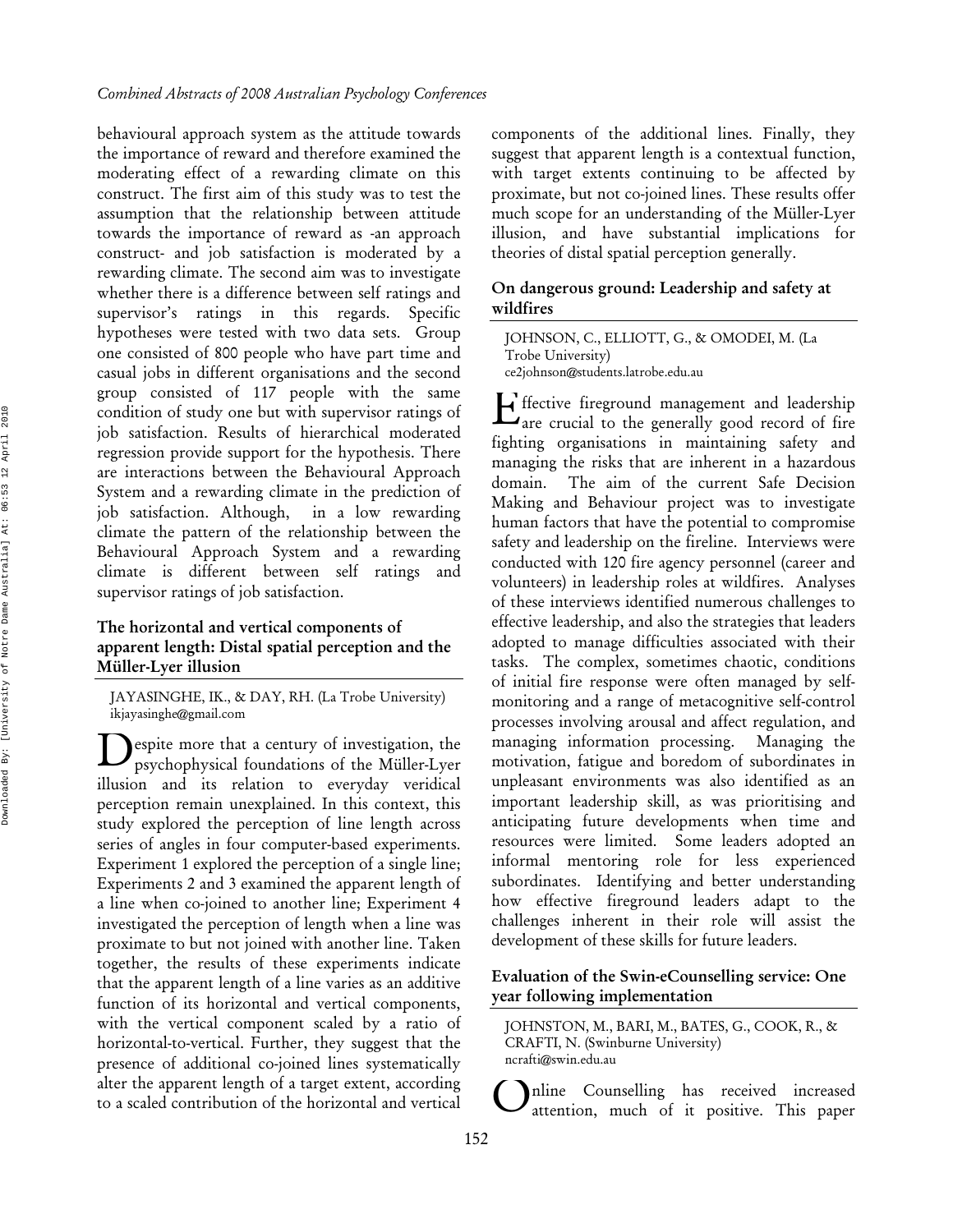presents the results from a one year postimplementation evaluation of Swinburne University's new online counselling service, *SwineCounselling*. The evaluation involved two stakeholders: Service Users, that is, the students of Swinburne University of Technology and TAFE; and Service Providers, that is, Swinburne Counsellors and Psychology Clinic students participating in the delivery of Swin-eCounselling. More than half of the students surveyed were aware of Swin-eCounselling, with nearly a third of those having visited the website, but only a small number having submitted a question to Ask Swin-eCounselling. The small sample size meant that the effectiveness of correspondence with an online counsellor could not be reliably determined, however, all participants found the responses they received to be helpful. A number of recommendations are made for possible improvements to the Swin-eCounselling website, its associated promotion, and future additions to the website are discussed. On the whole, the service providers appeared to enjoy participating in SwineCounselling and felt well supported in their roles, with some suggestions made for improvements to existing procedures. This paper provides helpful suggestions for other institutions/organisations that might be considering an online counselling presence.

## **Fitting the pieces together: Gay men's body dissatisfaction**

KANE, G. (Independent Practice) graemekane@yahoo.com

he aetiology of body image distortions and The aetiology of body image distortions and associated eating and exercising behaviours involves many cultural and societal forces. Gay men's body image distortions and associated behaviours, cognitions and emotions are typically examined from two distinct paradigms: anorexia/bulimia and muscularity. Much of the literature and research findings has compared gay men and lesbians with heterosexual men and women, and have tended to feminise gay men and masculinise lesbians body image issues. This brief forum will outline an integrated framework that incorporates the disparate research findings in relation to gay men's body image distortions through the lens of a practicing clinician.

**Paediatric medical traumatic stress: Combining the Child Trauma Screening Questionnaire and heart rate to identify children at risk** 

KENARDY. JA., OLSSON, KA., DE YOUNG, AC. (University of Queensland), & SPENCE, SH. (Griffith University) j.kenardy@uq.edu.au

his study investigated the utility of combining This study investigated the utility of combining<br>the Child Trauma Screening Questionnaire (CTSQ, Kenardy, Spence, & Macleod, 2006) and children's heart rate (HR; emergency department and 24 hour post admission) to identify children likely to develop posttraumatic stress disorder (PTSD) symptoms at 1 and 6 months post-injury. Children completed the CTSQ within 2 weeks of injury. PTSD symptoms were assessed with the Anxiety Disorders Interview Schedule for DSM-IV (Silverman & Albano, 1996), for 79 children aged 7-16 years. A combination of the CTSQ plus HR (CTSQ-HR) was better than the CTSQ alone or HR alone at identifying children likely to develop PTSD symptoms. These findings suggest the CTSQ-HR screen may increase identification of children who are likely to develop PTSD symptoms, enabling the development of targeted prevention programs.

# **Risk factors for suicidal ideation within veteran versus non-veteran populations**

KENT, L., & SCOTT, W. (Veterans and Veterans Families Counselling Service) l.kent9@hotmail.com

ecent decades have seen an increase in the Recent decades have seen an increase in the number of international military operations. Veterans of such operations are often exposed to stressful and/or traumatic events, which may result in associated mental health issues. This study examined factors impacting suicidal ideation amongst veteran and non-veteran populations. Participants included 449 male veterans, 65 female veterans, 351 male non-veterans, and 407 female non-veterans aged 16-83 years (*M =* 35.29), who completed a self-report questionnaire measuring veteran status, mood state, substance use, exposure to trauma, and general life satisfaction. Results of regression analyses revealed differences in factors predicting the level of suicidal ideation amongst veterans versus non-veterans. The study's implications and recommendations for future research will be discussed.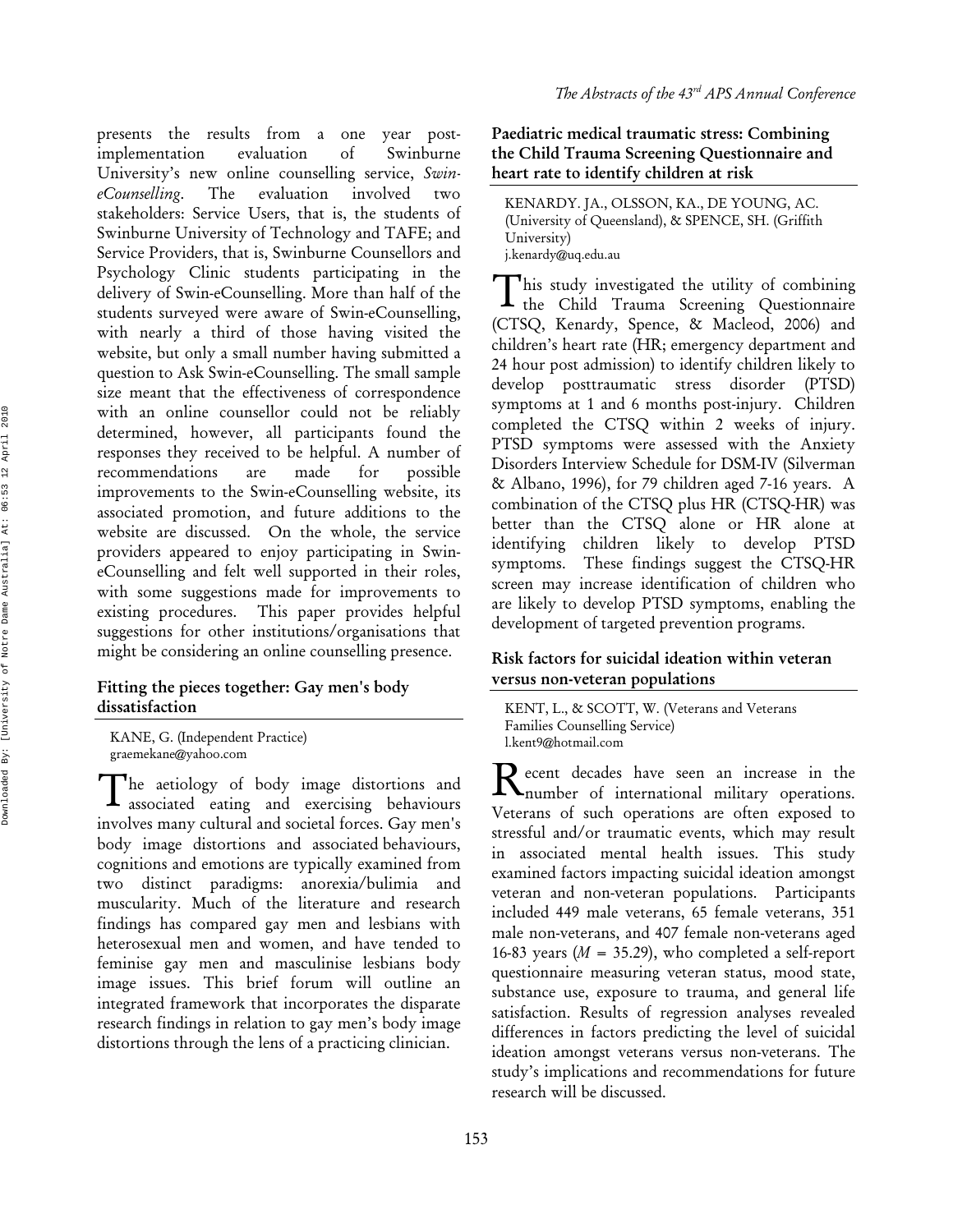# **On the frontline: A qualitative study of mental health practices with culturally and linguistically diverse (CALD) clients**

KHAWAJA, N., & LATHOPOLOUS, P. (Queensland University of Technology) n.khawaja@qut.edu.au

The current study explored the contemporary<br>mental health practices with culturally and mental health practices with culturally and linguistically diverse (CALD) clients. A phenomenological qualitative design was utilised, employing snowballing techniques to recruit a sample of participants (*N*=15) who had a minimum of 12 months experience with service provision to CALD clients, from a range of professional backgrounds including: social work, psychology, counselling, counselling psychology and psychiatry. Thematic content analysis of interview transcripts was facilitated by NVivo software which aided the researcher in the identification and coding of themes reflecting the lived experiences of participants, as they manifested within and across interviews. Findings highlighted the importance of practitioner awareness and skills over cultural knowledge, and suggested that respect and rapport could compensate for a lack of cultural knowledge. Furthermore, findings discovered that the importance of practitioners knowing where to find cultural information as it is required was a priority, rather than expecting to know this cultural knowledge. Findings supported concepts from existing models of cultural competence and identified concrete practices associated with these constructs. This study identified that current culturally competent practices contribute to narrowing the gap between theory and practice of cultural competence identified in the literature, and inform directions for future research.

# **Acculturative stresses of Sudanese refugees in Australia**

KHAWAJA, N., & MEUTER, R. (Queensland University of Technology) n.khawaja@qut.edu.au

he recent increase of the Sudanese refugees in The recent increase of the Sudanese refugees in Australia has highlighted the significance of understanding and managing the acculturative stresses of this population. The present study used a qualitative methodology to study the stresses as well as the adaptation process. Twenty male and female

Sudanese residents of Brisbane participated in focus groups. They were asked to describe their stresses as a result of migration as well as the positive changes in their lives. The thematic content analyses indicated identity issues, loss of roles and authority, conflict of roles, disintegration of their values and family systems as some of the acculturative stresses. They also described a range of positive experiences, such as self development and opportunities for education and employment, improved living standard and a sense of empowerment. However, short comings of the current services were noted and suggestions to improve these systems were suggested by the participants.

# **Development and validation of the Clinging Scale**

KIM, E-H (Chungbuk National University, South Korea) warmth@hanmail.net

The present study was to develop and validate the Clinging Scale. 'Clinging' is defined as a Clinging Scale. 'Clinging' is defined as a psychological condition with a lack of now-ness, flexibility and detachment. In Study 1, the Clinging Scale with 36 items belonging to 6 different factors was developed. Study 2 was conducted to validate (construct validity and criterion-related validity) the Clinging Scale. As a result of Study 2, the Clinging Scale appeared to be valid and its validity was found to be generalised in various groups (a non-patient group, a psychiatric out-patient group, and a Vipassana meditation discipline group), classified by their psychological health and ability to adapt.

# **Paradigms of supervision**

KING, R. (University of Queensland) r.king1@uq.edu.au

linical supervision in psychology has been Clinical supervision in psychology has been<br>provided within two quite different paradigms. Under what might be termed the technical supervision paradigm, the primary aim is to ensure that clinical interventions are provided with fidelity (e.g. per treatment manual). Supervision under this paradigm might best be understood as a form of quality assurance. Such supervision is especially important in the training of psychologists and in the management of interventions delivered in research. Implicit in this approach is two propositions: first that therapy technique is a powerful factor in therapy outcome and, second that fidelity to technique is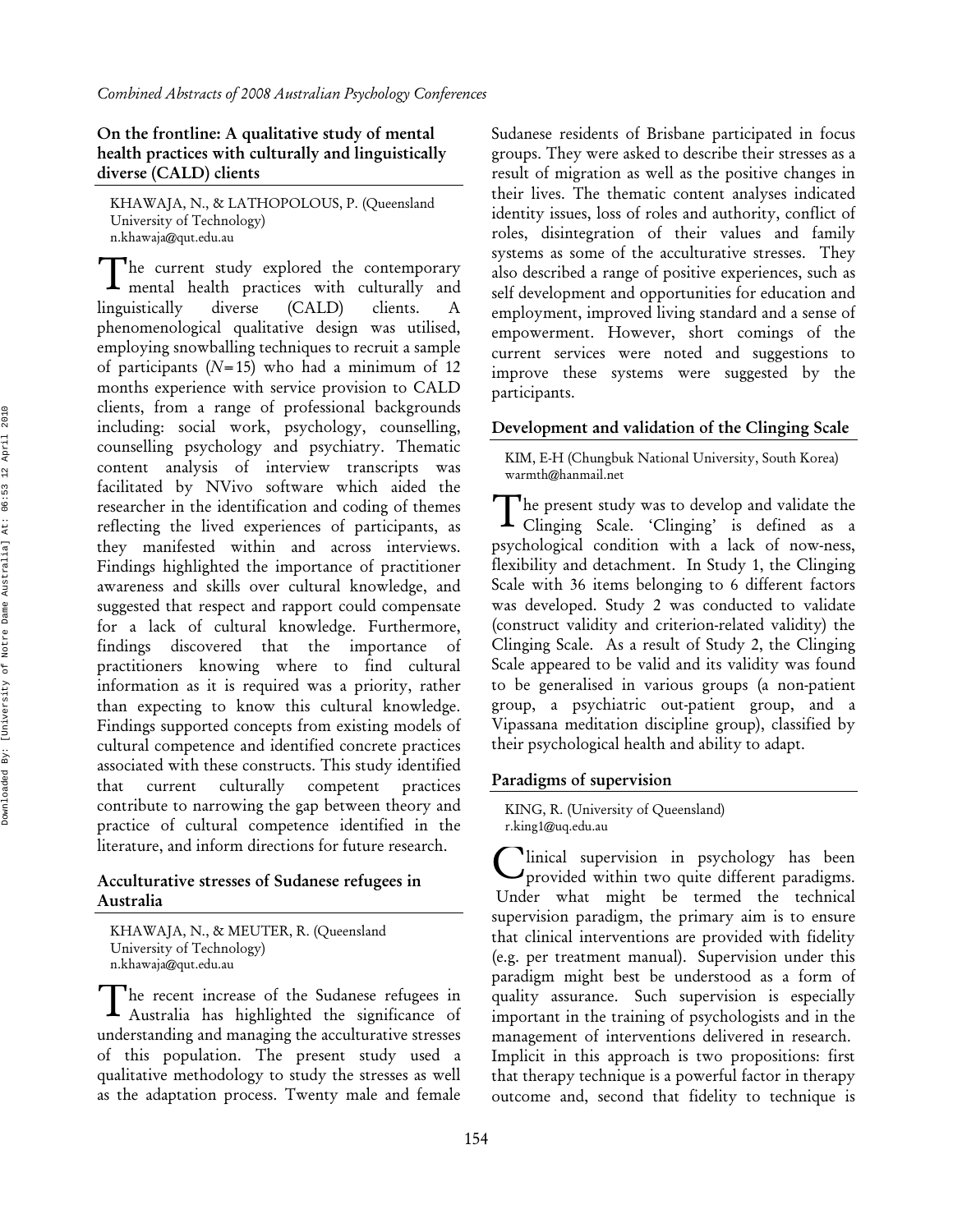critical to the effectiveness of technique. By contrast, under what might be termed the process supervision paradigm, the primary aim of supervision is to provide the therapist with a 'thinking space' within which to review both treatment progress and the therapists own experience of the therapy. Supervision under this paradigm is less clearly linked to quality control and more attuned to the needs and well-being of the therapist. However, implicit in this process is the proposition that there are secondary benefits for clients insofar as therapy outcomes are a function of non-specific interpersonal factors rather than technique. This paper examines the two paradigms, investigating the theoretical coherence of each and considering the extent to which there is an empirical foundation for underlying propositions.

# **Personality factors that influence stress and psychological distress: Optimism and pessimism**

KINNELL, R., GROSS, J., SMITH, N., & WARD, K. (University of Canberra) john.gross@canberra.edu.au

Pessimism has recently been proposed to be a separate factor to optimism and thus only separate factor to optimism and thus only minimal research has examined their separate contributions to stress and psychological health. The present study examined the relationships between pessimism and optimism (LOT-R); to investigate which of these personality variables were the strongest predictors of stress (DASS-21) and psychological distress (GHQ-12); and, to explore whether stress mediates the relationship that psychological distress has with pessimism and optimism. One-hundred and eighty-seven male and female university students completed questionnaires that measured optimism, pessimism, stress and psychological distress. We found support for optimism and pessimism being related but independent factors. Other first order correlations showed that optimism  $(r = -.48)$  and pessimism  $(r =$ .31) were significantly related to stress. Standard multiple regression analyses revealed that optimism was the strongest predictor of stress (9% of the variance) and psychological distress (7% of the variance). Stress partially mediated the relationships that psychological distress had with optimism, and pessimism. Our results point towards a possible buffering impact upon pessimism on younger peoples' mental and physical health. We argue that

having both a pessimistic and optimistic outlook represents a more pragmatic and insightful view of the future.

# **Family planning service provision in rural Victoria: Perceptions and experiences of health professionals**

KRUSS, J., & GRIDLEY, H. (Victoria University) julie.kruss@students.vu.edu.au

ost women require access to family planning  $\mathbf M$  ost women require access to family planning services at some point in their lives. While it is generally acknowledged that rural women face specific barriers in accessing such services, and may travel long distances for them, little is known about the impact this has on women's health and wellbeing, or the best means to reduce such barriers. This research is a two part exploration, to document and develop an understanding of the facilitators and barriers to accessing family planning services specifically within the Grampians region of Victoria. The focus is on how such access issues affect the psychosocial health of women, their ability to make timely decisions about continuation of a pregnancy, and what can be done to decrease any barriers. This paper presents the findings from the first stage, which consists of semi-structured interviews documenting the experiences and perceptions of health professionals working in the region. Part 2 of the project documents the experiences and perceptions of women service users themselves. This research is seen to have a collective benefit in providing the basis for recommendations about the design of strategies aimed at reducing any barriers identified, and promoting rural women's reproductive health.

#### **Examining limits of confidentiality in real-life consultations: Concerns and considerations**

LAMONT-MILLS, A., & CHRISTENSEN, S. (University of Southern Queensland) lamontm@usq.edu.au

his paper examines how confidentiality is This paper examines how confidentiality is discussed in real-life consultations. The Australian Psychological Society Code of Ethics states that clients are to be informed about the legal limits of confidentiality prior to engaging in psychological counselling and repeated when required. Training in confidentially is also an accreditation requirement for Honours, Masters, and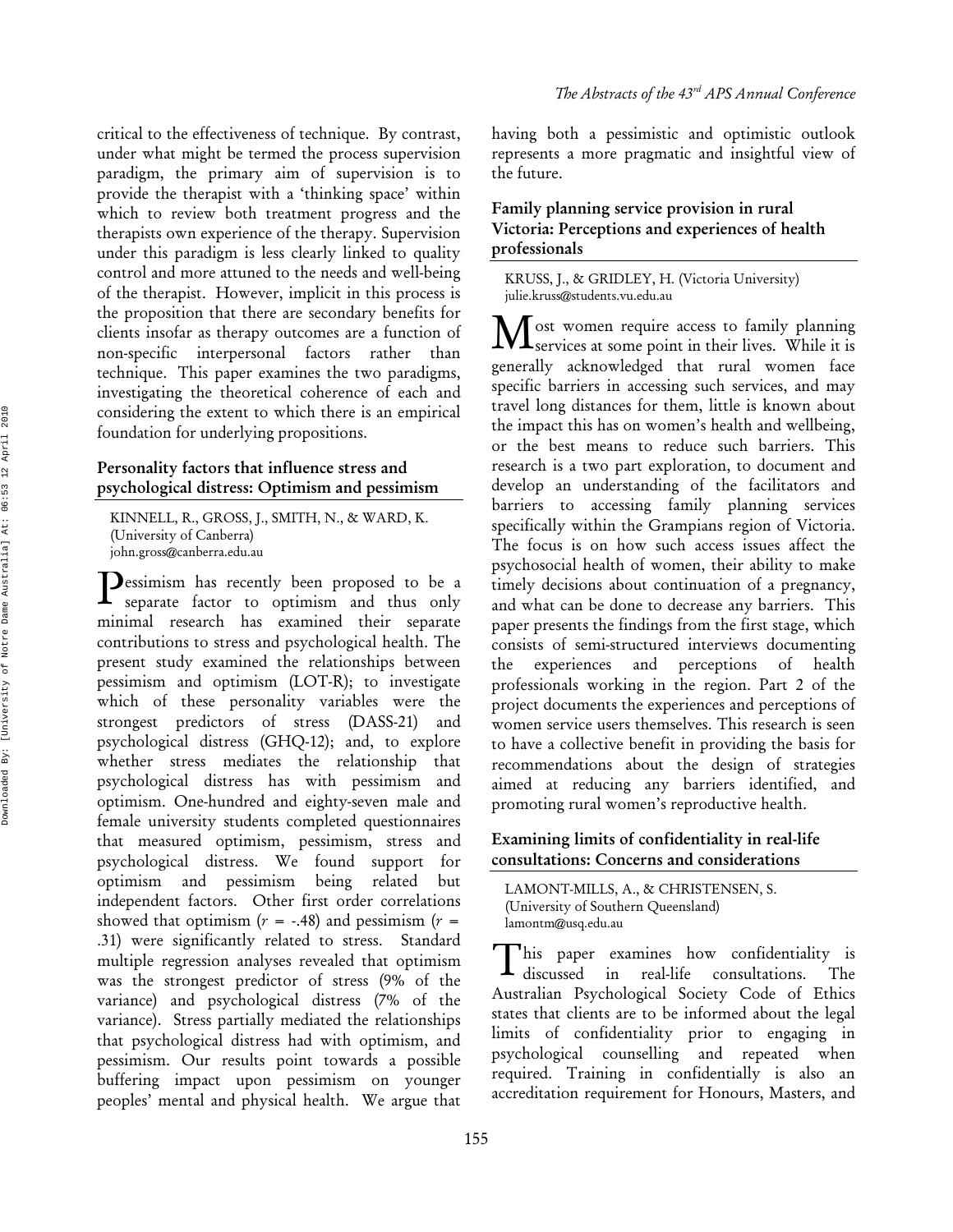Professional Doctorate programs. However little research has examined how limits of confidentiality are introduced and negotiated within real-life consultations. An initial consultation between a client and a provisionally registered psychologist was used as the data for this paper. Discursive analysis revealed that whilst the psychologist complied with her professional obligation by informing the client of the limits of confidentially before counselling began, the way in which the psychologist enacted this made it difficult for the client to ask questions or seek clarification about these limits. Further, when the psychologist explicitly asked for client confirmation of understanding and acceptance of these limits, exactly what the client confirmed and accepted is unclear. Given that breaches of confidentiality are registration board matters, this lack of clarity and limiting of client interaction is concerning. Discussion will note the limits of this data along with the utility of examining confidentiality within reallife consultations.

#### **Motives and health**

LANGAN-FOX, J., CANTY, JM., & SANKEY, M. (Swinburne University) jalanganfox@groupwise.swin.edu.au

What is the relationship between individuals' implicit motives (McClelland, Koestner, & implicit motives (McClelland, Koestner, & Weinberger, 1989) and their health? The present study investigated the relationship between the Big Three implicit motives – need for achievement (*n*Ach.), need for power (*n*Pow.), and need for affiliation (*n*Affil.) – and health. Previous research has demonstrated that such implicit measures can be stronger predictors of long-term behavioural outcomes than self-report measures (McCelland, 1985). Indeed, it has been demonstrated that high *n*Pow. is associated with a wide range of adverse health outcomes (Winter, 1992). Moving beyond these well documented relationships, the present authors propose that all three motives offer valuable and insightful information regarding health outcomes. This proposition was tested via analysis of the Eugene-Springfield Community Sample which is based at the Oregon Research Institute. This sample (*N* = 757) completed a series of measures including such measures as: the Comprehensive Health Survey, Health-Related Coping Styles, Obsessive-Compulsive Symptoms, and Cognitive Failures. Preliminary

results have revealed strong relationships between motives and health, in particular, between *n*Ach. and coping, obsessive-compulsive symptoms, and cognitive failures. Furthermore, associations between *n*Affil. and adverse medical conditions such as cancer and stroke have been discovered. Further results will be presented, and implications for research will be discussed.

#### **Development of a survey that supports two, three and five meta-categories of leadership behaviour**

LANGFORD, PH., & FONG, Y. (Macquarie University) peter.langford@mq.edu.au

The present paper reports the development of a The present paper reports the development of a leadership survey that contains lower-order factors representing a broad range of commonly researched leadership behaviours, as well as higherorder factors that support recently proposed "metacategories" of leadership behaviour. Research into leadership, assessment, and development of leaders, continues to be hampered by the lack of a broadranging measure of leadership behaviour. In a recent review Yukl (2006) proposed three "meta-categories" of leadership behaviours (task-oriented behaviour, relations-oriented behaviour and change-oriented behaviour) and compared some of the major leadership assessment tools against twelve categories of behaviour within the three meta-categories. All commonly used tools were found to only cover part, and not all, of a broad range of leadership behaviours. The present paper analyses ratings of 3730 leaders drawn from a survey originally developed to support 360-degree leadership assessment. The survey covers a wide range of leadership behaviours including, among others, the categories of Vision & Inspiration, Intellectual Stimulation, Time Management, Quality Focus, Communication, Recognition, Developing Others, and Stress Management. Using crossvalidated exploratory and confirmatory factor analyses, the lower-order behaviour categories were confirmed, and a higher-order factor structure supporting Yukl's meta-categories was found. Implications for both leadership research and practice are discussed.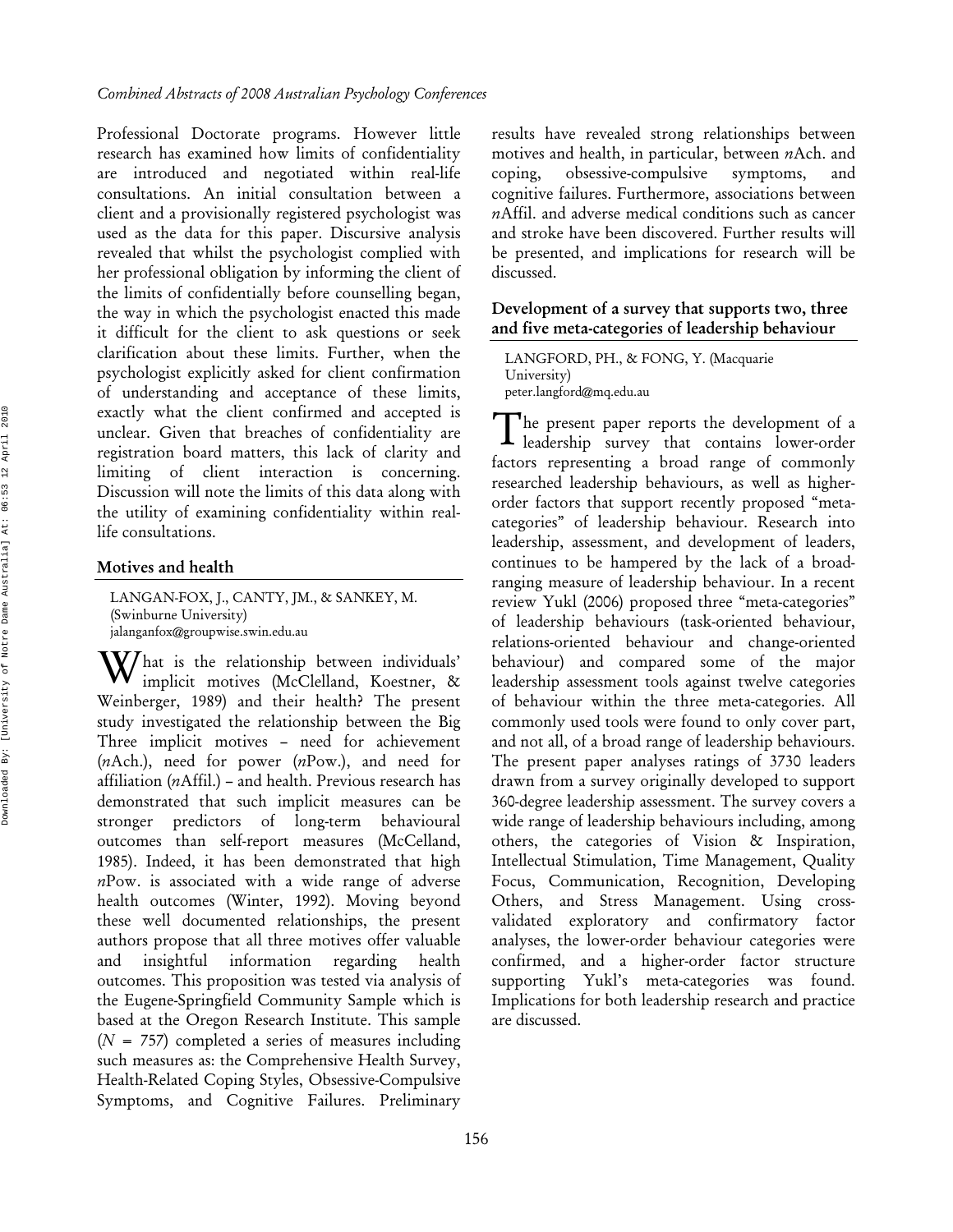### **Proactive coping and proactive aggression in children**

LARKINS, G. (University of Melbourne) glarkins@pgrad.unimelb.edu.au

There is considerable concern in our community<br>in general and in the educational community in in general and in the educational community in particular at the many and varied manifestations of aggression by young people of school age. Two types of aggression, reactive and proactive, have been identified. While reactively aggressive students score higher on maladaptive coping, anger and negative thinking, proactively aggressive students do not appear to be different to their nonaggressive peers. In an effort to understand and support proactively aggressive students, this research looked at the relationship of proactive aggression to; proactive coping, anxiety, values and leadership skills, and evaluated some current programs to reduce aggression in the light of findings.

# **The role of illness perceptions in sleep disturbance and daytime dysfunction in lupus**

LEDERMAN, L. (La Trobe University), LINDNER, H. (Australian Psychological Society), & GREENWOOD, KM. (RMIT University) lflederman@students.latrobe.edu.au

he purpose of this study was to investigate the role of illness perceptions in sleep disturbance and daytime dysfunction in individuals with lupus. One hundred and fifty-four participants completed a questionnaire booklet comprised of a Lupus Medical and Symptoms Questionnaire designed by the researchers, the Illness Perception Questionnaire-Revised, and the Pittsburgh Sleep Quality Index. Multiple regression analyses revealed that individuals who perceived lupus as having serious consequences tended to have increased sleep disturbance. Individual's daytime dysfunction was predicted by perceptions of lupus as having serious life consequences and being a chronic condition. Additionally, it was found that negative mood was indirectly related to sleep problems. The current results indicated the need for psychological interventions to reduce sleep disturbance and daytime dysfunction resulting from dysfunctional illnessrelated thoughts and negative mood in individuals with lupus. T

#### **Emerging adulthood in Australia: The role of psychosocial factors**

LEDERMAN, M., & GALLIGAN, R. (Swinburne University of Technology) monica\_lederman@hotmail.com

merging adulthood is a period of development E merging adulthood is a period of development<br>bridging adolescence and young adulthood. This study examined the period of emerging adulthood for 323 Australian university educated 20-29 year olds without children via an online self-report questionnaire. Six groups of participants with differing profiles of ratings on the dimensions of emerging adulthood were identified using a clustering procedure. The six groups, Emerging Adults, Idealist Achievers, Adults, Calm Carers, Foreclosed, and Conflicted Diffused, were then compared for differences in their life goals, identity formation, and psychological distress and well-being. Implications for the counselling of young people who are distressed during this life-stage are discussed.

# **The structure and clinical relevance of the Positive and Negative Affect Schedule (PANAS) amongst adolescents**

LEESON, P., CIARROCHI, J., & HEAVEN, PCL. (University of Wollongong) pleeson@uow.edu.au

his study investigated the structure and validity of the PANAS amongst Grade 10 students. Study 1 (388 boys; 386 girls) showed that adolescent affective experience can be structured in terms of positive affect, fear, nervousness, sadness, guilt, and anger. This structure was replicated within boys and girls. Study 2 (43 boys, 53 girls) showed that the affect subscales were related in expected ways to accepted measures of adolescent anxiety and depression. Guilt in particular was one of the most powerful predictors of depression and of aspects of anxiety. We discuss the implications of these findings for clinical practice. T

# **Risk assessment in child abuse: Structured and clinical assessment compared**

LENNINGS, CJ. (University of Sydney), & BRUMMERT, H. (Macquarie University) c.lennings@usyd.edu.au

hild abuse assessments are often critical evidence Child abuse assessments are often critical evidence<br>
in Children's Court and Family Court assessments. Considerable emphasis is placed on the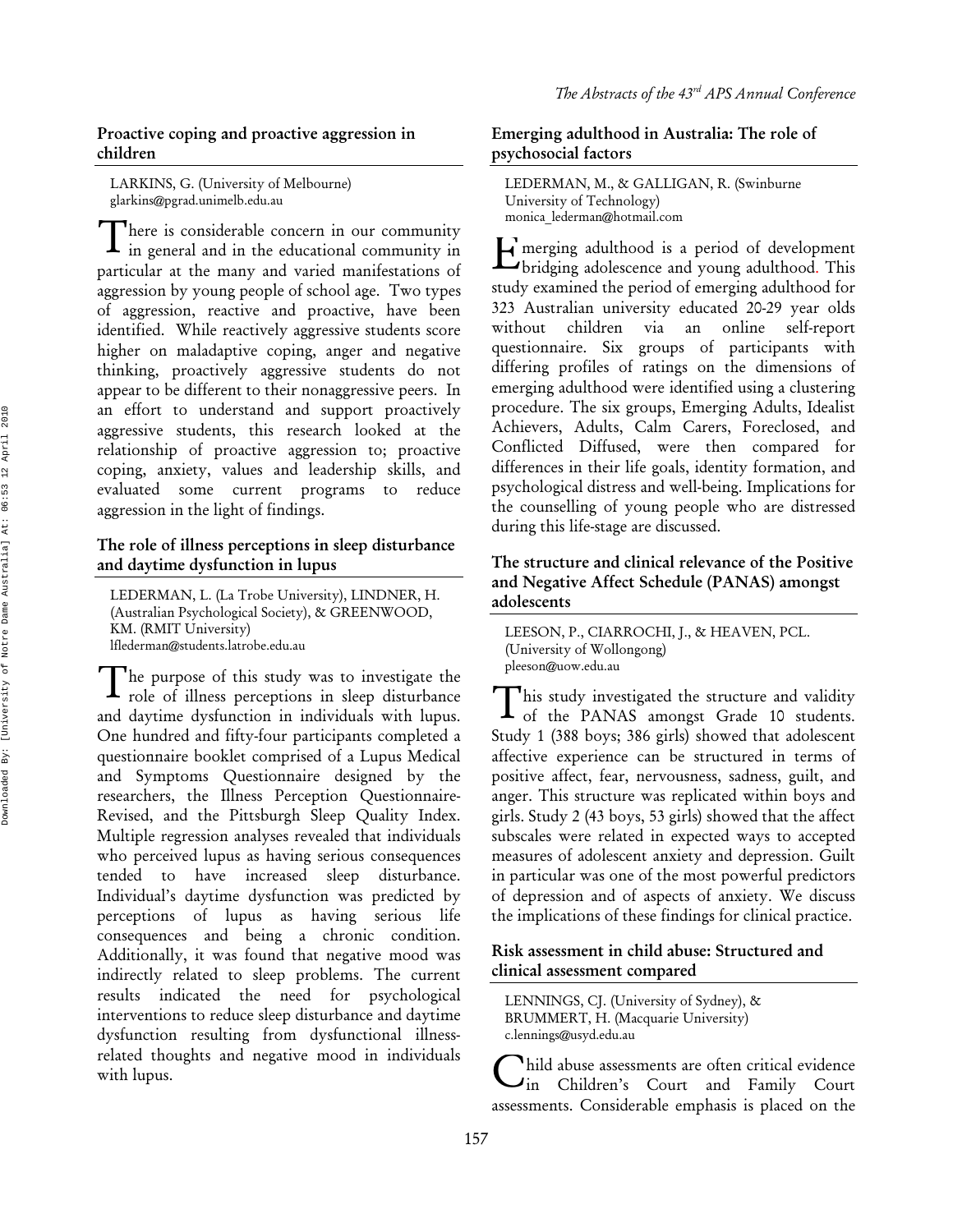use of actuarial and structured risk assessment approaches in other areas of forensic psychology but considerable doubt continues to dog the use of such devices within child abuse assessments. A mix of factors, including the generally poor state of research into the predictive accuracy of child abuse assessments, lack of consistency in assessment protocols and the like are contributory. The current paper sets out a model of child abuse assessment, including the strategic use of actuarial and dynamic risk approaches and presents data on the relationship between actuarial and structured risk assessment and "traditional" clinical factors used in such assessments drawn from 170 cases.

# **Subtyping the Borderline Personality Disorder diagnosis: A principle components analysis of the DSM-IV criteria**

LEWIS, KL., & GRENYER, BFS. (University of Wollongong) katelew@uow.edu.au

here are 256 possible combinations of criteria for a DSM-IV diagnosis of Borderline Personality Disorder (BPD) to be made, and individuals are required to share only one common characteristic. Given this apparent heterogeneity, this study examined the underlying factor structure of the DSM-IV criteria to determine whether the diagnosis could be classified in subtypes. Further, it sought to enhance the clinical interpretation of any identified subtypes by examining their relation to comorbid Axis I and II conditions. In a sample of 95 adult outpatients with a primary BPD diagnosis, a principle components analysis yielded support for three subtypes: 'emotional reactivity', 'primitive defences', and 'identity disturbance'. Results of logistic regression analyses and general linear modelling indicated the 'emotional reactivity' subtype was predictive of Anxiety Disorders and Obsessive Compulsive, Histrionic and Narcissistic Personality Disorder pathology. Additionally, the 'identity disturbance' subtype was predictive of Posttraumatic Stress Disorder and Antisocial Personality Disorder pathology. Considered with their Axis I and II associations, the 'emotional reactivity' subtype seems to reflect a mild level of personality dysfunction, and the 'identity disturbance' sub-type seems to reflect a more malignant and chronic form of personality dysfunction. With further research, recognition of T

these sub-types may inform appropriate treatment regimes.

# **"Positive bodies: Loving the skin you're in". The outcome of a body image group program for adults with body image concerns**

LEWIS, V. & DEVARAJ, S. (University of Canberra) vivienne.lewis@canberra.edu.au

ody image is a person's perception of how their Body image is a person's perception of how their<br>physical body appears to them and includes their feelings and attitudes towards it. A negative body image has been shown to affect a person's mental and physical health and this effect is particularly strong for women who place value on their appearance. However, the impact of body image is increasing for men and therefore intervention is needed for both. A cognitive-behavioural group intervention program was designed and implemented at the University of Canberra for men and women identifying as having body image concerns. The aim of the program was to educate adults about body image perceptions and their origins, challenge negative beliefs and behaviours associated with body image and improve positive body image perceptions and general wellbeing. Evaluation of the program through a pre-and post questionnaire showed improvements in body satisfaction, decreases in negative behaviours associated with body image concerns, decreased body image distress, reduced body consciousness and social physique anxiety. "Positive bodies: Loving the Skin You're In" is a program that has been run for men, women and parents of children of all ages who want to improve their own body image, health and wellbeing as well as that of our children. Suggestions for prevention and intervention are made based on the study's outcomes.

# **An investigation of the training of allied health professionals in chronic conditions prevention and self-management**

LINDNER, H., MATHEWS, R. (Australian Psychological Society), LAWN, S., BATTERSBY, M., REED, R. (Flinders University), & MORRIS. S. (Australian General Practice Network) h.lindner@psychology.org.au

s part of a larger investigation, a web-based  $A<sub>s</sub>$  part of a larger investigation, a web-based survey was developed to assess the knowledge and skill of health professions in chronic conditions prevention and self-management. The survey was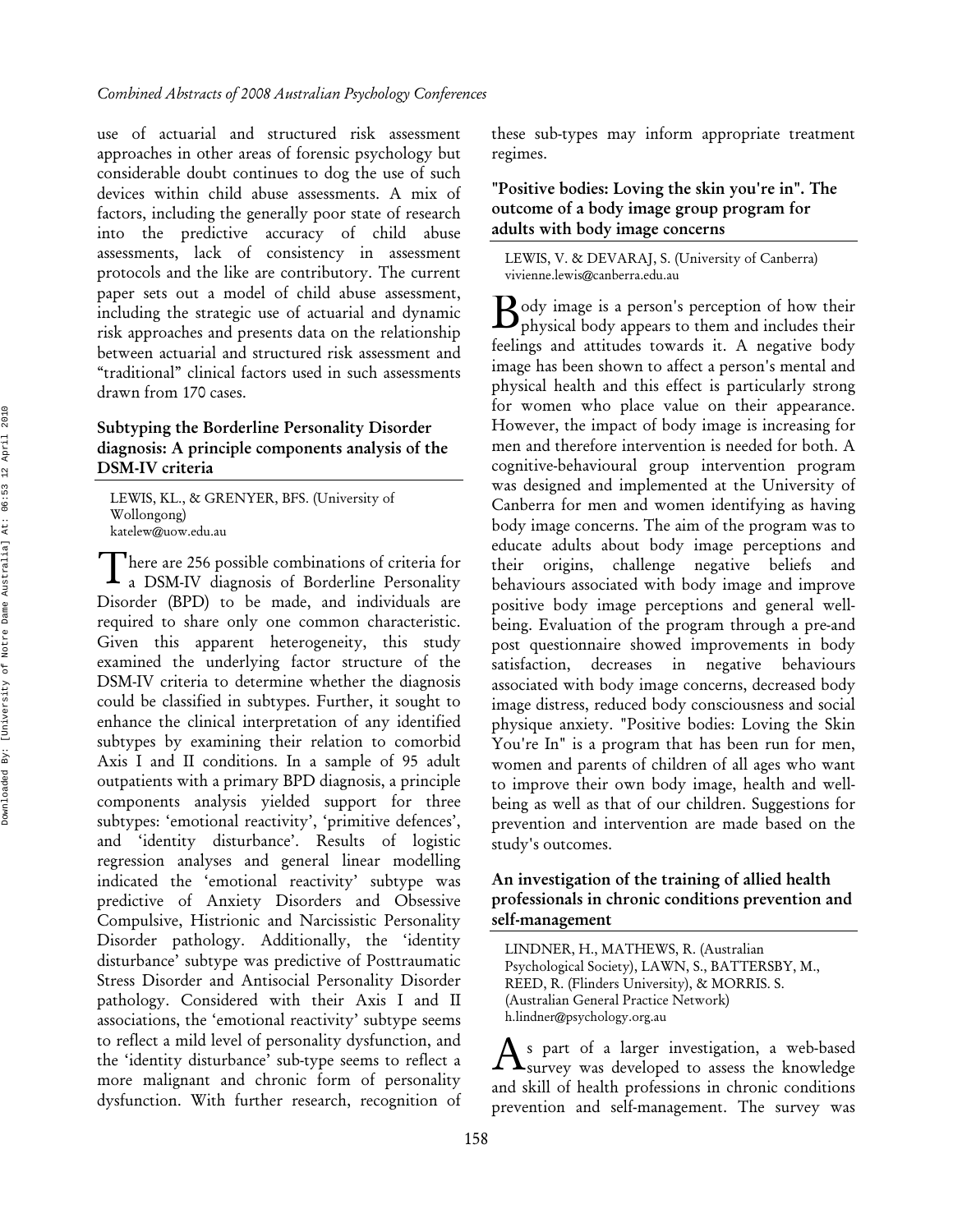distributed through professional associations, collegial email distribution lists, and promotion in professional newsletters. A total of 1168 health professionals completed the survey. This represented 1017 allied health professionals, 19 general practitioners (GPs), 42 practice nurses, and 90 community nurses. Given the small number of participating GPs, this group was excluded from analyses. Data analyses investigated differences between health professions, as well as investigating differences between professional clusters. Six clusters based on the nature and types of service provided by the profession were developed. These were nursing, educators, service/technical support, lifestyle behaviour, physical health and psychosocial. Some variation in knowledge and skill was found for the different professions. The results showed that the highest level of training and understanding was reported among the educators and lifestyle behaviour groups (e.g., dieticians, diabetes educators), with the lowest amount of training and understanding reported by professions offering service and technical support (e.g., pharmacists, audiologists). The psychosocial group, which included psychology, showed low levels of participation in chronic conditions prevention and self-management.

# **Mental Health Interdisciplinary Clinical Care Networks Project: A review of the pilot workshops processes and outcomes**

LINDNER, H., STOKES, D., MATHEWS, R. (Australian Psychological Society), STITZEL, A. (Royal Australian and New Zealand College of Psychiatrists), COLELLA, S. (Royal Australian College of General Practice), & CASSIE, I. (Australian College of Mental Health Nurses)

h.lindner@psychology.org.au

The Mental Health Professions Association<br>project on mental health interdisciplinary project on mental health interdisciplinary collaborative clinical care networks workshops investigated an extended profession-led clinical network system around Australia. The aim of the project was to develop a multidisciplinary training resource package for mental health professionals that could be used as a key resource to facilitate collaborative workshops and foster discussion regarding the implementation of collaborative primary mental health care. The resource package and local clinical network model were evaluated through a series of four pilot workshops, using a

questionnaire methodology. Pilot workshop participants included General Practitioners, Psychiatrists, Psychologists, Mental health Nurses, Social Workers, and Occupational Therapists. Of the 80 participants who were recruited for the pilot workshops, less than half ( $N = 37$ ; 46%) reported that they were either participating in or had previously participated in a local professional network group. The data suggested that respondents found the content of the case-based material used in the sessions to be relevant and of a high standard. Participants identified numerous benefits from attending the groups, and expressed a strong desire for the groups to continue with the vast majority also indicating that they would recommend MHIN groups to colleagues.

## **A multidimensional evaluation of the new family law system**

LODGE, J., KASPIEW, R., HAND, K., ALEXANDER, M., WESTON, R., & GRAY, M. (Australian Institute of Family Studies) jodie.lodge@aifs.gov.au

The Australian Institute of Family Studies (AIFS) The Australian Institute of Family Studies (AIFS)<br>is undertaking an evaluation of the family law reforms on behalf of the Australian Government. This paper outlines the principal changes to the family law system and provides details of the comprehensive evaluation of the reforms being undertaken by the Institute. The introduction of the *Family Law Amendment (Shared Parental Responsibility) Act 2006 (Cth)* has brought about major changes in how family separation is managed. The amendments are part of the new package of reforms in family law, the most significant in 30 years. The reforms are primarily concerned with improving the outcomes for children involved in family and relationship breakdowns, with a greater emphasis on encouraging parents to take responsibility for resolving disputes in a non-adversarial manner. The Institute's research program focuses on families, the service provision system, and the implementation of the legislation and changes to the court system. Each of these components involves a series of studies, including a large-scale national longitudinal study of separated parents. Together, these coordinated studies will enable a composite picture based on multiple perspectives to be developed.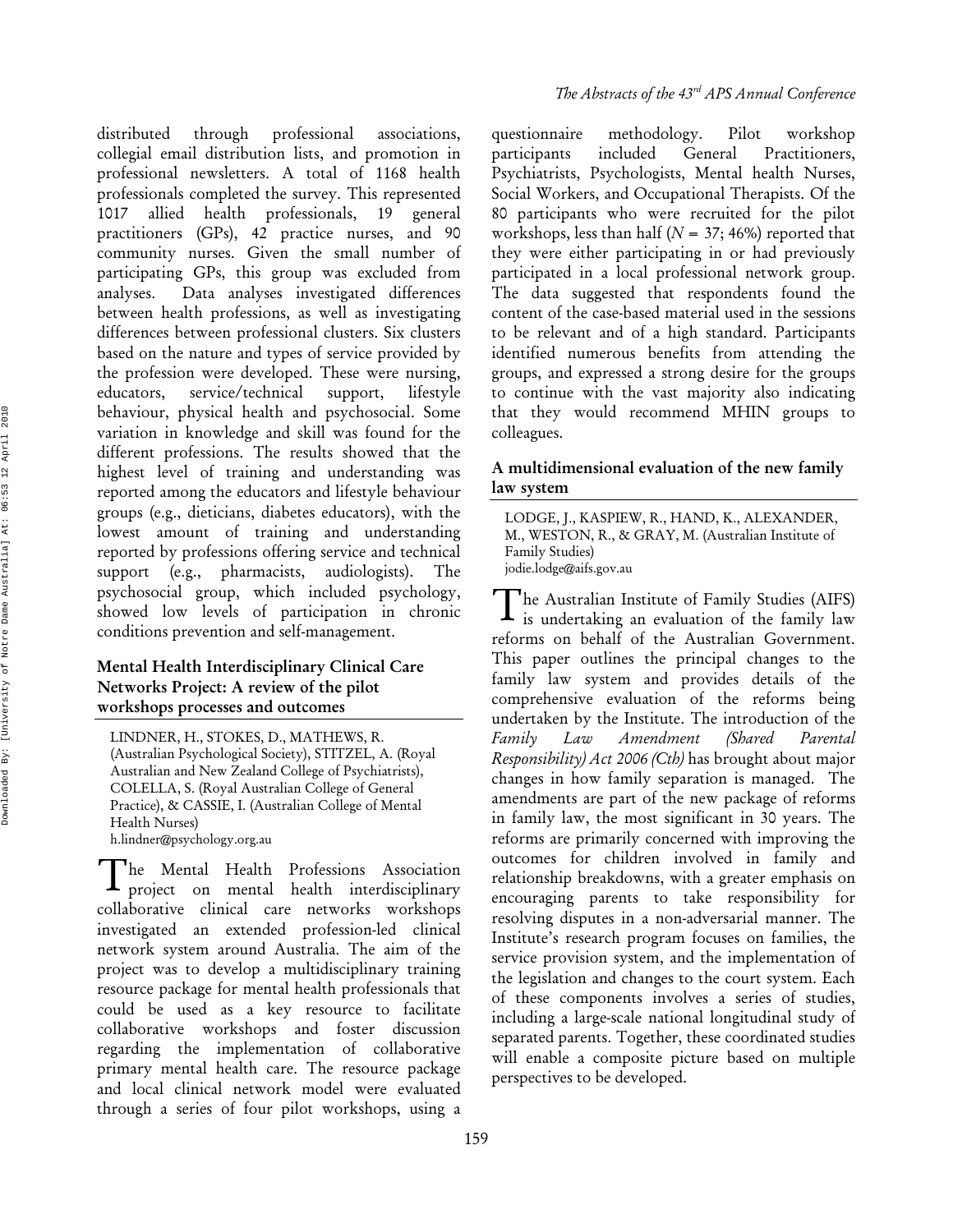#### **We will survive: Maid to work in Singapore**

LOH, M. (University of New England), LEE, C., & RESTUBOG, S. (The University of Queensland) mloh4@une.edu.au

n this paper, we explore the day-to-day experiences In this paper, we explore the day-to-day experiences<br>of female Filipino domestic workers, their employer-domestic relationships, coping strategies, and psychological health. In-depth interviews were conducted with 13 women working in Singapore. Using grounded theory, our research revealed high levels of variation, both within and between women, suggesting that the quality of domestic workers' lives depends largely on the personal characteristics of their employers, rather than on any system of protection. In dealing with difficult situations, women displayed positive and resilient coping strategies which enabled them to thrive despite restrictive and abusive life circumstances.

# **A partial test of a cognitive-behavioural model of problem gambling**

LOO, JMY., OEI, TPS., & RAYLU, N. (The University of Queensland) j.loo@psy.uq.edu.au

ambling and gambling problems among the Gambling and gambling problems among the Chinese (includes Chinese Diaspora) have long been noted and discussed. To date, no single theoretical framework has explored the complex interplay of factors associated with gambling and problem gambling (PG) among Chinese individuals. The aim of this study was to assess the validity of the cognitive-behavioural component of Sharpe's (2002) model of PG using structural equation modelling (SEM). Raylu and Oei's (in press) empirical analysis of Sharpe's (2002) framework found that the model assessed fit the data. Questionnaires measuring a range of gambling specific variables (e.g., gambling urge and cognitions), other gambling correlates (e.g., coping styles, personality traits, and psychological states) were distributed to 485 Chinese community participants. Results of the study did not provide support for the hypothesis that the model tested would significantly fit the data. The lack of fit in the Chinese data indicates that some changes to the model should be made to accommodate to the Chinese population. Implications of the study and suggestions for future research will be discussed.

**Time to abandon Cook and Campbell's nomenclature to describe the validity of causal conclusions: Experimental methods are not the "gold standard" for causal research** 

LYND-STEVENSON, RM. (Flinders University) robert.lynd-stevenson@flinders.edu.au

The unified paradigm represents the biggest upheaval in the principles and practice of causal upheaval in the principles and practice of causal research in scientific psychology for almost a century (Lynd-Stevenson, 2007). For example, the nomenclature developed by Cook and Campbell (1979) is used universally by methodologists and researchers to describe the validity of causal conclusions in scientific psychology and reflects the belief that experimental methods are the "gold standard" for causal research. The unified paradigm dictates, however, that Cook and Campbell's nomenclature must be abandoned. Analysis of the unified paradigm provides the foundation for a new nomenclature and demonstrates that experimental methods are not the "gold standard" for causal research. The difference between Cook and Campbell's nomenclature and the new nomenclature is illustrated with examples from the research literature.

#### **The construct of resilience – A model**

MAGINNESS, A. (University of Tasmania) ali.maginness@utas.edu.au

solience concerns the ability one has to face the Resilience concerns the ability one has to face the challenges of life in a manner that is essentially healthy and adaptive, and enables one to move on. Following a brief review of the literature, a model explaining the development of resilience will be presented. This model, given the complexity and instability of resilience as a construct, attempts to balance the need for parsimony with that of explanatory breadth. The model identifies three core elements believed to enable the individual to be resilient. These elements include the individual's physiological capacity to be resilient, the ability to respond adaptively to adverse events, and the ability to maintain well being. Factors identified with these elements include individual reactivity to and recovery from adverse events, the ability to be effective and efficient in the management of adverse events, and beliefs about the world and the self that promote well-being when exposed to adverse events. The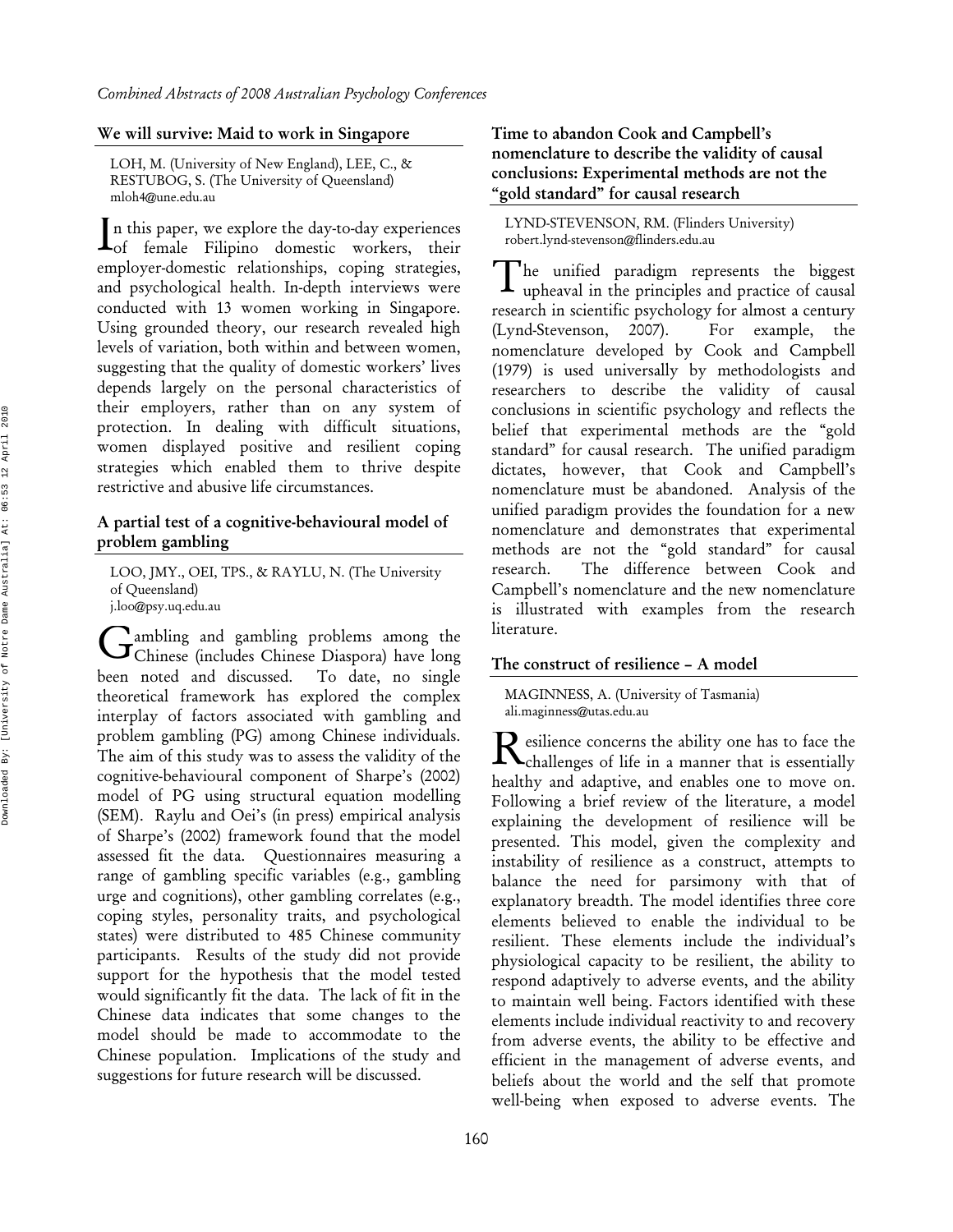model has a basis within neurobiology and is framed within the context of Dynamic Systems Theory. The theory itself is a culmination of clinical observations with what is known from the current literature and the results of a qualitative study on the subjective experience of resilient individuals.

# **The subjective experience of resilience – A qualitative study**

MAGINNESS, A. (University of Tasmania) ali.maginness@utas.edu.au

he impetus for this study grew from The impetus for this study grew from<br>observations in clinical practice that many individuals survived all sorts of hardships with minimal distress, or with the ability to tolerate their distress, and move on with their lives in a positive manner. A review of the literature led to the conclusions that the research investigating resilience was making minimal inroads into understanding what made these people different, and that the richness of who they were was being lost in the research process. This dissatisfaction led to the decision to explore the construct from phenomenological framework, and to try and discover the essential elements of resilience through analysis of the subjective experience of resilience. A qualitative study involving thirteen participants identified by their peers as resilient was undertaken and the underlying themes of their stories were analysed.

# **Primary school teachers' use of behaviour management strategies within teacher training frameworks**

MAHER LIVERSAGE, L., & HAYES, L. (University of Ballarat) lauramaherliversage@students.ballarat.edu.au

o assist school psychologists support teachers in To assist school psychologists support teachers in managing student difficult behaviour, this study examined teachers' self-efficacy and behaviour management approaches, and evaluated a teacher training program. Participants comprised 91 teachers who had attended a workshop style Professional Development (PD) program, and 36 teachers who attended a school-based PD program. The Self-Efficacy in Behaviour Management scale and the Child Behaviour Survey measured the teachers' selfefficacy and/or use of behaviour management

strategies. Descriptive statistics indicated a disparity between the teachers' practices and best-practice, with positive practice and punishment used most often in managing students' difficult behaviour. Regression analysis indicated that the higher number of students per class with difficult behaviour predicted teachers' more frequent use of referral with all students, and punishment with female students. More years of teaching experience predicted more positive practice with all students, more referral with all students, and more punishment with female students. Higher levels of self-efficacy amongst teachers in regards to classroom management predicted less use of punishment with male students. Finally, an exploratory evaluation of a PD program revealed no impact of the program on teachers' strategy use or self-efficacy. These results have important implications for supporting teachers to achieve best-practice behaviour management benchmarks.

## **Sociocultural competency training for migrants in a job placement program**

MAK, AS. (University of Canberra), & BARKER, MC. (Griffith University) anita.mak@canberra.edu.au

ecent migrants from culturally and linguistically Recent migrants from culturally and linguistically<br>diverse (CALD) backgrounds are often unfamiliar with the implicit social rules for effective workplace interactions vital for career search and advancement in the adopted country. Job placement programs available for the unemployed may have limited use for CALD clients unless they also receive intercultural social skills training aimed at enhancing their sociocultural competency in preparation for the culturally different workplace. This paper will report the implementation and preliminary evaluation of the EXCELL (**Ex**cellence in **C**ultural **E**xperiential **L**earning and **L**eadership) Program - as a sociocultural competency training module - in an innovative and comprehensive labour market program for CALD migrants in Brisbane, Australia. On completion of EXCELL, a sample of 101 migrant jobseekers (37% male, median age = 35 years, median residence in Australia = 2.25 years, 80% from non-Englishspeaking background) reported increases in job search confidence and intercultural social self-efficacy, compared with their pre-training survey responses. Program ratings and trainers' observations have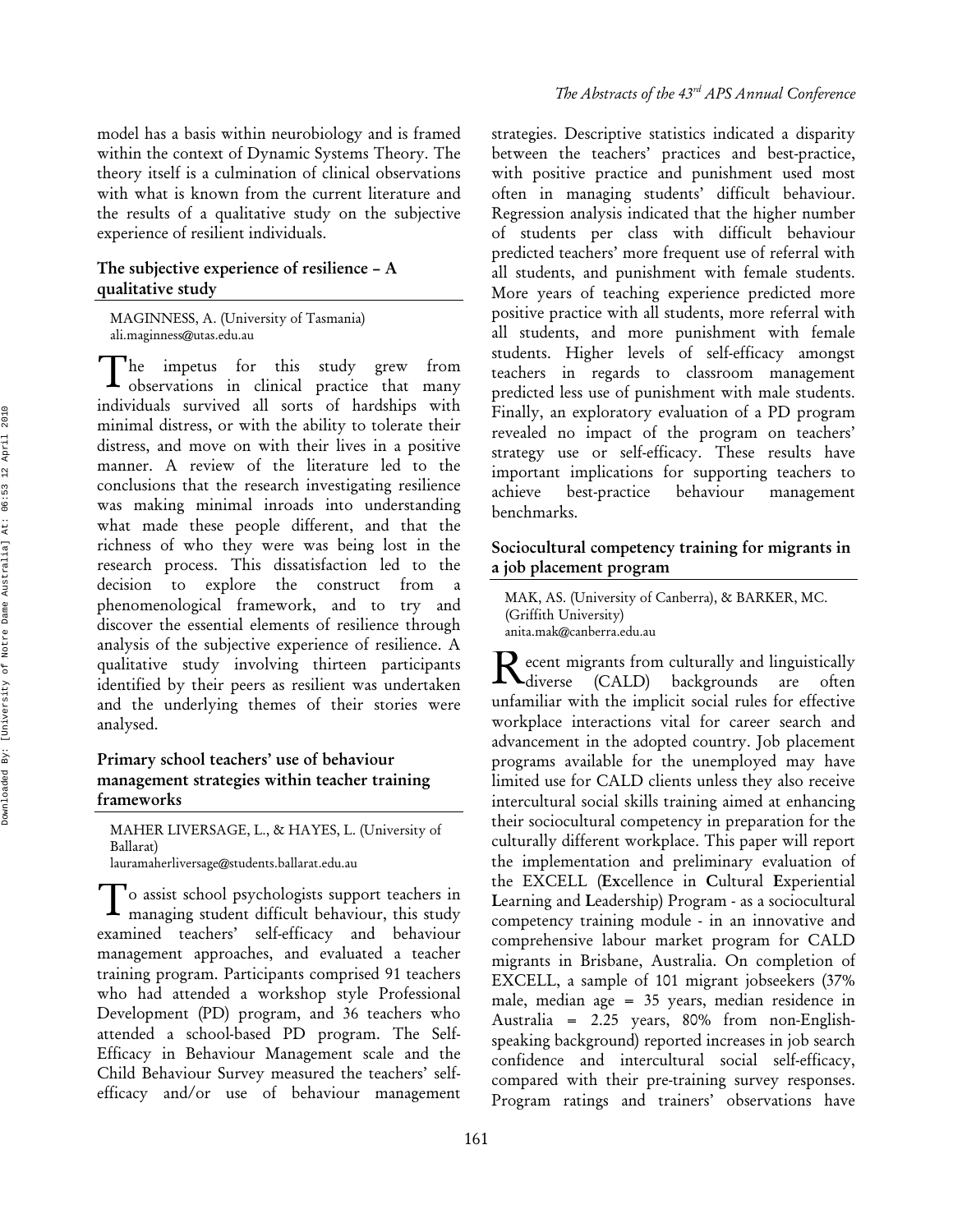further indicated high levels of client satisfaction with the EXCELL training and its relevance to enhancing social interactions in job placements. The implications for future evaluation research as well as practice in employment and migrant services will be discussed.

### **Developing the Martin and Pratt Nonword Reading Test**

MARTIN, F. (University of Tasmania) f.martin@utas.edu.au

he Martin and Pratt Nonword Reading Test is a The Martin and Pratt Nonword Reading Test is a<br>simple to administer test of student's phonological recoding skills, one of the key skills involved in word reading without which children, and for that matter adults, are unable to read newly encountered words without assistance from others. The Martin and Pratt Nonword Reading Test was developed commencing with item selection (567 original items) early in 1995 (*N*=202 students plus *N*=150 students). Two forms of the nonword test each containing 54 items were then produced. Test norms were gathered from students (*n*=863: aged 6 to 16 years). Students (*n*=203) were tested on one or both of Forms A and B and a series of 27 further reading and cognitive tests to provide validity data. The correlations between the Martin and Pratt Nonword Reading Test and other nonword reading tests were very high (ranging from .83 to .93) indicating that this test is a good indicator of students' ability to phonologically recode and then read nonwords. Correlations between this nonword reading test and other word reading tests are strongly positive, indicating good discriminant validity. Issues involved in the development of this test and in its adaptation for the United Kingdom will be discussed.

## **Engagement with the learning process in first-year psychology classes**

MARTIN, F., & ADAM, A. (University of Tasmania) f.martin@utas.edu.au

here is a growing trend to argue that students There is a growing trend to argue that students<br>exiting University with a degree of which a large component is Psychology, should have an understanding of Psychology as a science and be able to use this base as a guide for their practice. In order to attain the skills necessary to achieve this, it is important that students be engaged in the learning

process. During 2006 the Psychology 1 units at the University of Tasmania underwent a large overhaul which aimed, among other things, to introduce both summative and formative assessment practices. This initiative was down-scaled in 2007. In order to assess engagement in the course during 2006 and 2007, we collected Student Engagement information at two time points: at the end of Semester 1 and Semester 2. Students were asked to what extent this course has emphasised various mental activities: Memorizing, analysing, synthesising and organising, evaluating, and applying. Generally students perceived no difference in the extent to which lower level cognitive processes were emphasized however across 2006 there was a significant increase in the extent to which students thought that the higher level cognitive skills of evaluating information, arguments or methods were emphasized.

## **Behavioural management of headache triggers: Avoidance versus coping**

MARTIN, PR. (Monash University) paul.martin@med.monash.edu.au

he traditional clinical advice to headache/migraine sufferers is that the best way to prevent headaches is to avoid the factors that trigger them. Although the logic of this advice is clear, criticisms can be offered. It is not possible to avoid all triggers and attempts to do so may prove stressful and lead to a restricted lifestyle. The advice is given in a conceptual vacuum as is not based on a theory of how a trigger acquires the capacity to precipitate a headache or how that capacity can be extinguished, and therefore what effect this advice may have on the potency of the trigger factor. Finally the empirical support for advising avoidance is very limited. Four recent laboratory studies will be reviewed that show avoidance of triggers leads to sensitisation to triggers (decreased tolerance) and exposure leads to desensitisation, in a manner analogous to anxiety. The results suggest that one aetiological pathway to developing a headache disorder is to 'cocoon' oneself away from anything that could trigger a headache thereby preventing learning to cope with the trigger. An argument will be offered that behavioural management of headache triggers should adopt a coping approach rather than an avoidance approach. The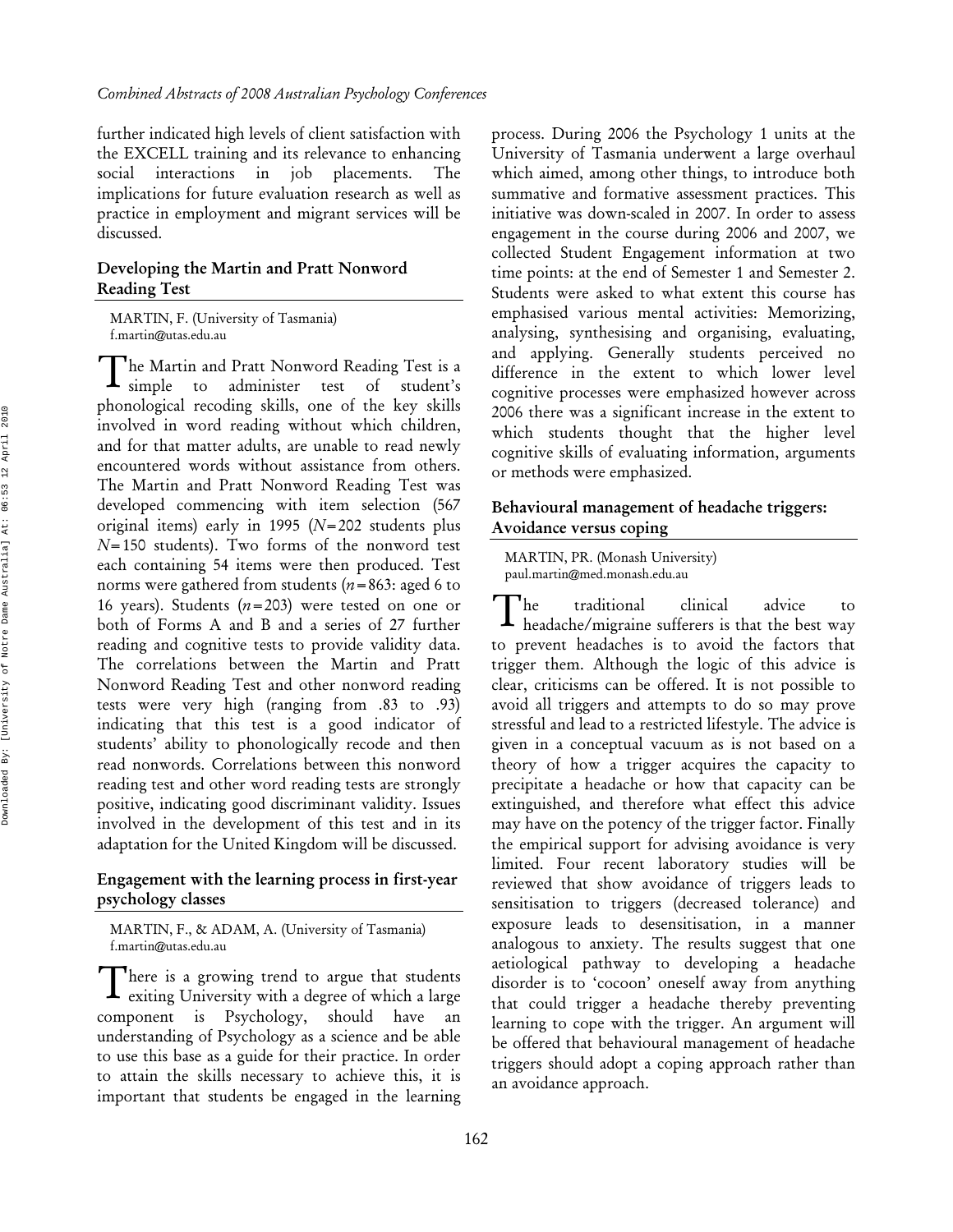#### **Non-Directive Pregnancy Support Counselling MBS item: How is it working for perinatal women?**

MATHEWS, R., & LINDNER, H. (Australian Psychological Society) r.mathews@psychology.org.au

The introduction of the Non-Directive Pregnancy The introduction of the Non-Directive Pregnancy<br>Support Counselling (NDPSC) MBS items on November 1, 2006 offered women (and their partner), who are in the perinatal period, an opportunity to receive psychological support for any concerns they are experiencing. The perinatal period is from conception to 12 months post pregnancy. The referral to NDPSC psychology services is through the woman's General practitioner (GP). The APS undertook a review of the use of the NDPSC MBS item and surveyed all psychologists, who are eligible to use this MBS item. Unfortunately, minimal referrals from GPs to psychologists have been recorded, with only 47 services being used in an 18 month period. This is in stark contrast to GPs using an NDPSC item themselves, with 5,165 services being used with perinatal women during the same period. Written materials and strategies to promote the value of psychology services for perinatal concerns have been developed by the APS. The implementation of these materials will be presented.

#### **How does the parent-child relationship account for gender differences in children's anxiety?**

MATTHEWSON, M., BURTON-SMITH, R., & MONTGOMERY, I. (University of Tasmania) mandy.matthewson@utas.edu.au

his investigation aimed to examine the influence This investigation aimed to examine the influence of the familial environment on children's anxiety by exploring the surprising and counter-hypothetical findings of Matthewson, Burton-Smith and Montgomery (2004). This study revealed no gender difference in children's and parents' reported anxiety. Furthermore, the expected inverse relationship between parental support received and child anxiety was not found. The present study aimed to replicate this finding in a larger sample (60 families). In contrast to Matthewson et al (2004), it was found that the more satisfied girls were with both parents' support, the lower their anxiety. However, the more effective mothers felt as informational support providers and as companions to their sons, the

greater boys' anxiety was. Furthermore, there was no significant gender difference in children's anxiety. These findings, along with those of Matthewson et al (2004), suggest gender differences in children's anxiety do not lie in the anxiety report, but in the factors that predict it. Each parent appears to contribute differentially to boys' and girls' anxiety. Moreover, too much support may be counterproductive in alleviating children's anxiety.

## **Evidence for psychological reactance in an organisational setting**

MATTHIAS, T., & CAPUTI, P. (University of Wollongong) tmm03@uow.edu.au

rehm (1966) described psychological reactance as  $\mathbf{B}_{\text{a}}$  motivational state, such that if a person's freedom to behave as they choose is threatened in some way, then the person will become motivationally aroused to either re-establish the lost freedom, or to ensure that there is no further loss. Depending upon the relative strength of the motivation compared to the person's assessment of likely outcomes, the person may be motivated into action. Matthias et al. (2007) argued that negative behaviours, which contribute to the poor record of information system implementation within organisations, likely contain some element of psychological reactance that may be brought about by threats directly or indirectly related to the implementation at hand. Empirical findings from a recent longitudinal study of an information system implementation in an Australian manufacturing organisation support this assertion. Elements of negative behaviour directed at the information system were likely motivated by psychological reactance generated from broader organisational issues.

# **Effects of ADHD and medication status on contingency awareness and behaviour in an incidental learning task**

MATUSEWICZ, K., HUNTER, M. (University of Newcastle), & PROVOST, S. (Southern Cross University) steve.provost@scu.edu.au

Three groups of children participated in a simple incidental learning task in which an embedded incidental learning task in which an embedded contingency between pictures displayed on a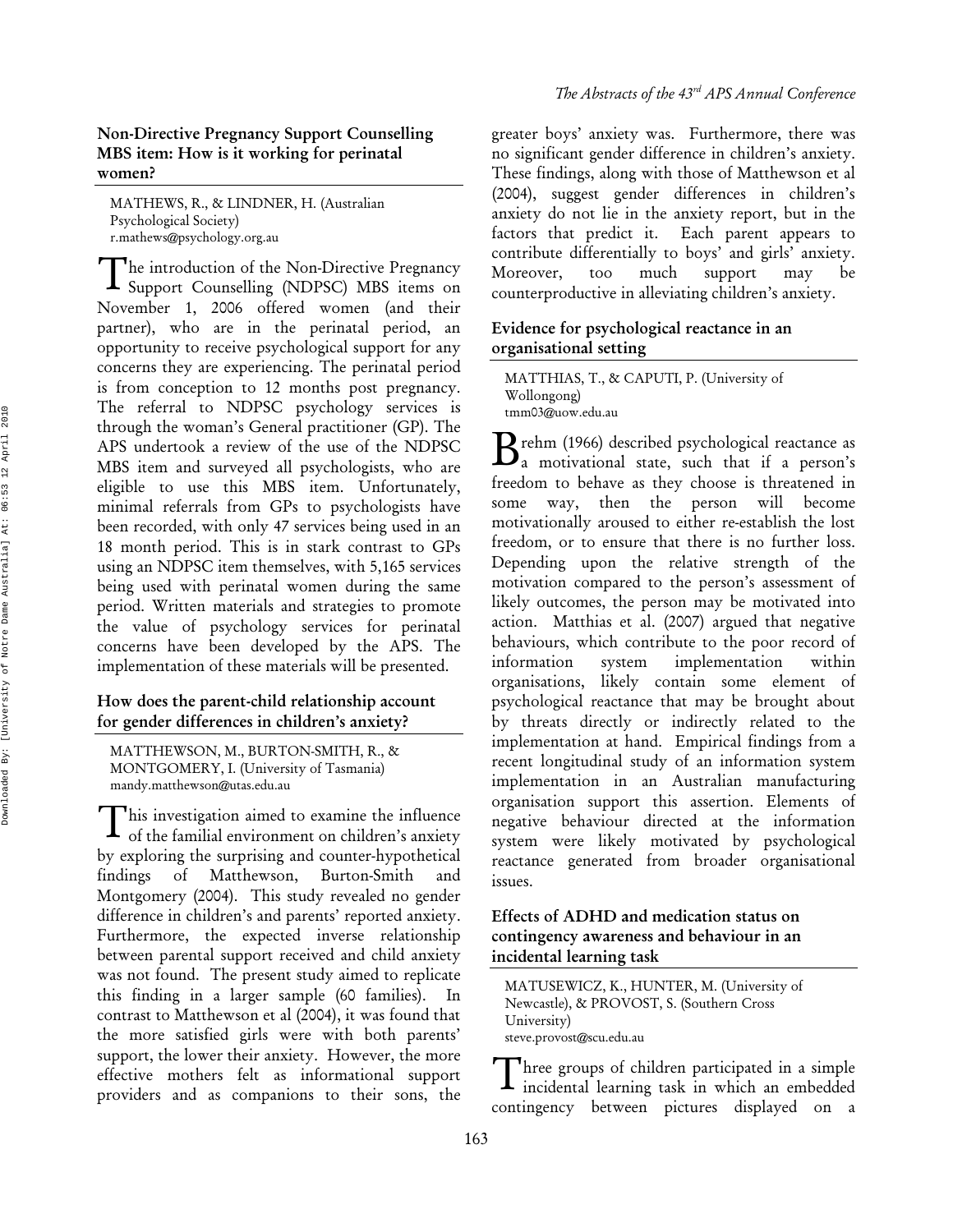computer screen allows RT responses to a signalled stimulus to decrease, relative to the RT of unsignalled pictures. Group CONT (*N*=24) comprised a schoolbased normal healthy control group. The other groups, comprised of clinic-based children with a diagnosis of attention deficit hyperactivity disorder (ADHD) tested either while taking medication (Group ADHD-On; *N*=15), or following a period of medication washout (Group ADHD-Off; *N*=15). The three groups did not differ in either average age or IQ. Following RT testing in 36 blocks of trials, awareness of the contingent relation between the signal and target was assessed with a pictorial recognition test. A smaller proportion of Groups ADHD-On and ADHD-Off correctly reported the embedded contingency between pictures than Group CONT, and there was no effect of medication. However, fewer children in Group ADHD-On showed evidence for modified RT performance than in Group ADHD-Off or Group CONT, which did not differ from each other. Although needing confirmation in a larger-scale evaluation, these results suggest that ADHD medication may interfere with the translation of relational knowledge into improved performance in a behavioural task.

# **Attitudes of lesbians and gay men towards lesbian and gay parents**

MAYES, A., McLAREN, S. (University of Ballarat), & RIGGS, DW. (The University of Adelaide) damien.riggs@adelaide.edu.au

s increasing numbers of lesbians and gay men As increasing numbers of lesbians and gay men<br>become parents, it is important to understand how such parents are perceived across a range of communities as such perceptions are likely to impact upon their experiences of inclusion and exclusion. Whilst previous research has suggested that lesbian and gay parents experience discrimination and stigmatisation from within heterosexual, lesbian and gay communities, recent Australian research has found conflicting findings in regards to heterosexual's perceptions of lesbian and gay parents. Some such research has identified support within heterosexual samples for lesbian parents. Contrarily, other research conducted with heterosexual samples has found overwhelmingly negative perceptions of lesbian- and gay-headed households. The present study sought to further explore perceptions of lesbian and gay parents within *lesbian and gay* communities

in order to better understand the possible shifts in such perceptions compared to earlier research, and to establish the current direction of lesbian and gay perceptions in this regard. The findings suggest that lesbian and gay community members hold overwhelmingly positive attitudes towards lesbian and gay parents. This may suggest both an increased awareness of the numbers and positive experiences of lesbian- and gay-headed households, and the gradual breakdown of heteronormativity within lesbian and gay communities.

# **Knowledge and self-efficacy in recognising and treating depression among aged care staff**

McCABE, MP., MELLOR, D., & DAVISON, T. (Deakin University) maritam@deakin.edu.au

he current study was designed to evaluate the The current study was designed to evaluate the<br>knowledge, skills and self-efficacy of care providers from the perspective of professionals working in the aged-care industry. Participants were 21 professional carers, 10 General Practitioners and 7 aged-care managers. Focus groups, which involved the completion of a semi-structured interview related to knowledge, recognition, confidence, referral procedures and use of screening tools for the detection of depression, were conducted. The results showed that all groups of respondents recognised significant gap in the knowledge and awareness of depression among professional care staff working with older people in both the community and residential care-settings. Skills in the detection and monitoring of depression and the self-efficacy of these care staff were also seen to be a problem. The implications of these findings in terms of training programmes for professional carers working in the aged health care sector are discussed.

# **Outcome measurement in child and adolescent mental health: Clinician perspectives**

McDONAGH, K. (LaTrobe University)\*, HAMMOND, SW. (Australian Catholic University), LOVE, A.\*, COVENTRY, N., & NURSEY, J. (Austin Health) sabine.hammond@acu.edu.au

n 2003, a national outcome measurement strategy  $\int$ n 2003, a national outcome measurement strategy was implemented in all Australian mental health services. This paper reports on mental health service provider perceptions of the implementation and utility of outcome measurement in two metropolitan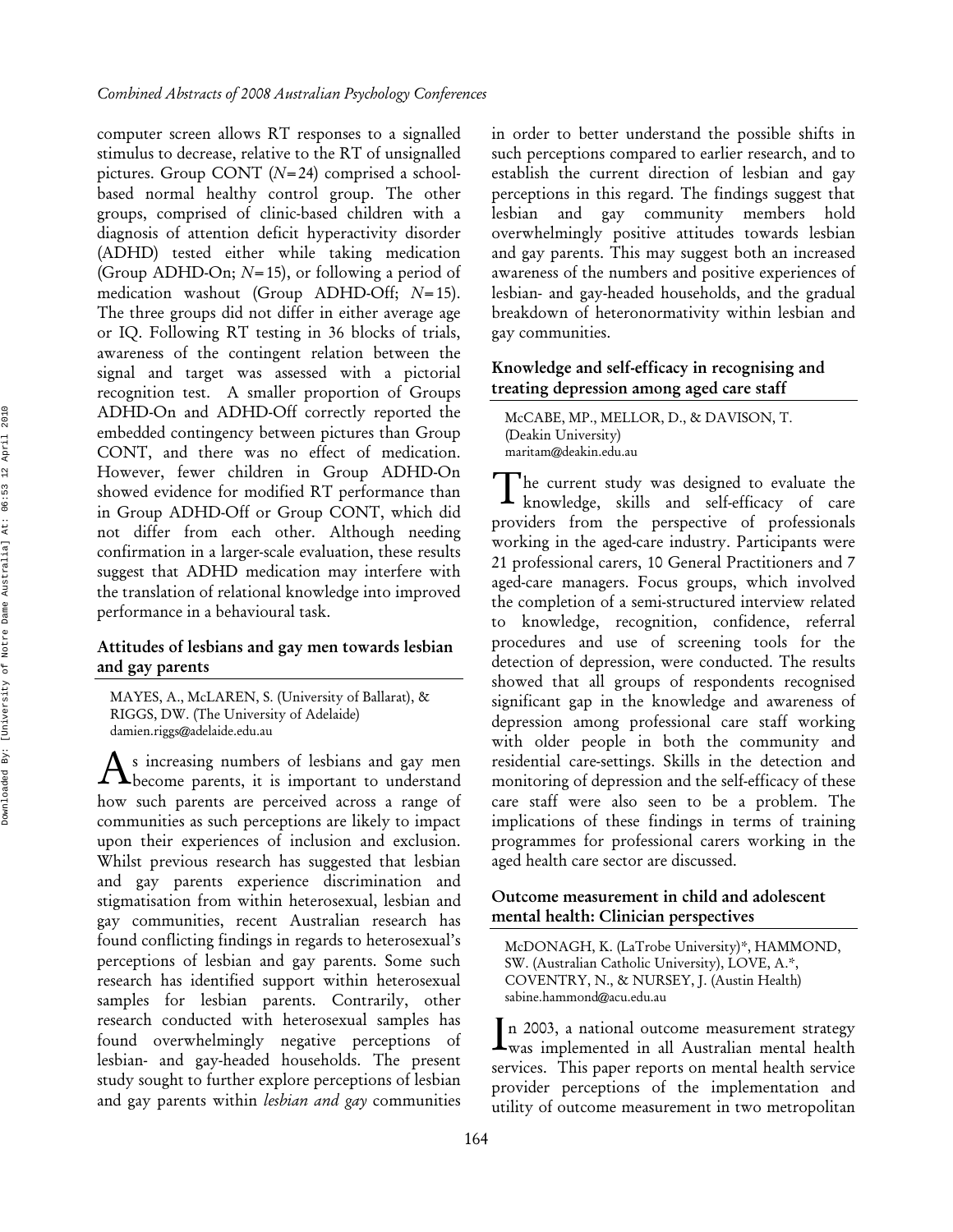child and adolescent mental health services (CAMHS). Participants were psychologists and other mental health staff (*N*= 14) who participated in interviews about their experiences with outcome measurement. Results revealed differences in the organisation of and support for outcome measurement in the two CAMHS. Key themes involved need for continued support by the organisation for outcome measurement, concerns about the workload involved in data collection and entry, and issues with obtaining timely and meaningful feedback from the outcome measures.

#### **Sexual self-esteem and well-being in women with Turner Syndrome**

McGILLIVRAY, JA., & WARD-SMITH, R. (Deakin University) mcgill@deakin.edu.au

The hallmark features of Turner Syndrome (TS)<br>are short stature and infertility due to are short stature and infertility due to underdeveloped or absent ovaries. Relatively little is understood about the psychological and emotional experiences of women living with this disorder. This study investigated the psychological well-being and sexual self-esteem of 18 women with TS, compared to a normative sample of women matched for age. Participants were administered the Psychological Well-Being Inventory (PWBI) (Ryff, 1989), and the Sexual Self-Esteem Inventory for Women (SSEI-W) (Zeanah & Schwarz, 1996). Women with TS obtained significantly lower scores on the SSEI-W and the Self-Acceptance subscale (current) of the PWBI than women in the comparison group. These findings suggest that women with TS may be more vulnerable to lower levels of sexual self-esteem, and possibly poorer psychological well-being than women in general. Further empirical exploration is required. However, the need for interventions to assist young women with TS to adjust to the psychosocial impact of their condition is clearly indicated.

# **Modelling community resilience: A means-end chain theory analysis of hazard cognitions and preparedness**

McIVOR, D. (University of Tasmania) dpmcivor@postoffice.utas.edu.au

raditionally, development of natural hazard T

mitigation strategies has been based on the assumption that providing information regarding hazards and protective measures will lead to people adopting protective measures. This paper argues that it is not information per se that determines action, but how people interpret it in the context of their experience, beliefs and expectations. The present qualitative study incorporated means-end chain theory (Gutman, 1982, 1997) to elicit more detailed information from participants regarding their decision making process regarding the adoption of preparation activities to minimise the effects of flooding. Means-end chain theory argues that knowledge is hierarchically arranged, with the decision making process progressing from concrete thoughts and actions to higher level goals that satisfy an individual's enduring and long term values. It is these values that provide the motivation to perform the particular behaviour. Interviewees were recruited from towns at risk of flooding (Benalla, Victoria and Launceston, Tasmania). Findings indicated that preparedness decisions are not made in isolation. Through community level discourse and processes importance is attached to natural hazards and protective measures. It is only when natural hazards are perceived as having greater salience than other threats that people are motivated to prepare for their effects.

#### **Resourcing the least engaged students: What can alternative settings contribute?**

McKENZIE, V. (University of Melbourne) v.mckenzie@unimelb.edu.au

ainstream education programs at times cannot  $\mathbf M$ ainstream education programs at times cannot manage the behaviour and needs of a small subset of students. Yet engaging in education is crucial to immediate well being and long term success. This study attended to the attributes of the group of young people referred out of the system for a brief intervention, looking at their initial behaviours, and outcomes after the program. Aspects of this approach to intervention will be considered with analysis focusing on the concepts of coping, resilience and depression. Consideration will be given to the role resources plays in coping with the difficulties students are required to manage, in particular the difficulties created when disengaged students need to be reconnected to the mainstream system.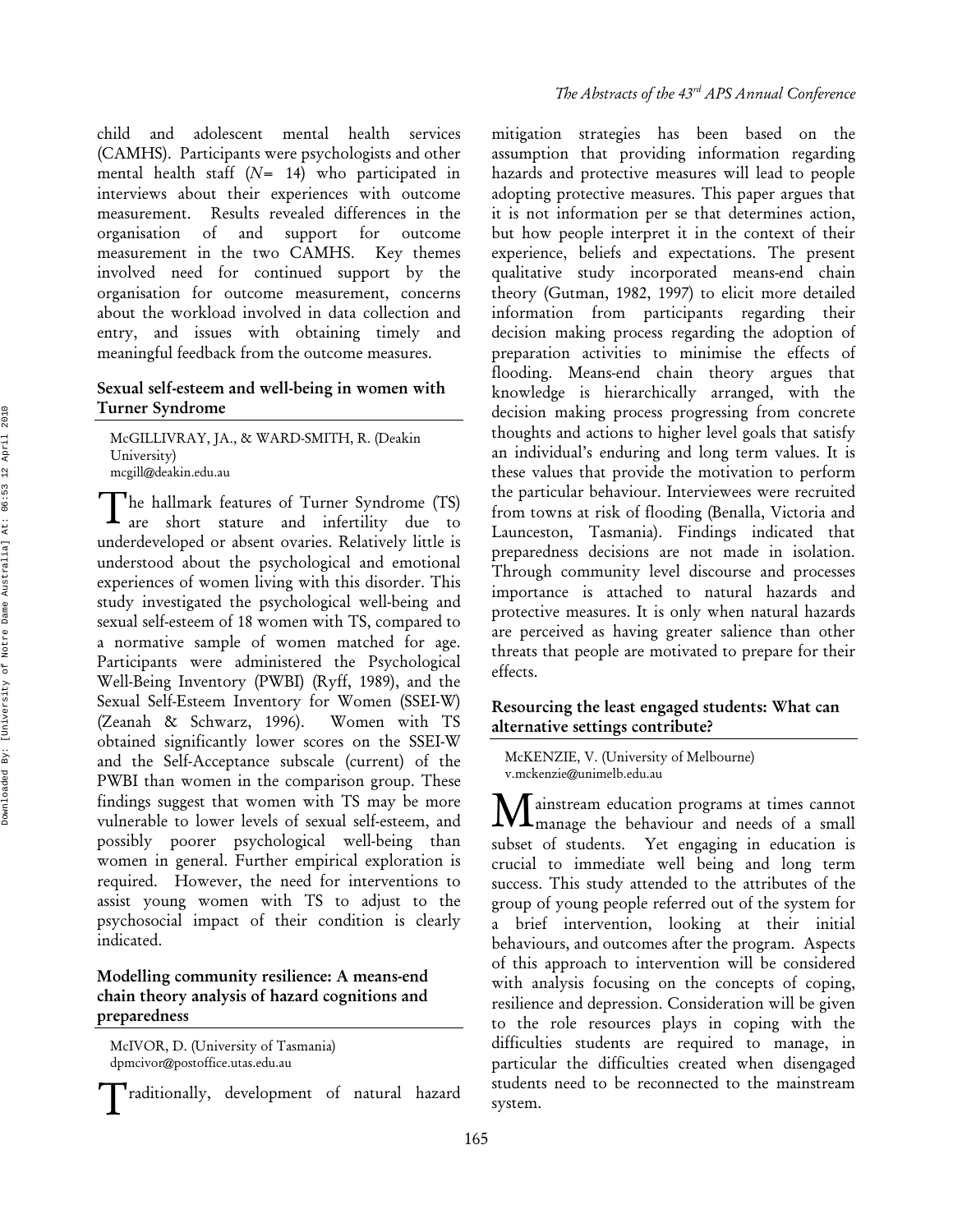### **Australian psychologists' willingness to implement their ethical decisions**

McKINNON, R., & KNOWLES, A. (Swinburne University of Technology) aknowles@swin.edu.au

Previous American research has identified that<br>psychologists' beliefs regarding what they should psychologists' beliefs regarding what they *should* do in response to ethical dilemmas do not always correspond with what they say they w*ould* do. Thus in response to ethical dilemmas psychologists may be Ethically Willing (their *should* and *would* responses correspond) or Ethically Unwilling (their *should* and *would* responses differ). The current study investigated ethical willingness / unwillingness in a sample of 77 Australian psychologists. Their responses to 10 ethical scenarios were compared with those of 52 first year psychology students. Results showed that the psychologists sampled were significantly more Ethically Willing than were the students. It was also found that for the psychologists Ethical Willingness varied from 97% to 58% according to scenario, indicating that Ethical Willingness was partially dependent on the type of ethical dilemma. The study also investigated the reasons psychologists and students gave for their behaviour choices. Implications of the results for the professional acculturation of psychologists regarding ethical behaviour are discussed.

# **I quit! Leadership and satisfaction with the volunteer firefighter role: Resignations and organisational responses**

McLENNAN, J., BIRCH, A., COWLISHAW, S. & HAYES, P. (La Trobe University) j.mclennan@latrobe.edu.au

nnual resignation rates for Australian volunteer-Annual resignation rates for Australian volunteer-<br>Abased fire agencies are about 6% of total volunteer firefighter memberships. Four studies investigated issues potentially related to leadership and volunteer resignations. 1. On 396 exit survey returns from former volunteers, reasons given for resigning were: Work/Family needs, 51%; Moved from the area, 38%; Age/Health issues, 28%; Dissatisfaction with the volunteer role, 25%. The major contributor to Dissatisfaction was poor brigade leadership. 2. A survey of 514 new volunteers found that higher levels of Intention to Remain were associated with being a member of a well-led,

inclusive, and harmonious brigade. 3. A survey of 1,589 volunteers found that about one third reported negatively on aspects of volunteer/paid staff relationships: lack of consultation; lack of respect; unhelpful interactions. 4. Interviews with 13 senior career staff who supervised the activities of volunteer brigades suggested: (a) great variability in the quality of leadership in brigades; and (b) differences among staff in their approach to brigade supervision. Overall, the findings show: (i) the importance of leadership as a factor to be addressed in order to minimise volunteer firefighter resignations; and (ii) a need for agencies to change how they approach issues of leadership in relation to their volunteers.

# **Callous-unemotional traits in aggressive youths: Identifying an at risk sub-group**

McLOUGHLIN, N. (University of Canterbury) nina.mcloughlin@canterbury.ac.nz

allous-Unemotional (CU) traits have **C**allous-Unemotional (CU) traits have<br>consistently been found to identify a sub-group of particularly aggressive anti-social children. However, the majority of past research relies on birth cohorts with a potential confound of socioeconomic status (SES), making it difficult to identify good predictors of antisocial behaviour. The present study uses Frick's (2004) Inventory of CU traits and a measure of aggression (Child Behaviour Checklist for ages 6-18 (Achenbach, 2001) in order to select a subgroup of youths at risk for antisocial behaviour, and compare them with other children from the same low SES community on a range of variables including psychosocial functioning, parent discipline, and emotional intelligence. One hundred and seventeen children (10-11 years) and their caregivers/parents participated; from this sample two subgroups: one high on CU traits and aggression (High-CU/Agg group: *n*=20) and the other low on CU traits and aggression (Low-CU/Agg group: *n*=74). The analyses revealed that a high-risk group (High-CU/Agg) could be readily identified. The High-CU/Agg group differed significantly from the Low-CU/Agg group on a range of measures including psychosocial problems, stress management and parental monitoring. These results support the predictive validity of Frick's research in a low SES community.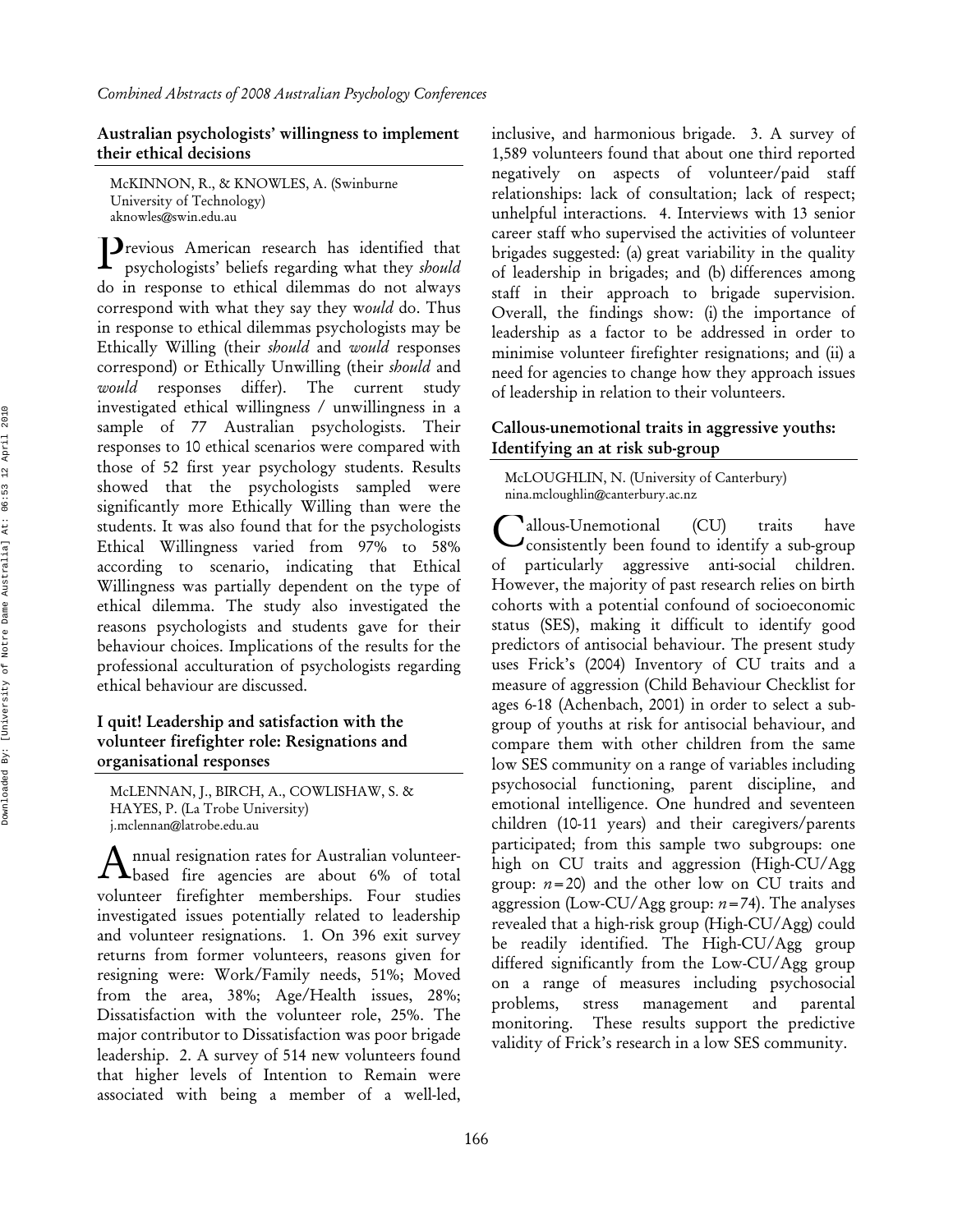# **An investigation of protagonist processes leading to in-session resolution of painful emotional experience during psychodrama**

McVEA, C. (Queensland University of Technology) cmcvea@powerup.com.au

motional pain is experienced as a shattering of  $E_{\text{the sense of self and disconnection from others,}}$ and when unresolved can produce long term avoidant responses to affective experiencing and interpersonal interactions, which inhibits the healing process. The psychodramatic construct of healing is social atom repair, which is considered to occur through the development of a larger perspective of the social system and greater flexibility in response. A multiple-case study was undertaken to build a model of protagonist (client) processes leading to in-session resolution of painful emotional experience during psychodrama. Significant change events within 9 resolved and 6 not resolved cases were analysed using Elliott's Comprehensive Process Analysis. Four events were linked to in-session change: reexperiencing and naming the core concern; activating resourcefulness; emotional release with social atom repair and integration. Emotional release with social atom repair was linked to post-session improvements in interpersonal relationships and sense of self that were maintained at three month follow-up.

# **Adaptive and maladaptive perfectionism and psychopathology among Australian university students**

MEAD, MR., & HICKS, RE. (Bond University) marykemead@hotmail.com

This study examined the relationship between<br>adaptive and maladaptive perfectionism and adaptive and maladaptive perfectionism and psychopathology: depression, anxiety and stress. Research has indicated that perfectionism is a multidimensional construct that may be construed as containing both adaptive and maladaptive components (Bieling, Israeli & Antony, 2004; Chang, 2003). Adaptive perfectionism relates to personal standards and organization, while maladaptive perfectionism relates to doubts about actions and concern over mistakes (cf.; the Multidimensional Perfectionism Scale - MPS; Frost, Marten, Lahart & Rosenblate, 1990). A total of 215 Australian university students from several states were assessed on self-report questionnaires including on the six subscales of the MPS and on the Depression, Anxiety and Stress Scales (DASS; Lovibond & Lovibond, 1995). The results indicated that those scoring high on maladaptive perfectionism also scored high on psychopathology. However, adaptive perfectionism scores were not related to depression or anxiety, though there was a small but significant relationship between personal standards and stress. Implications for therapeutic outcomes are discussed.

#### **Depression, loneliness and living arrangements**

MELLOR, DJ. (Deakin University) mellor@deakin.edu.au

ingle person households now comprise between  $\mathbf S$ ingle person households now comprise between one third and one half of all households in most Western cities. In Australia there are now more single-person households than there are households made up of couples living with children. It has been proposed that those living alone are more likely to be lonely than those who do not, and that people who are lonely are more likely to be depressed. This study investigated these issues. A sample of 4436 volunteer participants drawn from the Australian Unity Well-being database completed a survey that included demographic information, the UCLA Loneliness Scale, the DASS-21 and the Need to Belong Scale. Analyses revealed that those who live alone are neither more lonely nor more depressed than those who live with others. This finding may be explained by the lower need to belong reported by those living alone.

## **"I did not 'choke'!": Introducing a preliminary self-presentation model of "choking" in sport**

MESAGNO, C. (University of Ballarat) c.mesagno@ballarat.edu.au

ased on recently proposed definitions, "choking Based on recently proposed definitions, "choking" under pressure" (i.e., choking) is defined as a critical deterioration in the execution of habitual processes as a result of an elevation in anxiety levels under perceived pressure, leading to substandard performance. Researchers have provided descriptive choking models (i.e., self-focus and distraction models) with the self-focus model receiving the most empirical support, however, no one has offered explanatory models that may answer the question "why does choking occur?" Thus, the present paper is an amalgamation of three interconnected studies that,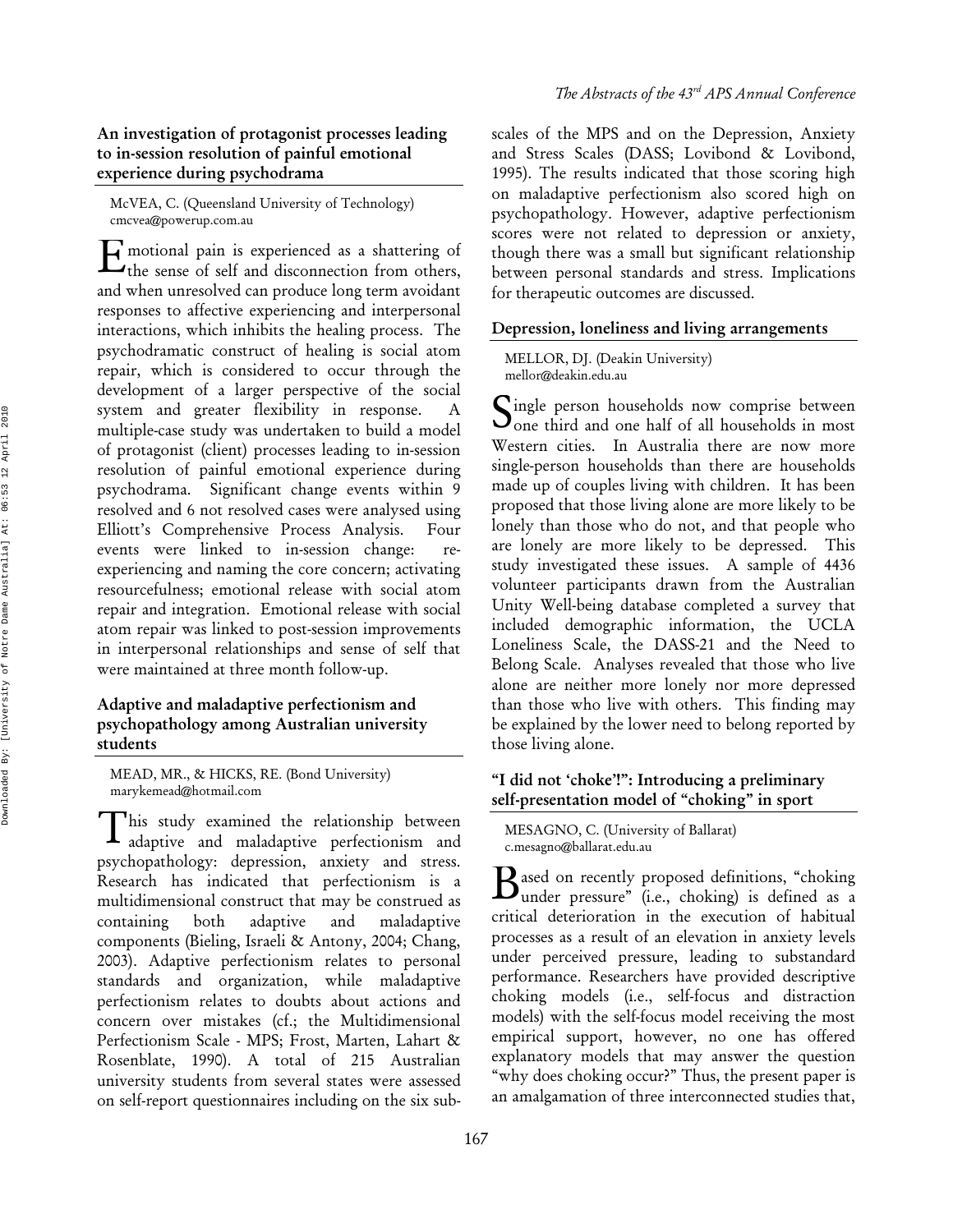in part, examined the psychological characteristics of "choking-susceptible" athletes using qualitative interviews, which helped to develop an explanatory model of choking. A total of 174 experienced athletes completed three psychological inventories to purposively sample 14 choking-susceptible athletes who participated in a series of single-case designs that included both low- and high-pressure phases. After the experimental phase, participants were interviewed about their experience and content analyses were conducted. Common choking-related themes were increased public self-awareness, fear of evaluation/ failure, and self-monitoring techniques. Further qualitative cross-case analyses provided evidence for a preliminary self-presentation model of choking that link public self-awareness, anxiety, and conveying a positive self-presentation, which will be discussed.

#### **Competitive pressure and decision-making accuracy in a video-based simulation of soccer**

MESAGNO, C., SPITTLE, M., & McNEIL, D. (University of Ballarat) c.mesagno@ballarat.edu.au

Perceptual-cognitive skills and decision-making in sport have typically been explored using videosport have typically been explored using videobased protocols in settings where participants are not exposed to the type of competitive pressures that characterise a game situation. Consequently, this study aimed to investigate the influence of competitive pressure, or competitive anxiety, on decision-making accuracy. Seventy-seven (Male=44, Female=33) undergraduate students with mean age of 20.16 years  $(SD = 3.18)$  were randomly assigned to an experimental (*n*=56) or control group (*n*=21) and completed a video–based perceptual decision-making test of 25 temporally occluded offensive soccer plays. Participants in the experimental group completed the test with and without competitive pressure conditions. Pressure was manipulated by introducing a competition for a monetary prize. Participants in the control condition completed the test twice without competition. All participants completed a state anxiety measure prior to each test. The competition produced significantly higher cognitive anxiety than no competition; however, this was not reflected in any significant differences in decisionmaking accuracy. Although not statistically significant, more experienced performers tended to score more accurately with competitive pressure.

Males had significantly higher decision accuracy scores than females with competitive pressure. Implications for decision-making under pressure will be discussed.

# **Will universal screening for perinatal depression in Australia be a reality by 2010?**

MILGROM, J. (The University of Melbourne) jeannette.milgrom@austin.org.au

evin Rudd's election promise of \$85M for a K evin Rudd's election promise of \$85M for a<br>National Postnatal Depression Plan to improve prevention and early detection of antenatal and postnatal depression has been a major achievement and catalyst to the work of *beyondblue*. This recommendation was based on the groundwork done in 2001 by the *beyondblue* National Depression Initiative, which in a 4-year project evaluated the feasibility of universal screening for perinatal depression. The ability to treat depression is also a necessary pre-requisite for advocating this approach and a review of treatment efficacy will be presented, as will the acceptability of screening. In 2007, a consortium of perinatal mental health experts around Australia received further funding from *beyondblue* to develop a National Action Plan. 2008 sees further *beyondblue* funding, supported by the Hon Jeff Kennett, with the establishment of an Expert Working Group co-chaired by the Hon Caroline Hogg. The task is to develop a framework in consultation with key stakeholders and government departments and gain national support at all levels. The results of the *beyondblue* public health initiative will be reviewed in the context of the debate around screening, and the challenges of training and access to services. The policy, training and models proposed will be reviewed.

## **Attachment to God, religious openness, and psychological health**

MINER, M. (University of Western Sydney), & DOWSON, M. (Australian College of Ministry) m.miner@uws.edu.au

here is much debate over the social implications There is much debate over the social implications<br>of fundamentalist religions. At the level of the individual there has also been debate over the psychological impacts of closed minded (fundamentalist) and open (questing) ways of being religious. On the one hand, religious openness has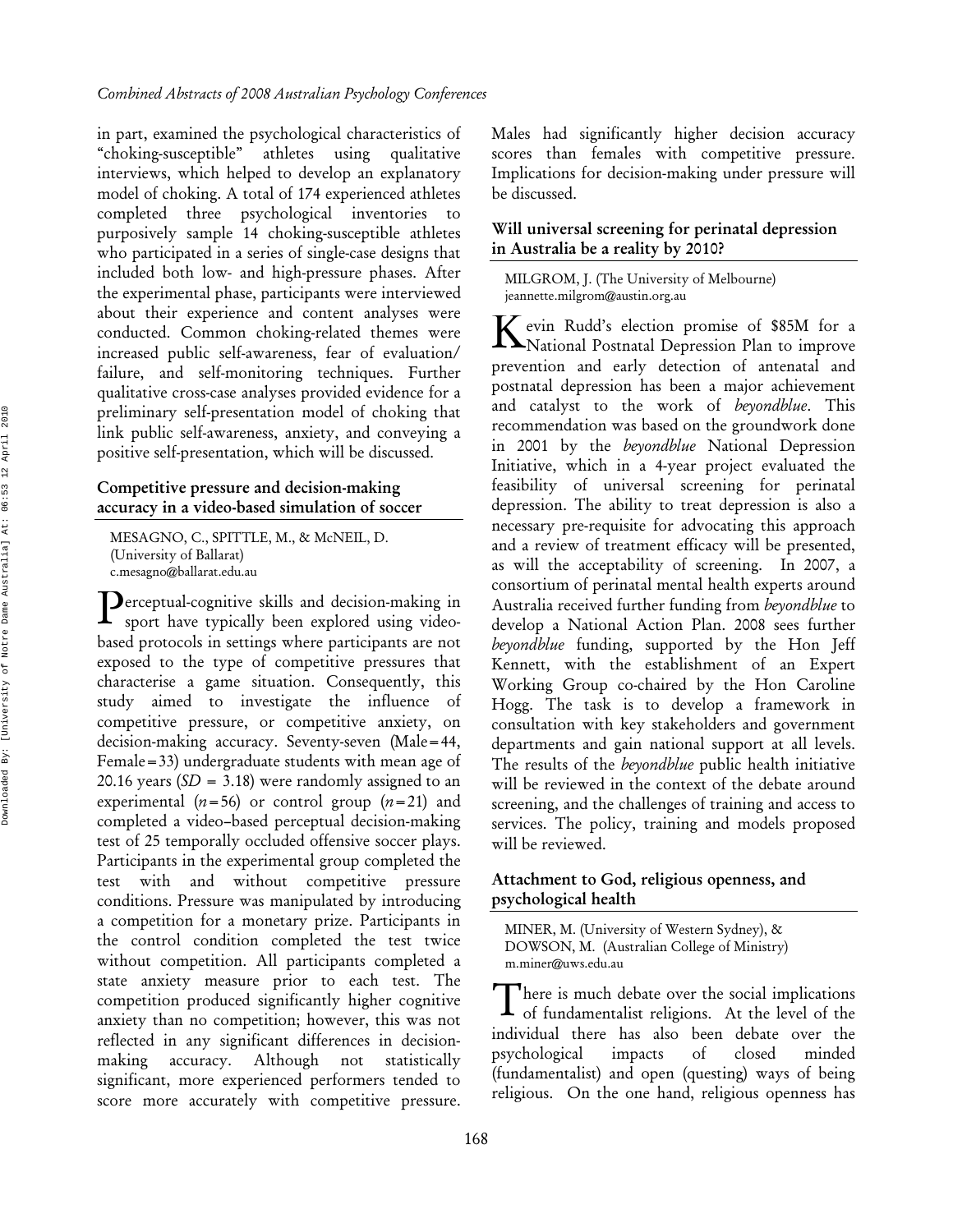been associated with tolerance and flexibility, but on the other it has been associated with anxiety and identity confusion. It has also been suggested that a person's security of attachment to God is an important foundation for psycho-spiritual health: secure attachment to God has been related to psychological adjustment and emotional regulation. This paper presents findings of a study designed to investigate whether a person's security of relationship with God allows for mature religious openness and thence lower levels of psychological symptoms. A sample of 130 Christian adults in Sydney, Australia completed demographic questions and measures of religious questing, attachment to God and the Brief Symptom Inventory. Results were analysed using structural equation modelling. Implications of the findings for understanding helpful and unhelpful spiritual pathways to psychological health are discussed.

#### **The RESILIENCE Project: Mobility impairment in Australia and South East Asia**

MISAJON, R., & MANDERSON, L. (Monash University) roseanne.misajon@arts.monash.edu.au

he RESILIENCE project (REsearch into Social Locomotive Impairment and Empowerment through Networking, Collaboration and Education) is an interdisciplinary, multi-country study, which examines the impact of mobility impairment on people in Australia and South-East Asia. The first phase of the project, which included both quantitative and qualitative components, aimed to identify key themes in regard to mobility impairment. This was conducted in three countries: Australia (*N*=169), Thailand (*N*=210) and Malaysia (*N*=210), in both urban and rural populations. The PIPP (Perceived Impact of Problem Profile) was specifically developed by the research team to measure impact and associated distress related to mobility impairment. The PIPP consists of 23 items across several personal and social domains, including perceptions about the self and self care, ability to perform various activities, personal and social relationships, participation, and independence. Participants were asked to rate the impact and distress on a 1-6 point scale (where 1 = *no impact* / *distress* and 6 = *extreme impact* / *distress*). The paper will provide a brief overview of some of the key  $\mathbf{I}$  Inclusion,

results obtained in regard to health-related quality of life and the impact of health on daily activities.

## **How is a perfectionist created? Development and validation of the Perfectionistic Anxious Rearing Questionnaire**

MITCHELL, JH., HUDSON, J., & M. RAPEE, RM. (Macquarie University) jennifer.mitchell@psy.mq.edu.au

Perfectionism is suggested to be an important feature in the development and maintenance of feature in the development and maintenance of several forms of psychopathology. A valuable way to investigate the nature of such a trait is to explore factors contributing to its development. The anxious rearing model of perfectionism development proposes that perfectionism develops due to general parental worry about being imperfect as evidenced by focus on negative consequences of mistakes, anxious over concern about mistakes and overprotection from the negative consequences of mistakes. The current study aims to assess this model with clinically anxious children and matched controls using preexisting and a newly developed measure, the Perfectionistic Anxious Rearing Questionnaire (PARQ). The aim of this study is to assess the psychometric properties of the PARQ.

## **Multiaxial assessment and biopsychosocial management of pain**

MONTGOMERY, B. (University of the Sunshine Coast) abra@bigpond.net.au

**P**ain patients present to psychologists because they are experiencing unacceptable pain. This are experiencing unacceptable pain. This experience is a psychological phenomenon which involves on-going interactions amongst biological, psychological and social factors. Turk and his colleagues have proposed multiaxial assessment (Turk & Melzack, 2001) and multifactorial treatment (Turk & Gatchel, 2002) of pain in response to the complexity of the phenomenon. Despite more than 40 years of research indicating the importance of psychological and social factors in the experience of pain, the majority of pain patients receive only medical treatment and the majority of medical practitioners still use only biomedical approaches to pain-management. Notwithstanding a few good examples of multidisciplinary centres dealing with pain, the potential contribution to best practice in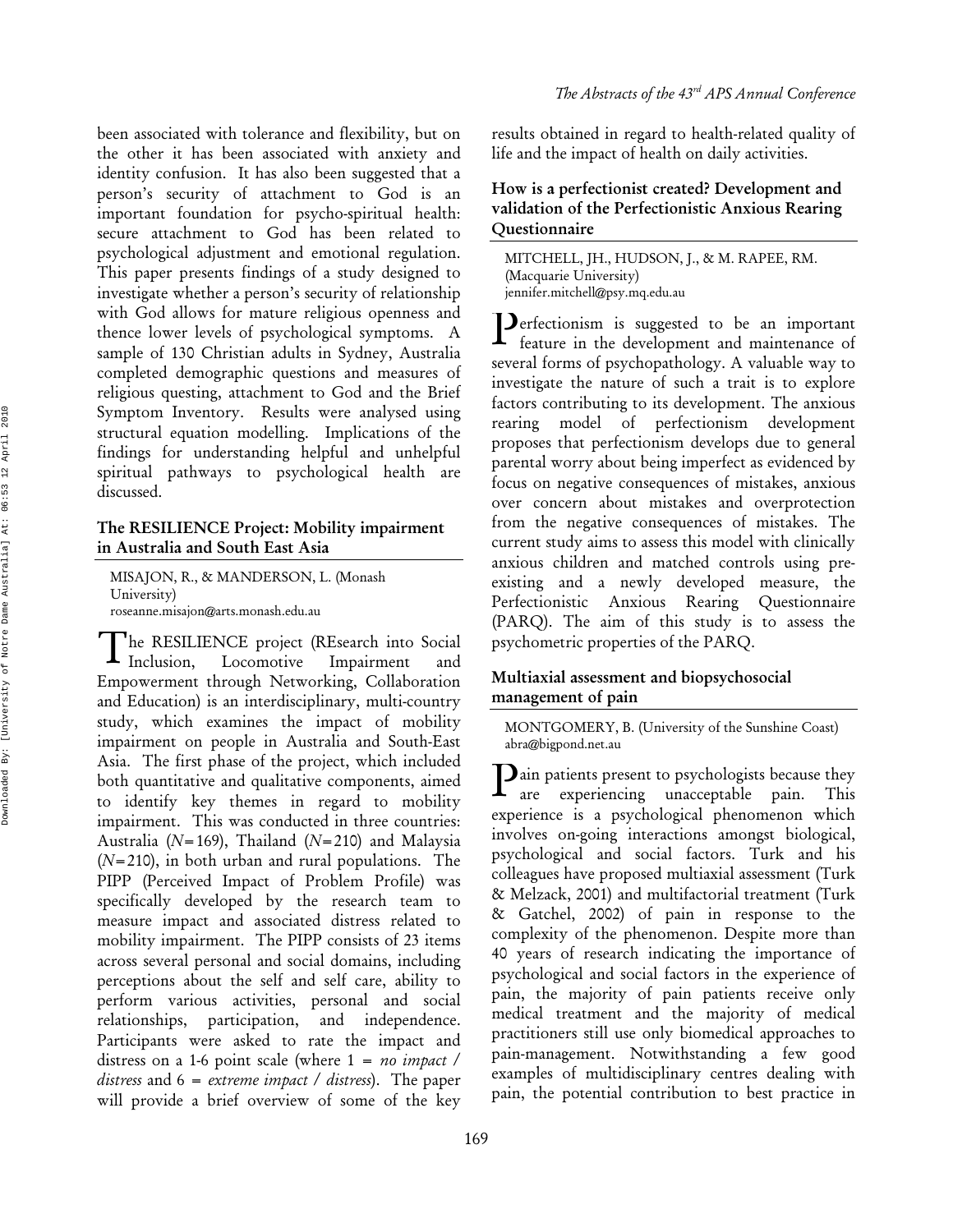pain-management from psychosocial techniques is frequently absent, presumably because of a lack of awareness within medical services of these procedures. This paper introduces a practitioner's view of evidence-based procedures for biopsychosocial approach to pain-management.

# **Reliability and validity of group administration of the Eyes Test – Children's Version: An Australian normative study**

MOODY, L. (Charles Darwin University), & CASHION, L. (Developmental Assessment, NT) lmoody@acerdarwin.com.au

he Eyes Test – Children's Version is used in The Eyes Test - Children's Version is used in<br>Australia and the UK as a measure of theory of mind in the assessment of autism spectrum disorders. However, little is known about its psychometric properties. Normative data for Australian children is sparse. Results of group testing were compared to individual administration in Australian and British samples to assess validity of group administration. In addition, internal consistency and test-retest measures were considered. The Eyes Test was group administered to 82 primary school students in the Darwin region of the Northern Territory enrolled in mainstream classes and with no identified psychopathology. Participants were grouped in age ranges from 8 –13.25 years. Results were consistent with previous normative studies, finding that total scores on the Eyes Test increase with age, with no effect of gender. No significant differences between the first and second administration of the Eyes Test were found. An analysis of internal consistency showed a less than ideal test statistic. Results are discussed in terms of test construction theory and cultural differences between the Australian and British samples. Overall it was found that the Eyes Test is a reliable, repeatable and consistent measure that can be administered either individually or in group settings.

#### **The acute psychobiological impacts of illicit ecstasy (MDMA) use in recreational environments**

MOREFIELD, KM., KEANE, M. (Adelaide University)\*, FELGATE, P. (Forensic Science South Australia), WHITE, JM.\*, & IRVINE, RJ.\* kate.morefield@adelaide.edu.au

ata were gathered at parties from 41 experienced ecstasy users. Blood samples, physiological D

measures and subjective reports were gathered prior to ecstasy consumption and hourly for five hours thereafter. Participants consumed between 1 and 5 ecstasy pills, ingesting doses often exceeding and in some cases tripling the maximum doses administered to humans in laboratory studies. Maximum MDMA plasma concentrations averaged 336 ng/mL, and a quarter of party-goers had MDMA plasma concentrations in the 'toxic to lethal' range according to forensic guidelines. Peak cardiovascular and thermodynamic effects also tended to exceed those in clinical studies. Heart rates increased by a mean of 24 bpm, systolic blood pressure by 22 mmHg and diastolic blood pressure by 14 mmHg. Core and skin temperatures also rose by 1.1  $\,^{\circ}$ C and 1.8  $\,^{\circ}$ C, respectively. Analyses of neurohormonal impacts are continuing and will be reported. It is apparent that recreational ecstasy users often consume considerably higher doses of the drug and experience greater physiological sequelae than those reported in controlled clinical research. Although accompanied in some cases by plasma concentrations hitherto only reported in case studies involving toxicity, participants' reports of elation indicate that these effects were not only tolerated but actively enjoyed.

# **Mindfulness-based treatment for bulimia nervosa and binge-eating: Findings from a randomised control trial**

MORGAN, A., & O'DONOVAN, A. (Griffith University) a.morgan@griffith.edu.au

While individual CBT has been viewed as the treatment of choice for bulimia nervosa and treatment of choice for bulimia nervosa and binge eating, results from group treatments are less impressive. As group treatments are a popular and cost-effective approach for these client groups, it is important to identify a group-based treatment that is effective. Promising findings have recently emerged from mindfulness-based group treatments; however these studies have been compromised by methodological limitations such as small samples sizes and lack of control groups. However, as many mindfulness-based treatments contain components from other therapeutic approaches, such as cognitive therapy, the relative contribution of mindfulness components remain unknown. The main aim of the current research was to conduct a randomised controlled trail of a mindfulness-based treatment with

06:53 12 April 2010

Australia] At:

Dame Notre  $\overline{a}$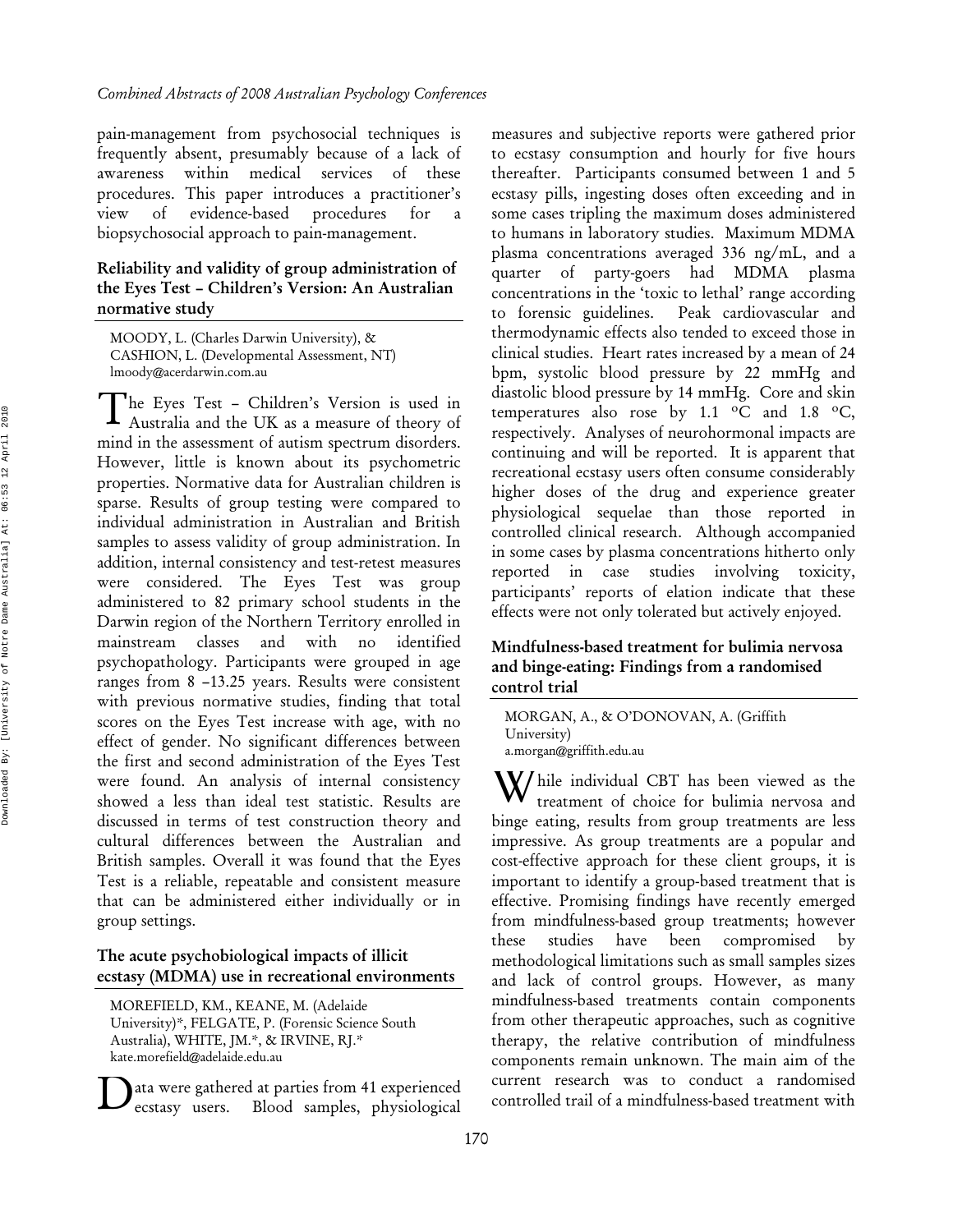an adequate sample size (*n* = 80), which did not contain components from other therapeutic approaches. Female participants who met criteria for bulimia or binge eating were randomly assigned to an 8-session group-mindfulness intervention or waitlist control. Measures of mindfulness, frequency of bingeing and compensatory behaviours, client functioning, eating-disordered cognitions, depression, anxiety, and stress were completed pre and post treatment, and at one-month follow-up. The results of this research demonstrate significant improvements on all variables for the treatment group compared to the waitlist control group. These findings provide support for the effectiveness of a mindfulness-only intervention for bulimia and binge eating.

## **An interpretative phenomenological investigation of adjustment and posttraumatic growth after a diagnosis of haematological malignancy**

MORRIS, BA. (University of Tasmania)\*, SHAKESPEARE-FINCH, J. (Queensland University of Technology), & SCOTT, JL.\* bamorris@utas.edu.au

 diagnosis of cancer results in a wide-range of that require considerable psychological adjustment. There is growing recognition in the field of psycho-oncology that some people experience positive life change, Posttraumatic Growth (PTG) following cancer diagnosis. However, many studies utilise existing PTG measures designed for general trauma experiences that do not take into account life changes that may be unique to a health-related context. The current study presents an interpretative phenomenological exploration of the adjustment process and reported PTG in 6 persons diagnosed with haematological malignancies. Interviews were conducted over a 12-month period (1; 6; and 12 months post-diagnosis). Triangulation of data was provided by interviewing significant others and with quantitative assessment. Results identified positive changes not assessed by traditional PTG measures; Compassion for Others, and Health-Related Life Changes. A wide range of coping strategies are reported in the first two interviews. These appear to persist to 12 month follow-up only if the person has experienced a relapse in health, or is struggling with enduring side-effects. The results were also consistent  $\Gamma_{\text{outcomes}}$ 

with prior research showing that cognitions play an important role in adaptive coping, including deliberate rumination, and downward social comparison. Exposure to positive behaviour modelling was also found to be an adaptive coping strategy.

#### **The relationship between therapeutic realizations and changes in problem gambling behaviour**

MORRIS, D., HOSKING, G., DEIGHTON, R., & MACNAB., F. (The Cairnmillar Institute) david.morris@cairnmillar.org.au

herapeutic realizations are one of the change processes posited by the generic model of psychotherapy (Orlinsky & Howard, 1986). This paper discusses the relationship between therapeutic realizations and changes in behaviour and psychological well-being among individuals undergoing therapy for problem gambling. Following six sessions of a brief integrative therapy, clients completed measures of gambling behaviour, psychological well-being, and a measure of therapeutic realizations (The Therapeutic Realizations Scale; Kolden, Strauman, Gittleman, Halverson, Heerey, & Schneider, 2000.) This paper will discuss the strength of the association between client's realizations over the course of the therapy and changes to both their problematic gambling behaviour and psychological well-being. These results will be discussed in the context of the relationship between therapeutic insight and psychopathology. T

# **Executive function as a predictor of driving behaviour among young drivers**

MORRIS, L., & DAWSON, S. (University of Canberra) l.morris@student.canberra.edu.au

his study explores relationships between executive functioning and driving behaviour, as well as the influences of age and sex within a sample of young Australian drivers. This study employed a self-report, cross-sectional survey research design. A purposive sample of 92 provisionally licensed drivers aged 17-25 years, took part in the study. Results revealed that young drivers who displayed poorer executive functioning were associated with increased driving violations and total negative driving behaviours such as mistakes and lapses. Hierarchical regression analyses revealed that executive function  $\mathbf{I}$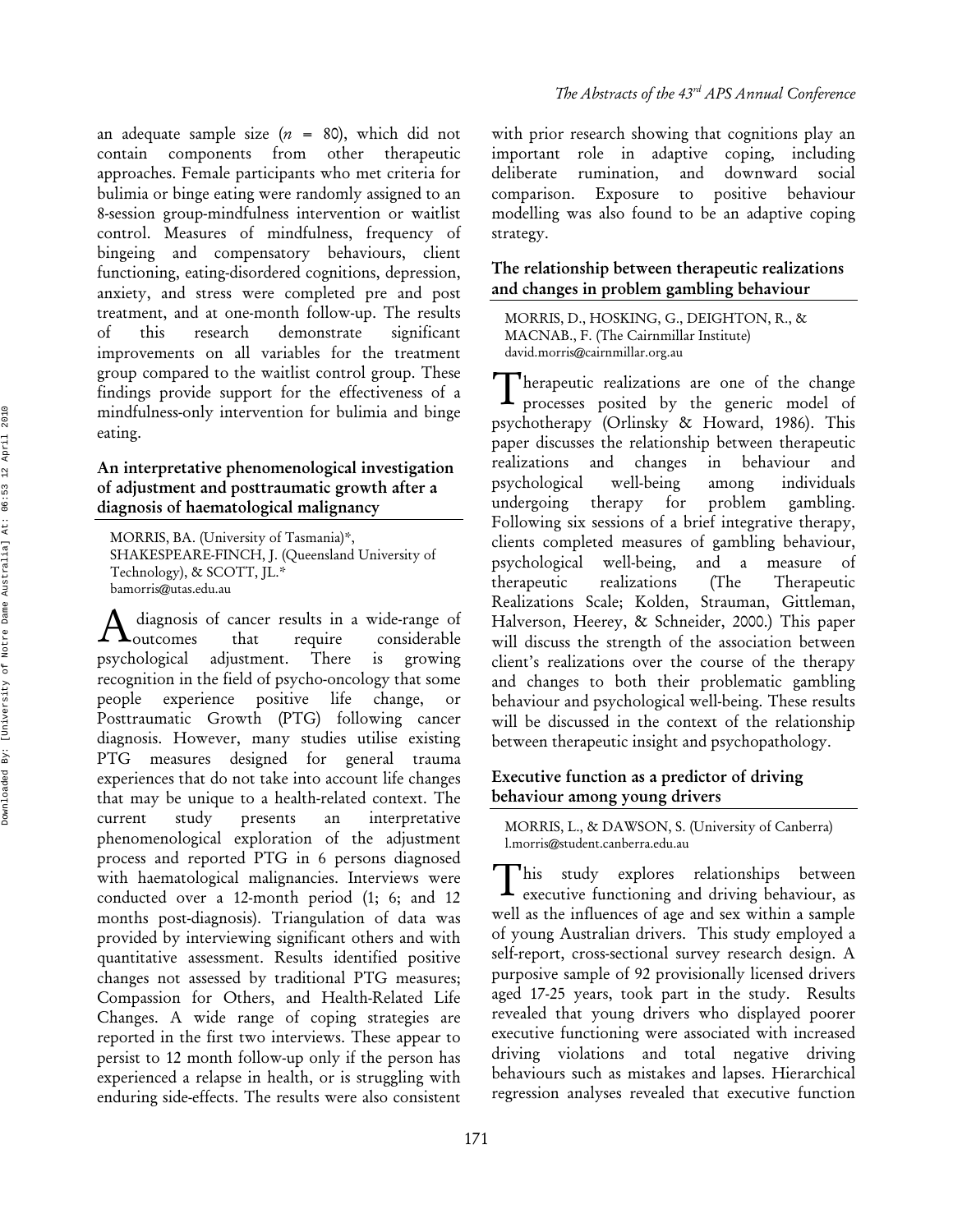was an important influential predictor of driving behaviours which contributed independently to the effects of age and sex. Further results and implications are discussed with regard to possible future directions for research in this area; including efforts to reduce drivers risk of motor vehicle accidents.

## **Relationships between age, executive function and driving behaviour**

MORRIS, L., & DAWSON, S. (University of Canberra) l.morris@student.canberra.edu.au

his study investigates the relationships between a component of brain functioning called executive function and driving behaviour, as well as the influences of age and sex within a sample of Australian drivers. A self-report, cross-sectional survey research design was employed on a convenience sample of 246 students aged 18-58 years from a Canberra university. Younger drivers were found to display poorer executive function and that less effective executive function was associated with increased driving violations, and total negative driving behaviours such as mistakes and lapses. Regression analyses confirmed that executive function was an important influential predictor of driving behaviours and that it contributed independent to the effects of age and sex. The strength of the influence of executive function on driving behaviour was further demonstrated by the partially mediating effect of executive function on the relationship between age and driving violations as well as total negative driving behaviours. These results suggest that higher levels of executive function may partially buffer the negative influence of youth on driving behaviours. Implications of results are discussed with regards to future research in driver safety. T

#### **Performance psychology applied to dance**

MOYLE, G. (Independent Practice) moyle.g@bigpond.net.au

The recent interest in the area of performance<br>psychology has included a focus on applied psychology has included a focus on applied practice within the performing arts. The use of psychology within this field has been occurring for many years, although practice has been observed to originate primarily from within clinical psychology

in dealing with 'problems' (e.g. eating disorders). During the past 15 years, increased interest and focus has come from the field of sport psychology and its application to fields such as dance. Experience with the application of sport psychology in the dance profession has shown that dancers identify primarily with the concept of performance psychology. The focus of applied performance psychology practice with dancers has been observed to incorporate principles from across sport, clinical and organisational psychology, yet packaged together in such a way that the focus is on performance enhancement – whether that be in terms of dance technique, artistry, creativity, or personal skill development both on and off the stage. This paper focuses upon sharing the practitioner's experience of the delivery of performance psychology to dancers (both professionals and dancers-in-training), and discussion of the considerations related to this undertaking within this unique population.

#### **Attachment and interpersonal relationships in postnatal depression**

MULCAHY, R., & WILKINSON, RB. (The Australian National University) ross.wilkinson@anu.edu.au

**P**ostnatal depression (PND) is a serious and debilitating mental health disorder, which has debilitating mental health disorder, which has serious consequences for the woman, her partner, and their infant. Strong evidence exists for the role of interpersonal and relationship factors such as marital satisfaction and social support. This research embraced an attachment theory framework to illustrate the importance of close interpersonal relationships in the conceptualisation of postnatal depression. This study reports the results of a crosssectional study examining the bivariate and multivariate associations between attachment insecurity, interpersonal functioning and postnatal depression by investigating the differences between a clinical group of mothers diagnosed with PND (*n* = 47) and a comparison group of mothers (*n* = 68) across some of their significant relationships including marital functioning, social-supports, and the mother-infant bond. The findings demonstrate that mothers with Preoccupied or Fearful adult attachment styles have significantly higher levels of postnatal depression, more marital discord, less positive views of their social support network, and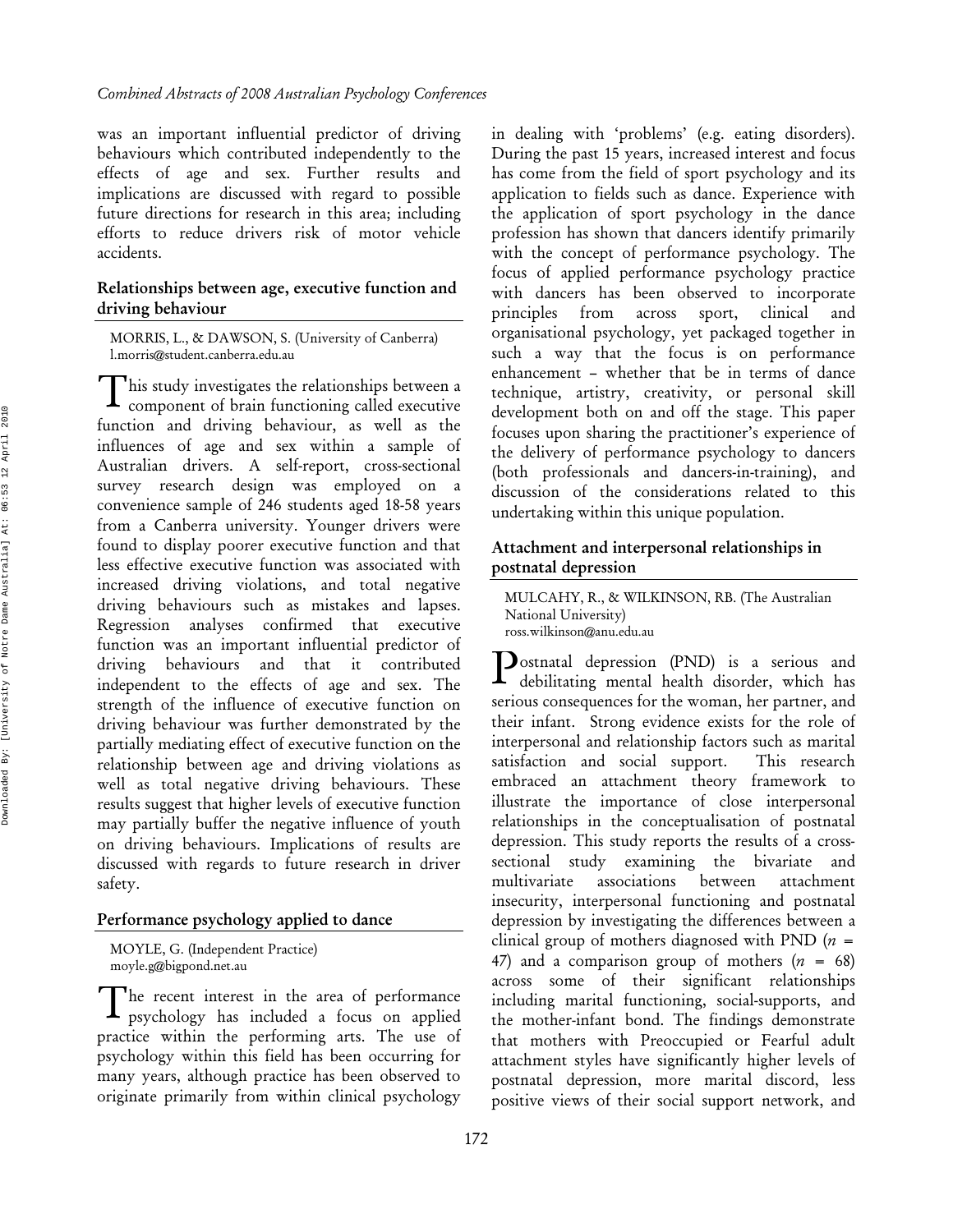Downloaded By: [University of Notre

more difficult interactions with their baby than mothers with Secure or Dismissing adult attachment styles. Results from this research indicate that attachment theory offers a potentially useful framework for health professionals and therapists working with depressed mothers, their partners, and infants.

# **Helping people cope with advanced prostate cancer: Identifying and meeting their coping needs**

MURRAY, K., SCOTT, JL., BRUNO, R. (University of Tasmania), MONSOUR, M. (Launceston General Hospital), NUWAYHID, F. (Royal Hobart Hospital) kamurray@utas.edu.au

he diagnosis of prostate cancer affects the The diagnosis of prostate cancer affects the psychological well-being of men and the people close to them. People coping with advanced stage disease report higher levels of depression and greater disruption to their quality of life than do people coping with early stage disease. Support person's often report higher distress than do patients. However, no research to date has explored the coping needs of people with advanced stage disease, or evaluated interventions to enhance adjustment in both patients and their support persons. This poster reports results from two studies. In the first study, couples' observed support communication, psychological functioning and unmet coping needs were assessed and informed the development of a dyadic coping intervention. The preliminary results from the second study, involving a pilot, pre-post test, single arm evaluation of the intervention on 15 couples with advanced disease, are reported.

# **The role of loneliness in the relationship between rejection sensitivity and depression**

MUSGROVE, E., & BOWLES, T. (Australian Catholic University) elmusg001@student.acu.edu.au

 $\mathbf{P}_{\text{(RS)}}$  and depression are highly correlated. In (RS) and depression are highly correlated. In accordance with the RS model, anxiously expecting rejection reflects a cognitive-affective processing disposition which confers vulnerability to depression by undermining one's ability to form and benefit from positive relationships. However, few studies have outlined the specific mechanisms by which RS functions as a risk factor for depression. Posited within the context of an attachment/attributional

framework and utilising Weiss's conceptualisation of loneliness, the current paper presents an evaluation of the extant literature and will provide an analysis of the role of loneliness in the relationship between the RS and depression. Additionally, a mediator model, wherein loneliness mediates the relationship between RS and depression will be proposed. Possible directions for future research in this area will also be explored.

# **The profile and outcomes of cancer patients referred to a specialist psychology service**

NEILSON, K., SMITH, D. (RMIT University), & POLLARD, A. (Peter MacCallum Cancer Centre) neilson.kate@yahoo.com

Specialist psychology services for cancer patients aim to assist patients to manage the emotional,  $J_{\text{aim}}$  to assist patients to manage the emotional, social, and existential concerns that can occur with cancer. This project aimed to identify the characteristics and outcomes of clients referred to a specialist psychology service for cancer patients. Client demographic, cancer illness/treatment, service usage, and functioning were recorded over a 16 month period. Results demonstrated that most patients referred to the service attended for an assessment with a psychologist. Referral to the psychology service occurred throughout the cancer diagnosis and treatment process. Attending the service was generally associated with improvement in clients' functioning. Sex, baseline severity of symptoms, number of sessions attended, diagnostic, and treatment details predicted improvement in psychological symptoms. The results of this evaluation are useful in terms of providing a better understanding of the psychology service's utilisation, process, and outcomes for clients. This can assist in the planning and development of the psychology services for cancer patients.

# **Strategies that enhance student engagement during the teaching of statistics in psychology programs**

NEUMANN, DL. (Griffith University) d.neumann@griffith.edu.au

The profession of psychology is based on the principles of scientific investigation and analysis. principles of scientific investigation and analysis. However, students in psychology programs generally rate the study of research methods and statistics low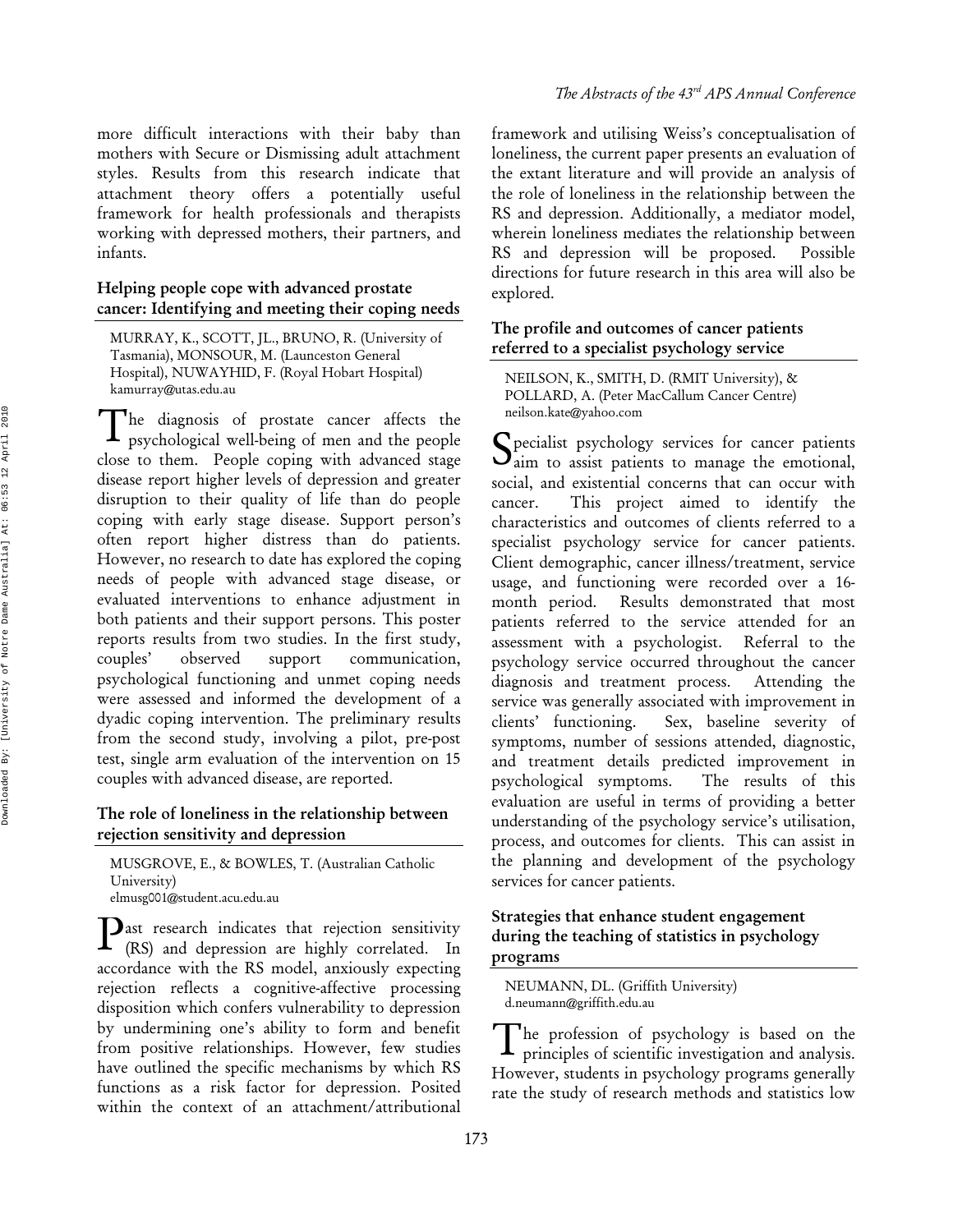on indicators such as relevance and interest. This paper will examine some methods that have been used to enhance student engagement and learning during a first year statistics course. The use of on-line and in-class computer-based interactive exercises can illustrate statistical concepts such as sampling, regression, and hypothesis testing in a novel way. A data gathering questionnaire completed in the first class can also provide raw data of interest to students for illustrative purposes throughout the course. Finally, using student-relevant and discipline-relevant examples of statistical concepts with the odd funny photo thrown in can maintain student attention during lectures. Evaluation of these approaches indicates that each can play a role to promote student learning and engagement in statistics courses for psychology students.

# **The psychophysiological profile of elite and novice athletes during a precision sport**

NEUMANN, DL., THOMAS, PR. (Griffith University), & HOOPER, SL. (Centre of Excellence for Applied Sport Science Research) d.neumann@griffith.edu.au

thletes' skill levels are reflected in not only their  $A_{\text{performance,}}^{\text{thletes' skill levels are reflected in not only their}}$ psychophysiological responses during a sport. This paper examines cardiovascular responses that were measured during a series of putts in golf. Elite athletes showed an overall lower heart rate, greater variability in heart rate, a greater phasic deceleration in heart rate just prior to the putt, and a greater tendency to exhale just before the putt when compared to novice athletes. Instructions that encouraged athletes to modify their attentional focus during the putting task had a greater effect on cardiovascular responses in novice athletes than in elite athletes. The cardiovascular profiles appeared to reflect the interplay between the attentional focus strategy, arousal regulation, and the physical demands of the putting task. The measurement of cardiovascular activity may be useful during training and assessment to promote the psychophysiological patterns associated with enhanced performance during precision sports.

## **The indicator for intervention pilot study: A snapshot from psychology**

NICHOLAS, A., STOKES, D., & MATHEWS, R. (Australian Psychological Society) a.nicholas@psychology.org.au

ince 2005, the Australian Department of Health Since 2005, the Australian Department of Health<br>and Ageing has funded the APS to develop and pilot test a code set for use as an 'Indicator for Intervention' (IFI) to add to a standard 'Allied Health Minimum Data Set'. This study is auspiced by the National Allied Health Classification Committee who have been developing the data set since the early 1990's. IFI codes indicate the primary reason a patient/client has sought assistance from an Allied Health professional. The IFI is functional in nature indicating the concern or symptom of primary importance, rather than representing a diagnosis or intervention. Approximately 400 professionals from eleven allied health professions were involved in this pilot study. As part of the pilot, 1791 data entries were collected from 67 Psychologists working in public health services in metropolitan, regional and remotes areas across Australia. These entries include the allocated IFI code(s) and patient/client demographic information. Participating psychologists worked in a variety of settings including Acute Hospitals and Community Health Services, and the IFI codes used varied across settings. In addition, 24 psychologists participated in a reliability study involving allocation of IFI codes to a set of casestudies. An indicator of reliability above the set benchmark was achieved.

# **Coping strategies and pain during physiotherapy treatment**

NICHOLSON PERRY, K., SHARPE, L., HAGGMAN, S., NICHOLAS, M., & REFSHAUGE, K. (The University of Sydney) kathrynn@psych.usyd.edu.au

While a significant amount of research has been<br>conducted investigating the role of coping conducted investigating the role of coping strategies in relation to those with chronic pain or in experimental pain situations, relatively little has explored their spontaneous use in real-life painful situations. Participants were 192 individuals presenting for physiotherapy treatment of low back pain, who completed VAS pain scores before and after treatment, and a modified version of the Coping Strategies Questionnaire (CSQ; Rosenstiel and Keefe,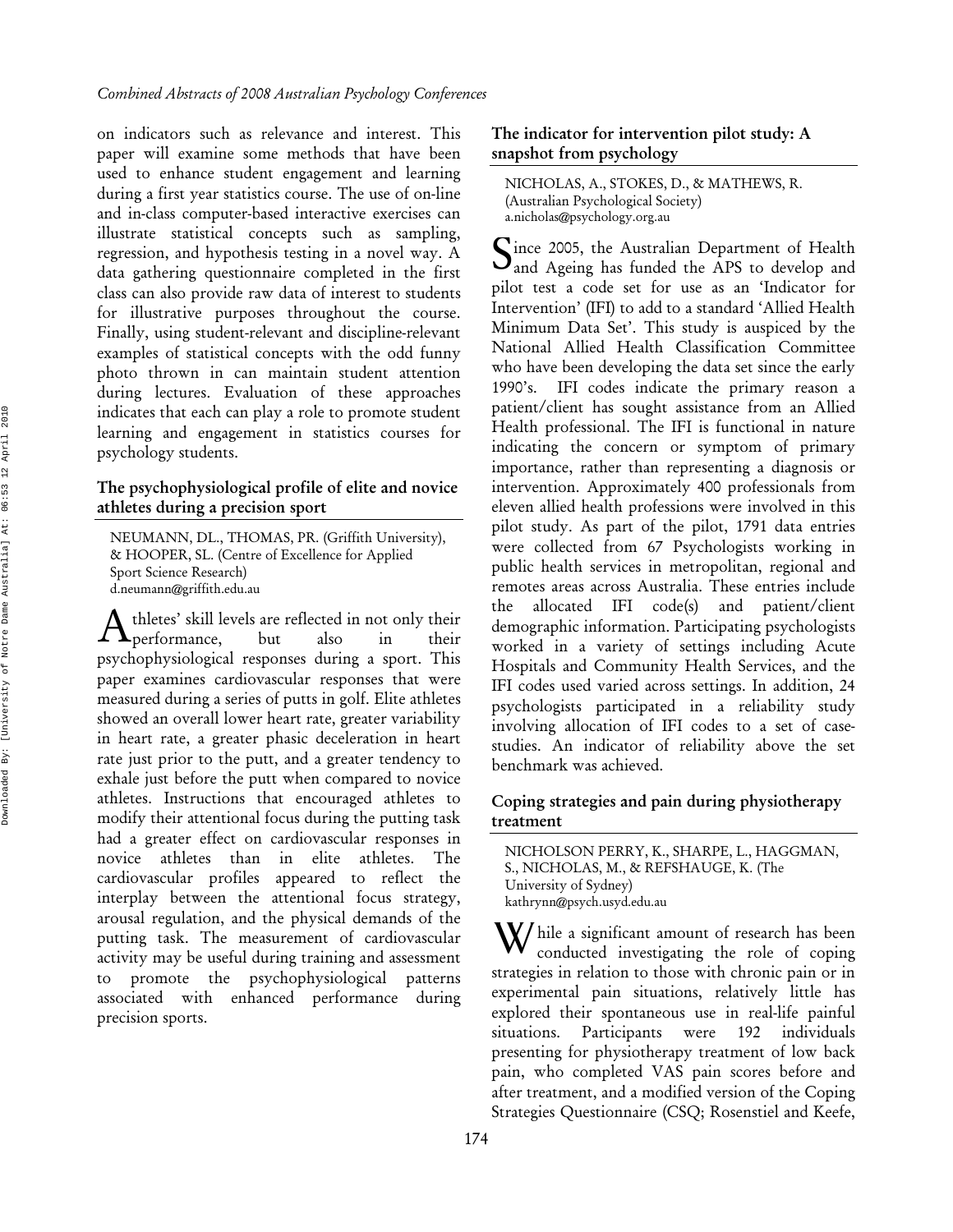1983). Using coping self-statements (such as 'Although it hurt I just kept going') was the most frequently used coping strategy reported by the sample, and reinterpreting pain sensations (such as 'I imagined that the pain was outside my body') was the least frequently used. Regression analyses using posttreatment VAS pain scores and pre to post-treatment change in VAS pain score found that, after controlling for pain levels before treatment, only reinterpreting pain sensations made a significant contribution to variance in either dependent variable. The implications of these findings will be reviewed in light of other relevant findings.

## **The long cold night: Comparing expeditioner and partner experiences during Antarctic absences**

NORRIS, K., PATON, D. (University of Tasmania), & AYTON, J. (Australian Antarctic Division) kimberley.norris@utas.edu.au

he Antarctic environment poses both physical The Antarctic environment poses both physical<br>and psychological challenges to human performance, particularly during the austral winter. Additionally, Antarctic employment involves prolonged separation from existing social support networks. Previous research has demonstrated variations in expeditioners mood whilst in Antarctica and the subsequent impacts on both physical and psychological functioning (Bechtel, 1991; Evans, Stokols, & Carrere, 1987; Palmai, 1963; Steel & Suedfeld, 1991). However, the concurrent experience of partners and the potential influence this has on expeditioner health during Antarctic residence is not well understood. Incorporating a cross-lagged, longitudinal design the present study investigates the experience of Antarctic absences in expeditioners and their partners, and explores the interactive nature of these processes. In particular, it highlights the significant differences in psychological health across Antarctic absence and provides a rationale for variance between expeditioners and partners based on data obtained from qualitative interviews. This research provides a more holistic understanding of Antarctic employment, and identifies implications for individual and dyadic adjustment at later stages of the Antarctic employment experience.

#### **Canvassing the emotions: Women, creativity and mental health in context**

NORTHFIELD, S. (Victoria University) sal@infoxchange.net.au

his paper concerns the role of visual art in the This paper concerns the role of visual art in the lives of women who have experienced mental ill health. As in other areas of art history where women are rarely mentioned, little has been written about the relationship between women's creativity and wellbeing. Even less has been documented about the actual experiences and views of women experiencing mental ill health who produce/d visual art. In the 1950s, art programs were introduced across a number of Victorian psychiatric institutions, and continued until the closure of stand-alone psychiatric institutions in the late  $20<sup>th</sup>$  century. Since then, a number of innovative community-based art programs for people experiencing mental ill health have evolved across Victoria. However such art making opportunities have not been systematically quantified or identified. This project focuses on interviews with women who produced art in psychiatric institutions or who produce art in community settings, about the role and meaning of creativity in their lives, providing both historical and contemporary perspectives on the interaction between creativity, gender and wellbeing. Such knowledge enables a richer appreciation of the challenges for current and future mental health services to consider the role that creativity has to play in women's wellbeing.

#### **Life regrets and subjective well-being in older adults**

O'BRIEN, AE., & THOMPSON, AP. (Charles Sturt University) ann\_obrien@optusnet.com.au

his study investigated several aspects of life This study investigated several aspects of life<br>regrets in older adults, including the relationships between regret characteristics (number reported, negative consequences, intensity) and subjective well-being (life satisfaction, depressive symptoms) One hundred and thirteen female and 45 male participants (aged 65 to 94 years), predominantly residing in suburban areas of Sydney and Wollongong, completed written questionnaires. Slightly more than half the respondents reported having one or more life regrets. Regrets most commonly related to the life domains of education,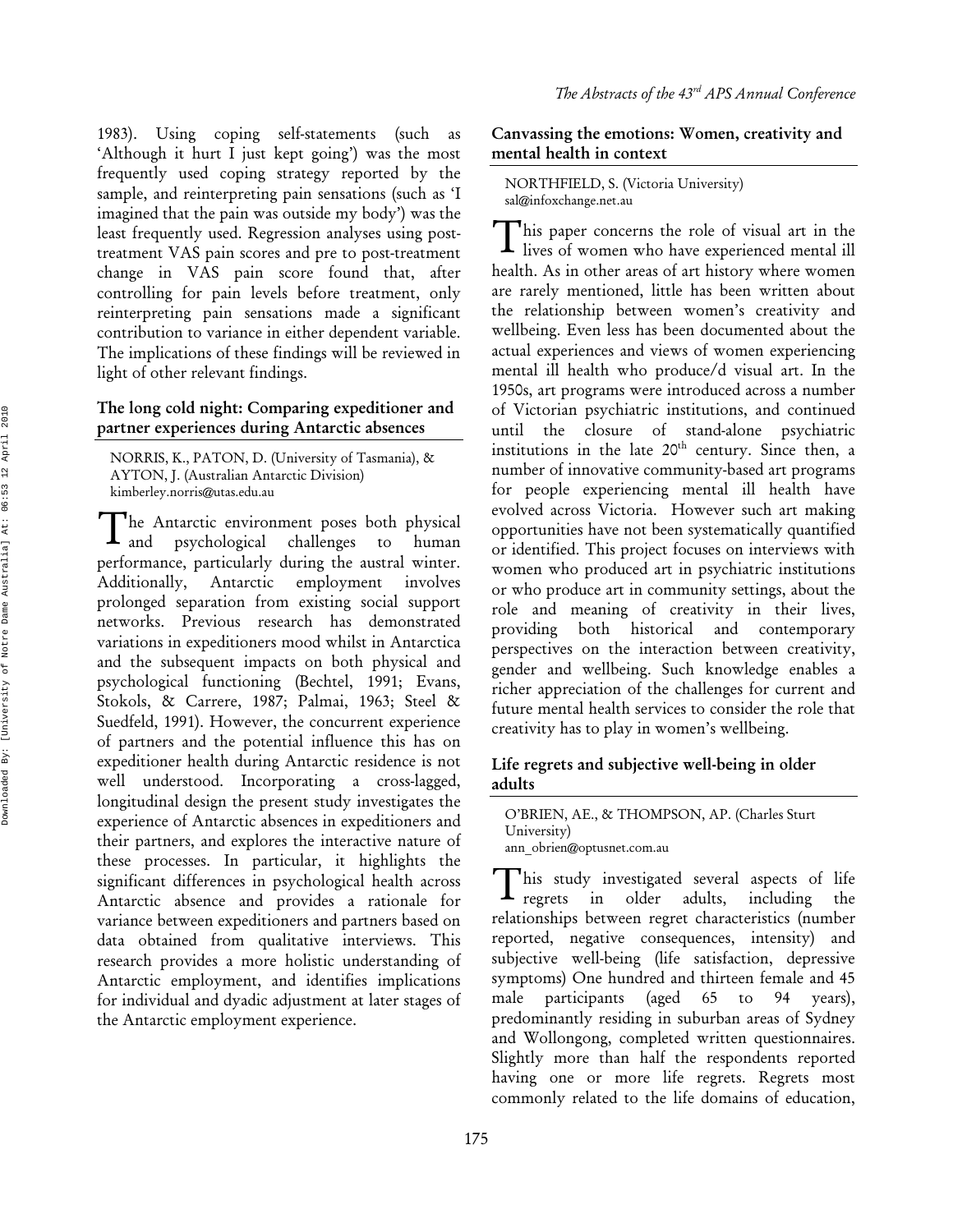career, marriage and romantic relationships, parenting and self-development. Participants with no life regrets reported greater life satisfaction than those with three or more regrets. Number of regrets was not related to depressive symptoms. In order to further explore the relationship between life regrets and subjective well-being, a measure of dispositional negativity and of physical health were considered in combination with two aspects of regrets (negative consequences and intensity). Multiple regression analyses showed that, after controlling for the effects of dispositional negativity and physical health, regret consequences contributed uniquely to predicting both measures of subjective well-being. However, regret intensity appeared more influential than regret consequences for the prediction of depressive symptoms.

#### **Exploring the influence of psychological factors on breastfeeding duration: Phase 1, perceptions of mothers and clinicians**

O'BRIEN, ML., BUIKSTRA, E. (Centre for Rural and Remote Mental Health), FALLON, AB. (Northern Rivers University), & HEGNEY, D. (University of Queensland) obrienm@usq.edu.au

he important health affects of breastfeeding are The important health affects of breastfeeding are well known, yet currently only a minority of Australian women breastfeed for long enough for the full range of benefits to be attained. Sociodemographic determinants of breastfeeding duration identified to date are not easily modified and therefore offer limited opportunities for increasing breastfeeding duration. It is also apparent that individual differences of a psychological nature may have an overriding effect on breastfeeding success. This study aimed to list the individual psychological differences thought to have an effect on breastfeeding duration by subject matter experts. Participants included three groups of mothers who had breastfed for varied lengths of time (*n*=17), and one group of breastfeeding clinicians (*n*=4). The Nominal Group Technique was employed to generate a list of factors thought by group members to influence breastfeeding duration. The transcribed group discussions were also explored using thematic analysis. Forty-five psychological factors thought to influence the duration of breastfeeding were identified. Factors considered 'most important' included the mother's

priorities and mothering self-efficacy, faith in breast milk, adaptability, stress and breastfeeding selfefficacy. The identification of these factors represents an important step in the discovery of modifiable psychological differences capable of increasing breastfeeding duration.

# **Exploring the influence of psychological factors on breastfeeding duration: Phase 2, the quantitative enquiry**

O'BRIEN, ML., BUIKSTRA, E. (Centre for Rural and Remote Mental Health), & HEGNEY, D. (University of Queensland) obrienm@usq.edu.au

The aim of this study was to examine the relationship between women's psychological relationship between women's psychological characteristics and breastfeeding duration, after controlling for socio-demographic factors. The literature suggests that psychological factors may influence breastfeeding behaviour, but studies are few. Existing evidence and the results of Phase 1 of this study were used to construct a list of psychological factors which were tested for their association with breastfeeding duration in the current design. Participants completed the initial questionnaire within 14 days of the birth  $(N = 375)$ and were contacted by telephone at 6 months postpartum to ascertain their current feeding method, and the time of weaning where appropriate. The data showed that 44% of the sample experienced signs of postnatal distress in the 14 days following the birth. The duration of breastfeeding was significantly associated with dispositional optimism, breastfeeding self-efficacy, faith in breast milk, breastfeeding expectations, anxiety, planned duration and the time of the infant feeding decision. After removing the effect of socio-demographic characteristics, unique predictors of both fully and any breastfeeding duration were identified among the psychological variables. These results demonstrate the importance of individual psychological differences to breastfeeding duration.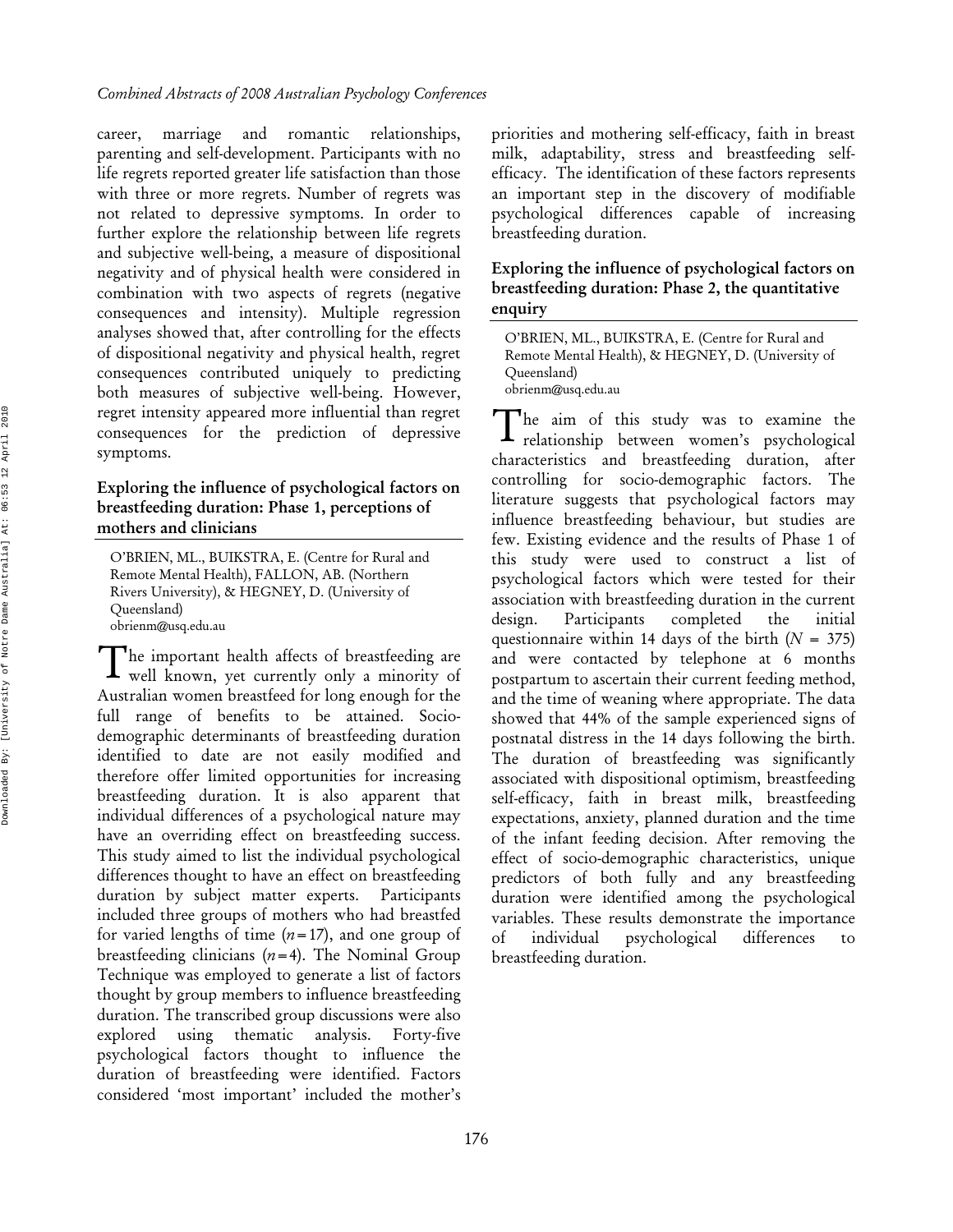### **Community psychology in schools: Challenges and hope**

O'GRADY, L. (Victorian Department of Education and Early Childhood Development) ogrady.lynette.j@edumail.vic.gov.au

chools exist as communities in their own right as  $S_{\text{well}}$  as microcosms of their local and broader national and global communities. School policies, procedures and rules assist the school community to function more effectively. Any existing strengths and weaknesses in these wider communities are likely to play out in various ways within the school community. Community psychologists recognize the importance of links between local community and school communities and are interested in exploring issues of inclusion, connectedness and power imbalances. They also place emphasis on how values operate within all relationships and institutions. With much talk in schools recently about values and promoting student voices, community psychologists are well placed to work with schools to ensure that this talk is more than rhetoric. By promoting more reflective practices around traditional ways of working, we can assist schools to achieve culture shifts that enhance the engagement and resilience of all community members. This paper provides two examples of school projects taking place in schools in the western suburbs of Melbourne: one is a student-led peer drug education program in several secondary colleges and the other project utilizes an emotional intelligence framework to assist school staff in reflecting on practices and developing programs for students.

### **Effect of problem-solving focussed cognitive behaviour therapy on suicidal behaviour**

OLUJIE, C. (Northern Sydney Central Coast Health) colujie@nsccahs.health.nsw.gov.au

his study aimed to investigate the effectiveness of This study aimed to investigate the effectiveness of<br>a problem-solving focussed cognitive behaviour therapy on hopelessness, temporal perspective, general self- efficacy, pain impact and problemsolving confidence among suicide attempters. The link between problem-solving deficits and suicide attempt or completed suicide is supported by a number of studies. A total of thirty four parasuicidal mental health patients with recurrent suicidal ideations participated in this study. The participants

comprised nineteen patients assigned to the treatment group and fifteen patients in the waiting list group. The participants were matched for age, years of education and number of suicide attempts. All participants completed questionnaire measures of hopelessness, temporal orientation, self efficacy, pain impact and problem-solving confidence at pretreatment and post treatment. The treatment group received a seven session problem-solving cognitive behaviour therapy program comprising a problem solving training phase and suicide inoculation training phase (adapted from Meichenbaum's (1977) stress inoculation model). To control for therapist variables the researcher alone conducted the treatment program. Results demonstrated significant pre and post treatment differences in scores on measures of hopelessness, temporal orientation and problem-solving confidence. No significant differences were observed in the pre and post measures of pain or general self efficacy. The study lends support to the view that problem-solving deficits are consistently identified among suicidal persons. It also highlights the potential impact of problem-solving focussed intervention to modifying temporal perspectives.

# **Youth who care for their parents: The nature and impact of young care giving**

PAKENHAM, KI., & IRELAND, M. (The University of Queensland) k.pakenham@psy.uq.edu.au

his study addresses an emerging social crisis: the adverse impacts on youngsters caring for a disabled/ill family member. These youngsters are often referred to as 'young caregivers'. Although there are approximately 347,700 young carers in Australia little is known about the nature of young care giving and predictors of adjustment. This study explored (1) the nature of young care giving tasks, (2) relations between adjustment outcomes and both care giving experiences and tasks, and (3) comparisons between youth of a parent with physical illness/disability and youth of a parent with mental illness/disability. Eighty-one youngsters aged 10 to 25 years of a parent with illness/disability completed questionnaires measuring demographics, parental illness/disability variables, care giving tasks and experiences, and adjustment outcomes. Factor analysis of a care giving task checklist revealed four  $\mathbf{I}$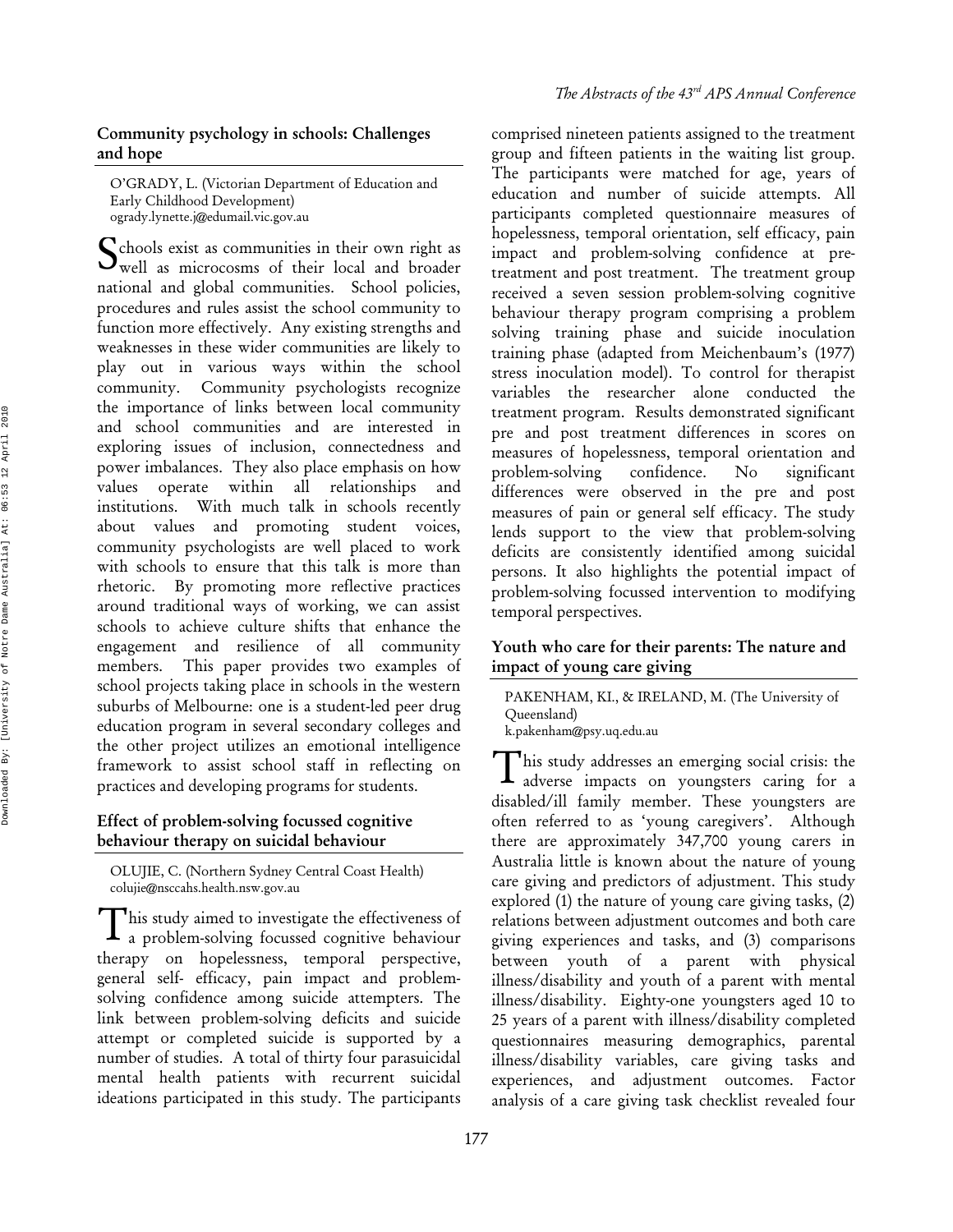dimensions: Instrumental Care, Psycho-Emotional Care, Personal Care, Domestic Care. After controlling for relevant demographics and parental illness/disability variables, lower perceived selfmaturity related to care giving and greater care giving isolation predicted poorer adjustment outcomes. Youth of a parent with physical illness/disability reported more personal care tasks and less care giving discomfort than youth of a parent with a mental illness, although the groups did not differ on adjustment. Young carer policy and practice implications are discussed.

# **MDMA or 'ecstasy' and bioenergetic stress in recreational drug users**

PARROTT, AC. (Swansea University) a.c.parrott@swansea.ac.uk

DMA (3,4-methylenedioxymethamphetamine) MDMA (3,4-methylenedioxymethamphetamine)<br>or 'Ecstasy' has been used as a recreational drug for over twenty years. It is a powerful indirect monoaminergic agonist, stimulating the release and inhibiting the reuptake of serotonin (5-HT) and other neurotransmitters. This boost in neurotransmitter activity can generate intense feelings of elation and pleasure, hyperactivity and hyperthermia. This psychophysiological arousal may be exacerbated by high ambient temperatures and prolonged dancing (Parrott, 2002). After taking Ecstasy many users report rebound depression and lethargy due to monoaminergic depletion. The psychobiological problems of regular Ecstasy/MDMA use include selective deficits in learning/memory, higher cognitive processing, sleep, appetite, psychiatric wellbeing, and sex. Various drug and non-drug factors can influence these deficits. Novice users remain relatively unimpaired, whereas the majority of heavy users report psychobiological problems. Prolonged dancing and feeling hot at dances and raves are also associated with more psychobiological problems (Parrott 2004; Parrott et al, 2006). This is consistent with the animal literature, where high ambient temperature and other metabolic stimulants boost the acute effects of MDMA, and cause greater serotonergic neurotoxicity. These multiple influences are integrated within a bioenergetic stress model (Parrott, 2006).

**The idealisation of thin figures and appearance concerns in middle school children** 

PATRICK-HOBBINS, S., & LEWIS, V. (University of Canberra) brett002@optusnet.com.au

onsiderable research has been conducted on Considerable research has been conducted on<br>
adolescent body image including the idealisation of thin figures particularly for females (Dohnt & Tiggemann, 2005). For example, a survey conducted by Mission Australia (2007) found that for 11-24 year olds body image was their top concern. These idealisations are associated with negative feelings and thoughts towards oneself and engagement in sometimes-dangerous behaviours (Thompson & Chad, 2002). Less research has been conducted on preadolescents even though children as young as 6 have been shown to be dissatisfied with their bodies (Dohnt & Tiggemann). This study investigates figure preferences in 10-12 year olds and the presence of body dissatisfaction and social physique anxiety (SPA) commonly seen in older ages. Thirty boys and 30 girls were recruited from a private school in Canberra and completed a self-report questionnaire consisting of the Figure Perception and Preference Rating Scale and the SPAS. Results revealed boys and girls nominated a significantly thinner ideal figure than they perceived their actual figure. As seen in the adult literature, gender differences were evident, with females higher in SPA. Results are discussed in relation to the young age at which figure perceptions are formed and the implications to prevention and intervention of body image concerns in children.

# **Assessment of psychosocial unmet needs among young people who have a parent with cancer**

PATTERSON, P. (CanTeen), & SLAWITSCHKA, E. (University of Western Sydney) pandora.patterson@canteen.org.au

Confrontation with a parent's cancer is a very<br>distressing experience and often results in distressing experience and often results in serious unmet needs for young people, particularly as cancer shifts toward a chronic condition, increasing the psychosocial burden for family members. To date, research in this area has been limited by the fact that no self-report instrument exists to measure these needs and consequently develop and deliver appropriate services to this population. The current presentation investigates the piloting of an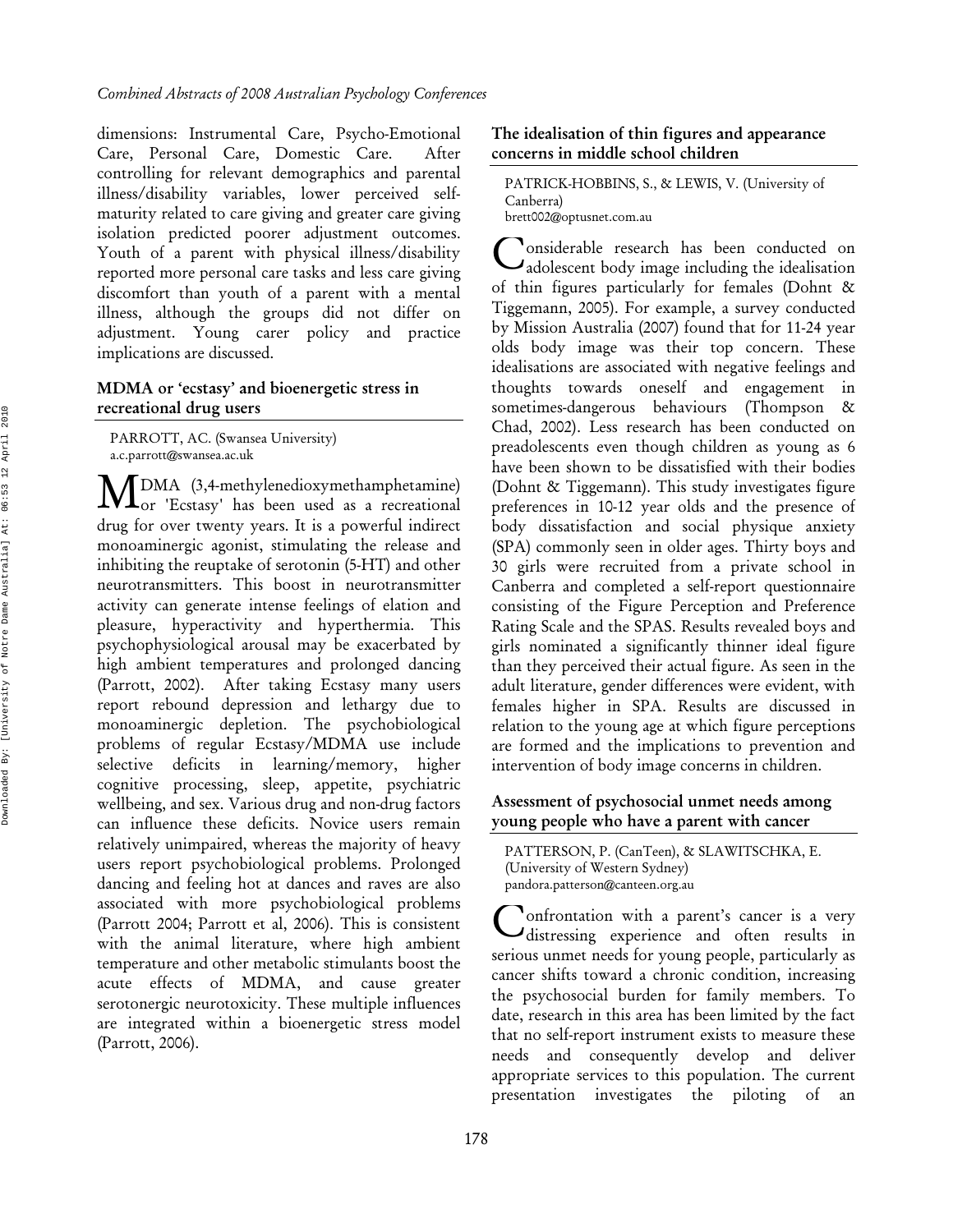instrument developed to measure the psychosocial needs of young people who have a parent with cancer – the Offspring Cancer Needs Instrument (OCNI). One-hundred and sixteen young people between the ages of 12 and 24 participated in the study. Results yielded the following ranking (from most to least unmet) of the initial OCNI domains: expressing and coping with feelings; peer support; supportive education and work environment; information; access to support services; respite and recreation; family factors; carer support. Further, with regard to specific need items: 'friends to understand what I was going through'; 'help with concentrating on tasks'; 'information about what to do if I notice a particular side-effect or symptom' were the three most unmet needs. Validity considerations of the instrument will also be reported on.

#### **Brain, behaviour and evolution**

PAXINOS, G. (Prince of Wales Medical Research Institute) g.paxinos@unsw.edu.au

tandard atlases using identical nomenclature Standard atlases using identical nomenclature<br>enable scientists to navigate seamlessly between the brain of humans and experimental animals to test hypotheses inspired by human considerations and relate data from experimental animals to humans. In current atlas construction we use evidence from transgenic mice and birds to propose a new plan for the organization and function of certain brain regions of mammals. The human brain features many more homologies with the brain of monkey (e.g., virtually all areas of the cortex are homologous), of the rat and of the bird than previously thought. Areas which are shown to be homologous are likely to have similar function, as for example are 9/46 of the prefrontal cortex, which is homologous in human and monkey and is involved in executive processing in working memory in both species. Using MR images in mice and non-human primates we are attempting to provide 3D volumes of canonical brains against which transgenic varieties with clinical significance can be compared. The author concludes that, the brain is wonderful, but it is not omniscient. Both the dazzling technological success of our species and the worrisome environmental degradation it has produced are reflections of the function of our brains.

**Analysis of a mixed-species exhibit for orangutans (***Pongo pygmaeus abelii***) and siamangs (***Hylobates syndactylus***) at Adelaide Zoo** 

PEARSON, E., & LITCHFIELD, C. (University of South Australia) elissa.pearson@postgrads.unisa.edu.au

espite the abundance of mixed-species exhibits being designed and implemented in zoos D worldwide, few studies have evaluated the impact such housing has on the individual animals involved. The present study documents the patterns of behaviour and interaction between a male/female pair of orangutans (*Pongo pygmaeus abelii*) and siamangs (*Hylobates syndactylus*) within a captive mixed-species setting. Over a six-week period, 180 hours of observations were conducted utilising instantaneous scan sampling at three-minute intervals. Findings indicated a highly successful mixed-species exhibit, characterised by a lack of agonistic encounters and without segregation of the exhibit by species. A rare array of inter-species interactions were observed between the female orangutan and siamangs including frequent grooming, playful wrestling, chasing, and embracing. These behaviours accounted for 7% of the female orangutan's daily activity budget, testament to the stimulation afforded by this combination. Of concern was the high level of time spent in terrestrial locations (75% for the orangutans) and lack of climbing behaviour for all individuals. Results suggest mixed-species primate exhibits can be very successful when individuals are carefully selected, providing an enriched captive setting and heightened viewing experience for the visiting public. However, both species would benefit from exhibit redesign to facilitate natural behavioural patterns.

#### **Cognitive behaviour therapy for psychosis**

PHILLIPS, LJ. (University of Melbourne) lisajp@unimelb.edu.au

Sychotic disorders are frequently chronic and debilitating illnesses that commonly first emerge P in late-adolescence or early adulthood. The onset phase of these disorders is commonly characterised by identifiable changes in behaviour, and functioning and the experience of low-grade psychotic symptoms or other psychological symptoms. Over the last decade substantial steps have been made towards identifying young people during this onset phase and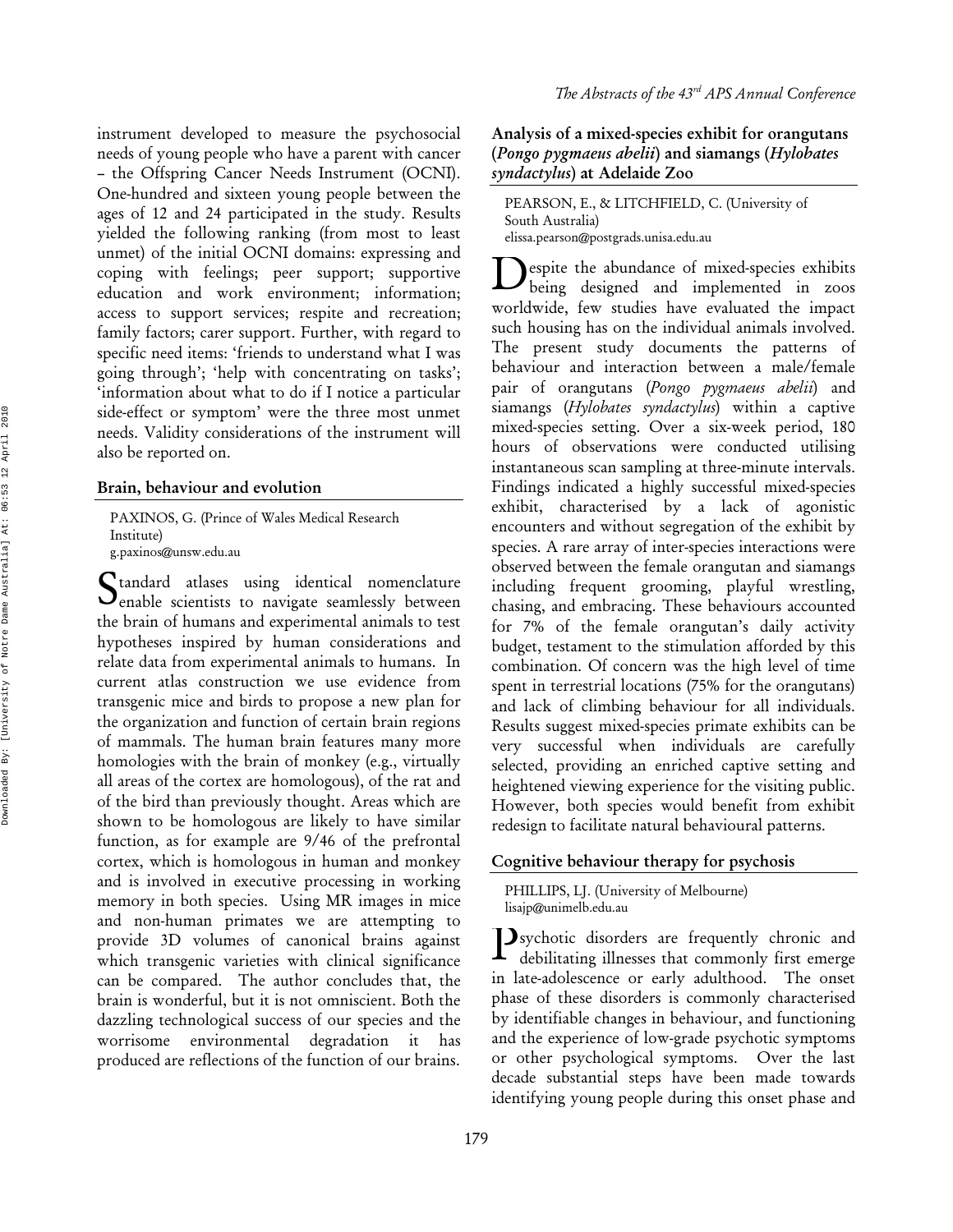in the development and evaluation of interventions aimed at stopping the progression towards full-blown illness. This presentation will review work conducted at the Personal Assessment and Crisis Evaluation (PACE) Clinic in Melbourne which has been at the forefront of this endeavour. Particular attention will be paid to investigation into the role of stress and coping in the onset of psychotic illness and the importance of psychological interventions at this stage of illness.

## **Stress-reduction interventions: Staff perceptions of what works**

PIGNATA, S., & WINEFIELD, AH. (University of South Australia) silvia.pignata@unisa.edu.au

o address the paucity of research evaluating stress To address the paucity of research evaluating stress interventions, this study aimed to investigate the effectiveness of perceived stress-reduction measures implemented at 13 universities between 2000 and 2003/4. Non-casual staff at these universities were surveyed in 2000 and again in 2003/4, with a response rate of 25% on both occasions. Based on results from the 2000 survey, interventions were recommended to improve employee well-being. In the 2003/4 survey, staff were asked to indicate whether their overall level of stress had changed during the previous three/four years, and if so, to describe the major causes of the change. In the sample of 4615 participants,  $12\%$  ( $n = 542$ ) reported that their level of stress had decreased, 27% (*n* = 1266) reported no change, and 61%  $(n = 2807)$  reported that their level of stress had increased. Thematic analyses found that the key perceived causes of decreased stress were changes in job/work role, increased staffing and resource levels, changes of heads of organisational unit, the use of strategies to reduce and/or manage stress, improved work practices, and increased self awareness of stress. Perceived causes of increased stress were also analysed. These results identify the importance of implementing strategies that enhance employee well-being.

**The well-being of adolescent refugees involved in the Good Starts study, during the first two years of their resettlement in Melbourne, Australia** 

PLONTZ, A. (La Trobe University)\*, WILLIAMS, B. (Swinburne University of Technology), GIFFORD, S.\*, & CORREA-VELEZ, I.\* amplontz@students.latrobe.edu.au

his paper presents some findings from the Good Starts longitudinal research project for refugee youth which is being conducted by the Refugee Health Research Centre, La Trobe University. Previous research on the well-being of refugees resettled in industrialized countries has shown that post migration factors (such as residing with at least one family member, peer relationships, exposure to bullying, accommodation type, and economic opportunities) can be as important as previous trauma in explaining outcomes. Good Starts focuses on the first four years of resettlement, and combines ethnographic data with survey data on key issues such as self-esteem, coping styles, school environment, and social support. This paper describes data from the first 2 cohorts, collected during the first two years of resettlement (*n*=82). Cluster analysis followed by longitudinal analysis showed that, over the 2-year period, the scores for a cluster encompassing close to half of the participants decreased significantly on the indicators for trust, belonging, and social support, while a significant increase was found for environmental quality of life. The paper also discusses the findings from qualitative interviews held in years 3 and 4 of data collection with a smaller sample of youth and explores their narratives of belonging.  $\mathbf 1$ 

# **Cutting edge technologies in independent practice: Using virtual reality and biofeedback approaches to anxiety disorders**

POSEN, L. (Independent Practice) les@lesposen.com

n a high impact multimedia presentation, I will In a high impact multimedia presentation, I will<br>discuss and demonstrate the utility of employing effective, albeit expensive technologies to advance the treatment of anxiety disorders, using fear of flying, which affects between 1 in 6 and 1 and 12 of the general population, as the example disorder. I will argue that conventional CBT is insufficient for the task, and in addition argue that the objective measure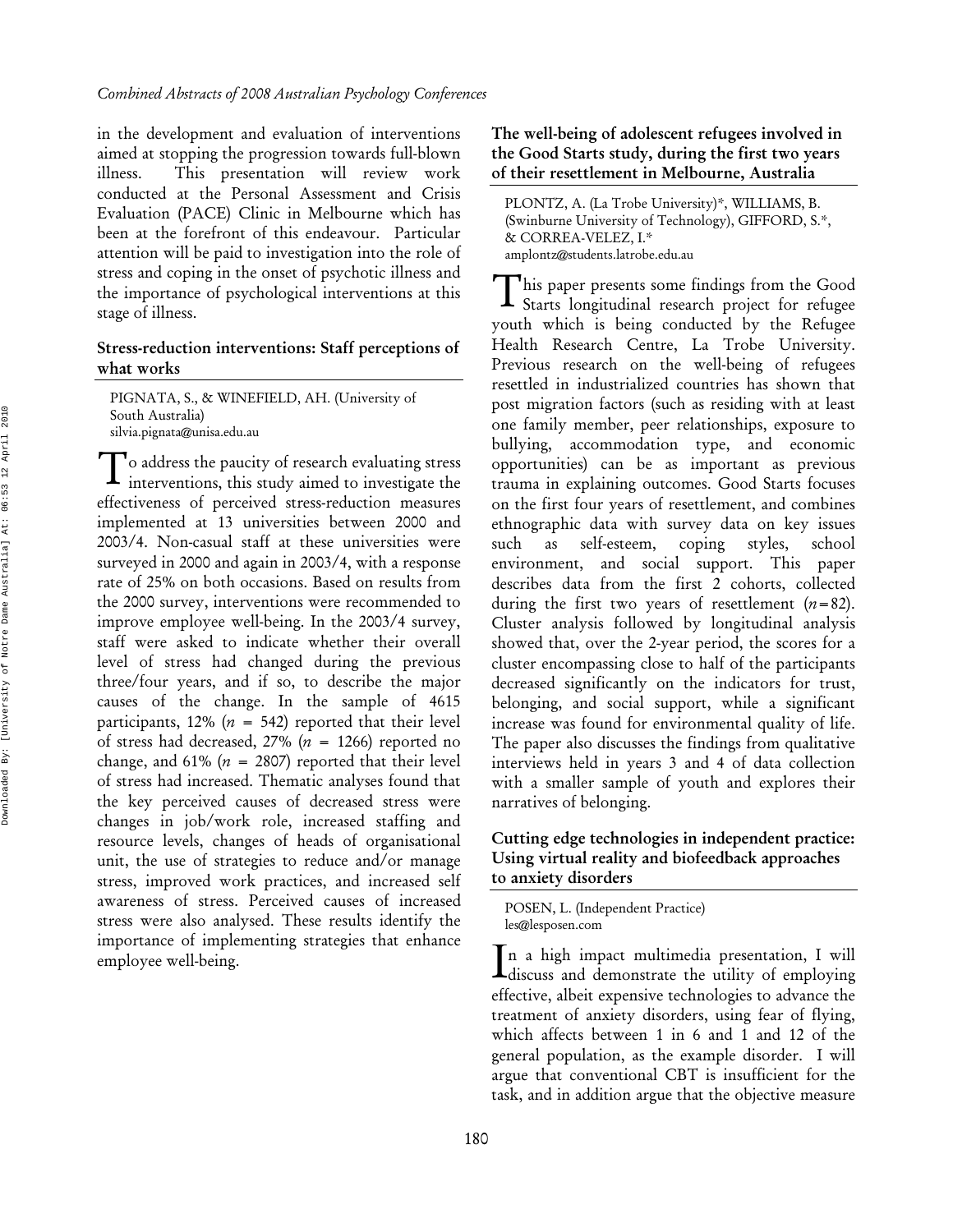of arousal will prove to be a necessary component of treatment in the future, as more demand for evidence of efficacy is placed on psychologists. Attendees will be both entertained and challenged by this fast paced presentation.

# **Attachment to God and psychological health: Considering assessment of attachment to God in research, clinical care and psychotherapy**

PROCTOR, MT. (University of Western Sydney), & McLEAN, L. (University of Sydney) mtproctor@optusnet.com.au

ncreasingly the significance of spirituality in Increasingly the significance of spirituality in research and clinical setting is being considered when addressing psychological health and wellbeing. One important relationship in some clients/patients' lives is that with their conception of a Higher Power/God. This relationship often comes to the fore during times of crisis and loss, and illness. Researchers and practitioners wanting to respond in ways that include attachment to God and more broadly spirituality may (i) feel uncertain as to which assessment tools to select; (ii) lack confidence to discuss spirituality with their patients/clients; and/or (iii) believe they require specialised training to administer psycho-spiritual measures. This paper presents an overview of recently developed quantitative and qualitative attachment to God assessment tools that can be used to provide practitioners with an insight into a foundational aspect of their clients/patients' relationship with God. Recent research applications of the tools in the area of psychological health and consideration of broad attachment to God themes in relation to bereavement related interviews are presented. Drawing upon psychotherapy cases where a relationship with God was crucial to the patient's inner world, consideration of the role of human and spiritual attachment as it relates to psychotherapy and recovery is discussed.

**Shadowed by illness: Qualitative psycho-social research helping to identify the needs and experiences of well siblings living in Australian families caring for children with life limiting conditions** 

PROCTOR, MT., STEVENS, M. (Children's Hospital at Westmead)\*, NAGY, S. (University of Technology Sydney), LORD, B.\*, & O'RIORDAN, L.\* mtproctor@optusnet.com.au

Well siblings face a range of challenges when<br>their brother or sister is diagnosed with a life their brother or sister is diagnosed with a life limiting condition. Qualitative psycho-social interview-based research provides an ideal vehicle for tapping into and learning from well siblings' experiences of growing up in the shadow of their sibling's illness. This paper reports on experiences of well siblings, ranging in age from 6 to 30 years, their in-depth, open-ended and audio-taped interviews drawn from a larger Australian qualitative study of 91 family members' (29 family units) experiences of caring for a child or adolescent with a life-limiting condition. Themes related to disclosure of illness information to others, attunement to ill sibling's experiences, sibling relationships, siblings' quality of life, grief and death of the ill child are discussed. Heath care professionals will be able to reflect upon ways in which they can both formally and informally support well siblings across their sibling's illness journey.

## **Relational aggression through the eyes of early adolescents: Experience, motivation, interpretation and gender**

PRONK, R., & ZIMMER-GEMBECK, MJ. (Griffith University) r.pronk@griffith.edu.au

elational aggression negatively impacts upon Relational aggression negatively impacts upon<br>many adolescents' lives. Relational aggression has been operationalised as a range of negative behaviours that manipulate or damage others' relationships (Crick & Grotpeter, 1995). Although research in this area has escalated rapidly in the past 10 years, it is time to ask fundamental questions about relational aggression and victimisation in order to implement more optimal measurement strategies and school-based interventions. The overarching purpose of this study was to do this by identifying girls and boys with a history of victimisation and perpetration for participation in semi-structured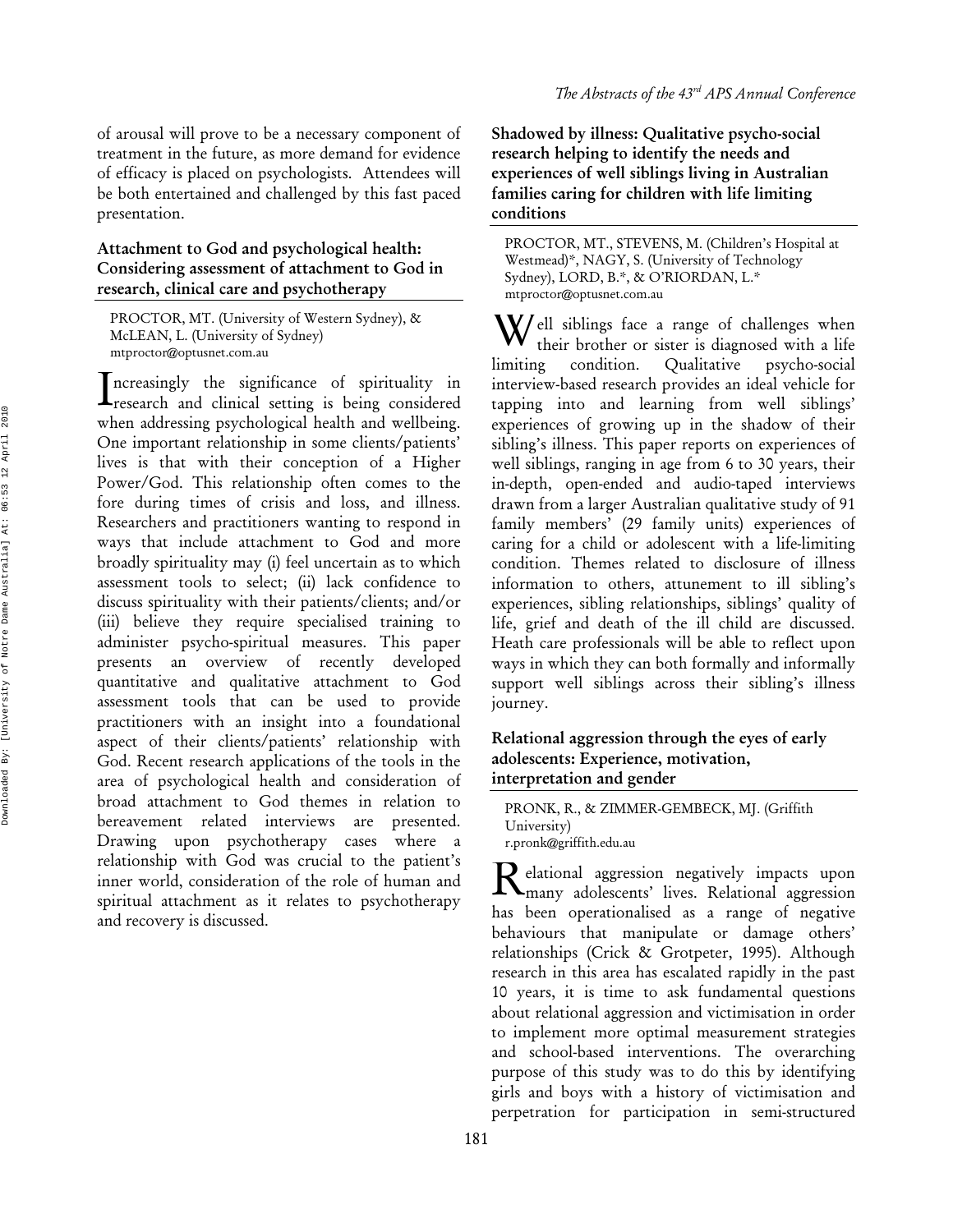interviews. A total of 33 (55% girls) early adolescents aged 11-to-13 years were interviewed. Students attended two Australian schools. The interviews were designed to gather information on early adolescents' explanations and past experiences of relational aggression. Although a range of peer-related problems have been studied by collecting interview data (e.g., Card, 2007; de Bruyn & Cillessen, 2006), and there have been recent efforts to refine the definition of relational aggression (Bowie, 2007; Currie, Kelly, & Pomerantz, 2007), there have been few studies that provide rich descriptions of relationally aggressive behaviours using direct accounts from girls and boys who engage in or experience these behaviours more than their peers.

# **(Re)-introducing hypertext to the teaching of psychology: A wikiproject in careers development for first-year undergraduates**

PROVOST, S., & ANDERSON, D. (Southern Cross University) steve.provost@scu.edu.au

he use of hypertext in teaching, particularly The use of hypertext in teaching, particularly within a collaborative context, was popular for a brief time toward the end of the last century. However hypertext did not have the impact on teaching practices expected of it, to a large part because of the absence of appropriate software for its implementation in higher education settings. This left the educator having to focus on teaching skills in (say) HTML, rather than psychological content and process. The recent exponential growth of social networking, the success of Wikipedia, and the integration of effective hypertext tools within products like Blackboard, suggest that this barrier may have diminished. Students in a First-year unit collaborated in the development of wikis describing the results of their research in a Careers Project. In contrast to previous experience, this hypertext task was easy to implement within Blackboard and required little technical support for students to be able to succeed. Students gave positive feedback on the unit, and some issues typically associated with group work were also alleviated by working in this environment. Hypertext offers opportunities to educators seeking resource-efficient ways of promoting graduate attributes related to communication and collaboration, and recent

technological developments have made implementation more feasible.

### **Personality – a resource or risk for successful development**

PULKKINEN, L. (University of Jyväskylä, Finland) lea.pulkkinen@psyka.jyu.fi

ersonality is a construct that is used in reference Personality is a construct that is used in reference<br>to the unique characteristics of mature individuals. For children, individual characteristics have commonly been described in terms of temperament and observable behaviour. These involve emotional as well as social components. Traditionally, researchers have paid more attention to children's socio-emotional behaviour that indicates poor adaptation to the social environment than to behaviour that indicates good adaptation. Consequently, more is known about the ongoing development of aggressive children than of welladjusted children. The present paper addresses, first, the issue of individual differences in socio-emotional behaviour in childhood and respective life paths up to adulthood; second, the emergence of adult personality traits from the child's socio-emotional characteristics; and third, the role of personality in successful development. Current research results suggest, for instance, that high self-regulation in emotional and social behaviour forms a basis for adult consciousness and is associated with good health and longevity. In contrast, low self-regulation is associated with vulnerability to the accumulation of problems in social and psychological functioning. Personality seems to be a risk for successful development when it involves characteristics of antisocial personality preceded by high bullying, emotional ability, and difficulty in impulse control in childhood.

# **Critical psychology – An approach for changing environmental behaviour change policies**

RÄTHZEL, N. (Umeå University) nora.rathzel@soc.umu.se

ehaviour change policies addressing climate  $\mathbf{B}$ ehaviour change policies addressing climate change or, more recently, on forcing behaviour change through laws. I argue that the effect of these policies is uncertain or slow because they conceptualise the individual and society as being in opposition to each other, e.g. the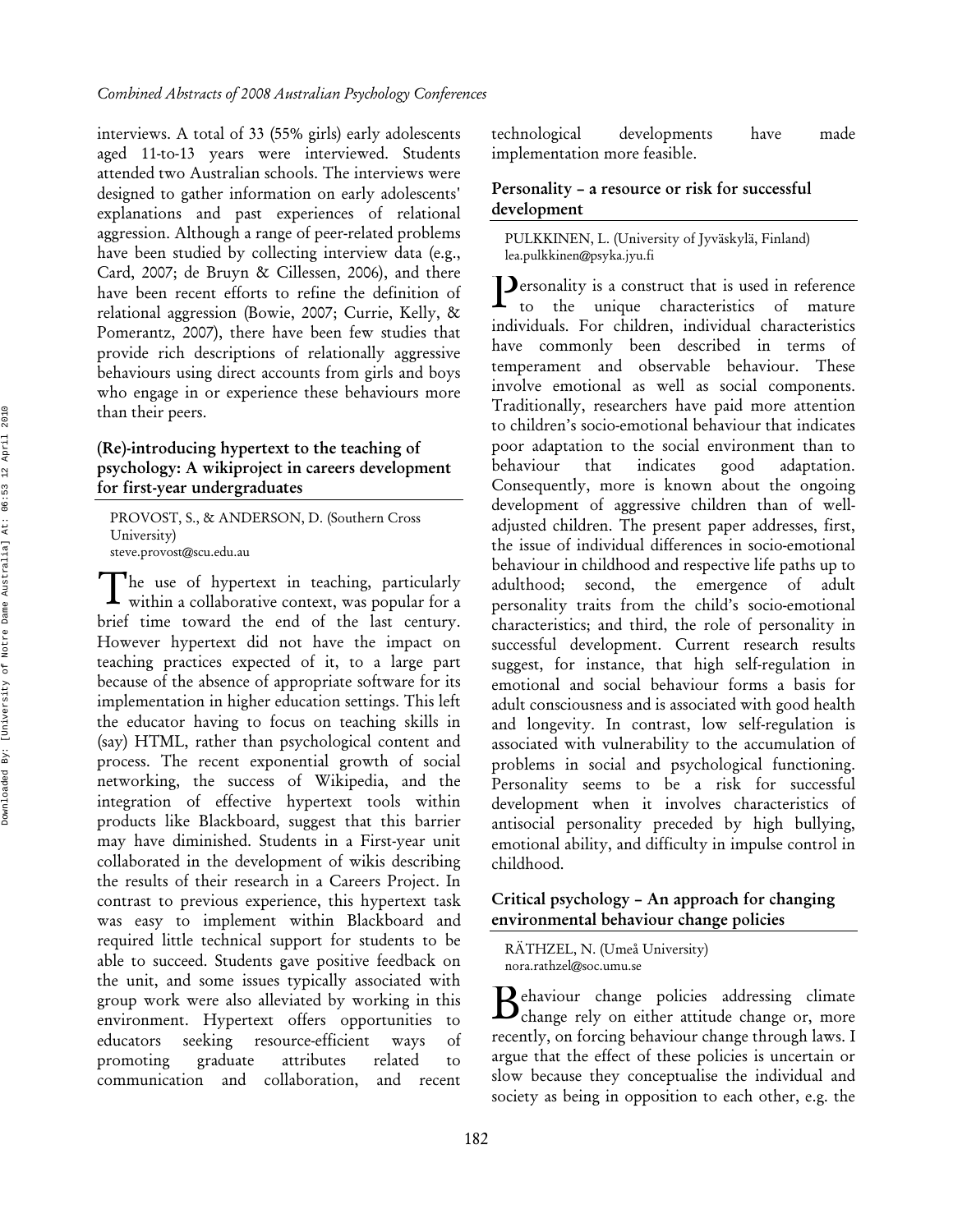competing interests found in the 'commons dilemma'. These policies and the underlying individual/societal relations reflect the way in which people are forced to act within a competitive market society, but ignore their capacity to act collectively and for the common good. Critical Psychology through its historical analysis suggests that individuals need to collectively control their societal relations and that depriving individuals of their societal capacity for action *creates* an antagonism between them and society. This approach could transform the way in which Psychology understands behaviour change, by looking at ways to build on people's capacity for action and on organisations that foster solidarity like trade unions and other social movements. To elaborate I present results of a crossnational survey on environmental concerns and discuss what could be learned from, e.g. trade union policies around climate change.

#### **Does humour at work make a difference?**

RAWLINGS, ML., & FINDLAY, B. (Swinburne University of Technology) marawlings@groupwise.swin.edu.au

Previous research in humour has concentrated on<br>the individual's general use of humour. The aim the individual's general use of humour. The aim of our research into the Humour at Work (HAW) scale was to establish whether the climate of a workplace can be described in terms of the type of humour used by employees. Items were constructed from a wide variety of theoretical and empirical sources. Three hundred and fifty participants were recruited on-line and formed an international (English language proficient) and Australian sample. Exploratory factor analysis revealed 8 scales describing undesirable and desirable uses of humour at work. These scales were presented to a second sample of employed people, together with measures of humour in general, personality, mood, social desirability and altruism. The scale was subjected to confirmatory factor analysis and then structural equation modelling was used to validate the adjusted scale. The final version of the HAW was used to predict global job satisfaction and occupational climate.

## **Do better mousetraps make better teachers: A model for effective university teaching**

REECE, J. (RMIT University) john.reece@rmit.edu.au

his presentation will reflect on some of the key This presentation will reflect on some of the key issues underlying effective university teaching. While there is a growing recognition of the importance of teaching and learning at universities by both the government and universities, it is a simple fact that teaching and learning is not accorded a level of importance commensurate with what students contribute to universities. University academics require no formal teaching qualifications, there is little consequence for poor teaching, and excellence in teaching is not rewarded to the same extent as excellence in research. This presentation will present data around these issues, and will propose and discuss a model of good university teaching that incorporates the full context in which university teaching and learning takes place. A research agenda will be proposed to address a range of important questions derived from the model: What distinguishes an outstanding and memorable teacher from a good teacher? What is the most efficient area of intervention for poor teachers? Does the same intervention strategy for poor teachers work for good teachers? It will be concluded that, while there is still considerable work to be done, we can be cautiously optimistic about the future of Australian university teaching and learning.

# **Is exposure and response prevention treatment for obsessive-compulsive disorder as aversive as we think?**

REES., C. (Curtin University) c.rees@curtin.edu.au

eta-analytical studies have confirmed that **M** eta-analytical studies have confirmed that Exposure and Response Prevention (ERP) is the psychological treatment of choice for Obsessive-Compulsive Disorder (OCD). This behavioural treatment involves the client confronting feared stimuli whilst refraining from completing their usual ritualistic responses. This form of treatment is associated with response rates between 63-90%. However, it has been estimated that approximately 30% of clients either refuse or drop-out of treatment. One major hypothesis that has been put forward to explain this phenomenon is that the treatment is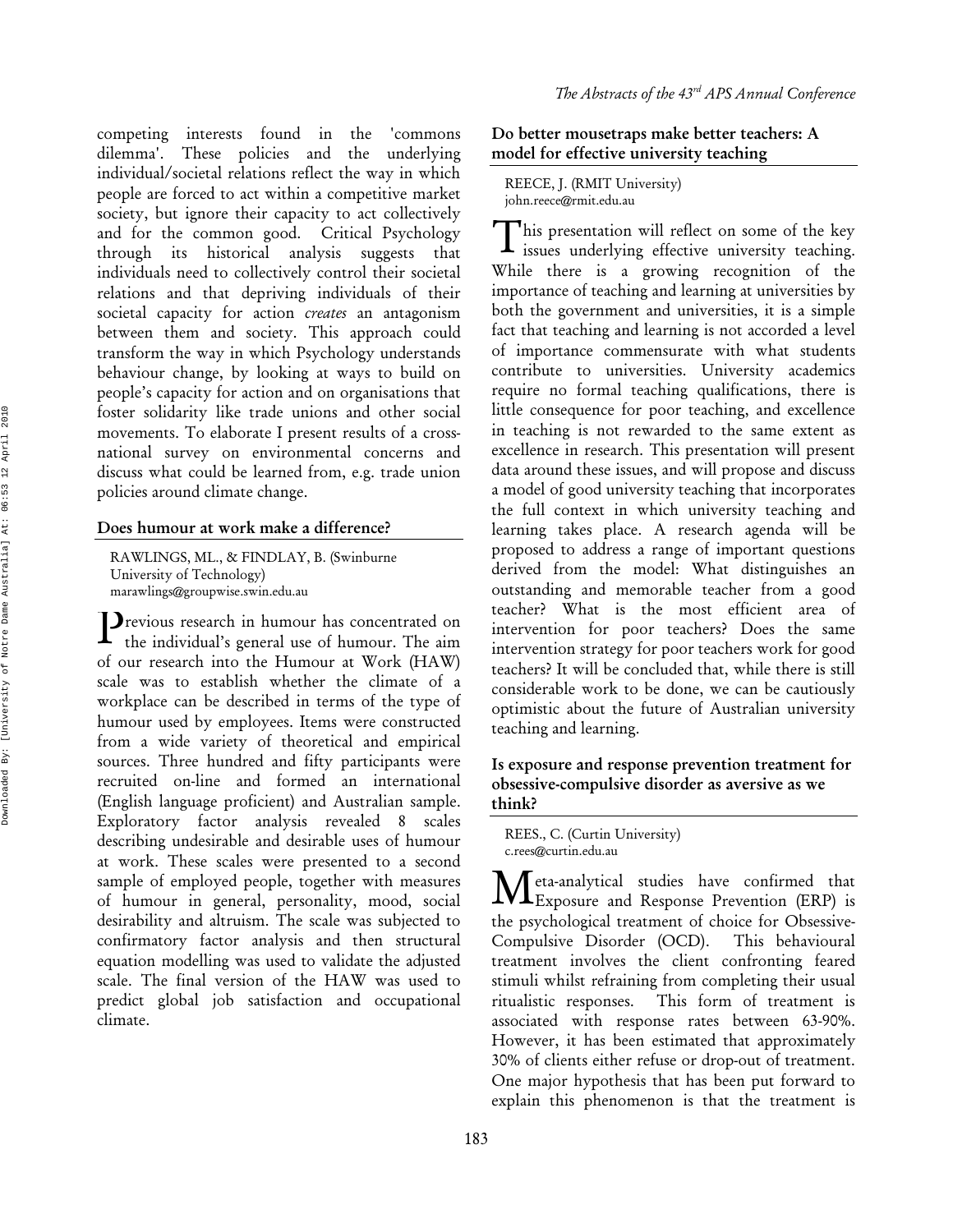experienced as too aversive for clients. However, this explanation has largely been based on clinical observation and anecdotal evidence rather than actual clinical data. The aim of the present study was to investigate the treatment experience of a group of OCD clients with a specific focus on obtaining their feedback on the experience of completing ERP. A group of 10 clients with OCD who either dropped out or completed ERP in the previous 18 months were included in the study. Individual interviews were conducted with each participant and themes were collated. A number of specific and non-specific factors emerged as effecting engagement with ERP. Treatment aversiveness did not emerge as a universal factor in the experience of ERP. Results will be discussed in terms of other factors effecting treatment experience and implications for improving treatment accessibility and outcome for OCD.

#### **Climate change is much more than climate change**

RESER, JP. (Griffith University) jreser@bigpond.net.au

This paper examines why the name and construct This paper examines why the name and construct<br>of 'climate change' encompasses much more than actual climate change, and why this greatly matters. The case is made that it is urgently necessary for there to be a much clearer reframing and conceptualising of just what climate change is and entails if there is to be a more effective and collaborative addressing of those human impacts contributing to and consequent upon climate change. Central to this perspective and argument is the fact that what people are experiencing and responding to in the context of climate change are principally indirect and virtual media and information technology *representations* of climate change – not changes in global weather patterns or ongoing environmental impacts per se. Effective strategies for addressing climate change and its more consequential human impacts must be informed by a better understanding of how this phenomenon is being represented, experienced, and understood by the public, and by those in policy relevant institutions and governments. The paper argues that psychology can play a crucial bridging role across the natural, social, and management sciences, and can more strategically identify effective methods and more appropriate behaviour change targets with respect to climate change mitigation and adaptation.

#### **Depressive symptoms and psychosocial functioning in preadolescent children**

RICCIARDELLI, LA., & McCABE, MP. (Deakin University) lina@deakin.edu.au

The current study was designed to determine the percentage of children "at risk" of depression or percentage of children "at risk" of depression or evidencing clinical levels of depression. Further, the contribution of affect, four aspects of self-concept and peer relationship to clinical depression was also evaluated. Respondents were 510 children (270 boys, 240 girls) who ranged in age from 7-13 years (mean = 9.39). Children completed questionnaire measures of the above variables. The results demonstrated that 23% of children were either in the "at risk" or clinical range of depression. Negative affect, academic selfconcept, social self-concept and global self-worth predicted levels of depression. There were also differences between clinically depressed, "at risk" participants, and normal children on these variables. Given these high levels of depression, it is important to implement health promotion programs for children who evidence depression symptoms to prevent the onset of clinical depression.

### **The impact of platonic and romantic relationship quality on self-esteem in young adulthood**

RICE, SM. (Australian Catholic University), & BURTON SMITH, RM. (University of Tasmania) simon.rice@acu.edu.au

ccording to lifespan perspectives, achieving the A ccording to lifespan perspectives, achieving the intimacy goals and identity formation of young adulthood depends in part on competence in navigating peer relationships. The current study extended the work of Thomas and Daubman (2001) on adolescent peer relationships and self-esteem. Data were analysed from 300 young adults comprising equal groups according to gender and the presence of a current romantic partner. Scales measuring Interpersonal Reward, Relationship Strength, and Maintenance Difficulty were completed in reference to a close same-, and opposite-sex friend, and an opposite-sex romantic partner where appropriate. Stepwise regression indicated that the negative aspects of close relationships predicted self-esteem more strongly and consistently than did positive aspects of relationships. Further, self-esteem was predicted by romantic partnership for males but not females.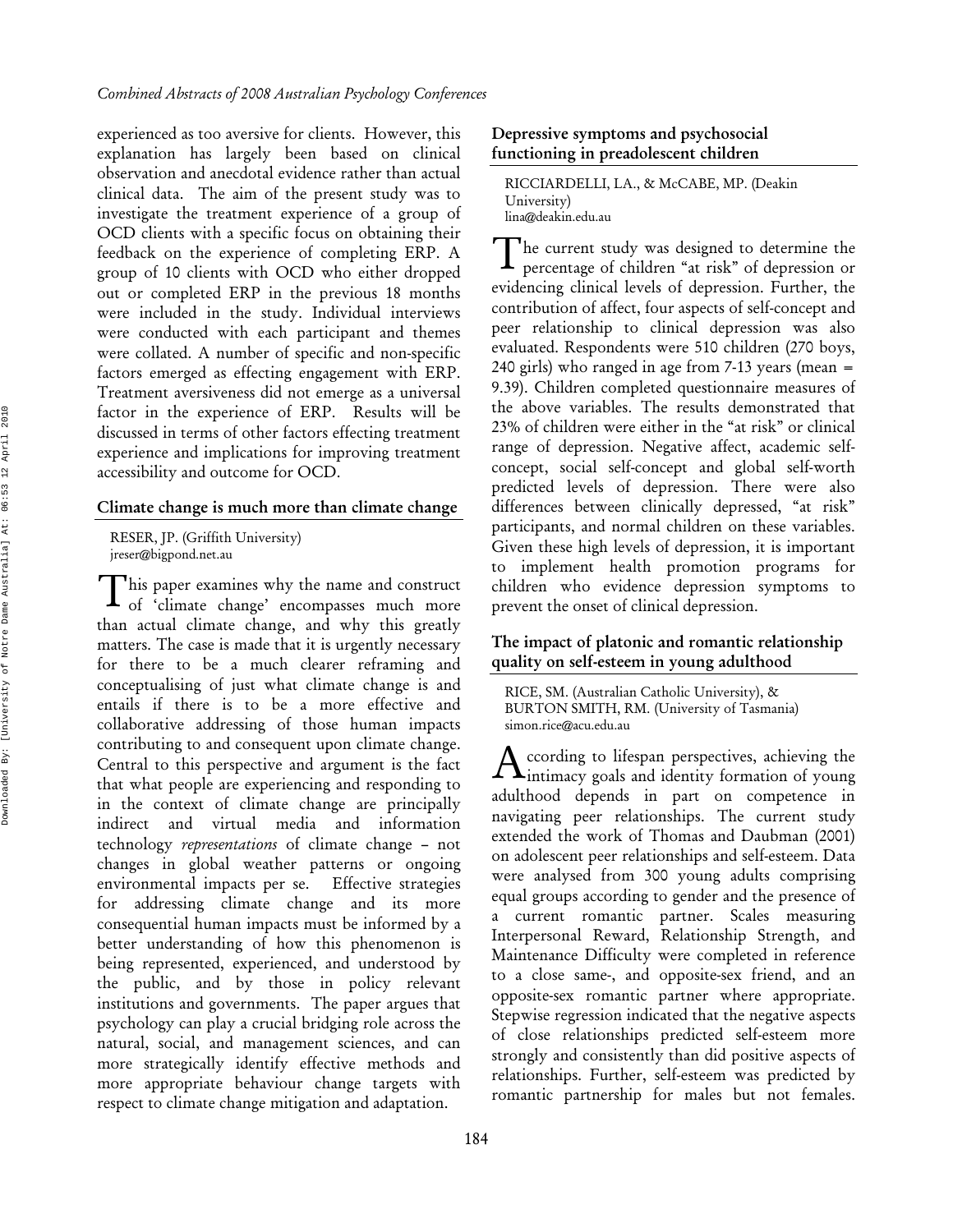Results challenge the belief that romantic partnership is more salient to the self-worth of females, and indicate the importance of young adults resolving and managing tension and strain in close relationships.

# **Short-term volunteer telephone counselling support for people at high risk of suicide in the community: Impact on clients and counsellors**

RICKWOOD, D. (University of Canberra), & BEATON, S. (Lifeline Australia) debra.rickwood@canberra.edu.au

 $\rm V$ olunteer telephone counselling to people at risk of suicide living in the community is part of the of suicide living in the community is part of the wider mental health care system in Australia. Lifeline Australia is a major provider of such a service and has recently piloted an expanded telephone counselling service through *Lifeline's Suicide Crisis Support Program* (LSCSP). The program offers an informal support (an experienced Lifeline telephone counsellor volunteer) who provides short-term emotional support via out-going telephone calls. This program has been trialling at eight Lifeline Centres, and research has investigated its effectiveness for the clients and also the impact on LSCSP counsellors in this demanding volunteer role. A sample of program clients was assessed via structured interview at commencement and completion of the program to determine whether program objectives were met, and improvements were evident. A survey questionnaire compared LSCSP counsellors with regular Lifeline telephone counsellors on measures of wellbeing and job satisfaction. Both quantitative and qualitative measures demonstrated that the LSCSP counsellors valued their expanded role. The research contributes to our knowledge of how volunteer-based nonclinical community supports can work in collaboration with mainstream mental health services.

### **Reducing stigma and increasing mental health literacy through consumer contact**

RICKWOOD, D., & CRISP, D. (University of Canberra) debra.rickwood@canberra.edu.au

any types of interventions have been developed  $\mathbf{M}$ any types of interventions have been developed to address mental illness stigma, including community education and contact programs, where people who have experienced mental illness inform the community by sharing their lived experiences.

Schools have been identified as a particularly important setting for such interventions—to change the attitudes and behaviours of young people toward consumers and carers, and also to encourage early mental health help-seeking behaviour for young people. This study investigated the impact of a school-based education intervention (Mental Illness Education ACT), where personal contact between students and consumers and carers aims to reduce stigma, and increase mental health literacy and intentions to seek help for a mental health problem amongst high school students. A sample of almost 700 high school aged student across 13 public and private high schools and colleges throughout Canberra, was obtained. Students completed selfreport questionnaires before and after participating in the education program and their results were compared with a control group. Results indicated the program was effective in decreasing stigma and increasing knowledge, but had limited effect on encouraging help-seeking intentions. Changes in empathetic concern and barriers to seeking help were investigated as possible mediators of program effectiveness.

### **The impact of consumer participation and advocacy on recovery**

RICKWOOD, D., & SIMS, S. (University of Canberra) debra.rickwood@canberra.edu.au

 wide range of peer-based consumer  $\mathbf{A}$  wide range of peer-based consumer<br>participation and advocacy roles are increasingly available for people who have experienced mental illness. One such role is as a presenter for Mental Illness Education ACT (MIEACT), where consumers and carers present at schools and other community venues, and use their personal stories as a vehicle to reduce the stigma of mental illness and improve mental health literacy among the community. A growing body of research attests to the effectiveness of such 'contact'-based programs on the recipients of the programs. However, there has been little research into the effects of delivering these programs on the presenters themselves. While there are some indications that advocacy roles may be of benefit in assisting recovery, this has not been systematically explored. This study sought to investigate the impact of an advocacy role as a consumer mental illness educator and presenter on mental health recovery. A qualitative methodology was employed interviewing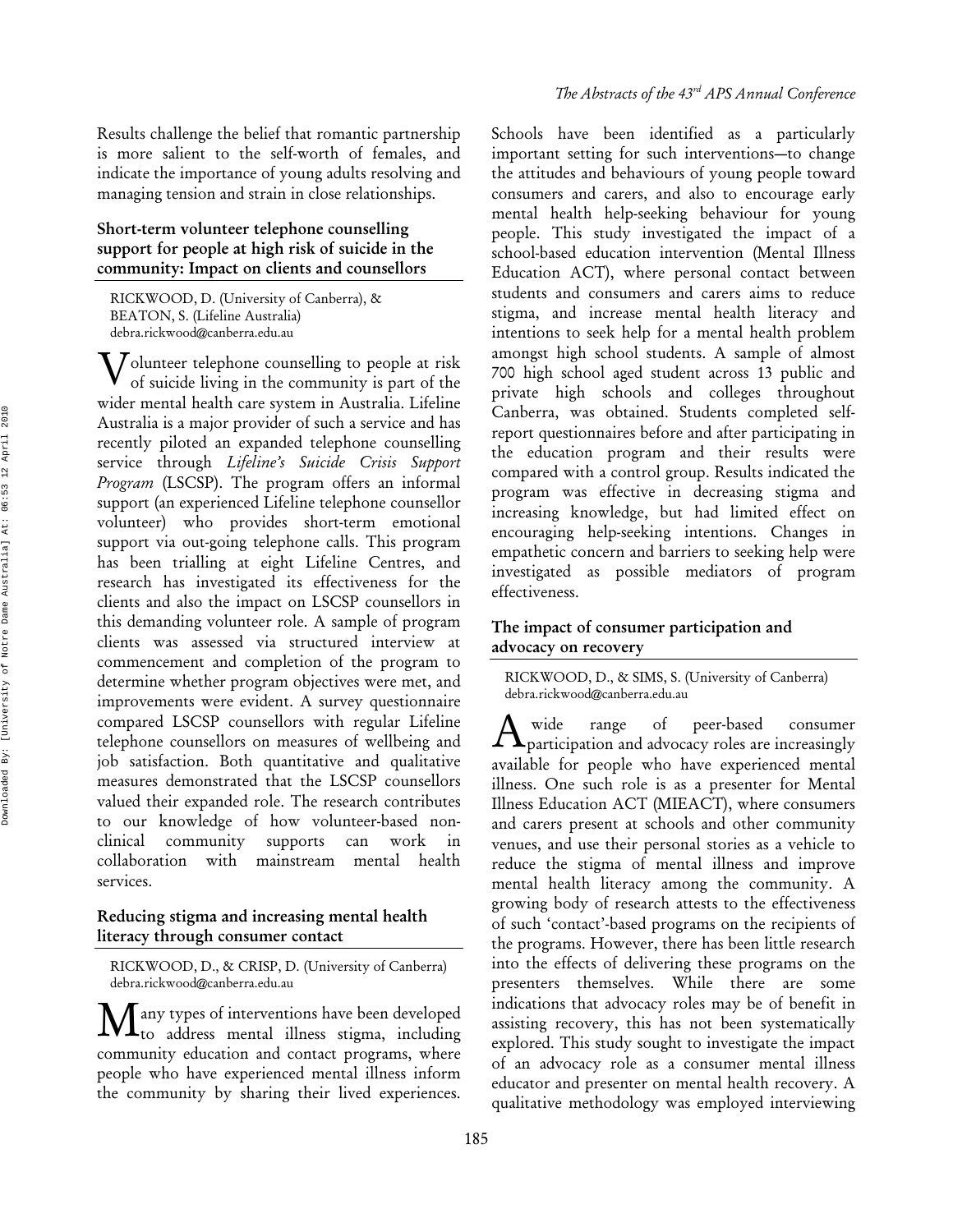30 MIEACT presenters. The themes that were derived from the interviews revealed that broadcasting in an advocacy role promoted mental health recovery through positive identity development and a process of personal growth. Importantly, however, there were some risks involved in broadcasting and disclosure, which must be considered for consumers and carers choosing to participate in such advocacy roles.

# **Gay and heterosexual men who act as known sperm donors: A comparison of their motivations and beliefs**

RIGGS, DW. (The University of Adelaide) damien.riggs@adelaide.edu.au

s a wider range of options become available to  $\mathbf{A}_\text{say}$  men and lesbians wishing to start families, so come with this reminders of the possible limits of gay and lesbian coalitionism. This is particularly the case where growing numbers of lesbian women negotiate with gay men to act as known sperm donors, but where these relationships are not protected, or at the very least clearly arbitrated, by the state. As a result, and where some who enter into such arrangements find their positions shifting over time, this can result in negative consequences for all parties. Using interview data with Australian gay men who have acted as known donors, this paper examines some of the discourses that shape such men's experiences. Particular attention will be paid to the implications of legal contexts wherein both donors and recipients (specifically lesbians and gay men) are not adequately supported, and how this can result in negative outcomes for all involved, but also how gay men and lesbians successfully negotiate supportive relationships in the service of family creation through known donoring.

#### **Emotional and behavioural problems of children referred to a Child Development Unit**

ROBERTS, RM., & BOYNTON, A. (University of Adelaide) rachel.roberts@adelaide.edu.au

hild Development Units (CDUs) provide a Child Development Units (CDUs) provide a multidisciplinary approach to the assessment and management of children with developmental disabilities. However, the mental health of these children is not well understood. This study aimed to

identify the prevalence of mental health problems among children referred to a CDU. Parents of 36 children aged between 1 and 12 who had been referred to a CDU in the Adelaide metropolitan area between November 2006 and July 2007 completed measures of their child's emotional and behavioural functioning (Child Behaviour Checklist for 1.5-5 & 6- 18 years, Achenbach & Rescorla, 2000, 2001). Children were rated as having a high prevalence of mental health problems with 55.6% in the clinical range for Total Problems. Among preschoolers, the most commonly reported problem was Withdrawn Behaviour (42.1%). In the school age group the most frequently identified problems were Attention Problems (64.7%), Aggressive Behaviour (52.9%) and Social Problems (52.9%). These very high rates of mental health problems need to be considered in service planning.

# **Trauma victims with PTSD have smaller amygdala than those without PTSD**

ROGERS, MA. (Monash University) mark.rogers@med.monash.edu.au

This study employed MRI to examine the theory<br>that post traumatic stress disorder (PTSD) that post traumatic stress disorder (PTSD) represents a failure to extinguish learned fears. As the amygdala and hippocampus are necessary for fear extinction to occur, both regions may be abnormal in PTSD. Twenty-five people who experienced the Tokyo subway sarin attack in 1997, 9 who later developed PTSD and 16 who did not, underwent MRI scanning. Manual tracing was employed to determine bilateral amygdala and hippocampus volumes. Results indicted that the group that had developed PTSD had significantly smaller mean bilateral amygdala volume than did the group that did not develop PTSD. Furthermore, left amygdala volume showed a significant negative correlation with severity of PTSD symptomatology. To our knowledge, this is the first observation of an association between PTSD and amygdala volume and represents support at the level of gross brain morphology for the theory of PTSD as a failure of fear extinction.

Downloaded By: [University of Notre Dame Australia] At: 06:53 12 April 2010

[University

Downloaded By:

Dame Notre  $\sigma_{\rm C}$ 

April 2010

06:53 12

At:

Australia]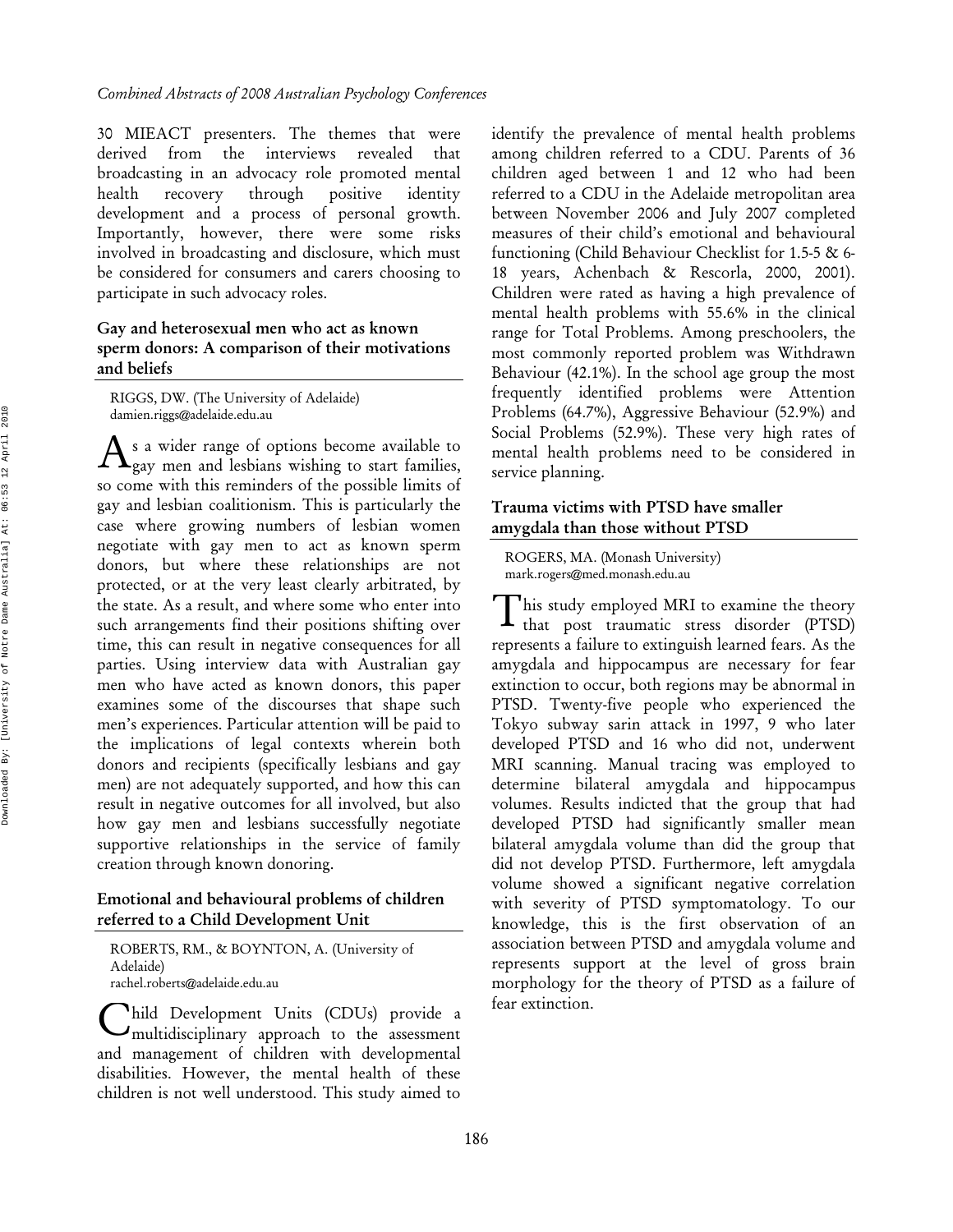## **Development and initial validation of the Brazil Mood Scale**

ROHLFS, ICPM., ROTA, TM., LUFT, CB., ANDRADE, A., KREBS, RJ., CARVALHO, T. (Universidade do Estado de Santa Catarina), IIZUKA, CA., & TERRY, PC. (University of Southern Queensland) terryp@usq.edu.au

The present study developed and evaluated the Brazil Mood Scale, a 24-item measure based on Brazil Mood Scale, a 24-item measure based on the Brunel Mood Scale. Mood descriptors were converted into Portuguese using the translation-back translation method. The revised scale was administered on two occasions to 298 participants in Brazil (173 males and 125 females; age: *M* = 18.3, *SD* = 5.1 yr.). Exploratory factor analysis recovered the hypothesised 6-factor solution (anger, confusion, depression, fatigue, tension, vigour) at T1 and T2, explaining 68% and 72% of variance, respectively. Subscales for depression, fatigue, and vigour were recovered cleanly in both solutions; whereas the anger, confusion, and tension scales showed some complexity. Cronbach alpha coefficients were acceptable for all subscales at T1 (range = .76 - .85) and T2 (range = .79 - .90). Confirmatory factor analysis showed support for the measurement model, although some values were marginal  $(x^2 / df: T1 =$ 2.42, T2 = 2.28; CFI: T1 = .91, T2 = .93; TLI: T1 = .88, T2 = .91; RMSEA: T1 = .06, T2 = .06). Overall, the measure showed promising psychometric characteristics and has proven to be a useful monitoring tool in a Brazilian context, having been introduced with members of the national basketball, gymnastics, judo, sailing, soccer, swimming, tennis, and volleyball teams.

# **Consumer led evaluation of satisfaction with mental health services**

ROSE, GP., MALONE, J., KINGSTON, J. (Aftercare), &. OADES, L. (University of Wollongong) grenville.rose@aftercare.com.au

urveys of mental health service consumers  $S_{\text{regularly} \text{show approximately 90\% satisfaction}}$ with the services but this strong result may be tainted by administration by health professionals. The consumer evaluation of mental health services instrument used was developed by the Illawarra Institute of Mental Health to develop a better tool for the measurement of consumer satisfaction of mental

health services in NSW by having consumers highly involved in the research process. Consumer researchers were trained as researchers and were then involved in the development and administration of a survey tool. The developed tool has 26 questions based on 11 themes and has recently been administered by the trained consumer researchers to 180 consumers at a NSW mental health NGO. The results show that overall satisfaction is around 90%, similar to the level when the survey is administered by mental health professionals, but that there are some areas of specific dissatisfaction, including the stigmatising attitudes of health professionals. Data is currently being gathered across two NSW NGOs to further explore the reasons for satisfaction or dissatisfaction and to develop evidence based training for staff. The reasons for both satisfaction and dissatisfaction will be discussed as well as questionnaire developments tailored specifically for use by Australian NGOs.

## **Can personality and emotional intelligence predict leadership style?**

ROSE, T., JAGO, A., & MORDA, R. (Victoria University) tegan.rose@chl.org.au

he importance of effective leadership in all facets of society should not be underestimated. Past research has focused more on understanding the outcomes of effective leadership rather than on the antecedents to leadership. The aim of this study was to investigate whether personality and emotional intelligence could predict leadership style. Participants were 715 people, comprising of 290 males and 425 females living in Victoria, Australia. Participants were required to complete a demographic questionnaire, the Sixteen Personality Factor Questionnaire (16PF), the Multifactor Leadership Questionnaire (MLQ) and the Mayer-Salovey-Caruso Emotional Intelligence Test (MSCEIT). Results revealed that overall emotional intelligence is not a significant predictor of leadership group. However when the emotional intelligence subscales were added in place of overall emotional intelligence scores, results revealed that the emotional intelligence subscales Managing Emotions and Perceiving Emotions were significant predictors of leadership group. Results also revealed that Independence was the most important predictor of  $\mathbf 1$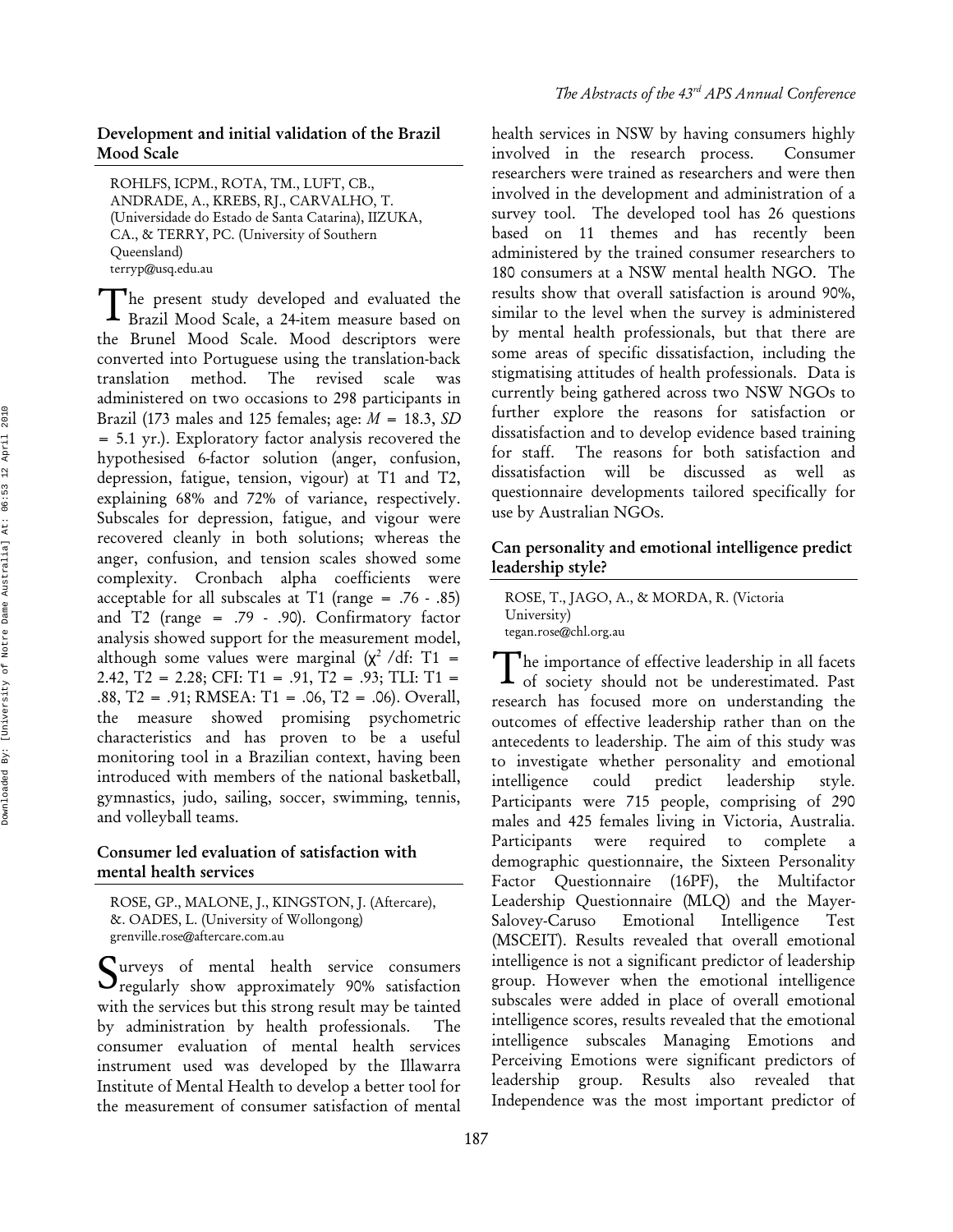leadership group and that Anxiety was a significant predictor of leadership group. Implications of the findings in relation to recruitment and selection, executive coaching and training and development were discussed. Recommendations were made regarding future research using the emotional intelligence, personality and leadership constructs.

#### **A longitudinal investigation of chronic stress within Australian corrections**

RYAN, C., BROUGH, P., & BIGGS, A. (Griffith University) c.ryan@griffith.edu.au

his research addresses repeated calls for This research addresses repeated calls for longitudinal coping research and contributes to applied and theoretical knowledge of the stress process. A cybernetic framework was adopted to assess causal relationships between neuroticism, coping styles, job demands and strain in a sample of Correctional Service employees. Neuroticism and job demands (monitoring and problem-solving demands) were investigated as both direct and indirect predictors of strain. Additionally, coping styles were examined as a causal predictor of wellbeing and as a mediator between the effects of demands and neuroticism on wellbeing. Participants consisted of 308 Corrective Services employees who responded to two self-report surveys administered twice in a six month period. Neuroticism did not predict strain over time when coping styles were also included in the analysis. Problem-solving demands predicted strain over time, but monitoring demands did not. Additionally, the causal relationship between coping and psychological distress produced only weak results: only one style of coping (accommodation coping) mediated the relationship between job demands and strain. In conclusion, the failure of neuroticism (and limited contribution of coping styles) to causally contribute to psychological distress supports arguments that organisations should address work-related factors, rather than personal characteristics, to actually improve the psychological health of their employees.

## **"A journey with no maps": A case study on psychologists' social responsibility**

his study investigated the personal, professional This study investigated the personal, professional and political dimensions of psychologists' social responsibility, as constructed within a case study of one psychologist who responded to policies of deterrence by adopting a strong advocacy role in relation to a group of refugees seeking asylum in Australia. A collaborative approach to inquiry was adopted, with in-depth and unstructured interviews enabling discussions to be grounded in the psychologist/co-researcher's experiences. Fifteen interviews were conducted over a period of eighteen months. Themes identified within the narrative were organised around personal, professional and political dimensions. Clinical categories that define refugees as traumatised were de-emphasised; instead the human faces and lives of refugees affected by policies of deterrence were foregrounded. The study also documented the holistic role of those who support refugees, highlighting both significant rewards and challenges for those involved. It is argued that our personal experiences cannot be separated from our professional roles as psychologists, and that psychologists' responses to social issues are inherently political. Implications for future involvement in social issues, whether as citizens or as psychologists, include the importance of advocating for justice at a policy level, and the significance of practical, social and economic assistance in addition to psychological support.

# **Multiple psychological approaches to aid community integration following traumatic brain injury: A case study**

SARANDREA, AM., & WALKER, AJ. (Westmead Brain Injury Rehabilitation Service) annems@biru.wsahs.nsw.gov.au

he interaction of cognitive, behavioural and emotional sequelae following traumatic brain injury with premorbid psychosocial status often results in an emergence or exacerbation of psychological issues which impact on participation, levels of functioning and community reintegration. This paper will describe how the use of individual, group and consultative approaches assisted in managing psychological issues. The focus will be an outpatient of the Westmead Brain Injury Rehabilitation Service, who presented with a complex set of psychological problems including suicidal ideation, impulse dyscontrol, anger,  $\mathbf{I}$ 

SAMPSON, E., & GRIDLEY, H. (Victoria University) esampson@whittleseacommunityconnections.org.au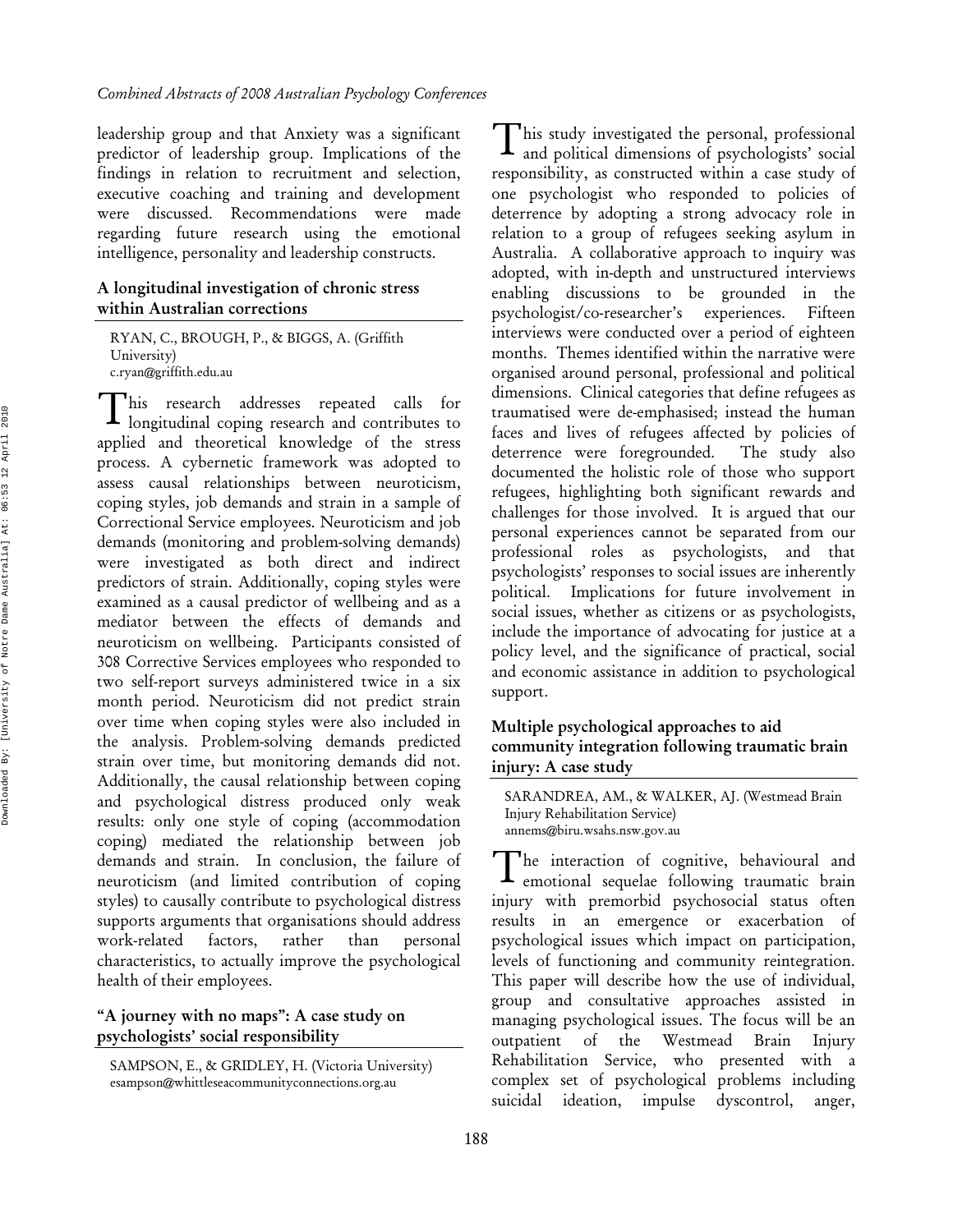gambling, binge-eating, depression and anxiety, social isolation and family conflict. Interventions were individual therapy (modified cognitive behaviour therapy, Motivational Interviewing and solutionfocused techniques), Specialised Anger Management Group, an Attendant Care programme and consultation. There was an improvement in psychological health, participation, functioning and overall community reintegration. The benefit of combining multiple approaches as well as tailoring and modifying techniques will be discussed.

## **Supervisee experiences in clinical supervision: A qualitative study**

SCHOFIELD, MJ. (La Trobe University), & GRANT, JA. (Curtin University) m.schofield@latrobe.edu.au

ncreasing attention is being paid to the role of Increasing attention is being paid to the role of clinical supervision as a lifelong learning process, yet we know little about how supervisees best learn and what makes effective supervision. This paper examines supervisee experiences of the supervisory relationship. The study aimed to understand how supervisees choose their supervisor, what they experience as helpful and unhelpful, and how they manage difficulties in the supervisory relationship. The qualitative study involved in-depth interviews with 7 supervisor-supervisee dyads. Sampling began with a purposive sample of senior members of the profession with considerable expertise in supervision, and from varied theoretical orientations. Each supervisor recruited one of their supervisees. Interviews were first conducted with supervisors on their theory of supervision and application of theory in practice. An Interpersonal Process Recall method was then used to independently explore supervisor and supervisee reflections on one of their videotaped supervision sessions. This paper presents findings of the experiences of the 7 supervisees in relation to three domains: i) what they sought in supervision and how they chose their supervisor, ii) the supervisory events they found most helpful and unhelpful; iii) how they identified and managed difficulties that arose in the context of the supervisory relationship.

### **Internet-based studies of recreational ecstasy/MDMA other social drug use**

SCHOLEY, AB (Swinburne University of Technology), RODGERS J. (Newcastle University, UK), BUCHANAN, T. (Westminster University, UK), LING, J. (Keele University, UK), TIPLADY, B. (Edinburgh, UK), HEFFERNAN, T., KENNEDY, D. (Northumbria University, UK), & PARROTT, AC. (Swansea University, UK) ascholey@groupwise.swin.edu.au

have conducted several Internet investigations into recreational users of MDMA (Ecstasy) and other psychosocial drugs. These WWW studies have involved extensive sampling, strict data screening procedures, and large drug groups. The first study involved +700 participants, and revealed a pattern of selective neurocognitive deficits, with cannabis significantly associated with everyday memory problems, and MDMA linked more to prospective memory difficulties (Rodgers et al, 2003). The next study involved 206 recreational Ecstasy/MDMA users, when extensive dancing 'on-Ecstasy' was statistically linked with more memory problems, subjective complaints of depression, and concentration/organizational difficulties, in the days afterwards. Furthermore some of these psychobiological problems were also associated with self-rated thermal distress (Parrott et al, 2006). Polydrug recreational usage is also widespread (Scholey et al, 2004), and alcohol and cigarettes/nicotine can also contribute to the adverse neurocognitive/memory profiles (Heffernan et al, 2005; Ling et al, 2003). Findings from the most recent studies involving other psychoactive drugs, and objective on-line performance testing, will also be presented.  $\bigvee$ e

#### **Low mindfulness uniquely predicts catastrophising in a fear-avoidance model of chronic pain**

SCHÜTZE, R., REES, C. (Curtin University of Technology), SCHÜTZE, M., & PREECE, M. (Sir Charles Gairdner Hospital) robschutze@gmail.com

he relationship between persistent pain and self-The relationship between persistent pain and self-<br>directed, non-reactive awareness of present moment experience (i.e., mindfulness) was explored in one of the dominant psychological theories of chronic pain – the *fear-avoidance model* (Vlaeyen &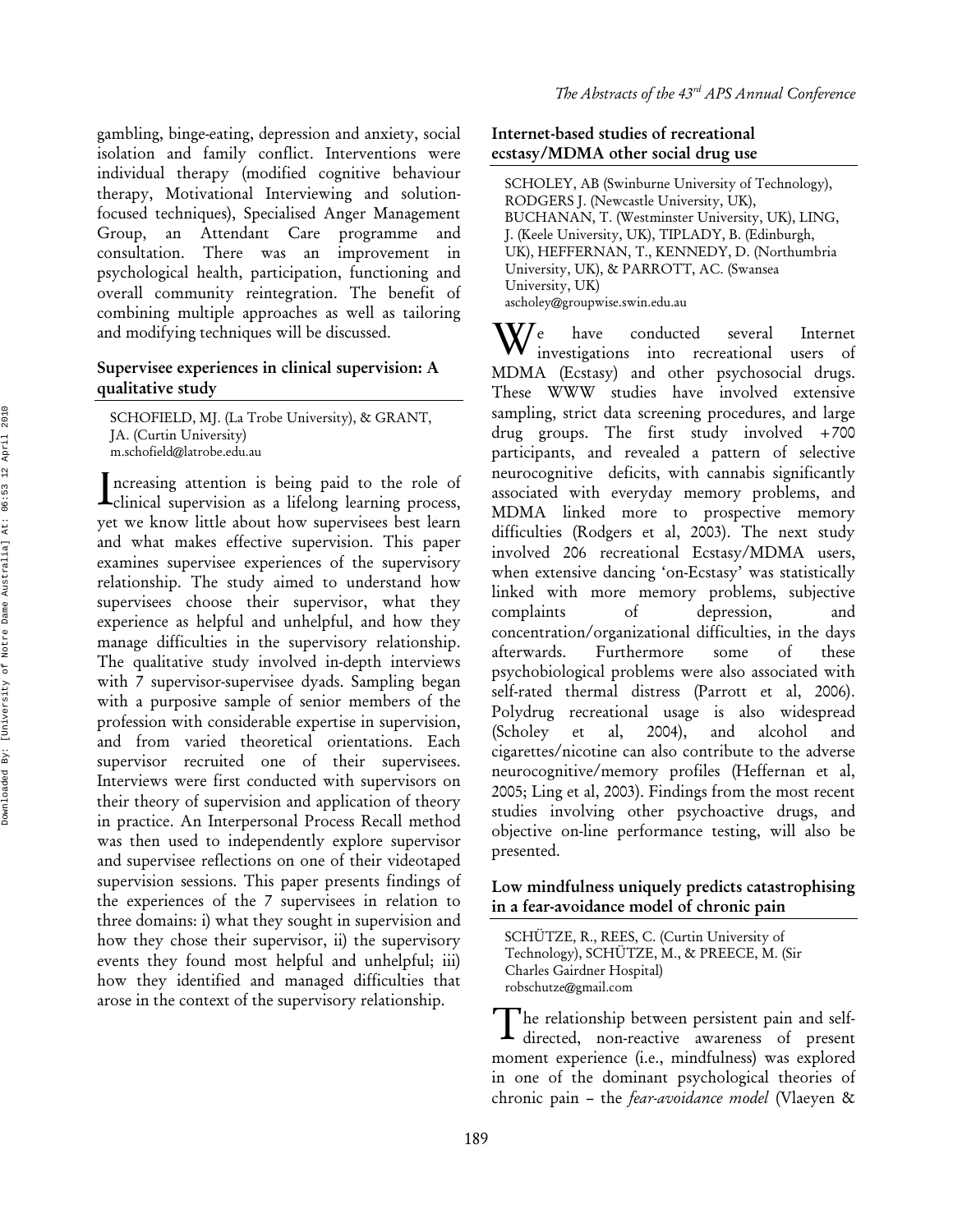Linton, 2000). A heterogeneous sample of 104 chronic pain outpatients at a multidisciplinary pain clinic in Western Australia completed psychometrically sound self-report measures of mindfulness and major variables in this model: Pain intensity, negative affect, pain catastrophising, painrelated fear, pain hypervigilance, and functional disability. Correlational analysis showed that, with the exception of pain intensity, mindfulness significantly negatively predicts each of these variables at a Bonferroni-corrected alpha level (*p* < .004), accounting for 17–41% of their variance. Hierarchical multiple regression analysis showed low mindfulness uniquely predicts pain catastrophising when other variables are controlled, and mediates between pain intensity and catastrophising. This is the first empirical evidence substantiating the link between mindfulness and pain catastrophising, and suggests mindfulness might be added to the fearavoidance model. Clinical implications include the use of mindfulness screening and therapies in early interventions for chronic pain.

# **Exercise and stress: Underlying commonalities and differences**

SCHWERKOLT, CA. (University of Tasmania), & MOORE, KA. (Charles Darwin University) caroline.schwerkolt@utas.edu.au

oth exercise and stress have known health effects:  $\mathbf B$  oth exercise and stress have known health effects:<br>the one positive, the other negative. While there is some evidence to suggest exercise may be implicated in the experience of lower stress levels and that each may be influenced by personality dimensions, the commonality of these dimensions has not been investigated. It was the aim of this study to investigate the relationship between exercise behaviour and stress levels and to ascertain if common personality traits and coping styles contributed to these as outcomes. One hundred and ninety-one participants (122 females) mean age 29.9 (*SD*= 11.4 years) completed measures of sociotrophy and autonomy - The Personal Style Inventory 11, the Deakin Coping Scale, Bandura's Self-efficacy Inventory, Kobasa's Hardiness Inventory, a measure of Perceived Stress, and a series of questions related to exercise behaviour, motivation, and enjoyment. The interrelationships amongst the variables, and in relation to exercise behaviour and levels of stress, will

be presented together with the implications for promoting exercise and wellbeing.

### **Quality of life among cancer survivors who provide peer support**

SCHWERKOLT, CA. (University of Tasmania), & MOORE, KA. (Charles Darwin University) caroline.schwerkolt@utas.edu.au

he effects of cancer have been widely investigated The effects of cancer have been widely investigated<br>but less so the benefits of providing peer support by survivors of cancer. In this study, we investigated the impact of age of diagnosis, late effects of cancer, social and relationship factors, coping and personality dimensions on quality of life (QoL) of cancer survivors who provide peer support. In addition, we tested whether the reasons cancer survivors volunteer as peer supporters enhanced their QoL. Ninety-one supporters (65 females) from the total cohort of 126 volunteers, mean age 58.90 years (*SD* = 9.82) participated in the study. QoL was predicted best by psychological factors ( $\beta$  = .93) rather than physical or social, so was used as a measure of QoL. QoL was directly predicted by a sense of control and older age at diagnosis, but inversely related to late effects. While a sense of optimism predicted control and a sense of challenge as a coping function, it was only borderline in its prediction of QoL. Therapeutic benefits (for self) and energy/positive were most predictive of the survivors' reasons for volunteering, but volunteering in itself was not predictive of an enhanced sense of QoL. Implications for the recruitment and well being of peer support providers are discussed.

### **The reactive-proactive aggression typology and its differential correlates in Asian adolescents**

SEAH, SL., & ANG, RP. (Nanyang Technological University, Singapore) suzanne.seah@pmail.ntu.edu.sg

**D**ifferential relationships between reactive and proactive aggression, and narcissism, anxiety, proactive aggression, and narcissism, anxiety, schizotypal traits, and interpersonal relations, were examined in an Asian adolescent sample of 698 students from seventh to ninth grade. Results showed that proactive aggression significantly predicted narcissism while reactive aggression did not. However, reactive aggression emerged a significant predictor of anxiety and schizotypal traits, but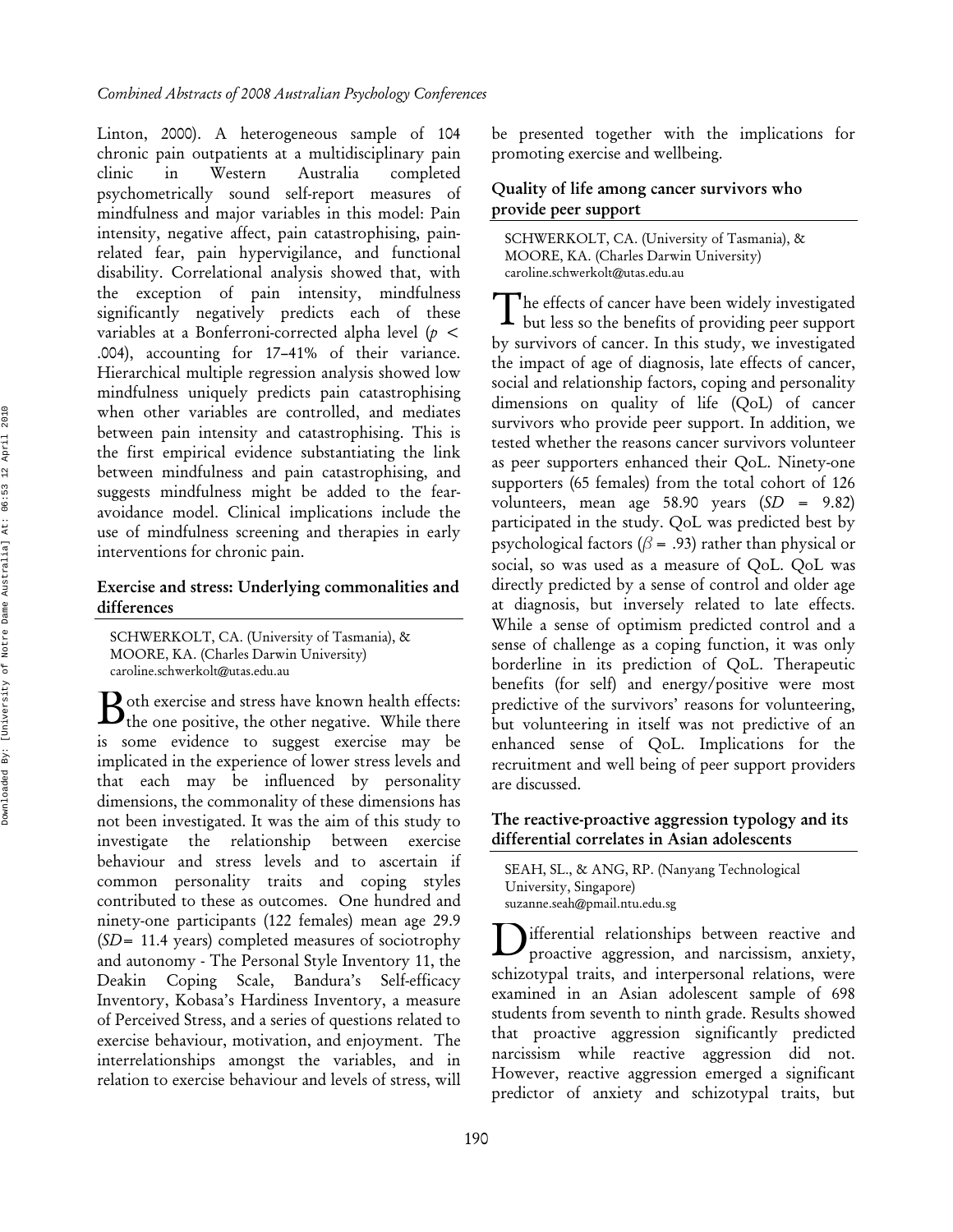proactive aggression did not. Also, both reactive and proactive aggression were significantly related to poor interpersonal relations, with reactive aggression having a stronger relationship with poor interpersonal relations, than proactive aggression. Study findings extend current aggression research on differential correlates of reactive and proactive aggression in an Asian context, and support the theoretical distinction between reactive and proactive aggression.

#### **Prevention of depression and anxiety online**

SETHI, S., & CAMPELL, A. (The University of Sydney) s.sethi@usyd.edu.au

xisting studies have shown that though Existing studies have shown that though<br>psychotherapeutic treatments such as cognitive behavioural therapy (CBT) are effective in treating adolescent anxiety, however, only a minority of sufferers seek such treatments. Barriers to accessing psychologists include shortage of skilled therapists, long waiting lists, and affordability. By utilizing the Internet, psychologists are seeking to expand the delivery avenues of psychological treatment. This research examines the long-term efficacy of online counselling to treat adolescent depression and anxiety (ADA). This research employs a repeated-measures design to examine the efficacy of online therapy. A survey collecting data on anxiety and depressive symptoms, dysfunctional thoughts, distress, and knowledge of psychological treatments was collected pre and post deliverance of treatment. Results depict that standalone face-to-face treatment of ADA is not as effective as face-to-face treatment in conjunction with online therapy. It was further observed that participants were more knowledgeable of treatment options available to them post online therapy. With respect to the wider community, this research provides information to plan an effective and accessible model of treatment delivery for ADA, building upon the existing model of the provision of mental health services in both urban and rural Australia.

#### **Changing end-of-life treatment decisions creates false memories**

SHARMAN, SJ. (University of New South Wales) s.sharman@unsw.edu.au

Two experiments investigated the creation of false<br>memories for end-of-life decisions and strategies memories for end-of-life decisions and strategies to prevent those false memories. Subjects imagined hypothetical medical scenarios before deciding whether they would want to receive different treatments. They made these decisions twice, approximately four months apart. At Time 2, subjects also recalled their Time 1 decisions. In Experiment 1, subjects who recalled their Time 1 decisions before making their Time 2 decisions had the same number of false memories as subjects who made their Time 2 decisions first. In Experiment 2, giving subjects reminders about their decisions did not reduce their false memories. Additionally, showing subjects their Time 1 decisions did not increase the stability of their decisions. Across both experiments, when subjects changed their minds, they were more likely to falsely remember that their Time 1 decisions were the same as their Time 2 decisions than when their decisions stayed the same. The implications for policymakers are discussed.

### **Interference in visual memory for abstract stimuli and everyday objects**

SHAW, R., & TURNER, J. (Charles Sturt University) rhshaw@csu.edu.au

hah, Miyake, Friedman, Rettinger and Hegarty  $\mathbf{S}$ hah, Miyake, Friedman, Rettinger and Hegarty<br>(2001) suggest that the visuospatial sketchpad is closely linked to the central executive. However, most research in this area has used abstract stimuli to test visual memory. The current study compared memory for abstract stimuli to memory for pictures of everyday objects to examine whether both types of memory were impaired under dual task conditions. Thirty-seven first year psychology undergraduates aged between 18 to 48 years completed visual memory tasks for abstract polygons and everyday objects under three conditions, no secondary task, articulatory suppression and spatial tapping conditions. The results of the study showed that memory for everyday objects was higher than memory for abstract shapes. The results also revealed that memory for both types of stimuli was impaired in the articulatory suppression condition. Memory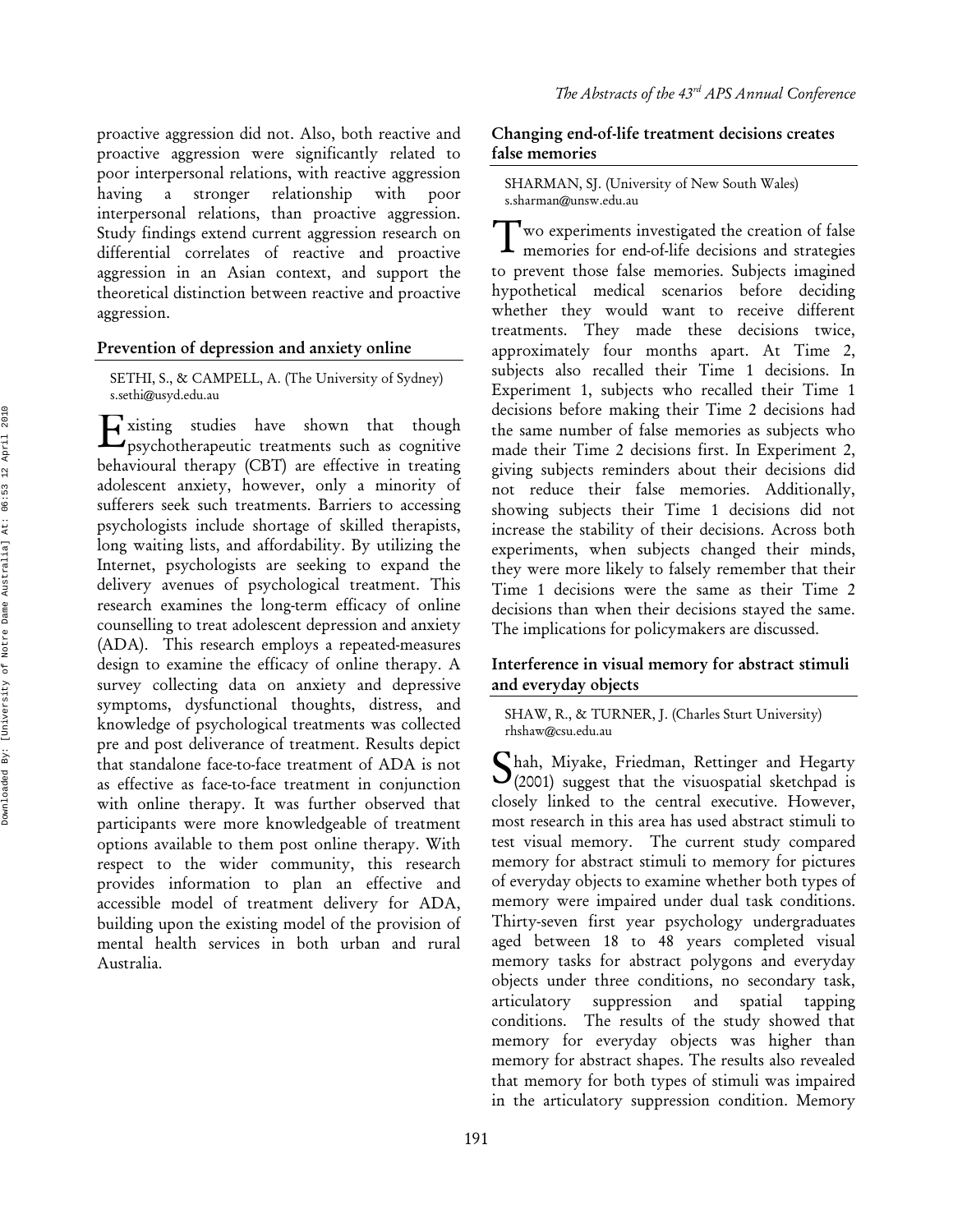for abstract shapes was impaired by the inclusion of the spatial tapping task but memory for everyday objects was not. These results suggest that participants use verbal labels to remember visual memory stimuli, regardless of whether the stimuli are conducive to such labelling. The results also suggest that memory for abstract stimuli likely requires central executive resources to a greater extent than memory for pictures of everyday objects.

# **The research evidence base of counselling psychology**

SIMMONDS, JG. (Monash University) janette.simmonds@education.monash.edu.au

ounselling psychology has drawn on and Counselling psychology has drawn on and<br>contributed to an active research base from before its inception as a distinct American Psychological Association 'Division' in 1951. Prominent early researchers contributing to the field included Rogers, Truax and Carhuff, with Carl Rogers as the first researcher to audio-record psychotherapy sessions for research purposes. Notably, much cited research regarding the evidence base of psychotherapy, and the importance of the therapeutic relationship to effective outcomes, has continued to stem from counselling psychology. This specialty's commitment and adherence to a scientistpractitioner model has been robustly debated from within, and demonstrably reaffirmed in training, practice, and use of research, as discussed in this paper.

# **A prospective assessment of the relationship between sleep quality and depression through pregnancy**

SKOUTERIS, H. (Deakin University), GERMANO, C., WERTHEIM, EH., PAXTON, SJ. (La Trobe University), & MILGROM, J. (The University of Melbourne) helens@deakin.edu.au

he relationship between depressive symptoms The relationship between depressive symptoms<br>and sleep quality was explored prospectively across pregnancy with a sample 273 women who were 15-23 weeks gestation at the outset of the study. Each woman completed the Pittsburgh Sleep Quality Index and Beck Depression Inventory at this time point and then at eight-week intervals after first contact, at 23-31 weeks and at 31-39 weeks gestation. Two main models of the relationship between these

two variables were tested: the first hypothesised that poorer self-reported sleep quality would predict increased depressive symptoms prospectively and the second that depressive symptoms earlier on in pregnancy would predict poorer sleep quality late in pregnancy. The first of these models was supported by our findings. Both sleep quality and depressive symptoms remained relatively stable across pregnancy, and sleep quality earlier in pregnancy predicted higher levels of depressive symptoms later in pregnancy (after controlling for prior depression levels). In contrast, there was no evidence to suggest that depressive symptoms earlier in pregnancy impacted on sleep quality later on. Given that depressive symptomatology can lead to major depression and given the prevalence of pre- and postnatal depression, our findings suggest that screening for sleep problems during pregnancy may be of clinical significance.

#### **Humour effects upon stress and well-being**

SMITH, N., GROSS, J., WARD, K., & KINNELL, R. (University of Canberra) john.gross@canberra.edu.au

The current study aimed to investigate the influence of humour as a coping strategy on two I influence of humour as a coping strategy on two indicators of university students' well-being. Wellbeing was separately assessed by an individual's level of psychological distress (GHQ-12) and their level of satisfaction with life (PWI-A). It was hypothesised that students higher in humour (Coping Humour Scale; CHS) would demonstrate less psychological distress and greater satisfaction with life while stress was expected to have both direct and indirect effects on well-being. Participants were 42 male and 136 female university students. Regression analyses revealed that high levels of stress best predict psychological distress while low levels of stress best predict satisfaction with life. Significant inverse relationships were found between humour and stress (*r* = -.25), and humour with psychological distress (*r* = - .19). A significant positive relationship was found between humour and satisfaction with life (*r* = .15). Mediation analyses (Baron & Kenny, 1986) revealed the relationship between humour and both psychological distress and satisfaction with life were fully mediated by stress. We argue that university intervention programs that encourage awareness and discussion of emotions, and teach coping strategies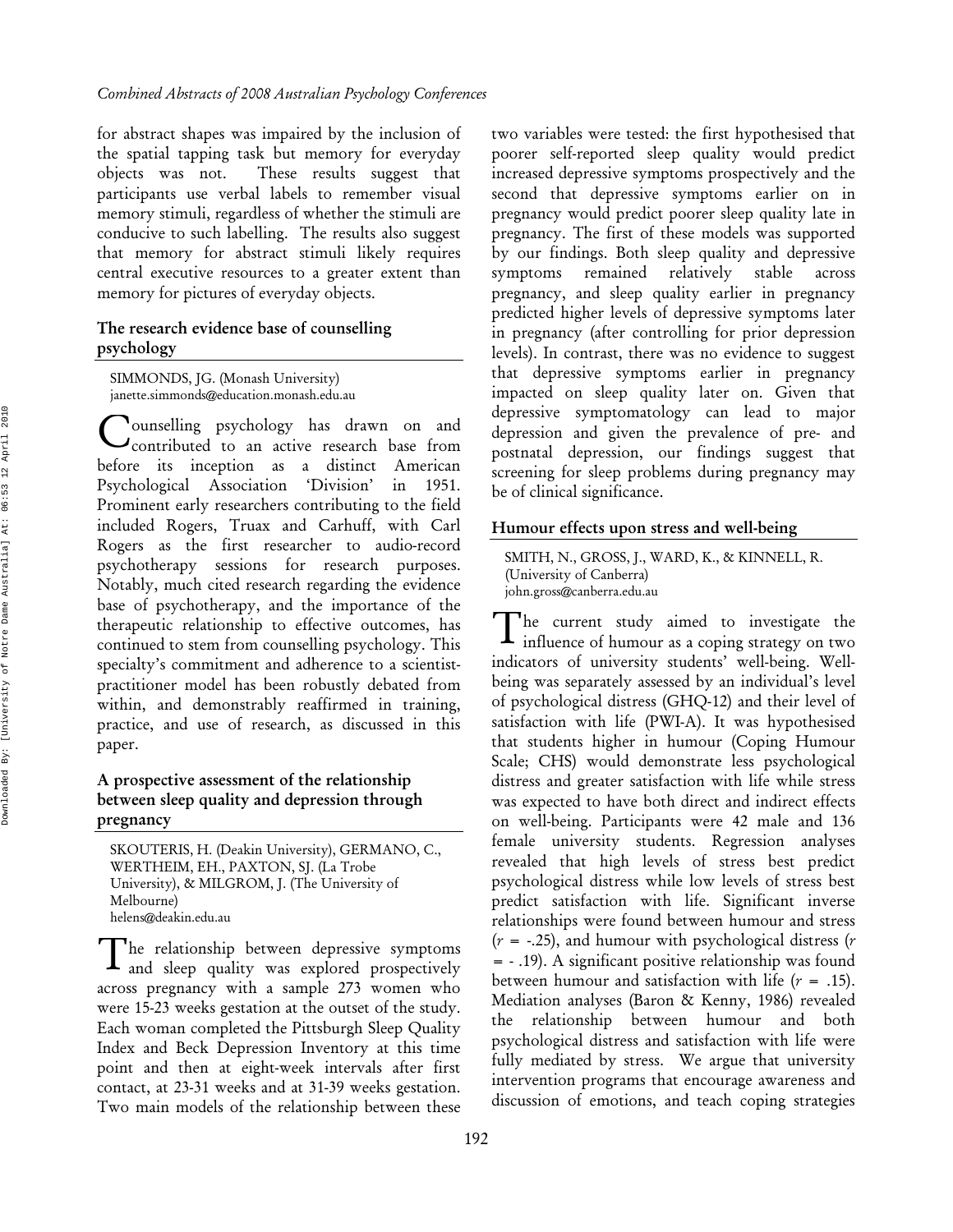such as the use of humour could positively influence well-being.

#### **Psychological dimensions of online sexual activity**

SQUIRRELL, MR., KNOWLES, A., & KYRIOS, M. (Swinburne University of Technology) msquirrell@smartchat.net.au

The proposed paper is an Internet-based study of the psychological characteristics of individuals the psychological characteristics of individuals who engage in online sexual activity (OSA), or Cybersex. In the context of this paper, Cybersexual behaviour includes using the Internet to access Adult-Chat rooms, Web-camera, erotic images, and Cybersex Newsgroups. Data were collected from 1704 participants who completed an online questionnaire over a three month period. The questionnaire was regularly posted on the message boards of Google and Yahoo Cybersex Newsgroups. The research represents one of the largest international studies of OSA and includes a range of psychological variables. The research explores the relationships between a range of demographic variables including gender, age, relationship status, country of origin, and sexual orientation and a number of psychological variables. Some of the psychological variables investigated include attachment style, loneliness, depression, anxiety, stress, impulsivity and psychosexual adjustment measures such as sexual anxiety and sexual confidence. Theoretical, research and clinical implications of findings will be discussed.

# **Family history of breast cancer, health beliefs and knowledge in the practice of breast selfexamination**

STEPHAN, J., & HICKS, R. (Bond University) jstephan@live.com

he present study investigated the relationship The present study investigated the relationship<br>between frequency of breast self-examination (BSE), family history of breast cancer and health beliefs in Australian women comparing both low risk  $(<$  45 years) and high risk women ( $>$  45 years). The sample was divided into two equal groups of 131 participants (low risk and high risk). Self report questionnaires administered were part of a larger study and included a bio-data and general information questionnaire on breast self-examination, and the Health Belief Model (HBM) Questionnaire.

The results revealed that *family history* of breast cancer, *knowledge* of BSE procedures and of breast cancer, and three *health beliefs* (barriers, confidence and motivation) predicted the practice or performance of BSE. Women in the high risk group (older age group) practised BSE significantly more than did women in the low risk group. An earlier analysis suggested that frequency of BSE is also associated with lower mental health (depression and anxiety tended to be higher among those practicing BSE). Further studies are needed to separate age, other demographics, and mental health issues in the practice of BSE.

# **Refugee child and adolescent help-seeking for social, behavioural and mental health problems**

STEWART, H., ZIAIAN, T., PROCTER, NG., (University of South Australia), BAGHURST, P. (Women's & Children's Hospital), & SAWYER, M., (University of Adelaide) tahereh.ziaian@unisa.edu.au

 seeming consensus has emerged in Australia and  $\bigwedge$  seeming consensus has emerged in Australia and other Western resettlement countries that many refugee children and adolescents with social, behavioural and mental health problems are not accessing mental health services. There is, however, very little refugee-specific, let alone child-specific, research in the area of help-seeking and service utilisation. Most research interest has centred on Western and, to a lesser extent, non-refugee ethnic minority adult populations. Moreover, informal helpseeking is rarely explored and most formal helpseeking research focuses on specialist mental health services and neglects the full range of service sectors and settings where mental health care is provided. This mixed-methods study investigated the informal and formal help-seeking rates and patterns of 500 refugee children and adolescents aged between 4 and 17 years from the former Republics of Yugoslavia, the Middle East, South Asia and Northern and Western Africa. This paper presents the key preliminary results of the study, with a particular focus on the qualitative findings of 13 focus groups with 84 adolescents from the above ethnic groupings. The qualitative findings reveal that refugee adolescents are very reluctant to venture beyond their close peer networks for help with their psychosocial problems due to a range of individual, cultural and service related barriers. The study has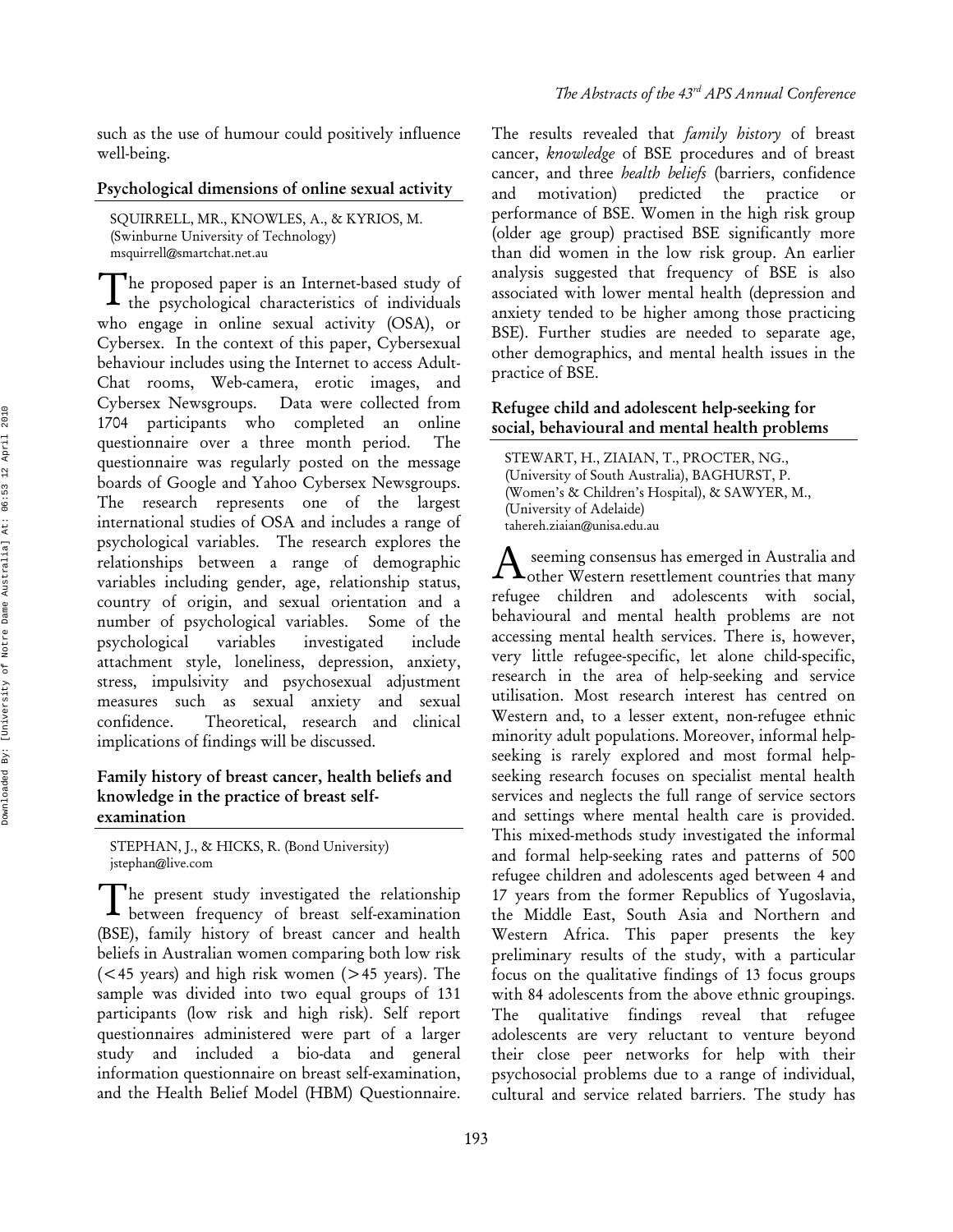practical implications for policymakers, service planners and service providers seeking to improve access and equity in service provision to refugee populations.

# **Attachment style and parent behaviour as predictors of fathers' emotional wellbeing following marital breakdown**

STEWART, JA., & McGREGOR, R. (Deakin University) jans@deakin.edu.au

his study investigated the influence of attachment style and parent behavioural patterns, on the life satisfaction and emotional wellbeing, of fathers, following marital breakdown. The participant fathers  $(N = 48)$  were required to have been separated from their co-parent ex-partner for at least one year. Attachment style (secure, preoccupied, fearful avoidant, and dismissing avoidant) predicted emotional health and life satisfaction. It was suggested that three commonly observed post-separation father parent behaviours: *Stable and consistent* parenting, *Disengaged* parenting, and *Conflictual* parenting (Baum, 2004), would be associated with emotional wellbeing and life satisfaction. Analysis revealed that, although there was little relationship between fathers' attachment styles and parent behavioural styles, parent behaviour did contribute to emotional wellbeing and life satisfaction. It was also observed that re-partnered / remarried fathers ( $n = 16$ ) were more likely to be securely attached, and had significantly better mental health, with less depression and anxiety, and greater life satisfaction than single / separated fathers  $(n =$ 32). Overall, it was concluded that fathers with conflictual parent behaviour patterns had less satisfaction with their lives, and those with fearful avoidant attachment, in particular, and those who were separated / single, were most at risk of poorer emotional wellbeing and less satisfaction with their lives. T

**Development of a web-based multimedia tool to improve and assess psychology students understanding of cultural factors impacting psychological diagnosis** 

SULLIVAN, KA., & SHARMAN, R. (Queensland University of Technology) ka.sullivan@qut.edu.au

dvances in multimedia technologies have A dvances in multimedia technologies have<br>allowed for the inclusion of web-based multi media (WBMM) tools alongside traditional teaching methods; a development that has proven both effective and popular with tertiary students (Kahan et al, 2007; Mackey & Jinwon, 2008). This study implemented a WBMM tool designed to enhance and assess students' understanding of cultural factors impacting psychological diagnosis. To simulate the type of client information that is typically available in clinical practice, students were given a patient summary and access to a taped interview between a psychologist and young Aboriginal man. Students were instructed to choose their own research tools and resources in order to better understand their client's background and presentation. They were asked to comment on a) the client's provisional diagnosis and b) complete an online quiz regarding the cultural factors needing to be taken into account in making a psychological diagnosis (pre-test). After submitting their initial responses, students were given access to a range of psychological and cultural resources and asked to complete the cultural awareness questionnaire again (post-test). Results from a pilot study using third year psychology students will be presented.

**Coronary heart disease risk reduction and consumption of foods rich in omega-3 polyunsaturated fatty acids: A psychosocial perspective using information to mediate between attitudes, intentions and decision-making behaviour** 

SUMMERS, JM., DELFABBRO, PH. (University of Adelaide), & COX, DN. (CSIRO Human Nutrition) juliet.summers@student.adelaide.edu.au

ong chain omega-3 polyunsaturated fatty acids  $\sum_{(n-3)}$  ong chain omega-3 polyunsaturated fatty acids<br>(n-3) are thought to benefit human health, particularly in respect to reducing risk of heart disease. However, most Australians do not consume enough n-3. Socio-demographic variables and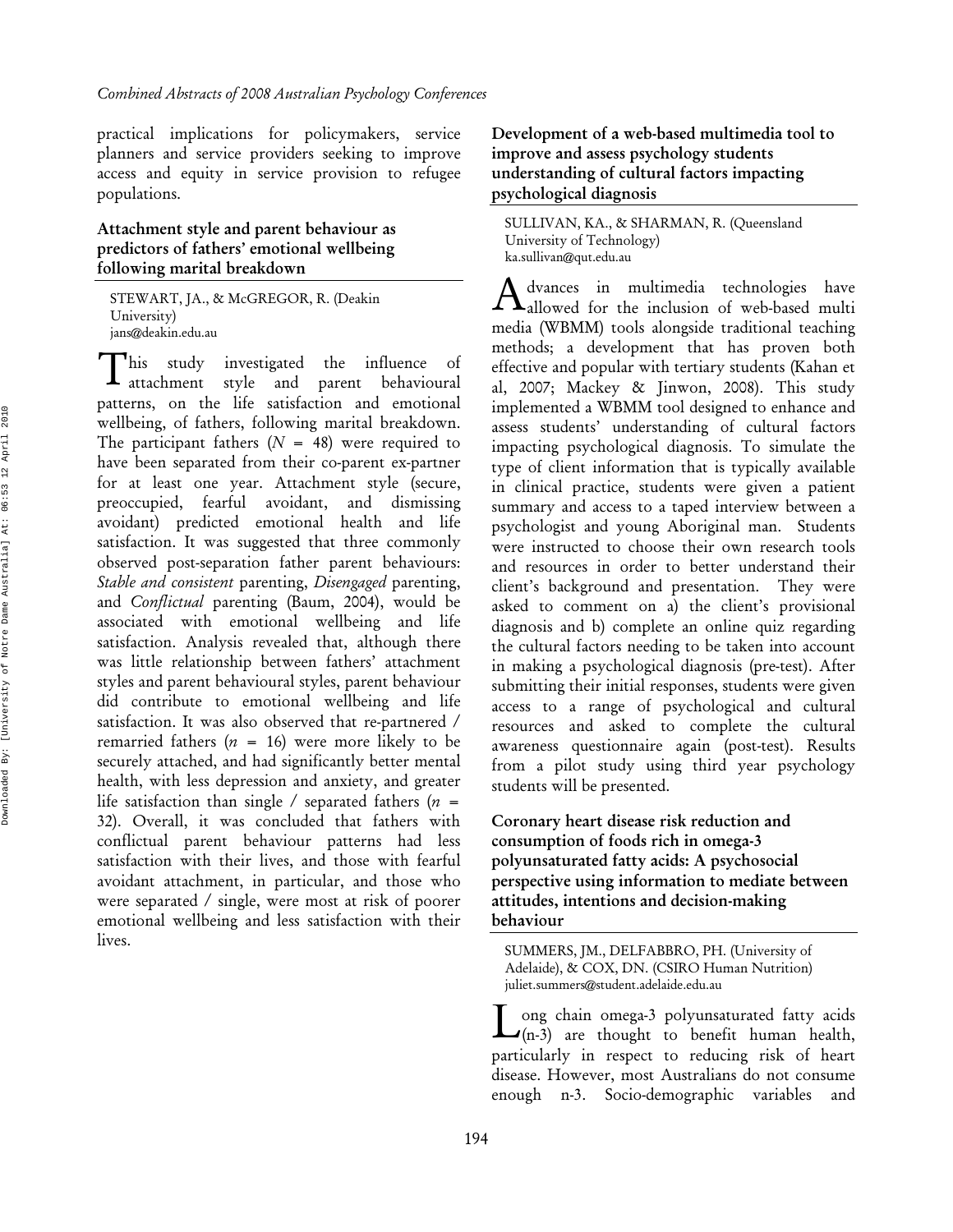psychological variables such as perceptions, attitudes and beliefs impact on food-orientated health behaviours. The aim of this research was to understand what demographic, situational and psychological variables influence people's attitudes, beliefs, and ability to consume beneficial quantities of n-3 foods. A quantitative longitudinal study involved a survey of 500 adult South Australians using a (3 x 2 x 2) informational source design. Results of preliminary analyses at baseline show significant attitudinal and intentional differences toward the consumption of n-3 foods dependent upon level of heart disease risk. Information provision was also found to affect the likelihood of increasing consumption of some n-3 foods. The study has implications for how health-related information relating to n-3 and cardiac risk may be provided to enhance people's awareness and behaviour.

# **"Mental health? I don't think Sudanese have it!": Talking to Sudanese refugee youth about their understandings of mental health and wellbeing**

TEMPANY, M., HAY, M., ZION, D. (Monash University), & GIFFORD, S. (La Trobe University) madeleine.tempany@med.monash.edu.au

ver the past decade, more than 22,000 Sudanese Over the past decade, more than 22,000 Sudanese<br>Humanitarian Entrants have resettled in Australia (Department of Immigration and Citizenship, 2007). Despite high levels of resilience in the Sudanese community, research suggests that experiences of pre-displacement trauma and postdisplacement stressors impact negatively on the mental health of refugees. However, strategies typically used by Australian psychologists for treating mental health problems and promoting wellbeing may not be culturally appropriate or effective for Sudanese Australian young people. Hence this research project was designed to qualitatively explore and describe concepts of mental health and wellbeing held by Sudanese Australian young people resettled in Melbourne. Twenty-four Sudanese Australian young people (aged 16-24 years) participated in Study 1, a semi-structured interview designed to explore concepts of mental health and wellbeing using a constructivist, 'bottom-up' approach. Twenty-two of the same participants then took part in Study 2, a structured, mixed methods, vignette-based interview using a 'top-down' approach. Vignette characters were based on criteria

for major depressive disorder, post-traumatic stress disorder, and schizophrenia, as well as high and low psychosocial wellbeing. Results of both studies will be presented, with a focus on implications for psychologists, such as how best to talk to Sudanese Australian young people about wellbeing.

#### **Growing older: A qualitative inquiry into the textured realities of older, rural women**

TERRILL, LG., & GULLIFER, J. (Charles Sturt University) lterrill@insightg.com.au

his qualitative study explored the age-related changes and experiences of older, rural women. Semi-structured interviews were conducted and audio recorded with eight Anglo-Australian women ranging in age between 65-75 years. Interviews were transcribed verbatim and subjected to a thematic analysis, resulting in the construction of three prominent themes: (a) *the free and busy me;* (b) *the secret is being positive and pragmatic*; and (c) *narratives of growth and stagnation*. These themes were conceptualised within a feminist lifespan perspective on ageing, and highlight the pursuit of growth among older women in order to enhance the current self. Findings emphasise the construction of later life as one of liberation, resilience, and growth. Further to this, an exploration of the intersubjective dynamics between author and participants draws attention to the socially constructed nature of each woman's "self" narrative.  $\mathbf 1$ 

### **Mood and anxiety scores predict winners and losers in tennis**

TERRY, PC., & MUNRO, A. (University of Southern Queensland) terryp@usq.edu.au

sychological measures have previously been Psychological measures have previously been<br>shown to be predictive of sport performance across a range of sports. The present study assessed the capacity of pre-competition mood and anxiety to predict tennis results. A sample of 92 socialcompetitive tennis players (49 men and 43 women, mean 39.7 years, range 19-62) completed the Brunel Mood Scale (BRUMS) and the revised Competitive State Anxiety Inventory-2 (CSAI-2R) prior to weekly competitions, producing a dataset of 567 matches. Discriminant function analysis showed that the outcome of matches could be correctly classified with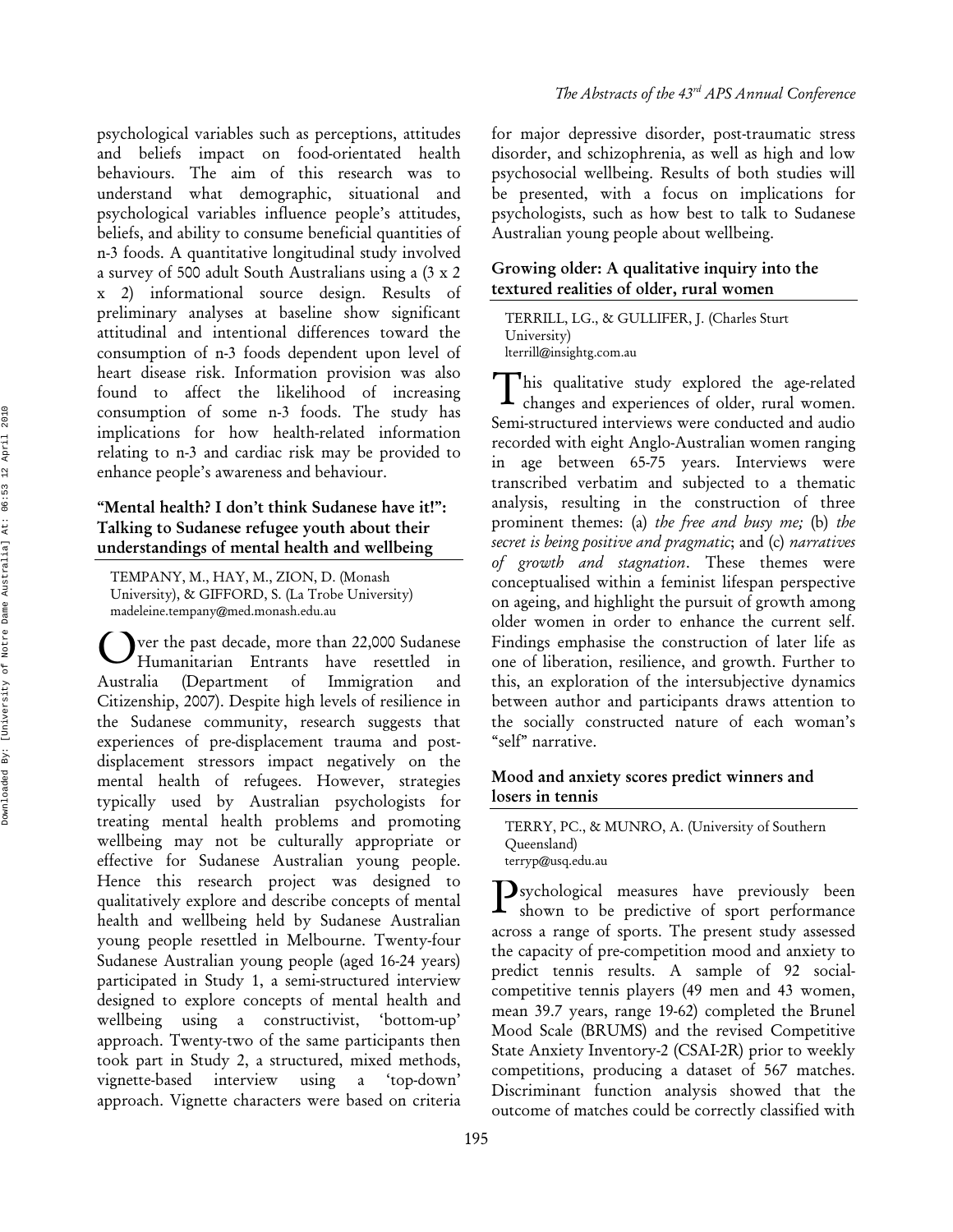60% accuracy ( $p < .01$ ). Consistent with theoretical predictions, low scores for confusion, depression, tension, anger, and cognitive anxiety, and high scores for self-confidence were significant predictors of winning performances. Using the two measures independently, the BRUMS provided 56.8% correct classifications  $(p \lt .01)$  and the CSAI-2R provided 58.7%  $(p < .01)$ . Notably, a much higher proportion of winners (78.5%) than losers (38.3%) were correctly classified from mood scores, suggesting greater potential for predicting winning performances from positive moods than losing performances from negative moods. Results are consistent with Morgan's mental health model and Martens' multidimensional anxiety theory, and can be used to inform interventions applied by sport psychologists with tennis players.

### **Psychometric re-evaluation of the revised version of the Competitive State Anxiety Inventory-2**

TERRY, PC., & MUNRO, A. (University of Southern Queensland) terryp@usq.edu.au

The Competitive State Anxiety Inventory-2 (CSAI-2) has been the measure of choice among (CSAI-2) has been the measure of choice among anxiety researchers in the sport domain since its development in 1990. A 17-item revised version, the CSAI-2R, was developed in 2003 by Cox and colleagues. The present study re-evaluated the psychometric characteristics of the CSAI-2R. Repeated measures data from 92 social-competitive tennis players at five points in time were subjected to principal axis factoring with promax rotation. Results supported the hypothesized, 3-factor measurement model. The measurement model was recovered at all time points, with solutions explaining between 58.1% and 68.8% of variance. Minimal complexity among items was evident. Cronbach alpha coefficients exceeded criterion values for all subscales at each time point. Inter-correlations among factors were in line with theoretical predictions and supported their conceptual independence. Overall, results supported the factorial validity of the revised scale in five replications. The present findings indicate that the CSAI-2R has satisfactory psychometric characteristics, unlike those reported by Lane and colleagues in 1999 for the original CSAI-2, which showed a flawed measurement model. Results suggest

that researchers investigating anxiety in sport should use the CSAI-2R in preference to the original CSAI-2.

## **Effects of attentional focus instructions on putting performance at different levels of skill development**

THOMAS, PR., NEUMANN, DL. (Griffith University), & HOOPER, SL. (Queensland Academy of Sport) p.thomas@griffith.edu.au

lthough the ability to focus attention on the  $A$  though the ability to focus attention on the task at hand is crucial in sport, it is not clear whether athletes at different levels of skill development benefit from the same attentional focus strategies during performance. Traditional skill acquisition theories suggest that novices focus internally on technique when learning to execute skills. Such a focus, however, can be counterproductive for experienced and elite athletes who often perform better with an external attentional focus. Indeed, recent research suggests that novices also benefit from an external attentional focus. The purpose of this study was to examine the putting performances of groups of novice  $(n = 18)$ , experienced ( $n = 16$ ) and elite ( $n = 16$ ) golfers when instructed to focus attention (a) their own way (baseline), (b) on an aspect of their technique, (c) on improving their initial performance, (d) on beating the best score for their group, or (e) on the ball while trusting their body to perform the skill. The results of within and between group comparisons of putting performances under the five attentional focus conditions are reported, and the implications of the findings for sport psychology interventions and coaching practices are discussed.

## **Knowledge, beliefs and attitudes about stroke and stroke prevention among the Greek and Vietnamese older people**

THOMAS, T. (RMIT University) trang.thomas@rmit.edu.au

troke is the third most common cause of death in Stroke is the third most common cause of death in<br>Australia, accounting for 10 per cent of all deaths and 25 per cent of chronic disabilities. Unfortunately, stroke continues to remain a poorly understood illness by many Australians of non-English speaking backgrounds. This study investigated the understanding of stroke, including identification of perceived stroke risk factors within two large ethnic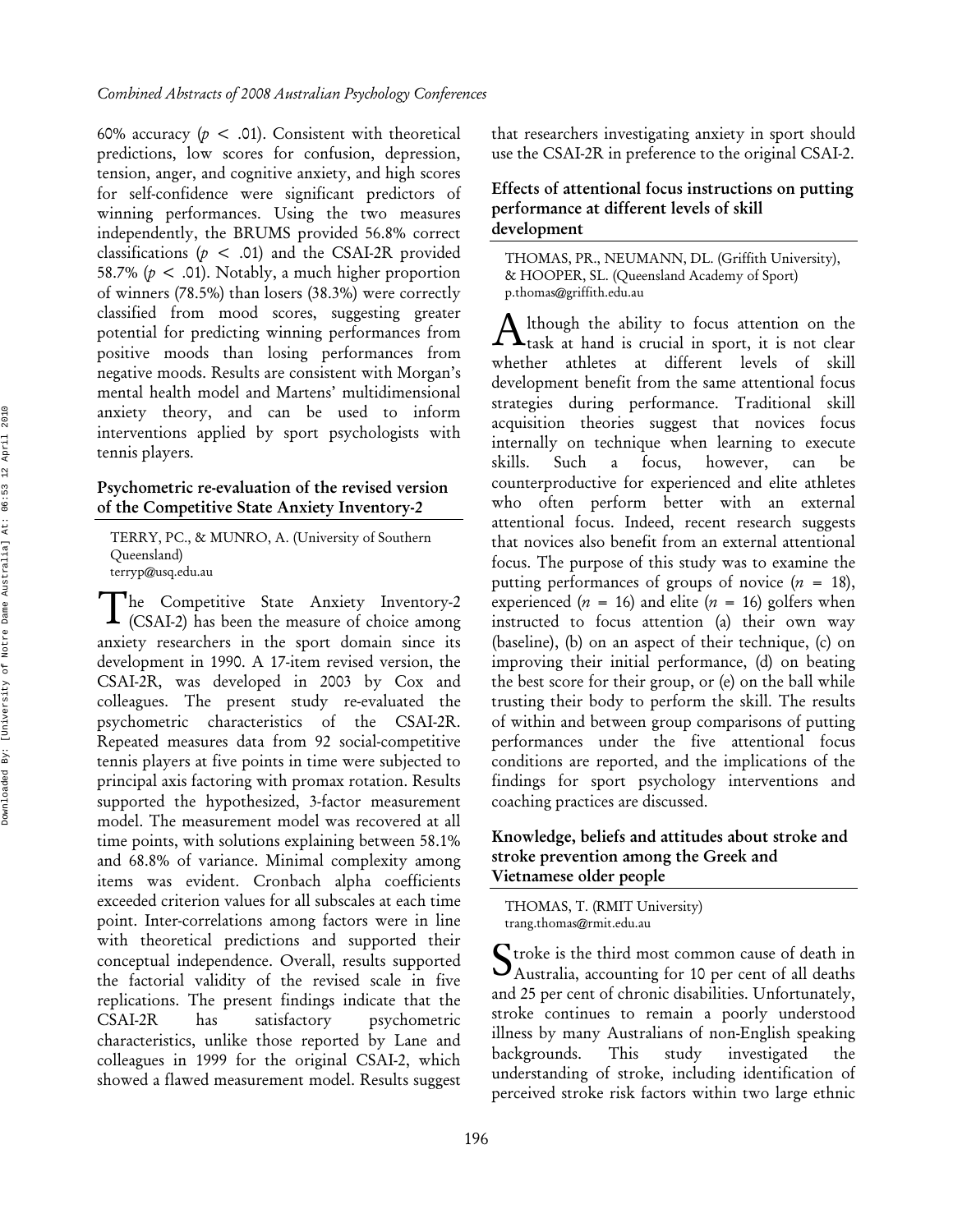communities in Australia, the Vietnamese and the Greek communities. Over 200 members of the two communities were interviewed individually. The results indicated that although the Greek older people had a better knowledge about stroke than the Vietnamese, both groups had faulty beliefs and passive attitudes about stroke prevention. Issues related to stroke prevention for older persons in a multicultural society are then discussed.

# **The relationship between organisational identification, organisational commitment and turnover intentions in the Australian Defence Organisation**

THORP, D. (Department of Defence), & BROWN, PM. (University of Canberra) tricia.brown@canberra.edu.au

Previous research has suggested that employee<br>commitment, and identification with the commitment, and identification with the organisation, are strong negative predictors of staff turnover. This study examined how commitment and identification impact on employees' turnover intentions in the Australian Defence Organisation (ADO). A survey was conducted with 282 ADO employees from four Defence Service groups: Army, Navy, Air Force and Civilians. Participants completed measures of organisational commitment, identification with different levels of the organisation (Defence, Service, Team) and turnover intentions. Results showed that military participants identified most strongly with their service whereas civilians identified more strongly with their immediate team. Higher levels of commitment and identification were associated with lower turnover intentions. Multiple regression analysis showed that the strongest predictors of turnover intentions were: affective commitment (where employees stay because they want to), normative commitment (where employees stay because they feel they ought to), and identification with Defence as a whole, respectively. The relationship between identification and turnover intentions was mediated by affective commitment. This study offers insight into the relationship between organisational commitment and organisational identification, and has practical implications for organisations wanting to minimise employee turnover.

**Using the internet to help treat remote clients: Results of Australian clinical trials treating common mental disorders on-line** 

TITOV, N. (UNSW at St Vincent's Hospital, Sydney)\*, ANDREWS, G.\*, SCHWENCKE, G. (St Vincent's Hospital, Sydney)\*\*, PERINI, S. \*\*, WIMS, E. \*\*, & MAHONEY, A.\*\* nickt@unsw.edu.au

ess than 50% of people with depression, social Less than 50% of people with depression, social<br>phobia, or panic disorder seek treatment, often because of difficulty accessing mental health services, stigma/embarrassment, or lack of knowledge about treatment options. The present paper describes the results of two randomized controlled trials of Internet-based treatment for social phobia (*n* = 182) (Titov et al., 2008a, 2008b), and the results of preliminary trials for depression and social phobia. Each treatment program involves participants having regular email contact with a therapist, completing online lessons of cognitive-behavioural treatment, completing practical homework assignments, and reading and posting messages and homework assignments an on-line discussion forum. Overall results for the social phobia program are comparable to those obtained in high quality face-to-face treatment. These results indicate that Psychologist guided Internet-based treatment programs can be developed for people with social phobia, panic disorder, and depression, who might not access faceto-face treatment.

# **Using computers to help clinicians treat clients with common mental disorders: A demonstration of** *The Shyness Program* **for treating social phobia**

TITOV, N., ANDREWS, G. (UNSW at St Vincent's Hospital, Sydney), SCHWENCKE, G., PERINI, S., WIMS, E., & MAHONEY, A. (St Vincent's Hospital, Sydney) nickt@unsw.edu.au

omputers and the Internet can help Computers and the Internet can help<br>Psychologists successfully treat clients with common mental disorders, either remotely or face-toface. This paper describes how *The Shyness Program*, a successful Internet-based treatment program for people with social phobia (developed at CRUFAD, UNSW at St Vincent's Hospital, Sydney), can be of significant advantage to clinicians and consumers. Advantages to clinicians include the ability to provide the educational component of treatment in an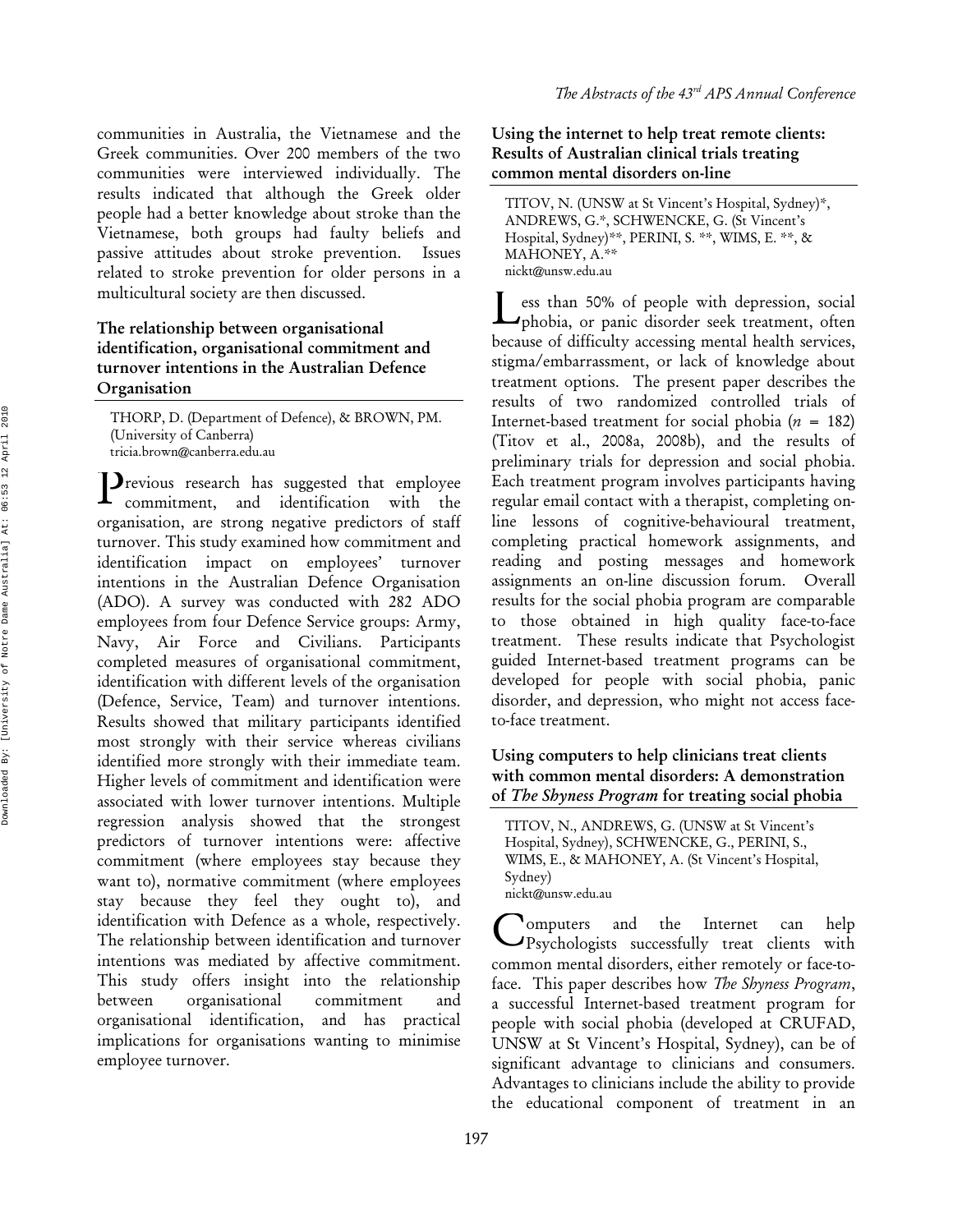engaging and consistent manner, providing the clinician with more "therapy" time. Consumers can log in when convenient to read lessons or post material in the forum, repeat lessons as needed, and learn from the experiences of other consumers. The structured lessons also provide consumers with a clear sense of progress and provide discussion points for face-to-face therapy. The software program means that questionnaires can be easily administered, scored, and the results reported and analysed immediately, assisting in quality assurance. Additional teaching materials can easily be included in the program, catering for the needs of specific clients. The results of treatment satisfaction questionnaires indicate that consumers find computer and Internet-based treatment programs acceptable and effective.

### **Beyond pharmacology: Psychological interventions in HIV infection**

TODD, P. (Independent Practice) pto49976@bigpond.net.au

he emergence of multiple drug resistant strains of The emergence of multiple drug resistant strains of HIV creates the need for a renewed focus upon the status of scientific knowledge concerning the impact of psychosocial and emotional factors upon immunity, disease progression and AIDS mortality in HIV seropositive persons. To this end, the field of psychoneuroimmunology (PNI) has provided a vast empirical data base of psychosocial determinants of immunity, illness progression and mortality in HIV infection since the early 1980's. Such data have demonstrated that psychosocial factors are highly significant predictors of behaviour known to enhance risk of exposure to HIV and therefore need to be considered as a vital foundation of primary prevention programs aiming to minimize new infection rates. This paper reviews the psychosocial factors already identified as significant to both primary and secondary prevention while outlining directions for future research, including the need for studies which permit the use of multivariate techniques such as hierarchical logistic regression and discriminant function analyses. Homophobia in particular seems to be a health menace as a determinant of high risk behaviour, immunosuppression and AIDS mortality. Cross cultural validation of research is emphasised as most

PNI studies have been conducted in the developed world, especially North America.

#### **AFP psychological response to critical incidents**

TORRES, C. (Australian Federal Police) cristian.torres@afp.gov.au

his paper will elucidate the response to critical incidents undertaken by the Australian Federal Police (AFP) multidisciplinary Wellbeing Services (WS) team. The AFP's operations extend globally and consist of staff operating in 35 liaison posts and a number of larger 'missions' around the world. As a result, the organisation 'frequently' finds itself responding to critical incidents involving its people. The presenter, a clinical psychologist in the AFP, will describe the development of and changes to the critical incident response undertaken by the organisation's Wellbeing Services team over the course of the last four years. The discussion will centre on the perspective of the WS team and its response in these situations, as well as looking at how the perception of and engagement with the service has changed over time from the organisational perspective. A number of examples will be used to discuss relevant issues involved from a psychological perspective, including the response to the Jakarta Embassy bombing in Jakarta in September 2004, the Asian Tsunami disaster victim identification effort in Phuket, Thailand in December 2004 / January 2005 and, more recently, the Garuda plane crash in Yogyakarta (March 2007). T

### **Assessing practice effort and performance outcomes following failure induced shame**

TREEBY, MS., & THOMPSON, T. (University of Tasmania) mstreeby@utas.edu.au

chievement shame-prone individuals tend to  $\Lambda$  chievement shame-prone individuals tend to  $\Lambda$  attribute failure to characterological flaws, experiencing heightened anxiety and global feelings of self-debasement. As such, they are more sensitive to the negative effects of failure, disengaging from tasks that forebode failure by reigning in practice effort and as a consequence, performing poorly, irrespective of whether there are excuses for prior failure. In the present study, 72 undergraduate students who were either high or low in achievement shame-proneness were assigned to one of three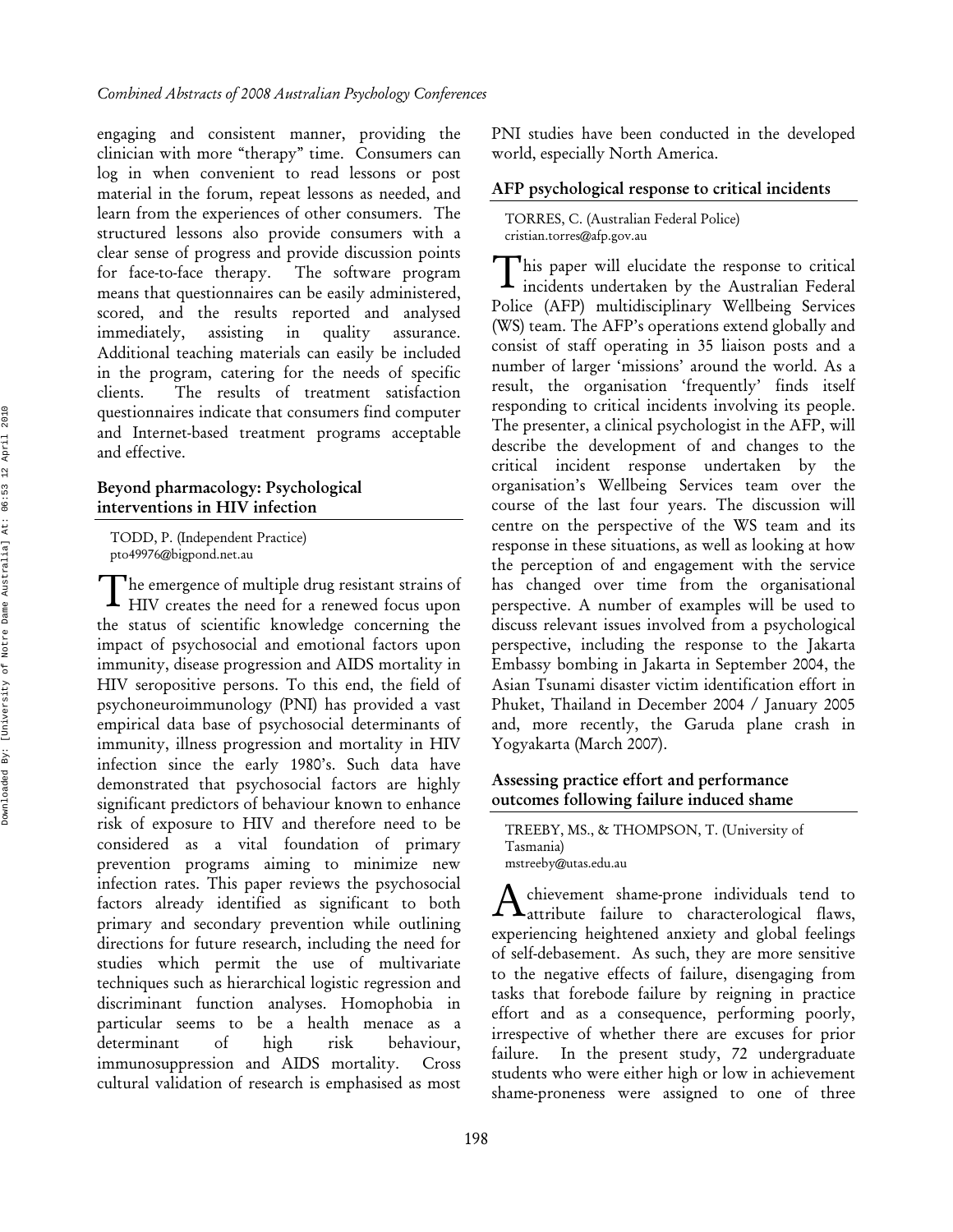performance feedback conditions: Humiliating failure, failure allowing face-saving and success. To assess performance, they subsequently completed 12 remote associates tasks, followed by 16 unicursal tasks during what was believed to be a practice period, providing an assessment of task disengagement in the form of intentional low effort. Students high in achievement shame-proneness reported greater state anxiety and performed poorly on remote associates following humiliating failure and failure allowing face-saving. Moreover, in each of the failure conditions, high achievement shameprone participations spent less time on the unicursal tasks, attempted fewer items, traced fewer nodes, and solved fewer problems. Implications are drawn in the terms of the manner in which the unproductive attributions made by achievement shame-prone students following failure are best altered.

# **Crisis management in the 21st Century – How prepared are school counsellors in Australian schools?**

TRETHOWAN, V., & KNOWLES, A. (Swinburne University of Technology) trethowan.vicki.j@edumail.vic.gov.au

here is increasing recognition that traumatic events impact on our school communities. This study aimed to develop a comprehensive school-based crisis management model and to identify the role of school counsellors in managing trauma. One hundred and twenty school counsellors (psychologists and social workers) were surveyed to determine current levels of crisis management training. Results showed 85% of the respondents wanted further training in dealing with traumatic events impacting on their school community. Based on these data a school crisis management model that could be applied for training purposes was developed. It is argued that this model could be applied in school jurisdictions beyond Australia. T

# **Telling it like it is: The lived experience of obesityrelated stigma**

TUTCHENER, C. (Victoria University) carol.tutchener1@students.vu.edu.au

esearch findings suggest that effects of stigma on Research findings suggest that effects of stigma on<br>the wellbeing of obese people include psychological stress, depression, participation

restrictions, increased risk of advanced disease and morbidity, and delays in seeking medical advice for treatable conditions. A Dramatic Psychological Storytelling intervention will be used as an attempt to bridge the communication gap between obese people and the wider community. The research participants' lived experiences of obesity-related stigma will be respectfully transformed into vignettes, which will be interspersed with current obesity research information for a community awareness film. Common misperceptions about obesity and obese people will be debunked. Attention will also be drawn to social conditioning, which may lead individuals to intentionally or unwittingly discriminate against and stigmatise obese people. People learn through experience and, by vicariously 'experiencing' what it is like to be stigmatised due to obesity, the audiences' understanding of the participants' lived experiences will be facilitated. The aim is to empower obese research participants, evoke in-group empathy, and enhance their self-perceived psychological wellbeing by giving them a voice and enabling them to use their lived experiences in a positive way to educate others. The researcher's personal lived experience of obesity-related stigma raises issues of objectivity versus insight for discussion.

# **The challenge of climate change; the challenge for psychology**

UZZELL, D. (University of Surrey) d.uzzell@surrey.ac.uk

The APS position paper on climate change asserts<br>that "Psychology as a discipline is ideally I that "Psychology as a discipline is ideally positioned to provide expert advice on fostering more ecologically sensitive and sustainable behaviours and lifestyles." The discipline's desire to contribute to the resolution of the most significant global problem of the 21st century should not blind us to theoretical, methodological and ethical questions raised by psychology's involvement in climate change mitigation and adaptation strategies and practices. Many governments in developed economies are turning to psychology because the policy of choice is behaviour change. But psychology is not a silver bullet and cannot save the world by itself. Do individualistic perspectives dominant in psychology deflect attention from the larger social, environmental, economic and political context? Does

Downloaded By: [University of Notre Dame Australia] At: 06:53 12 April 2010

of Notre

Downloaded By: [University

Dame Australia] At: 06:53 12 April 2010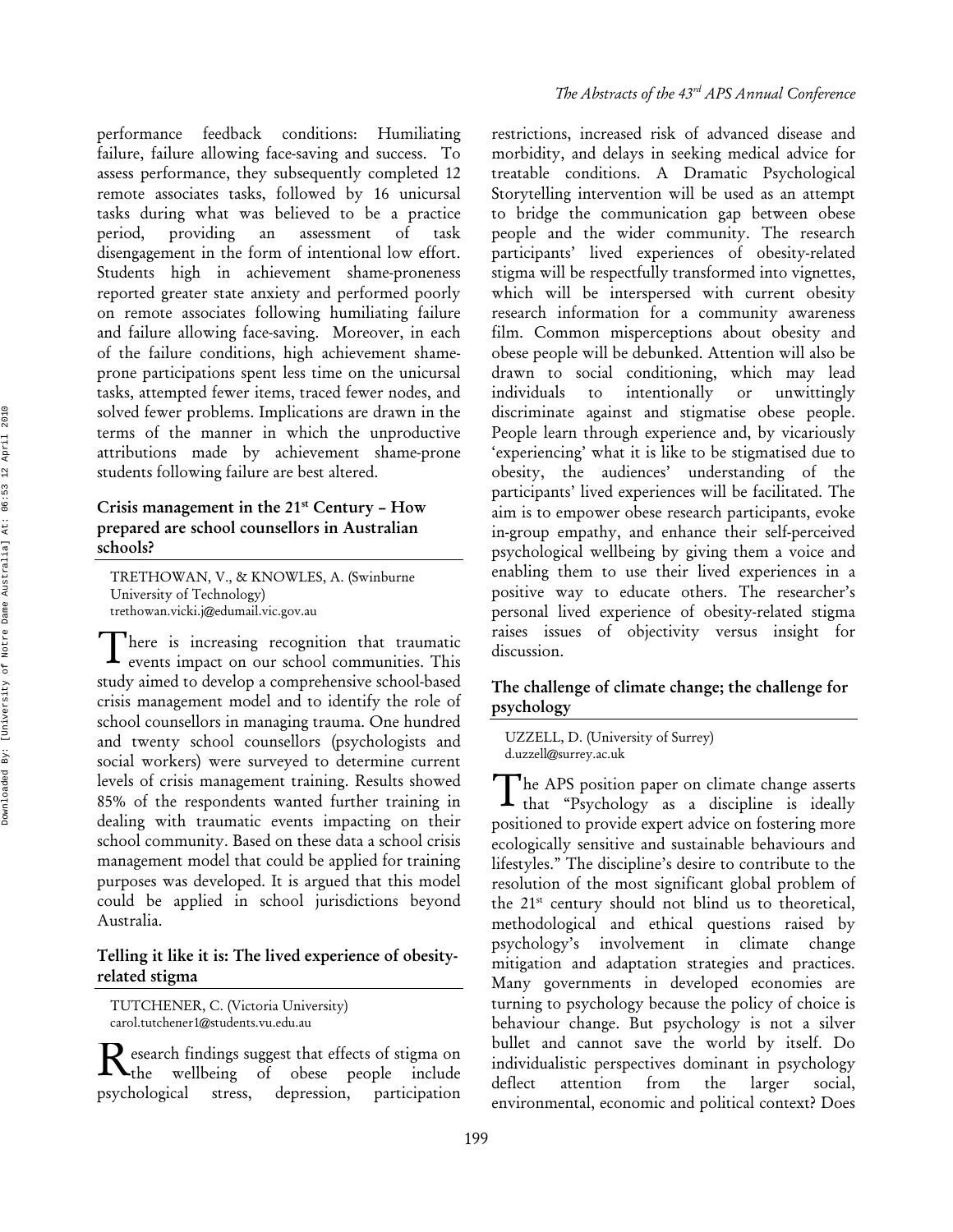the current emphasis on coercive behaviour change strategies raise ethical issues concerning psychological interventions and the role of psychologists? Is the way research is currently framed on climate change awareness and concern telling us more about the problems of research methodologies rather than the problems of the environment and society? This paper critically and constructively addresses these questions. All branches of psychology have the potential to make a valuable contribution through climate change mitigation and adaptation research and practice. The paper will conclude with a discussion of the need for capacity building within psychology to ensure that our discipline plays a key role nationally and internationally in efforts to tackle climate change.

# **Verbal overshadowing: Understanding the phenomenon does make a difference**

VANAGS, T. (University of Canberra) thea.vanags@canberra.edu.au

tudies in the misleading-suggestion paradigm have  $S_{\text{shown that when participants are instructed to be}$ aware of the source of information they are given, participants can be less susceptible to the misinformation effect. However, previous verbal overshadowing studies have found that source monitoring instructions do not attenuate verbal overshadowing unless participants are provided with a description of the target rather than generating one themselves. This experiment investigated the effect that *understanding* the phenomenon had on recognition performance. Half the participants were naïve, and half the participants were well-educated about verbal overshadowing. Results showed an interaction between verbalisation and naivety with naïve participants in the verbalisation condition much poorer at recognising the target than those who were not naïve to the manipulation. For participants in the control conditions there was no difference in recognition performance between naïve and nonnaïve participants. The results are discussed in terms of response criterion and source monitoring.

**Primary psychological interventions in a law enforcement workplace: Risk assessment and monitoring for a deployed workforce** 

VINCENT, T., & YOUNG, D. (Australian Federal Police) trish.vincent@afp.gov.au

The Australian Federal Police (AFP) workplace is The Australian Federal Police (AFP) workplace is<br>dynamic and diverse, no more so that with the deployed workforce. AFP members are deployed in a wide range of countries under a wide variety of security and working conditions. A key primary intervention with this group is the assessment of psychological hazards in the workplace and monitoring the psychological health of this workforce. This presentation will discuss issues surrounding the implementation of psychological risk assessments and some of the challenges that have been involved in the evolution of the psychological monitoring system that has been developed (and that continues to develop).

# **The role of coping in the relationship between depression and illness severity in chronic fatigue syndrome**

WALKER, K. (Australian Catholic University), LINDNER, H. (Australian Psychological Society), & NOONAN, M. (La Trobe University) kmwalk001@student.acu.edu.au

he Self Regulatory Model (SRM) proposes that cognitive and emotional illness representations influence the coping processes adopted in response to an illness. The current study's focus was on the emotional representations of depression and the mediatory role of coping processes on self-appraisals of illness severity, with a view to gaining a clearer understanding of the relationship between coping styles, depression and appraisals of illness severity. This study sought to explore the role of coping in the relationship between depression and self appraisals of illness severity in a population of Chronic Fatigue Syndrome (CFS) sufferers using the SRM. The sample comprised of 156 participants, 34 males, and 121 females, who had been medically diagnosed with CFS, aged between 18 and 78 years. Participants were asked to complete 3 questionnaires, the Cardiac Depression Scale (CDS), the Ways of Coping Questionnaire (WOCQ), and the Severity subscale of the Illness Perceptions Questionnaire-Revised (IPQ-R). Analyses revealed that two  $\mathbf{1}_{\text{both}}$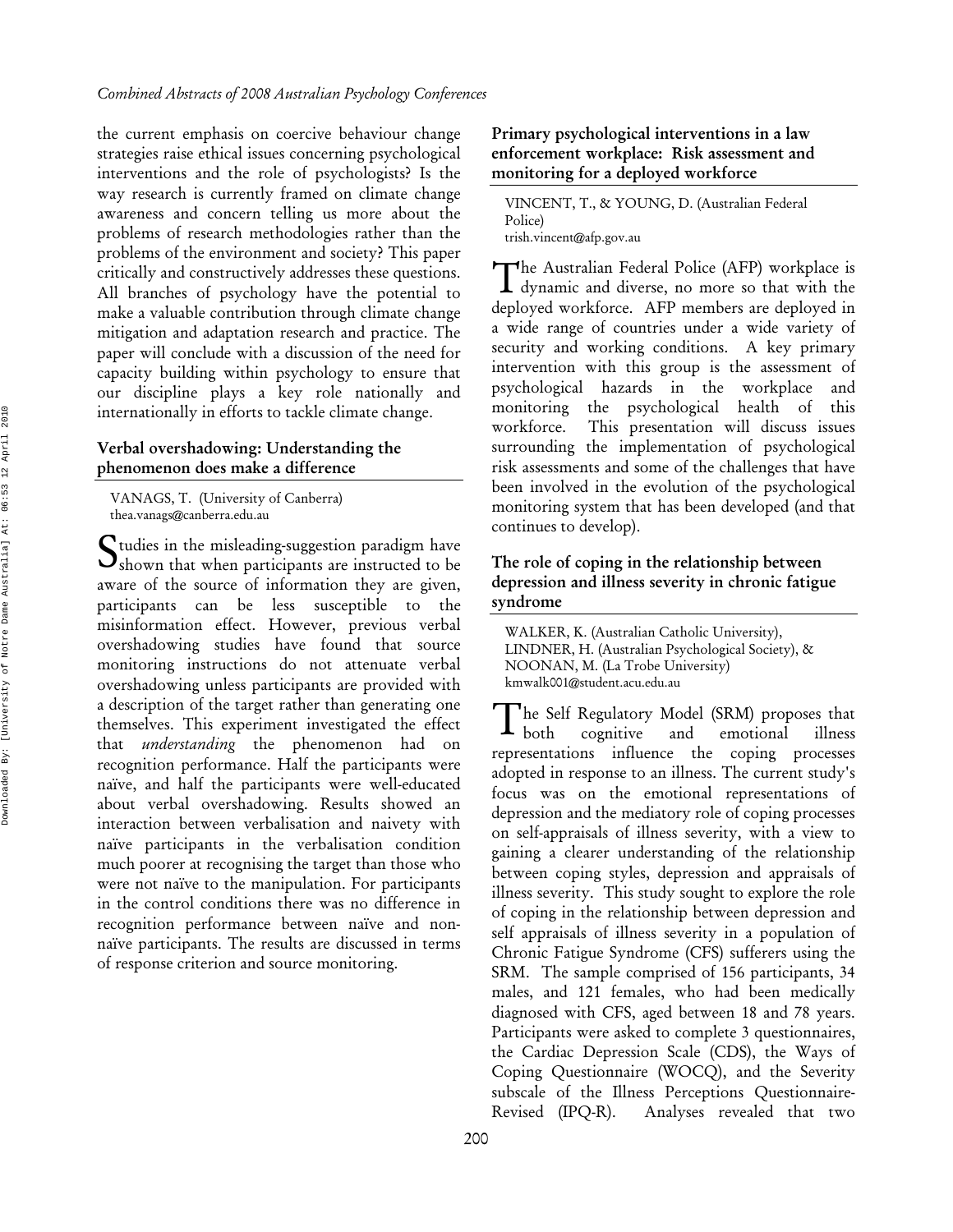particular subscales, social support seeking and positive reappraisals, emerged as positively contributing to self-appraisals of illness severity; thereby supporting the SRM. Furthermore, it emerged that this population experiences high levels of depression. The findings suggest that focussing on depression and particular coping styles during treatment interventions could have important implications for therapeutic interventions and subsequent outcomes.

# **Hardiness, commitment to exercise and stress: Predictors of psychological distress in University Students**

WARD, K., GROSS, J., KINNELL, R., & SMITH, N. (University of Canberra) john.gross@canberra.edu.au

The current study examined the role of hardiness<br>and exercise commitment as predictors of and exercise commitment as predictors of psychological distress and stress in university students. The primary aim of the study was to examine the relative contributions of hardiness (Dispositional Resilience Scale), exercise commitment (Commitment to Running Scale adaptation) and stress (DASS-21) in predicting psychological distress (GHQ-12), and similarly, hardiness, exercise commitment and psychological distress in predicting stress. Of further interest was the possible mediating role of stress in the relationship between hardiness and psychological distress, and additionally, in the relationship between exercise commitment and psychological distress. Valid responses were obtained from 178 male and female university students, aged between 18 and 58 years, who completed a self-report test battery. Regression analyses of the data identified hardiness as a significant predictor of both psychological distress and stress. Analyses (Baron & Kenny, 1986) revealed that stress partially mediated the relationship between hardiness and psychological distress, and demonstrated a complete mediation effect in the relationship between exercise commitment and psychological distress. These findings have major implications in the development of hardiness training programs within university settings, and highlight exercise as a valid treatment option for students suffering from elevated stress levels and consequent psychological distress.

**'Do you see what I see?' Service evaluation: An exploration and critique from the client voice perspective** 

WARD, S., & BOAG, S. (Macquarie University) simonward001@yahoo.com.au

he purpose of this study was to examine the impact of using the Client Voice paradigm in service evaluation. The Client Voice paradigm places clients' experiences, perceptions and feedback at the heart of psychotherapy and psychology, in a similar way to the consumer satisfaction movement in mental health and medical services. However, the consumer satisfaction movement frequently uses quantitative evaluation measures which assume and impose a uni-dimensional meaning upon the evaluation, and the specific utilisation of Client Voice principles to guide qualitative service evaluation research has yet to occur. To explore this, 30 callers to a Telephone Helpline in Sydney were randomly allocated to a quantitative measure (Counsellor Perception Measure (interview), CPM) or a semistructured qualitative interview designed along Client Voice principles (Telephone Counselling Questionnaire, TCQ). While five meta-themes of counselling service evaluation emerged, demonstrating an apparent high congruence between both the quantitative and qualitative measures, clients also reported concepts of personal significance not included in the CPM items. Additionally, multiple meanings were associated with the evaluation terms and participants found difficulties with the CPM due to the imposed uni-dimensional meaning assumption. The findings from this study suggest the utilisation of Client Voice principles in qualitative service evaluation.  $\mathbf 1$ 

# **Gender differences in violent behaviour among a community sample**

WATT, B., BEGELHOLE, E., GUSE, N., KOSE, E., & PLEW, H. (Bond University) bwatt@bond.edu.au

Males and females have been found to differ in V<sup>I</sup> their characteristics and correlates of violent behaviour. Gender differences in aggressive behaviour were explored among a community sample of adults in South East Queensland (*N* = 150). Consistent with previous research, males were significantly more likely to engage in aggressive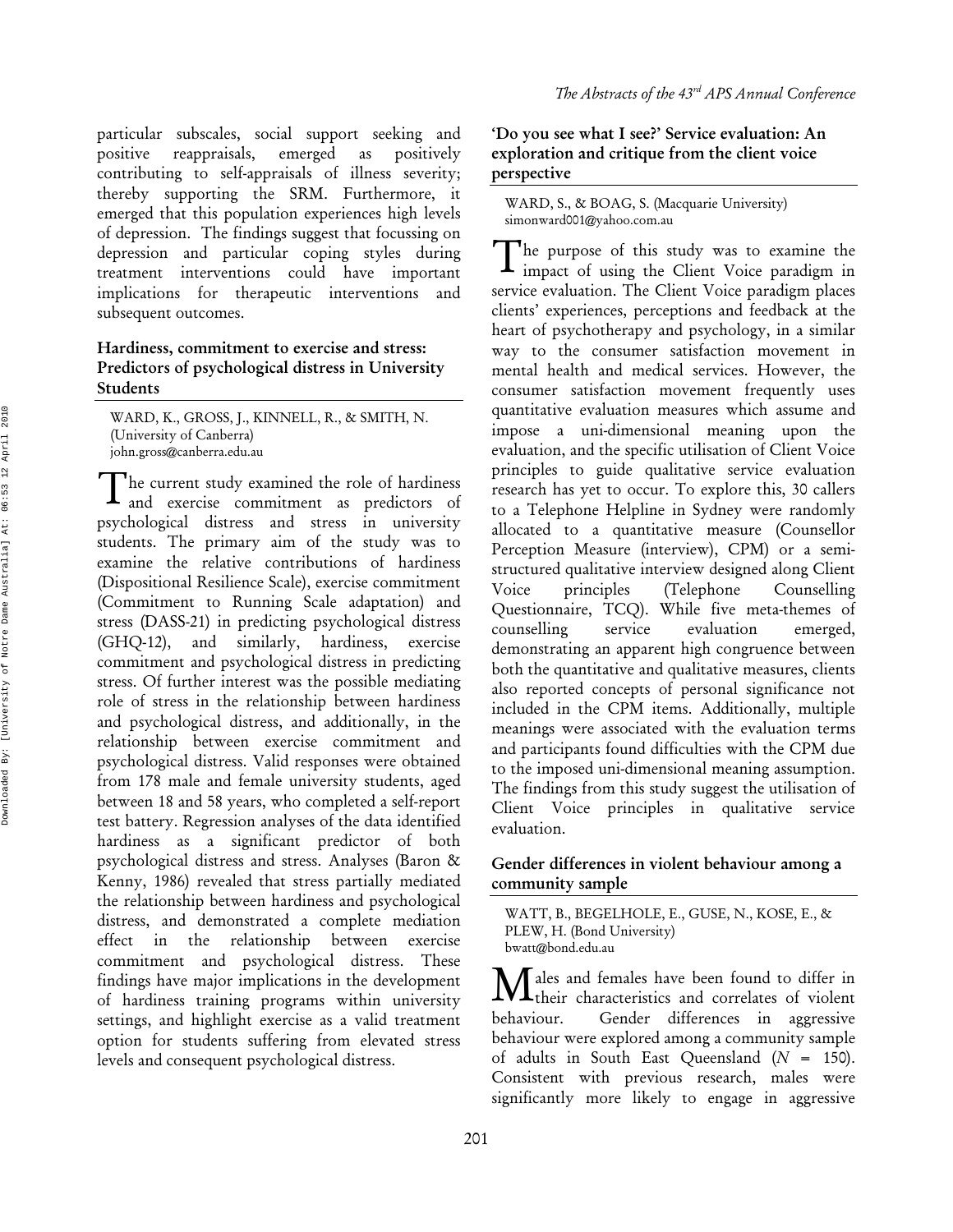behaviours compared to females, though this finding was limited to physical aggression. Differential predictors of involvement in aggression were investigated, including childhood risk factors, emotional control, alcohol misuse, attitudes towards violence and violent fantasies. The findings highlight potential implications for assessment and interventions of aggressive behaviours for males and females.

# **Using a constructive feedback approach to effectively reduce student plagiarism and improve scientific writing**

WHITE, F., & OWENS, C. (University of Sydney) fionaw@psych.usyd.edu.au

**P**lagiarism and the coverage it has received offers academics the opportunity to rethink how they academics the opportunity to rethink how they teach. Plagiarism is said to be on the increase in higher education and existing internal evidence suggests that a purely deterrent approach to reducing plagiarism (i.e., detection software) is relatively ineffective. As a result of these findings and an emerging literature, the School of Psychology at the University of Sydney has decided to implement a teaching and learning approach that provides students with early and constructive feedback on their written work. This approach will involve teaching staff providing feedback on student's writing of *appropriate summaries* and *question-focused writing*, coupled with examples of what constitutes plagiarism, a very real demonstration of the occurrence of plagiarism, the ease of detection of plagiarism, and penalties for plagiarism. By comparing plagiarism levels in 2007 to 2008 the school will be able to objectively ascertain the effectiveness of this innovative approach. It is anticipated that this constructive feedback approach will also have flow-on effects of enhancing student's independent learning, improving student's scientific writing and increasing academic honesty throughout the wider university.

**A mindfulness-based therapy for binge eating in females: A proposed effectiveness study using a multiple-case study design** 

WICKHAM, RL., & CRAFTI, N. (Swinburne University of Technology) 1214853@swin.edu.au

xtending on the cognitive-behavioural tradition, Extending on the cognitive-behavioural tradition,<br>mindfulness approaches have been utilised to treat a number of conditions such as chronic pain, depression and anxiety (Baer, 2003). Preliminary evidence suggests it could be effective for the treatment of binge eating disorder (e.g., Kristeller & Hallet, 1999), but given the approach is relatively new in Western psychotherapy, further research is needed to examine its clinical utility with this client group. This paper describes the development of a mindfulness-based therapy designed for the individual treatment of females with binge eating problems, a manualised therapy integrating strategies from cognitive-behavioural and interpersonal therapies, based on a group program that has been running since 1995. A multiple-case study design has been selected to evaluate the effectiveness of the therapy in an effort to gather empirical data on therapy as it is actually practiced, allowing for a broader definition of what is considered effective. Sources of data include pre- and post- therapy questionnaires, session transcripts, client ratings of sessions, naturalistic data collected by the client, and semi-structured interviews. A range of indicators are used to judge effectiveness, including reduction in symptoms, client acceptability, therapeutic alliance, and improvement on a range of psychological correlates of binge eating.

## **Neurophysiological changes associated with Spinal Cord Injury: A study of brain activity and cognitive function**

WIJESURIYA, N., TRAN, Y. (University of Technology, Sydney), & CRAIG, A. (The University of Sydney) nirupama.wijesuriya@uts.edu.au

pinal cord injury (SCI) is caused by traumatic Spinal cord injury (SCI) is caused by traumatic<br>Sinjury to the spinal cord, resulting in a loss of motor and sensory function. SCI also leads to other devastating consequences such as pain and psychological distress (i.e., depression). There is evidence for impairment in cognitive function and changes in neurophysiological measures such as brain activity in SCI. A better understanding of cognitive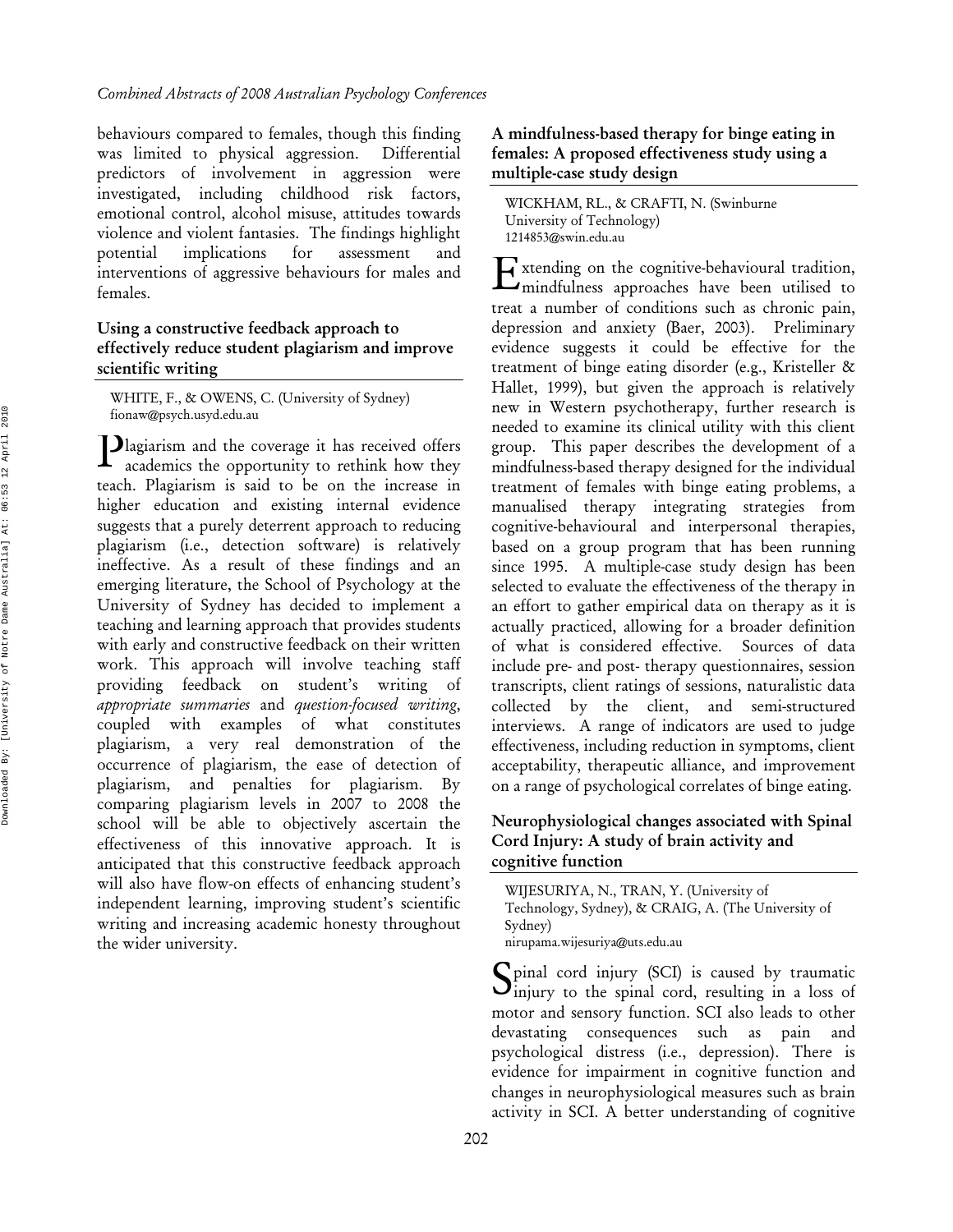function deficits and brain activity changes would be valuable to improve SCI rehabilitation. To date, no study has investigated the neurophysiological changes together with cognitive impairment in SCI participants. This study compares the brain activity using electroencephalography (EEG) and cognitive function in people with SCI (*n*=15) with an ablebodied control group (*n*=15). Both groups completed a set of cognitive tests (e.g., working memory tasks) and their EEG was recorded. Participants also completed psychological questionnaires such as the cognitive failure questionnaire, perceived stress scale and depression, anxiety and stress scale (DASS). The SCI group showed a decrease in alpha (8-13Hz) band activity across all cortical sites tested. The SCI group also performed poorer in the cognitive tests. The findings have implications to improve rehabilitation and warrant further research to enhance our understanding of the area.

## **Factor structure of the original and short form of the Inventory of Parent and Peer Attachment**

WILKINSON, RB. (The Australian National University) ross.wilkinson@anu.edu.au

he Inventory of Parent and Peer Attachment The Inventory of Parent and Peer Attachment (IPPA) is the most widely used measure of adolescent attachment in the literature (Wilson & Wilkinson, 2007) yet there have been few attempts to verify it's original structure or establish its validity. This paper reports the results of a study testing the factor structure of the original IPPA and a second study examining the development of a short form of the IPPA. Study One reports the results of a confirmatory factor analysis based on responses from a sample of 640 high school students aged from 14 to 18 years of age. A three factor solution for the Parent and Peer subscales was supported. Study two reports the results of a factor analysis and psychometric evaluation of a short form of the IPPA with an independent sample of 700 adolescents. In this version of the IPPA maternal and paternal attachment are assessed separately and associations with measures of attachment style are presented. Results indicate the short form is reliable, stable, and as potentially as valid as the original IPPA. Recommendations for further research into the assessment of adolescent attachment are presented.

### **A school-based media literacy program for reducing eating disorder risk factors in young adolescents: A controlled evaluation**

WILKSCH, S., & WADE, TD. (Flinders University) simon.wilksch@flinders.edu.au

he primary objective was to examine the efficacy of an 8-lesson media literacy program designed to reduce eating disorder risk in young adolescents. 540 Grade 8 girls and boys (*M* age = 13.61) from 4 Adelaide Secondary Schools (public and private) participated. Eating disorder risk factors were assessed and analysed using linear mixed model analyses by group (2: media literacy program; control), gender (2: girls; boys) and time (2: postprogram; 6-month follow-up), with baseline scores entered as a covariate. Main effects for group favouring media literacy were found for dieting, shape and weight concern, body dissatisfaction and feelings of ineffectiveness. Post-hoc analyses revealed media literacy girls experienced significantly lower feelings of ineffectiveness scores than control girls at post-program, while media literacy boys experienced significantly lower dieting, shape and weight concern and body dissatisfaction scores than control boys at 6 month follow-up. Reliable change indices showed the program was beneficial to both girls and boys. The findings support including males in some eating disorder prevention programs and working with participants below the age of 15 (the current trend in the field is to focus on university-aged women). A 2.5-year follow-up evaluation of this program is currently being conducted.  $\mathbf 1$ 

## **Habitat: A longitudinal multilevel collaborative study of physical activity and health in mid-age men and women**

WILSON, LM., BURTON, N., TURRELL, G., BAGULEY, R. (Queensland University of Technology)\*, OLDENBURG, B. (Monash University), GILES-CORTI, B. (University of Western Australia), GISKES, K.\*, HAYNES, M., & BROWN, W. (University of Queensland) lm.wilson@qut.edu.au

o change population levels of activity, there is a need to understand behavioural patterns and influences over time. This presentation describes the design, sampling, and data collection of HABITAT, an innovative multilevel longitudinal (2007-2011) study of physical activity change in mid-age adults, T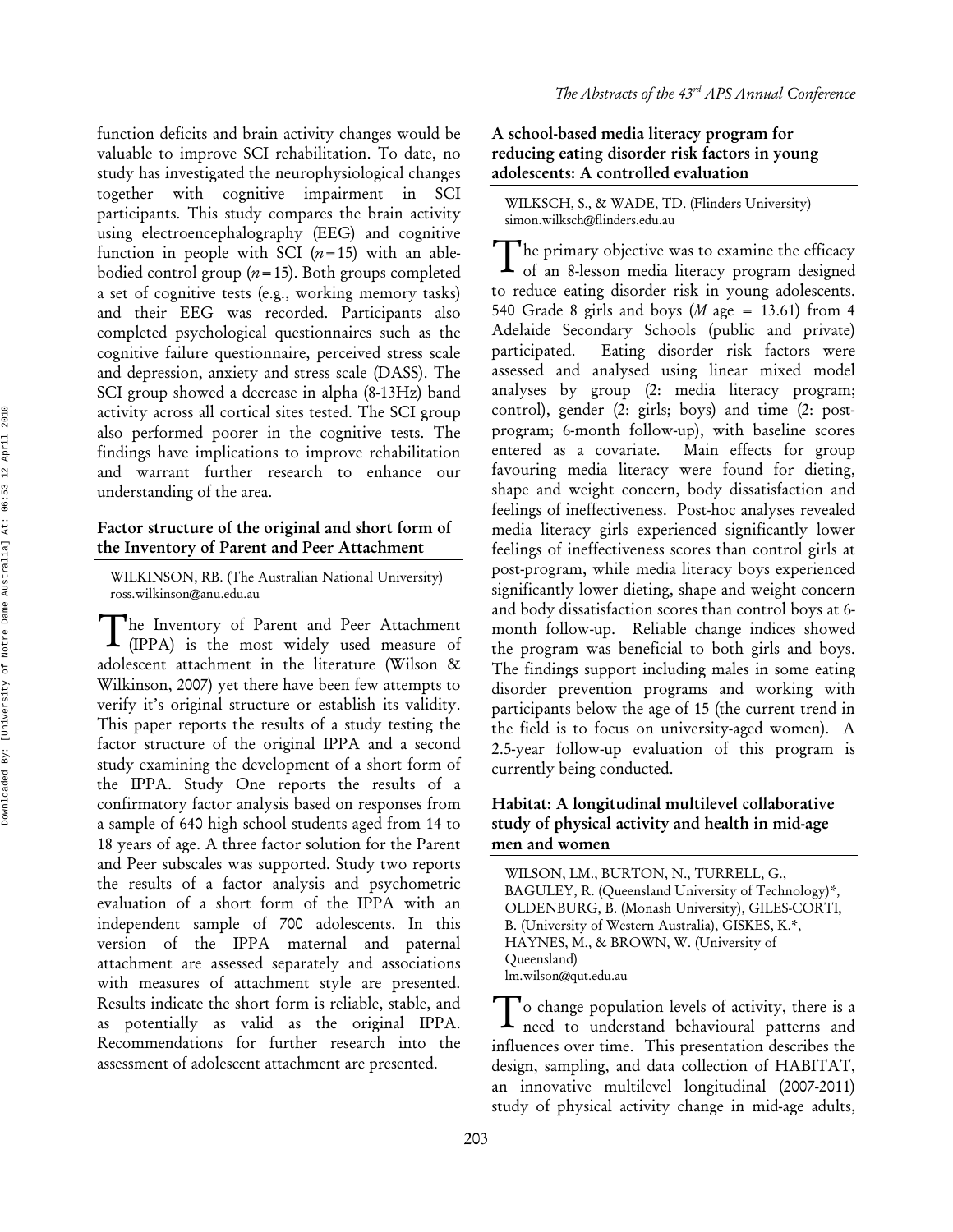and the contribution of psychological, social, perceived environmental, area-level, and sociodemographic factors. Census Collectors Districts (CCDs) in Brisbane were ranked by their socioeconomic (SEIFA) score and 200 CCDs and 17,000 residents aged 40-64 years were selected for study inclusion. Participants are sent a mail questionnaire every two years (2007, 2009, 2011), to assess self-efficacy, attitudes, motivators, barriers, social support, neighbourhood characteristics, sociodemographic characteristics, activity and health. The baseline survey (2007) achieved a response rate of 69% with 11,125 respondents, and almost 40% were insufficiently active. A comprehensive Geographic Information System (GIS) database has been compiled with information on public transport, footpaths, topography, traffic volumes, street lights, tree coverage, services, and recreational facilities. The baseline profile of each area suggests varying levels of environmental support for physical activity. HABITAT will improve our understanding of physical activity, and lead the way to identify priority targets for public policy and health promotion aimed at increasing physical activity participation among mid-age Australians.

# **Identifying the attitudinal, normative, and control beliefs underlying psychologists' willingness to integrate complementary and alternative therapies into psychological practice**

WILSON, LM., & WHITE, KM. (Queensland University of Technology) lm.wilson@qut.edu.au

he use of complementary and alternative The use of complementary and alternative<br>therapies (CAT) in Australia has risen steadily over recent years and individuals with mental health disorders are more likely to utilise CAT than are other members of the general public. Drawing on the belief basis of the Theory of Planned Behaviour, the present research investigated the beliefs that differentiated between psychologists who were high and low on willingness or intention to integrate CAT by either recommending CAT to clients or referring them to CAT practitioners. Participants, 122 practicing psychologists, completed a questionnaire assessing their attitudinal, normative, and control beliefs relating to CAT integration. A number of the beliefs discriminated between psychologists who were or were not willing or intending to integrate

CAT into their psychological practice. These beliefs reflected benefits, such as being able to offer a more holistic approach to therapy, and costs, such as not being able to follow up client progress, or the possibility of compromising one's professional reputation. Further, barriers, such as lack of scientific evidence, were rated as less likely to occur by high intenders to integrate. These findings can inform relevant governing bodies within psychology as policy is developed in relation to CAT integration into psychological practice.

# **Understanding the role of risk in psychologists' willingness and intention to integrate complementary and alternative therapies into psychological practice**

WILSON, LM., & WHITE, KM. (Queensland University of Technology) lm.wilson@qut.edu.au

any clients of Australian psychologists are Many clients of Australian psychologists are<br>using complementary and alternative therapies (CAT) for their mental health, with or without their practitioners' knowledge. This study explored psychologists' willingness and intention to integrate CAT into psychological practice and was informed by responses from qualitative interviews, as well as drawing upon the established decision-making theories of the Theory of Planned Behaviour and the Prototype/Willingness Model. Participants, 122 practising psychologists, responded to survey items relating to two distinct modes of integration: (1) recommending CAT in general, and (2) providing referrals to specific CAT practitioners. The significant predictors of psychologists' intention and willingness to integrate CAT were the Theory of Planned Behaviour constructs of attitude and subjective norm, but not perceived behavioural control. Perceived risk was not a direct predictor of willingness or intention to integrate CAT into psychological practice; rather, psychologists' attitudes mediated the impact of risk perceptions on intentions and willingness to integrate CAT. Overall, the present research identified that, accompanying slightly favourable attitudes toward CAT integration are psychologists' concerns about the associated legal, ethical, and practical implications. This research contributes to a growing body of evidence that suggests Australian psychologists are motivated to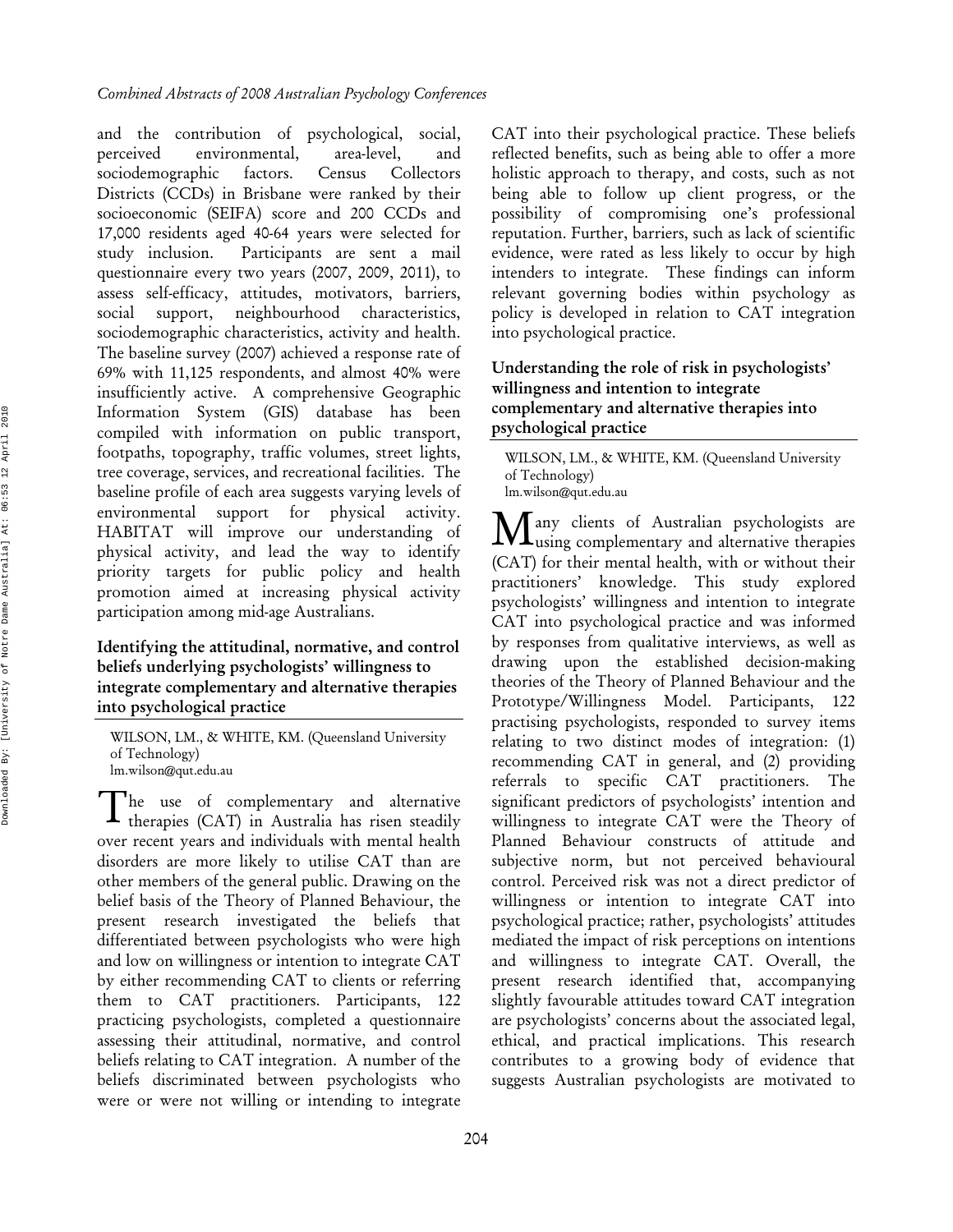working towards a carefully integrated future in clinical practice.

### **Objective tests of movement imagery predict movement skill performance**

WILSON, PH., & CALLANAN, J. (RMIT University) peter.h.wilson@rmit.edu.au

To date, the assessment of movement imagery<br>ability has relied on subjective reports (or ability has relied on subjective reports (or questionnaires). The aim of this study was to investigate the psychometric properties of a new, objective measure of motor imagery—the Radial Pointing Task (RPT). Thirty-five healthy adults were administered the following tests: the Movement Imagery Questionnaire – Revised (MIQ-R)*;* objective measures of movement imagery (the RPT and Mental Hand Rotation), and two measures of movement skill (a timed formboard task measuring manual dexterity, and dynamic ball balance task). For the RPT, a strong linear relationship was found between response time and ID for both the real and imagined conditions. The RPT showed moderate test-retest reliability,  $r = .60$ , reasonable concurrent validity when correlated with the MIQ-R, *r* = .30, and good predictive validity when correlated with speed on the formboard task,  $r = -.50$ . Results of the study showed that the RPT is a valid and reliable measure of movement imagery. The RPT was shown to be a stronger predictor of actual motor performance than the MIQ-R and may serve a useful screening function in identifying those who are likely to benefit from imagery training when learning or refining movement skills.

# **Lifeline telephone counselling – changing with the 21st century**

WOODWARD, A. (Lifeline Australia) alan.woodward@lifeline.org.au

ifeline has played an important part in Lifeline has played an important part in<br>Australia's mental health landscape for 45 years, delivering the 24/7 telephone counselling service staffed by skilled volunteers. In October 2007 Lifeline achieved a world first: a Voice over Internet Protocol (VoIP) telephony network across 60 locations for social service delivery. This gives more callers the opportunity to be answered on their first try as the system can scan across all locations to find an available telephone counsellor, ensuring a

quality national service for callers. This presentation covers: how access has greatly improved within the first month of operation, and that Lifeline's new telephony network dramatically increased caller access; Lifeline provides vital support for people with mental health issues across Australia, especially after hours when traditional services are closed; Operational issues, data collection, future service planning to meet consumer need; Training skilled telephone counsellors and enhanced support systems; Lifeline's strong local focus complemented with national benefits; High percentage of calls relate to mental health regardless of other issues callers experience; 30 callers a day experiencing suicide ideation; and Embracing new technologies such as SMS and email counselling that caters for different consumer needs. Lifeline and the APS will be exploring ways to more effectively respond to the complex needs of frequent callers to the telephone counselling service, and in those circumstances where the caller will benefit from coordinated responses involving other services, such as psychologists.

# **Adolescent problem drinking: The benefits of integrating qualitative and quantitative approaches in extending social learning theory**

YOUNG, RM., (Queensland University of Technology), HASKING, PA. (Monash University), OEI, TPS. (The University of Queensland)\*, JOHNSTON, K., (Queensland Health), SOFRANOFF, K.\*, & MARTIN,  $G.*$ 

rm.young@qut.edu.au

lcohol expectancies have been proposed as A lcohol expectancies have been proposed as<br>important cognitive markers of alcohol misuse. The Drinking Expectancy Questionnaire for Adolescents (DEQ-A) was developed using a sample of 2020 adolescents (mean age = 14.15, *SD*=1.07). Exploratory and Confirmatory Factor Analysis indicated four key expectancy subsets: Increased Confidence, Cognitive and Motor Impairment, Tension Reduction and Negative Mood. Of these four subsets expectancies of "Increased Confidence" were most strongly associated with drinking quantity and frequency. A subsequent study of 30 substance misusing adolescents using the Consensual Quantitative Research method (QCR) examined the subjective forces that shaped drinking behaviour and a more finely grained appraisal of alcohol expectancies. Both males and female substance misusing adolescents discussed the aspects of social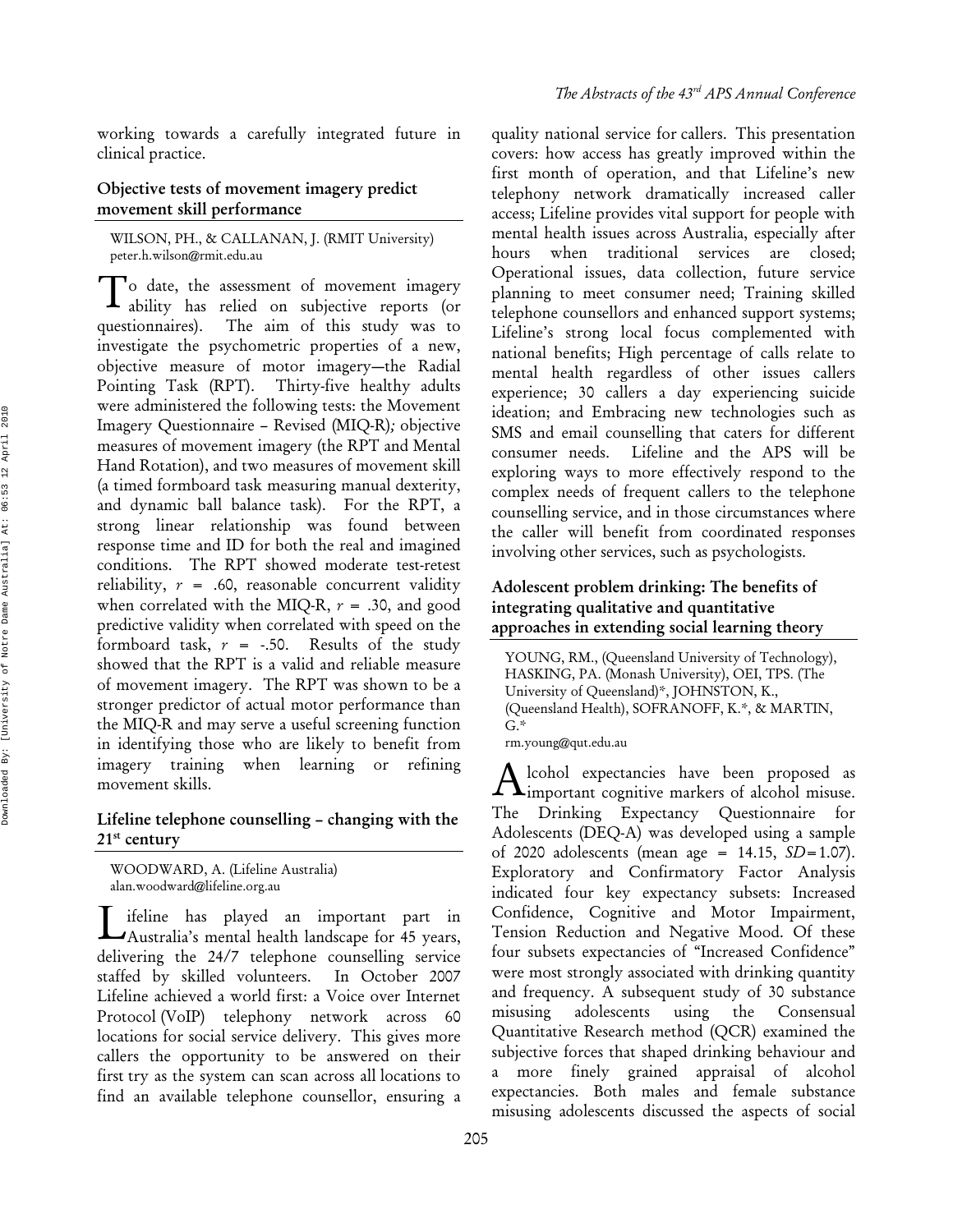connectedness and positive self transformation associated with alcohol as crucial reinforcers. Familial substance misuse and the developmental transition between primary school and high school were a typically identified as important risk factors. Theoretical and practical implications of integrating quantitative and qualitative data to inform theory and the design of prevention and intervention efforts are discussed.

# **Patterns of elevated PAI validity indices in an Australian psycho legal sample: Implications for assessment**

YOXALL, J., BAHR, M. (Bond University), & BARLING, N. (Independent Practice) jyoxall@student.bond.edu.au

he purpose of the current study was to The purpose of the current study was to determine the rate and pattern of elevated malingering indices within a sample of persons presenting for psychological assessment for either worker's compensation claims; victims of crime compensation claims; personal injury claims; or pre sentence assessment. An archival file review of 400 psycho legal cases was conducted wherein a Personality Assessment Inventory – PAI (Morey, 1991) had been administered. Statistical analysis found that base rates for clinical and validity indices may vary dependent on presenting psychological disorder, psychological diagnosis and assessment context. Predictors of elevated PAI validity indices were identified. Implications for assessment using the PAI across forensic contexts are discussed.

### **Investigative psychology practice in NSW – the contribution of emerging research**

YULE, S. (NSW Police Force, Forensic Services Group) yule1sar@police.nsw.gov.au

n 2005 the NSW Police Force (NSWPF) In 2005 the NSW Police Force (NSWPF)<br>commenced the first psychology position of its kind in Australia, in terms of full time assistance for state police investigations. A team of forensic psychologists operating from within the Forensic Services Group provides multiple services to assist with current and unsolved investigations in NSW PF. These services include case consultation, training in psychological aspects of offending, and conducting research in order to contribute to the body of knowledge in investigative psychology.

Psychological services have assisted in the progression of investigations through provision of offender expertise, indirect assessment and crime analysis, primarily for sexual offences and homicides. Interpretations of 'criminal profiling' techniques and the relevance to psychological practice will be discussed. As a relatively new practice of psychology, this field has been misunderstood through dramatised media representations and a paucity of relevant, evidence-based research for our population. NSWPF research contributing to this field will be reviewed, including current exploration of serial sexual assaults and serial homicides for comparison with wellknown FBI models of behavioural crime analysis. Issues considered through this comparison will include offender typologies, behavioural crime linkage and offender profiling in an Australian context.

# **The impact of migration factors on the mental well being of refugee children in South Australia**

ZIAIAN, T., STEWART, H., WARLAND J., PROCTER, NG. (University of South Australia), SAWYER, M. (University of Adelaide), & BAGHURST, P. (Women's & Children's Hospital) tahereh.ziaian@unisa.edu.au

t is well established that a range of pre and post It is well established that a range of pre and post<br>migration experiences place refugee children and adolescents at increased risk of developing social, emotional, behavioural and psychological health problems. Despite their greater risk of developing mental health problems, many refugee children and adolescents are not accessing mental health services. This research investigated the prevalence and nature of mental health problems affecting refugee children, their rates and patterns of informal and formal helpseeking and their resilience characteristics which enabled positive coping and good social adjustment despite experiences of adversity. The research targeted 600 children and adolescents aged between 4 and 17 years from Africa, Asia, Eastern Europe and the Middle East. This paper presents the preliminary findings of the research. Quantitative and qualitative data gathered from children, parents and school teachers have provided the first comprehensive picture of the mental health status of refugee children and adolescents living in Australia. With this information now available, it will be possible to plan more appropriate and effective mental health services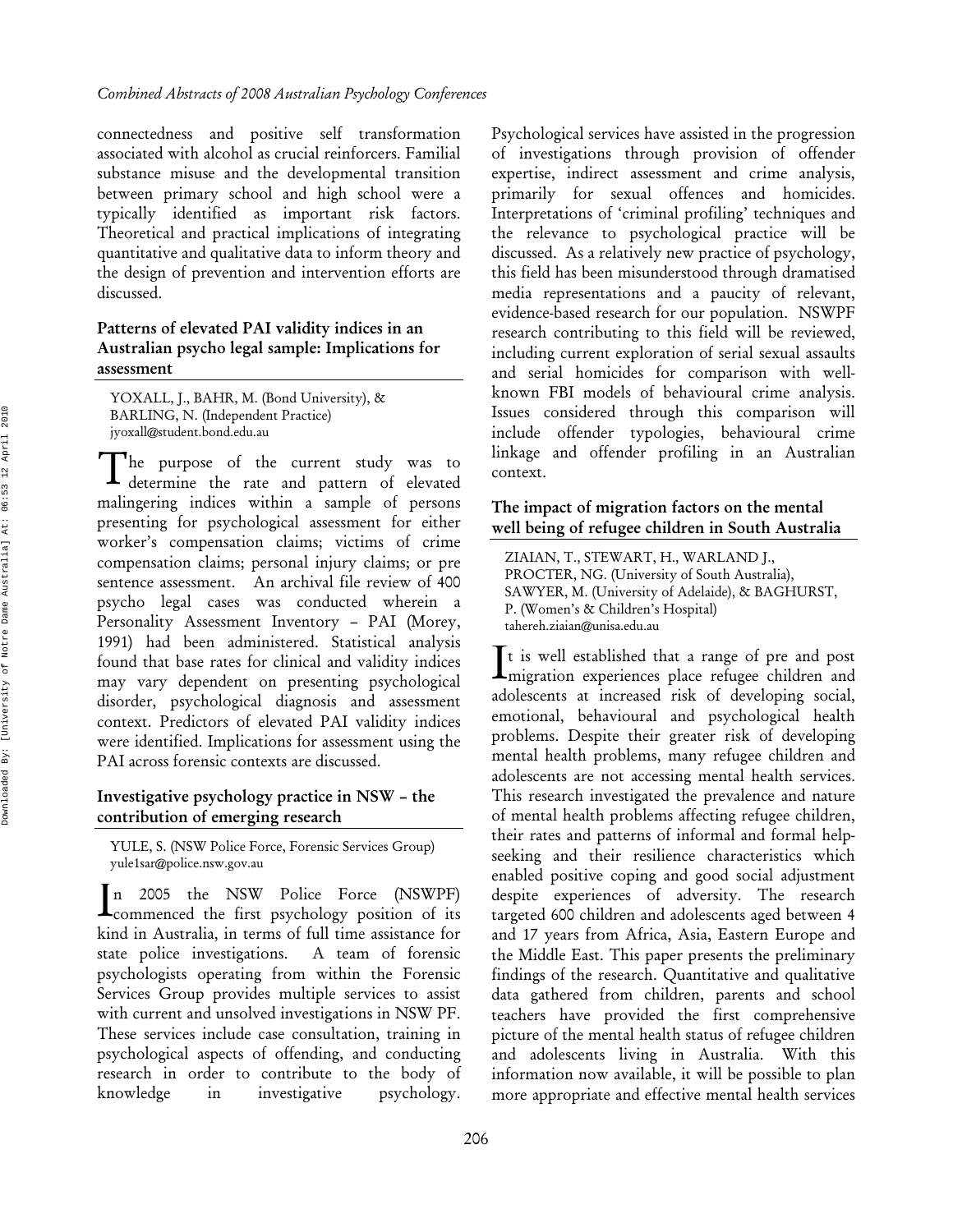for this population group. The findings will allow new opportunities and directions for intervention which are more sensitive to refugee cultural beliefs and practices that affect the recognition, reporting and treatment of mental health problems.

# **Ten years of longitudinal research on adolescent sexual behaviour: Identifying pathways and the importance of age, gender and ethnic background**

ZIMMER-GEMBECK, MJ. (Griffith University) m.zimmer-gembeck@griffith.edu.au

here has been an escalation in the number of There has been an escalation in the number of longitudinal studies focused on adolescent sexual behaviour. When a systematic review of these longitudinal studies was conducted (*N* = 27 studies), a number of findings emerged. After organizing studies by participant age, gender and race/ethnicity, eight key findings provide evidence for four developmental pathways to sexual behaviour. One pathway to early sexual intercourse (by age 15) included developmental history of problem behaviours, school-related difficulties and involvement with deviant peers. A second pathway to first sexual intercourse by age 16-18 was more weakly linked to problem behaviours, was rarely associated with school difficulties, and was associated with dating and positive peer relationships. Two potential pathways to delaying first sexual intercourse until age 18 or after were identified, with one more relevant for girls and one more applicable to boys. Some commonly studied factors were rarely significantly correlated with sexual behaviour, especially after adjusting for more proximal correlates such as dating. Two other key findings included the need to consider gender, and the evidence that ethnic background may play a moderating role when testing associations of adolescent sexual debut with individual and social factors, such as relationships with family.

# **Predicting participation in a volunteering event amongst church members: Ingroup identification and the theory of planned behaviour**

ZINKIEWICZ, L., & DERHAM, L. (Deakin University) lucyz@deakin.edu.au

he present study tested the applicability of the The present study tested the applicability of the theory of planned behaviour and social identity theory in predicting intention towards and actual participation in a volunteer backyard blitz (makeover

of a school playground) conducted by Careforce Church, Melbourne. Eighty-seven members of Careforce Church completed an initial questionnaire, which measured attitude, subjective norm, perceived behavioural control and intention towards volunteering, alongside levels of identification with Christianity and with Careforce Church, and three weeks later 59 of these completed a follow-up questionnaire measuring the extent of their participation in the event. Analyses showed attitude to have no predictive power when predicting a behaviour positively regarded by the majority of the sample, with gender, subjective norm, perceived behavioural control and an interaction between identification with Christianity and subjective norm (where higher identifiers perceive stronger subjective norm) predicting intention, and behaviour predicted by intention. Unsurprisingly, men had higher perceived behavioural control over, a more positive attitude towards, and stronger intention participate in this kind of activity.

# **Face to face(book): The role of attachment in social networking**

ZOPPOS, E. (Monash University) ezop1@student.monash.edu.au

ince its launch in 2004, *Facebook* has emerged as Since its launch in 2004, *Facebook* has emerged as<br>Oone of the most popular social networking services with over 66 million active members (facebook.com, 2008). To date, the burgeoning social networking literature has concentrated on service membership, social impact and explanations for the continuing attraction of 2-D virtual communities. No research, however, has been conducted examining the role of attachment style in members' attraction to and use of social networking services. In this paper, engagement with, and use of, *Facebook* is examined in light of members' adult attachment styles as measured via the *Experiences in Close Relationships – Revised* questionnaire (Fraley, Waller & Brennan, 2000), a self-report measure of attachment style, attachmentrelated anxiety, and attachment-related avoidance in adult relationships. The relationship between 'offline' attachment style and engagement in online social networking was explored via a semi-structured Webbased survey. The reflection of 'offline' attachment style in online *Facebook* relationships will be described and implications for our understanding of 'virtual attachment' will be discussed.